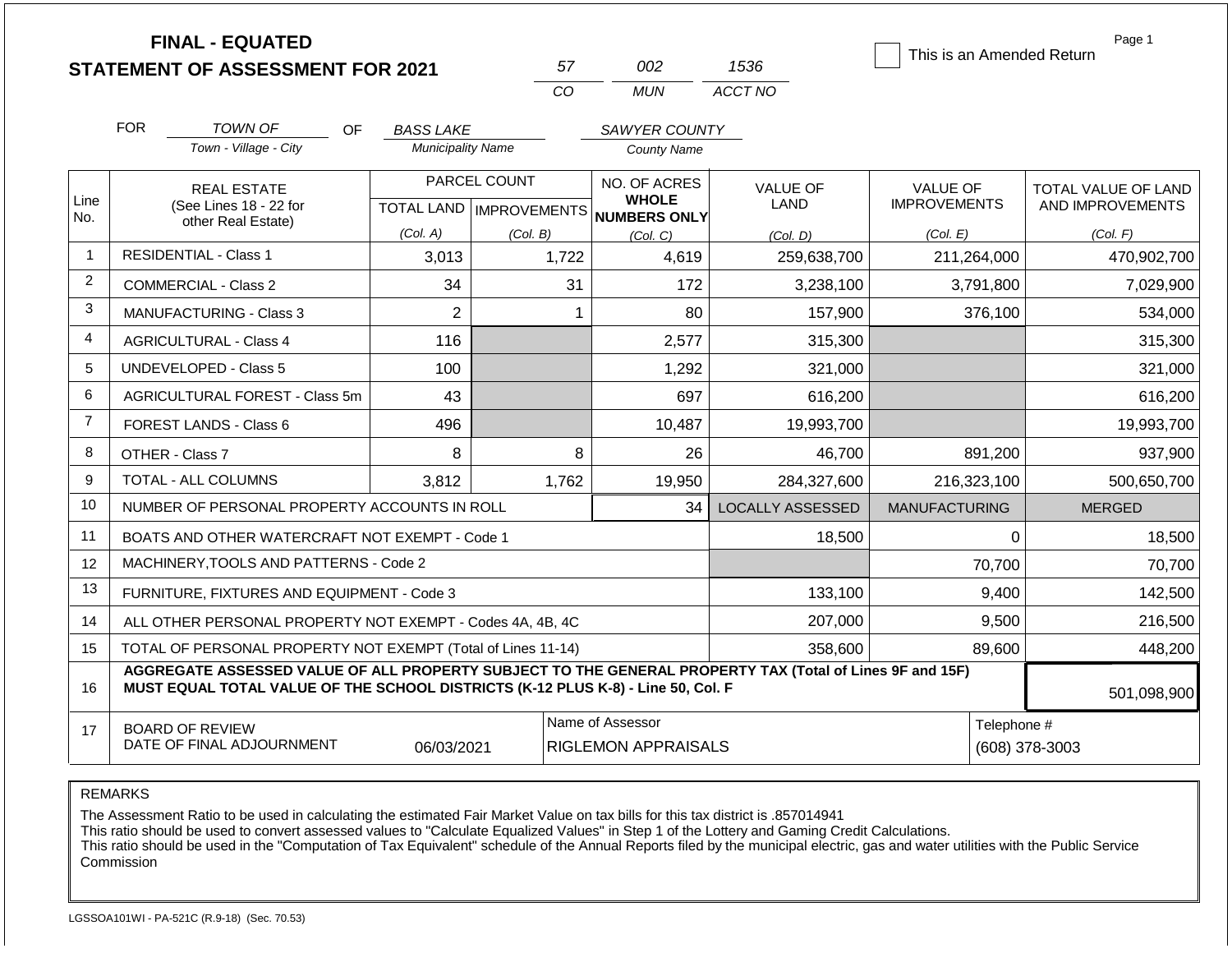FOREST LANDS (Line 7) and FOREST CROPS (in this section) - are NOT the same

| 2021        | 57 | 002 | 1536    | Page 2 |
|-------------|----|-----|---------|--------|
| <b>YEAR</b> | CO | MUN | ACCT NO |        |

|    |                                                                                       |                                 |  | Private Forest Crop - Reg Class @ 10¢ per acre                                 |                                               | Private Forest Crop - Reg Class @ \$2.52 per acre                            |                  |                                                                    |  |                    |  |
|----|---------------------------------------------------------------------------------------|---------------------------------|--|--------------------------------------------------------------------------------|-----------------------------------------------|------------------------------------------------------------------------------|------------------|--------------------------------------------------------------------|--|--------------------|--|
| 18 | (a) PARCELS                                                                           | (b) ACRES                       |  | (c) ASSESSED VALUE                                                             |                                               | (d) PARCELS                                                                  |                  | (e) ACRES                                                          |  | (f) ASSESSED VALUE |  |
|    |                                                                                       |                                 |  |                                                                                |                                               |                                                                              |                  | 40                                                                 |  | 100                |  |
|    |                                                                                       |                                 |  | Private Forest Crop - Special Class @ 20¢ per acre                             |                                               | Entered Before 2005 Managed Forest - Ferrous Mining CLOSED @ \$7.87 per acre |                  |                                                                    |  |                    |  |
| 19 | (a) PARCELS                                                                           | (b) ACRES                       |  | (c) ASSESSED VALUE                                                             |                                               | (d) PARCELS                                                                  |                  | (e) ACRES                                                          |  | (f) ASSESSED VALUE |  |
|    |                                                                                       |                                 |  |                                                                                |                                               |                                                                              |                  |                                                                    |  |                    |  |
|    |                                                                                       |                                 |  |                                                                                | Entered Before 2005 Managed Forest - CLOSED @ |                                                                              | \$1.75 per acre  |                                                                    |  |                    |  |
| 20 | Entered Before 2005 Managed Forest - OPEN @ 74 ¢ per acre<br>(a) PARCELS<br>(b) ACRES |                                 |  | (c) ASSESSED VALUE                                                             |                                               | (d) PARCELS                                                                  |                  | (e) ACRES                                                          |  | (f) ASSESSED VALUE |  |
|    |                                                                                       |                                 |  | 24<br>608.93                                                                   |                                               |                                                                              | 2,274,200        |                                                                    |  |                    |  |
|    | Entered After 2004 Managed Forest - OPEN @ \$2.04 per acre                            |                                 |  |                                                                                |                                               |                                                                              |                  | Entered After 2004 Managed Forest - CLOSED @ \$10.20 per acre      |  |                    |  |
| 21 | (a) PARCELS                                                                           | (b) ACRES<br>(c) ASSESSED VALUE |  | (d) PARCELS                                                                    |                                               | (e) ACRES                                                                    |                  | (f) ASSESSED VALUE                                                 |  |                    |  |
|    |                                                                                       |                                 |  |                                                                                |                                               |                                                                              |                  |                                                                    |  |                    |  |
|    | 13                                                                                    | 329.89                          |  | 494,100                                                                        |                                               | 27                                                                           |                  | 824.71                                                             |  | 1,998,400          |  |
| 22 | (a) County Forest Cropland Acres                                                      |                                 |  | (b) Federal Acres                                                              |                                               | (d) County (NOT FOREST CROP) Acres<br>(c) State Acres                        |                  | (e) Other Acres                                                    |  |                    |  |
|    |                                                                                       |                                 |  | 2.377.57                                                                       |                                               | 748.98                                                                       |                  | 126.3                                                              |  | 4,241.96           |  |
|    |                                                                                       |                                 |  | Assessed Value of Omitted Property From Prior Years (Sec. 70.44)               |                                               |                                                                              |                  | Assessed Value of Sec. 70.43 Corrections of Errors by Assessors    |  |                    |  |
|    |                                                                                       | (a) REAL ESTATE                 |  | (b) PERSONAL                                                                   |                                               |                                                                              | (c1) REAL ESTATE |                                                                    |  | (c2) PERSONAL      |  |
| 23 |                                                                                       |                                 |  |                                                                                |                                               |                                                                              |                  |                                                                    |  |                    |  |
|    |                                                                                       |                                 |  | Manufacturing Equated Value of Omitted Property From Prior Years (Sec. 70.995) |                                               |                                                                              |                  | Mfg. Equated Value of Sec.70.43 Corrections of Errors by Assessors |  |                    |  |
|    |                                                                                       | (d) REAL ESTATE                 |  | (e) PERSONAL                                                                   |                                               |                                                                              | (f1) REAL ESTATE |                                                                    |  | (f2) PERSONAL      |  |
|    |                                                                                       |                                 |  |                                                                                |                                               |                                                                              |                  |                                                                    |  |                    |  |
|    |                                                                                       |                                 |  |                                                                                |                                               |                                                                              |                  |                                                                    |  |                    |  |

## **SPECIAL DISTRICTS**

| Line<br>No. | Enter 6-digit<br>Special District<br>Code (Col. A) | <b>Account</b><br><b>Number</b><br>(Col. B) | <b>Special District Name</b><br>(Col. C) | <b>Locally Assessed Value</b><br>of Real Estate and<br>Personal Property (Col. D) | Mfg Value of Real Estate<br>and Personal Property<br>(Col. E) | <b>Merged Value of</b><br><b>Real Estate and</b><br>Personal Property (Col. F) |
|-------------|----------------------------------------------------|---------------------------------------------|------------------------------------------|-----------------------------------------------------------------------------------|---------------------------------------------------------------|--------------------------------------------------------------------------------|
| 24          |                                                    |                                             |                                          |                                                                                   |                                                               |                                                                                |
| 25          |                                                    |                                             |                                          |                                                                                   |                                                               |                                                                                |
| 26          |                                                    |                                             |                                          |                                                                                   |                                                               |                                                                                |
| 27          |                                                    |                                             |                                          |                                                                                   |                                                               |                                                                                |
| 28          |                                                    |                                             |                                          |                                                                                   |                                                               |                                                                                |
| 29          |                                                    |                                             |                                          |                                                                                   |                                                               |                                                                                |
| 30          |                                                    |                                             |                                          |                                                                                   |                                                               |                                                                                |
| 31          |                                                    |                                             |                                          |                                                                                   |                                                               |                                                                                |
| 32          |                                                    |                                             |                                          |                                                                                   |                                                               |                                                                                |
| 33          |                                                    |                                             |                                          |                                                                                   |                                                               |                                                                                |
| 34          |                                                    |                                             |                                          |                                                                                   |                                                               |                                                                                |
| 35          |                                                    |                                             |                                          |                                                                                   |                                                               |                                                                                |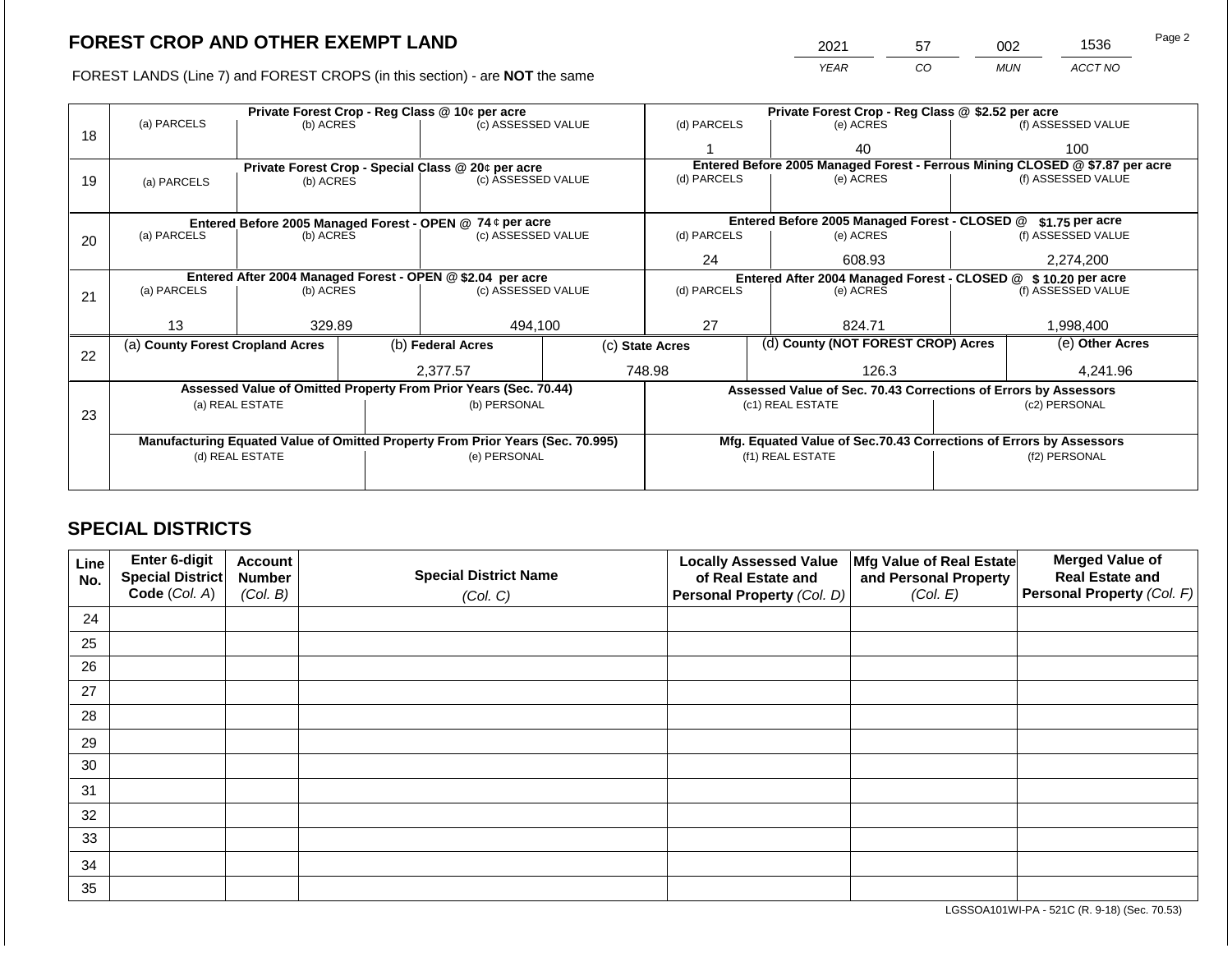| <b>SCHOOL DISTRICTS</b> |                                                          |                                             |                                                         | 2021                                                                              | 002<br>57                                                     | 1536                                                                           |
|-------------------------|----------------------------------------------------------|---------------------------------------------|---------------------------------------------------------|-----------------------------------------------------------------------------------|---------------------------------------------------------------|--------------------------------------------------------------------------------|
|                         |                                                          |                                             |                                                         | <b>YEAR</b>                                                                       | CO<br><b>MUN</b>                                              | ACCT NO                                                                        |
| Line<br>No.             | Enter 6-digit<br><b>School District</b><br>Code (Col. A) | <b>Account</b><br><b>Number</b><br>(Col. B) | <b>School District Name</b><br>(Col. C)                 | <b>Locally Assessed Value</b><br>of Real Estate and<br>Personal Property (Col. D) | Mfg Value of Real Estate<br>and Personal Property<br>(Col. E) | <b>Merged Value of</b><br><b>Real Estate and</b><br>Personal Property (Col. F) |
|                         | A. SCHOOL DISTRICTS (K-8 and K-12)                       |                                             |                                                         |                                                                                   |                                                               |                                                                                |
| 36                      | 572478                                                   | 0339                                        | SCH D OF HAYWARD COMMUNITY                              | 500,475,300                                                                       | 623,600                                                       | 501,098,900                                                                    |
| 37                      |                                                          |                                             |                                                         |                                                                                   |                                                               |                                                                                |
| 38                      |                                                          |                                             |                                                         |                                                                                   |                                                               |                                                                                |
| 39                      |                                                          |                                             |                                                         |                                                                                   |                                                               |                                                                                |
| 40                      |                                                          |                                             |                                                         |                                                                                   |                                                               |                                                                                |
| 41                      |                                                          |                                             |                                                         |                                                                                   |                                                               |                                                                                |
| 42                      |                                                          |                                             |                                                         |                                                                                   |                                                               |                                                                                |
| 43                      |                                                          |                                             |                                                         |                                                                                   |                                                               |                                                                                |
| 44                      |                                                          |                                             |                                                         |                                                                                   |                                                               |                                                                                |
| 45<br>46                |                                                          |                                             |                                                         |                                                                                   |                                                               |                                                                                |
| 47                      |                                                          |                                             |                                                         |                                                                                   |                                                               |                                                                                |
| 48                      |                                                          |                                             |                                                         |                                                                                   |                                                               |                                                                                |
| 49                      |                                                          |                                             |                                                         |                                                                                   |                                                               |                                                                                |
| 50                      |                                                          |                                             | TOTAL ASSESSED VALUE OF SCHOOL DISTRICTS (K-8 and K-12) | 500,475,300                                                                       | 623,600                                                       | 501,098,900                                                                    |
|                         | <b>B.</b><br><b>UNION HIGH SCHOOL DISTRICTS</b>          |                                             |                                                         |                                                                                   |                                                               |                                                                                |
| 51                      |                                                          |                                             |                                                         |                                                                                   |                                                               |                                                                                |
| 52                      |                                                          |                                             |                                                         |                                                                                   |                                                               |                                                                                |
| 53                      |                                                          |                                             |                                                         |                                                                                   |                                                               |                                                                                |
| 54                      |                                                          |                                             |                                                         |                                                                                   |                                                               |                                                                                |
| 55                      |                                                          |                                             | TOTAL ASSESSED VALUE OF UNION HIGH SCHOOLS              |                                                                                   |                                                               |                                                                                |
|                         | C.<br><b>TECHNICAL COLLEGE DISTRICTS</b>                 |                                             |                                                         |                                                                                   |                                                               |                                                                                |
| 56                      | 001700                                                   | 0016                                        | NORTHWOOD TECHNICAL COLLEGE                             | 500,475,300                                                                       | 623,600                                                       | 501,098,900                                                                    |
| 57                      |                                                          |                                             |                                                         |                                                                                   |                                                               |                                                                                |
| 58                      |                                                          |                                             |                                                         |                                                                                   |                                                               |                                                                                |
| 59                      |                                                          |                                             | TOTAL ASSESSED VALUE OF TECHNICAL COLLEGES              | 500,475,300                                                                       | 623,600                                                       | 501,098,900                                                                    |

 *I hereby certify, to the best of my knowledge and belief, this form is complete and correct.*

| Name                                           |                                     | Title | Submission date  |
|------------------------------------------------|-------------------------------------|-------|------------------|
| RACHEL D THOMPSON                              |                                     |       | 2021<br>08<br>06 |
| Phone                                          | Email address                       |       |                  |
| 715<br>638<br>3275<br>$\overline{\phantom{0}}$ | RACHEL.THOMPSON@SAWYERCOUNTYGOV.ORG |       |                  |

Page 3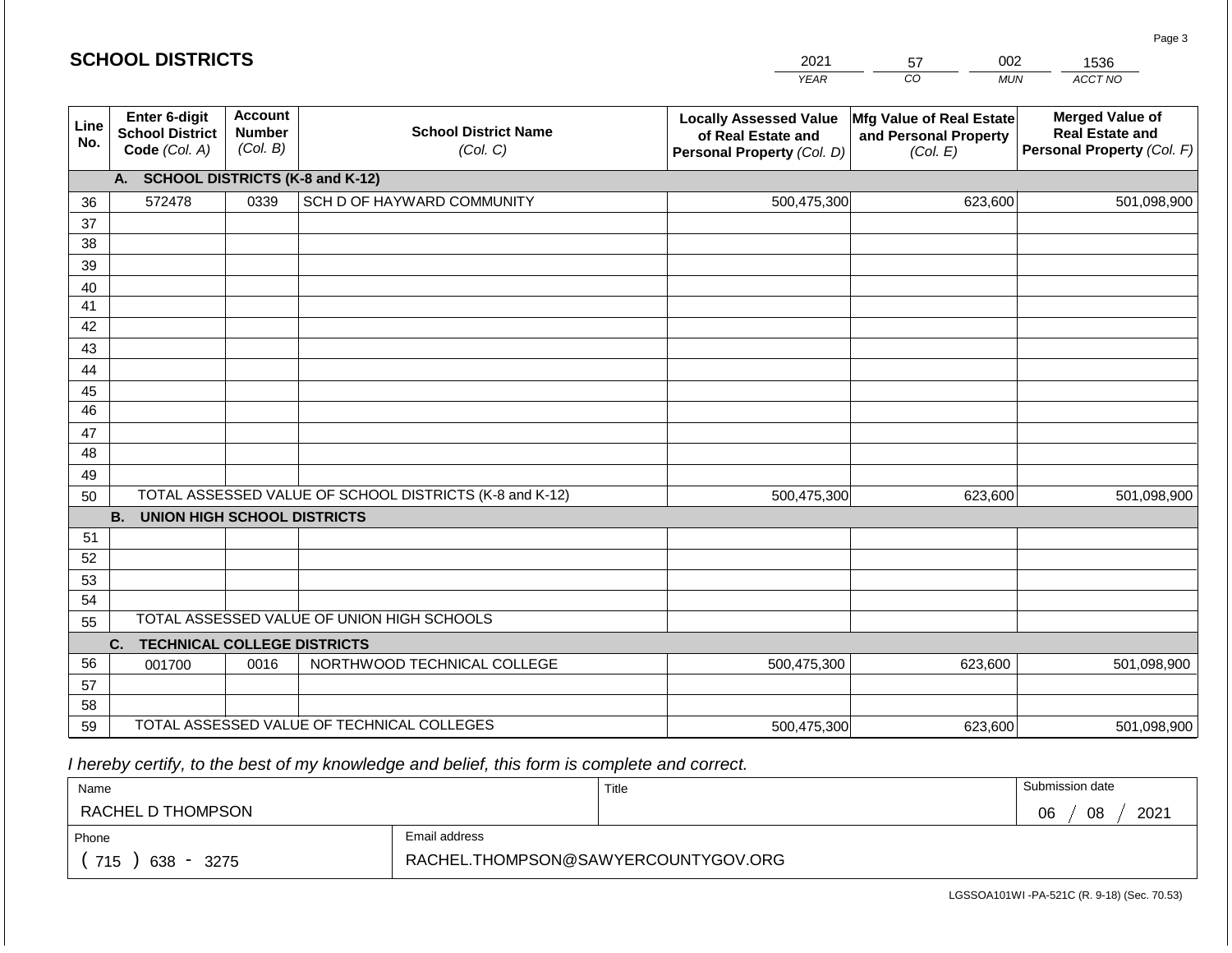- Each municipality's SOA is completed after the Board of Review and includes any changes made to the locally assessed values, under state law (sec. 70.53, Wis. Stats.)
- The Wisconsin Department of Revenue (DOR) merges the locally assessed values with the state assessed manufacturing values
- DOR provides the information regarding district names and codes. If a district is not listed, contact DOR.

Note: If you submit an amended SOA to DOR after your municipality's SOA is equated and posted to our website, we will process the SOA. However, DOR will not recalculate the *aggregate ratio or update the final SOA posted on our website. You should use the corrected values to calculate your tax rates.*

## **Page 1: Real Estate and Personal Property**

- Lines 1-9 assessed real estate values, parcel counts and acres by classification
- Lines 10-15 assessed personal property values and number of accounts by class
- Line 16 aggregate assessed value of all property subject to general property; use to calculate tax rates. Note: This line equals the total assessed value of K-8 and K-12 school districts (Line 50) and total assessed value of technical colleges (Line 59).
- Remarks assessment ratio used to calculate estimated fair market value on property tax bills

## **Page 2: Forest Crop, Other Exempt Land and Special Districts**

- Lines 18-21 private forest crop and managed forest lands assessed values
- Line  $22 -$  tax exempt land acres
- Line 23 prior years assessed value of omitted property under sec. 70.44 and correction of errors under sec. 70.43 shown by locally assessed or manufacturing real estate and personal property. Note: If there is an amount on this line, report the corresponding tax in the Statement of Taxes, Sections J or K.
- Lines 24-35 special district assessed values. These values are used to calculate tax rates for the special districts.

## **Page 3: School Districts**

- Lines 36-50 school districts (K-8 and K-12) assessed values. These values are used to calculate tax rates for school districts.
- Lines 51-55 union high school district assessed values. These values are used to calculate tax rates for union high school districts.
- Lines 56-59 technical college assessed values. These values are used to calculate tax rates for technical colleges.

If you have questions: Email: lgs@wisconsin.gov

 Phone: (608) 266-2569 or (608) 264-6892 Fax: (608) 264-6887

HAYWARD, WI 54843 - 2048 HAYWARD, WI 54843 - 204814412 W COUNTY RD K 14412 W COUNTY RD K TOWN OF BASS LAKE ERICA WARSHAWSKY<br>TOWN OF BASS LAKE ERICA WARSHAWSKY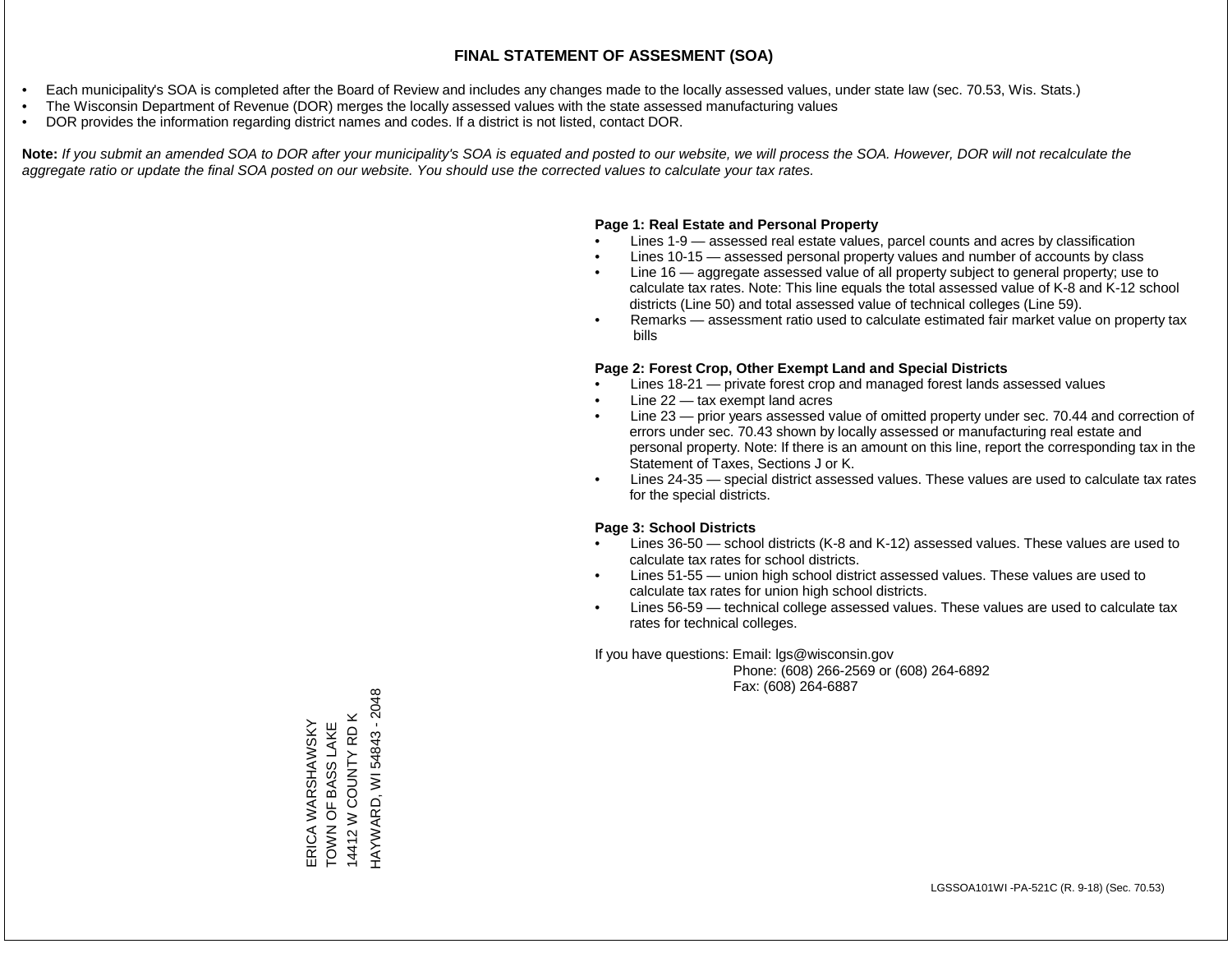**STATEMENT OF ASSESSMENT FOR 2021**

| 57. | ∩∩4  | 1537    |
|-----|------|---------|
| CO. | MUN. | ACCT NO |

**FINAL - EQUATED**<br>  $\overline{X}$  This is an Amended Return

Page 1

|                | <b>FOR</b><br><b>TOWN OF</b><br><b>OF</b>                                                                                                                                                    | <b>COUDERAY</b>          |                           | <b>SAWYER COUNTY</b>         |                         |                      |                     |
|----------------|----------------------------------------------------------------------------------------------------------------------------------------------------------------------------------------------|--------------------------|---------------------------|------------------------------|-------------------------|----------------------|---------------------|
|                | Town - Village - City                                                                                                                                                                        | <b>Municipality Name</b> |                           | County Name                  |                         |                      |                     |
| Line           | <b>REAL ESTATE</b>                                                                                                                                                                           |                          | PARCEL COUNT              | NO. OF ACRES<br><b>WHOLE</b> | <b>VALUE OF</b>         | <b>VALUE OF</b>      | TOTAL VALUE OF LAND |
| No.            | (See Lines 18 - 22 for<br>other Real Estate)                                                                                                                                                 |                          | TOTAL LAND   IMPROVEMENTS | NUMBERS ONLY                 | LAND                    | <b>IMPROVEMENTS</b>  | AND IMPROVEMENTS    |
|                |                                                                                                                                                                                              | (Col. A)                 | (Col. B)                  | (Col, C)                     | (Col. D)                | (Col. E)             | (Col. F)            |
|                | <b>RESIDENTIAL - Class 1</b>                                                                                                                                                                 | 245                      | 172                       | 320                          | 9,566,200               | 12,454,700           | 22,020,900          |
| $\overline{c}$ | <b>COMMERCIAL - Class 2</b>                                                                                                                                                                  | 6                        | 5                         | 76                           | 279,100                 | 426,700              | 705,800             |
| 3              | <b>MANUFACTURING - Class 3</b>                                                                                                                                                               | 0                        | 0                         | $\Omega$                     | 0                       | $\Omega$             |                     |
| 4              | <b>AGRICULTURAL - Class 4</b>                                                                                                                                                                | 72                       |                           | 1,094                        | 109,200                 |                      | 109,200             |
| 5              | <b>UNDEVELOPED - Class 5</b>                                                                                                                                                                 | 91                       |                           | 716                          | 189,200                 |                      | 189,200             |
| 6              | AGRICULTURAL FOREST - Class 5m                                                                                                                                                               | 51                       |                           | 936                          | 590,100                 |                      | 590,100             |
| $\overline{7}$ | FOREST LANDS - Class 6                                                                                                                                                                       | 384                      |                           | 8,911                        | 10,880,700              |                      | 10,880,700          |
| 8              | OTHER - Class 7                                                                                                                                                                              | 3                        | $\overline{2}$            | 3                            | 12,500                  | 142,100              | 154,600             |
| 9              | TOTAL - ALL COLUMNS                                                                                                                                                                          | 852                      | 179                       | 12,056                       | 21,627,000              | 13,023,500           | 34,650,500          |
| 10             | NUMBER OF PERSONAL PROPERTY ACCOUNTS IN ROLL                                                                                                                                                 |                          |                           | 11                           | <b>LOCALLY ASSESSED</b> | <b>MANUFACTURING</b> | <b>MERGED</b>       |
| 11             | BOATS AND OTHER WATERCRAFT NOT EXEMPT - Code 1                                                                                                                                               |                          |                           |                              | 0                       | $\Omega$             |                     |
| 12             | MACHINERY, TOOLS AND PATTERNS - Code 2                                                                                                                                                       |                          |                           |                              |                         | 0                    |                     |
| 13             | FURNITURE, FIXTURES AND EQUIPMENT - Code 3                                                                                                                                                   |                          |                           |                              | 4,100                   | $\Omega$             | 4,100               |
| 14             | ALL OTHER PERSONAL PROPERTY NOT EXEMPT - Codes 4A, 4B, 4C                                                                                                                                    |                          |                           |                              | 111,700                 | $\overline{0}$       | 111,700             |
| 15             | TOTAL OF PERSONAL PROPERTY NOT EXEMPT (Total of Lines 11-14)                                                                                                                                 |                          |                           |                              | 115,800                 | 0                    | 115,800             |
| 16             | AGGREGATE ASSESSED VALUE OF ALL PROPERTY SUBJECT TO THE GENERAL PROPERTY TAX (Total of Lines 9F and 15F)<br>MUST EQUAL TOTAL VALUE OF THE SCHOOL DISTRICTS (K-12 PLUS K-8) - Line 50, Col. F | 34,766,300               |                           |                              |                         |                      |                     |
| 17             | <b>BOARD OF REVIEW</b>                                                                                                                                                                       |                          |                           | Name of Assessor             |                         | Telephone #          |                     |
|                | DATE OF FINAL ADJOURNMENT<br>05/06/2021<br>DOUGLAS AND BEN KURTZWEIL                                                                                                                         |                          |                           |                              |                         |                      | (715) 462-9679      |

REMARKS

The Assessment Ratio to be used in calculating the estimated Fair Market Value on tax bills for this tax district is .974506528

This ratio should be used to convert assessed values to "Calculate Equalized Values" in Step 1 of the Lottery and Gaming Credit Calculations.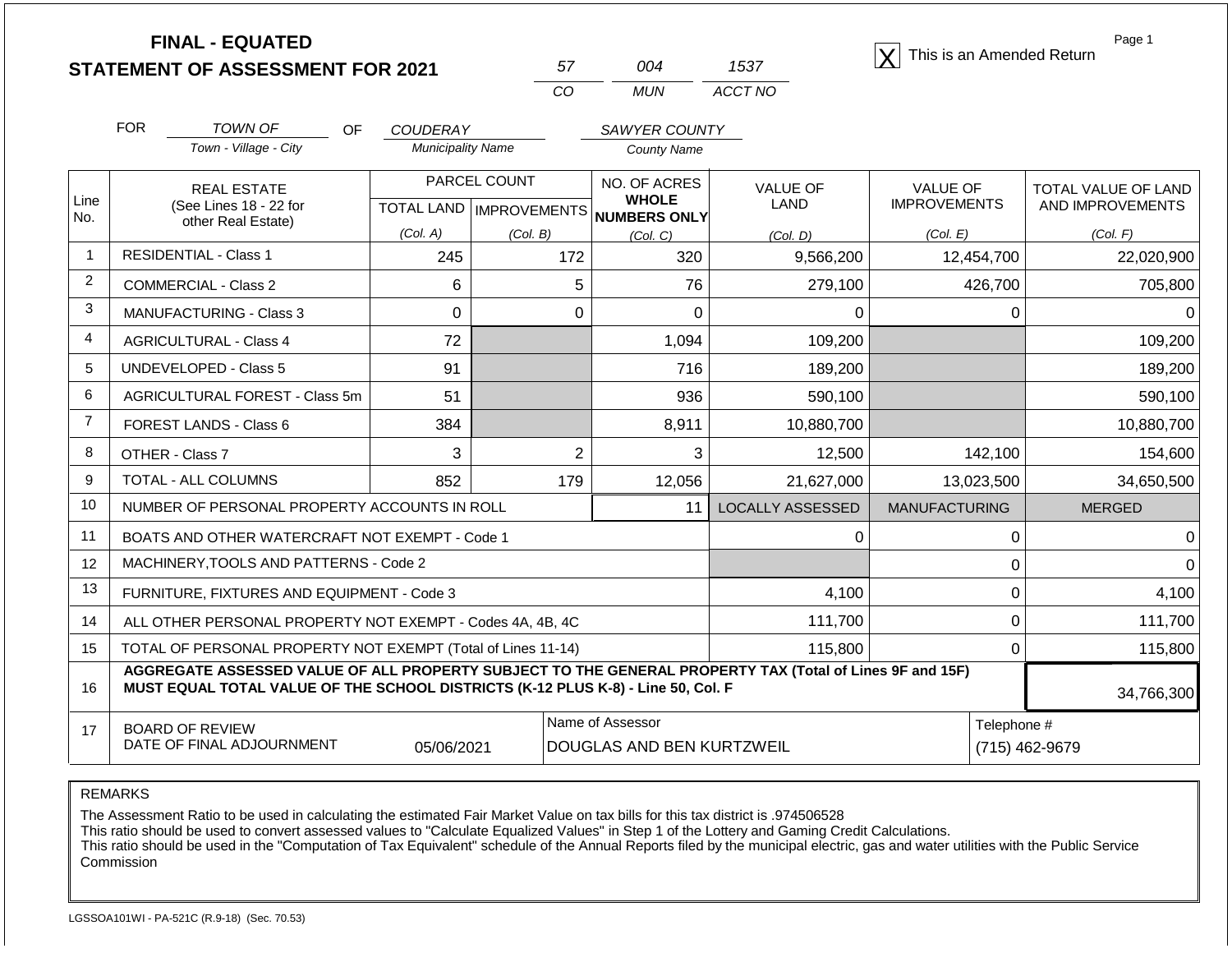2021 57 004 1537

FOREST LANDS (Line 7) and FOREST CROPS (in this section) - are **NOT** the same *YEAR CO MUN ACCT NO*

|    |                                                            |                 | Private Forest Crop - Reg Class @ 10¢ per acre |                                                                                | Private Forest Crop - Reg Class @ \$2.52 per acre |                          |  |                                                                              |  |                    |
|----|------------------------------------------------------------|-----------------|------------------------------------------------|--------------------------------------------------------------------------------|---------------------------------------------------|--------------------------|--|------------------------------------------------------------------------------|--|--------------------|
| 18 | (a) PARCELS                                                | (b) ACRES       |                                                | (c) ASSESSED VALUE                                                             |                                                   | (d) PARCELS              |  | (e) ACRES                                                                    |  | (f) ASSESSED VALUE |
|    |                                                            |                 |                                                |                                                                                |                                                   | 19                       |  | 759.99                                                                       |  | 840,000            |
|    |                                                            |                 |                                                | Private Forest Crop - Special Class @ 20¢ per acre                             |                                                   |                          |  | Entered Before 2005 Managed Forest - Ferrous Mining CLOSED @ \$7.87 per acre |  |                    |
| 19 | (a) PARCELS                                                | (b) ACRES       |                                                | (c) ASSESSED VALUE                                                             |                                                   | (d) PARCELS              |  | (e) ACRES                                                                    |  | (f) ASSESSED VALUE |
|    |                                                            |                 |                                                |                                                                                |                                                   |                          |  |                                                                              |  |                    |
|    |                                                            |                 |                                                | Entered Before 2005 Managed Forest - OPEN @ 74 ¢ per acre                      |                                                   |                          |  | Entered Before 2005 Managed Forest - CLOSED @                                |  | \$1.75 per acre    |
| 20 | (a) PARCELS<br>(b) ACRES                                   |                 |                                                | (c) ASSESSED VALUE                                                             |                                                   | (d) PARCELS              |  | (e) ACRES                                                                    |  | (f) ASSESSED VALUE |
|    | 50                                                         | 2,017.41        |                                                | 2,298,800                                                                      |                                                   | 42                       |  | 1,461.02                                                                     |  | 1,613,100          |
|    | Entered After 2004 Managed Forest - OPEN @ \$2.04 per acre |                 |                                                |                                                                                |                                                   |                          |  | Entered After 2004 Managed Forest - CLOSED @ \$10.20 per acre                |  |                    |
| 21 | (a) PARCELS                                                | (b) ACRES       |                                                | (c) ASSESSED VALUE                                                             |                                                   | (d) PARCELS<br>(e) ACRES |  | (f) ASSESSED VALUE                                                           |  |                    |
|    |                                                            |                 |                                                |                                                                                |                                                   |                          |  |                                                                              |  |                    |
|    | 24                                                         | 922.95          |                                                | 1,053,000                                                                      |                                                   | 11                       |  | 406.03                                                                       |  | 464,900            |
| 22 | (a) County Forest Cropland Acres                           |                 |                                                | (b) Federal Acres                                                              | (c) State Acres                                   |                          |  | (d) County (NOT FOREST CROP) Acres                                           |  | (e) Other Acres    |
|    | 4,570.77                                                   |                 |                                                | 5.485.15                                                                       |                                                   | 687.19<br>92.83          |  |                                                                              |  | 14,904.12          |
|    |                                                            |                 |                                                | Assessed Value of Omitted Property From Prior Years (Sec. 70.44)               |                                                   |                          |  | Assessed Value of Sec. 70.43 Corrections of Errors by Assessors              |  |                    |
|    |                                                            | (a) REAL ESTATE |                                                | (b) PERSONAL                                                                   |                                                   |                          |  | (c1) REAL ESTATE                                                             |  | (c2) PERSONAL      |
| 23 |                                                            |                 |                                                |                                                                                |                                                   |                          |  |                                                                              |  |                    |
|    |                                                            |                 |                                                | Manufacturing Equated Value of Omitted Property From Prior Years (Sec. 70.995) |                                                   |                          |  | Mfg. Equated Value of Sec.70.43 Corrections of Errors by Assessors           |  |                    |
|    | (d) REAL ESTATE                                            |                 |                                                | (e) PERSONAL                                                                   |                                                   |                          |  | (f1) REAL ESTATE                                                             |  | (f2) PERSONAL      |
|    |                                                            |                 |                                                |                                                                                |                                                   |                          |  |                                                                              |  |                    |
|    |                                                            |                 |                                                |                                                                                |                                                   |                          |  |                                                                              |  |                    |

## **SPECIAL DISTRICTS**

| Line<br>No. | <b>Enter 6-digit</b><br>Special District | <b>Account</b><br><b>Number</b> | <b>Special District Name</b> | <b>Locally Assessed Value</b><br>of Real Estate and | Mfg Value of Real Estate<br>and Personal Property | <b>Merged Value of</b><br><b>Real Estate and</b> |
|-------------|------------------------------------------|---------------------------------|------------------------------|-----------------------------------------------------|---------------------------------------------------|--------------------------------------------------|
|             | Code (Col. A)                            | (Col. B)                        | (Col. C)                     | Personal Property (Col. D)                          | (Col. E)                                          | Personal Property (Col. F)                       |
| 24          |                                          |                                 |                              |                                                     |                                                   |                                                  |
| 25          |                                          |                                 |                              |                                                     |                                                   |                                                  |
| 26          |                                          |                                 |                              |                                                     |                                                   |                                                  |
| 27          |                                          |                                 |                              |                                                     |                                                   |                                                  |
| 28          |                                          |                                 |                              |                                                     |                                                   |                                                  |
| 29          |                                          |                                 |                              |                                                     |                                                   |                                                  |
| 30          |                                          |                                 |                              |                                                     |                                                   |                                                  |
| 31          |                                          |                                 |                              |                                                     |                                                   |                                                  |
| 32          |                                          |                                 |                              |                                                     |                                                   |                                                  |
| 33          |                                          |                                 |                              |                                                     |                                                   |                                                  |
| 34          |                                          |                                 |                              |                                                     |                                                   |                                                  |
| 35          |                                          |                                 |                              |                                                     |                                                   |                                                  |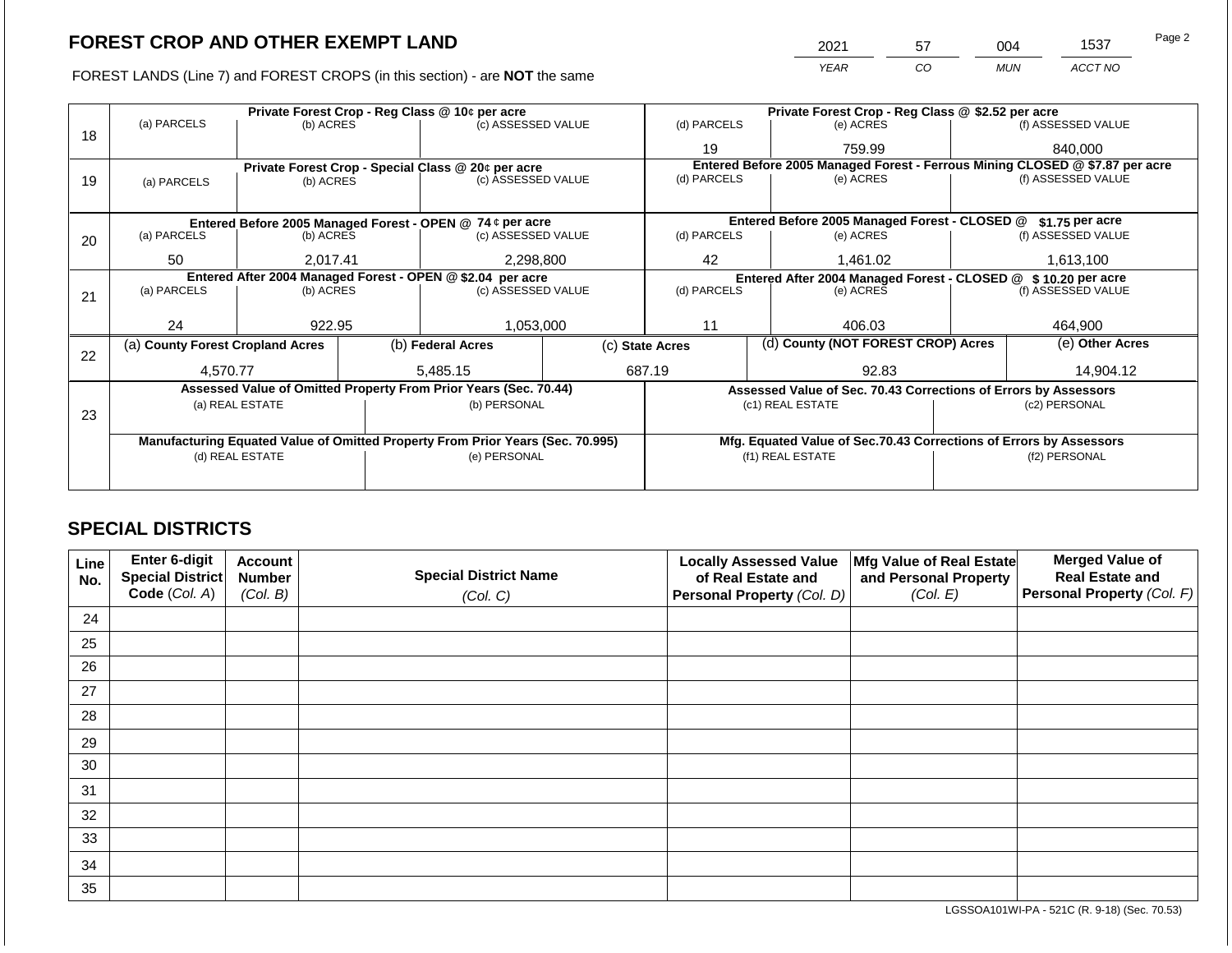|                                    |                                                          |                                             |                                                         | <b>YEAR</b>                                                                       | $\overline{co}$<br><b>MUN</b>                                 | ACCT NO                                                                        |  |  |  |
|------------------------------------|----------------------------------------------------------|---------------------------------------------|---------------------------------------------------------|-----------------------------------------------------------------------------------|---------------------------------------------------------------|--------------------------------------------------------------------------------|--|--|--|
| Line<br>No.                        | Enter 6-digit<br><b>School District</b><br>Code (Col. A) | <b>Account</b><br><b>Number</b><br>(Col. B) | <b>School District Name</b><br>(Col. C)                 | <b>Locally Assessed Value</b><br>of Real Estate and<br>Personal Property (Col. D) | Mfg Value of Real Estate<br>and Personal Property<br>(Col. E) | <b>Merged Value of</b><br><b>Real Estate and</b><br>Personal Property (Col. F) |  |  |  |
| A. SCHOOL DISTRICTS (K-8 and K-12) |                                                          |                                             |                                                         |                                                                                   |                                                               |                                                                                |  |  |  |
| 36                                 | 572478                                                   | 0339                                        | SCH D OF HAYWARD COMMUNITY                              | 8,402,100                                                                         |                                                               | 8,402,100                                                                      |  |  |  |
| 37                                 | 576615                                                   | 0340                                        | SCH D OF WINTER                                         | 24,416,700                                                                        |                                                               | 24,416,700                                                                     |  |  |  |
| 38                                 | 650441                                                   | 0390                                        | SCH D OF BIRCHWOOD                                      | 1,947,500                                                                         |                                                               | 1,947,500                                                                      |  |  |  |
| 39                                 |                                                          |                                             |                                                         |                                                                                   |                                                               |                                                                                |  |  |  |
| 40                                 |                                                          |                                             |                                                         |                                                                                   |                                                               |                                                                                |  |  |  |
| 41                                 |                                                          |                                             |                                                         |                                                                                   |                                                               |                                                                                |  |  |  |
| 42                                 |                                                          |                                             |                                                         |                                                                                   |                                                               |                                                                                |  |  |  |
| 43                                 |                                                          |                                             |                                                         |                                                                                   |                                                               |                                                                                |  |  |  |
| 44                                 |                                                          |                                             |                                                         |                                                                                   |                                                               |                                                                                |  |  |  |
| 45                                 |                                                          |                                             |                                                         |                                                                                   |                                                               |                                                                                |  |  |  |
| $\overline{46}$                    |                                                          |                                             |                                                         |                                                                                   |                                                               |                                                                                |  |  |  |
| 47                                 |                                                          |                                             |                                                         |                                                                                   |                                                               |                                                                                |  |  |  |
| 48                                 |                                                          |                                             |                                                         |                                                                                   |                                                               |                                                                                |  |  |  |
| 49                                 |                                                          |                                             |                                                         |                                                                                   |                                                               |                                                                                |  |  |  |
| 50                                 |                                                          |                                             | TOTAL ASSESSED VALUE OF SCHOOL DISTRICTS (K-8 and K-12) | 34,766,300                                                                        |                                                               | 34,766,300                                                                     |  |  |  |
|                                    | <b>B.</b><br><b>UNION HIGH SCHOOL DISTRICTS</b>          |                                             |                                                         |                                                                                   |                                                               |                                                                                |  |  |  |
| 51<br>52                           |                                                          |                                             |                                                         |                                                                                   |                                                               |                                                                                |  |  |  |
| 53                                 |                                                          |                                             |                                                         |                                                                                   |                                                               |                                                                                |  |  |  |
| 54                                 |                                                          |                                             |                                                         |                                                                                   |                                                               |                                                                                |  |  |  |
| 55                                 |                                                          |                                             | TOTAL ASSESSED VALUE OF UNION HIGH SCHOOLS              |                                                                                   |                                                               |                                                                                |  |  |  |
|                                    | C.<br><b>TECHNICAL COLLEGE DISTRICTS</b>                 |                                             |                                                         |                                                                                   |                                                               |                                                                                |  |  |  |
| 56                                 | 001700                                                   | 0016                                        | NORTHWOOD TECHNICAL COLLEGE                             | 34,766,300                                                                        |                                                               | 34,766,300                                                                     |  |  |  |
| 57                                 |                                                          |                                             |                                                         |                                                                                   |                                                               |                                                                                |  |  |  |
| 58                                 |                                                          |                                             |                                                         |                                                                                   |                                                               |                                                                                |  |  |  |
| 59                                 |                                                          |                                             | TOTAL ASSESSED VALUE OF TECHNICAL COLLEGES              | 34,766,300                                                                        |                                                               | 34,766,300                                                                     |  |  |  |

2021

57

004

1537

Page 3

 *I hereby certify, to the best of my knowledge and belief, this form is complete and correct.*

**SCHOOL DISTRICTS**

| Name               |                                     | Title | Submission date  |
|--------------------|-------------------------------------|-------|------------------|
| RACHEL D THOMPSON  |                                     |       | 28<br>2021<br>05 |
| Phone              | Email address                       |       |                  |
| 715<br>638<br>3275 | RACHEL.THOMPSON@SAWYERCOUNTYGOV.ORG |       |                  |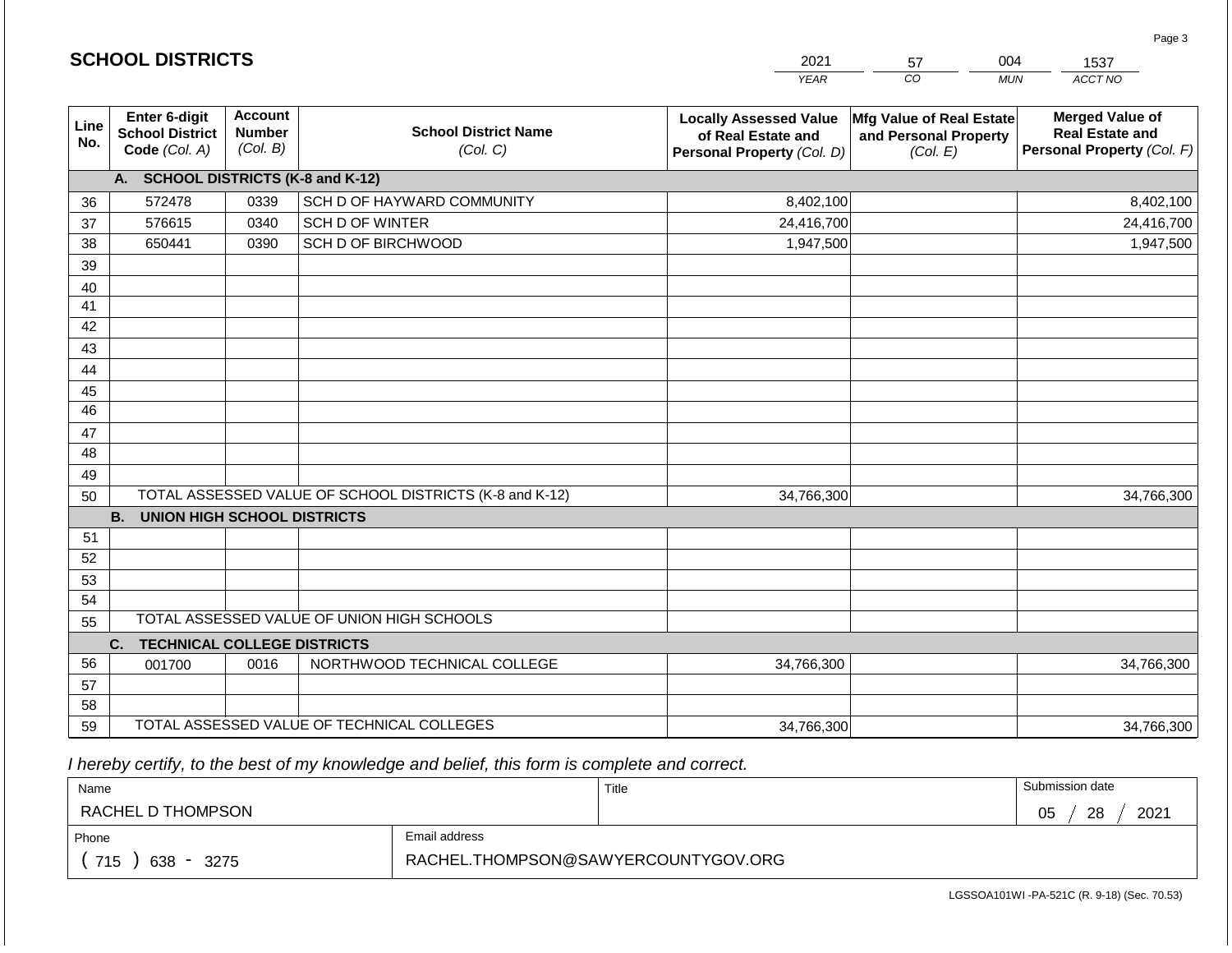- Each municipality's SOA is completed after the Board of Review and includes any changes made to the locally assessed values, under state law (sec. 70.53, Wis. Stats.)
- The Wisconsin Department of Revenue (DOR) merges the locally assessed values with the state assessed manufacturing values
- DOR provides the information regarding district names and codes. If a district is not listed, contact DOR.

Note: If you submit an amended SOA to DOR after your municipality's SOA is equated and posted to our website, we will process the SOA. However, DOR will not recalculate the *aggregate ratio or update the final SOA posted on our website. You should use the corrected values to calculate your tax rates.*

## **Page 1: Real Estate and Personal Property**

- Lines 1-9 assessed real estate values, parcel counts and acres by classification
- Lines 10-15 assessed personal property values and number of accounts by class
- Line 16 aggregate assessed value of all property subject to general property; use to calculate tax rates. Note: This line equals the total assessed value of K-8 and K-12 school districts (Line 50) and total assessed value of technical colleges (Line 59).
- Remarks assessment ratio used to calculate estimated fair market value on property tax bills

## **Page 2: Forest Crop, Other Exempt Land and Special Districts**

- Lines 18-21 private forest crop and managed forest lands assessed values
- Line  $22 -$  tax exempt land acres
- Line 23 prior years assessed value of omitted property under sec. 70.44 and correction of errors under sec. 70.43 shown by locally assessed or manufacturing real estate and personal property. Note: If there is an amount on this line, report the corresponding tax in the Statement of Taxes, Sections J or K.
- Lines 24-35 special district assessed values. These values are used to calculate tax rates for the special districts.

## **Page 3: School Districts**

- Lines 36-50 school districts (K-8 and K-12) assessed values. These values are used to calculate tax rates for school districts.
- Lines 51-55 union high school district assessed values. These values are used to calculate tax rates for union high school districts.
- Lines 56-59 technical college assessed values. These values are used to calculate tax rates for technical colleges.

If you have questions: Email: lgs@wisconsin.gov

 Phone: (608) 266-2569 or (608) 264-6892 Fax: (608) 264-6887

EXELAND, WI 54835 - 2243 EXELAND, WI 54835 - 2243TOWN OF COUDERAY CHARLES A WARNER<br>TOWN OF COUDERAY CHARLES A WARNER 13224 W ORTWIG LN 13224 W ORTWIG LN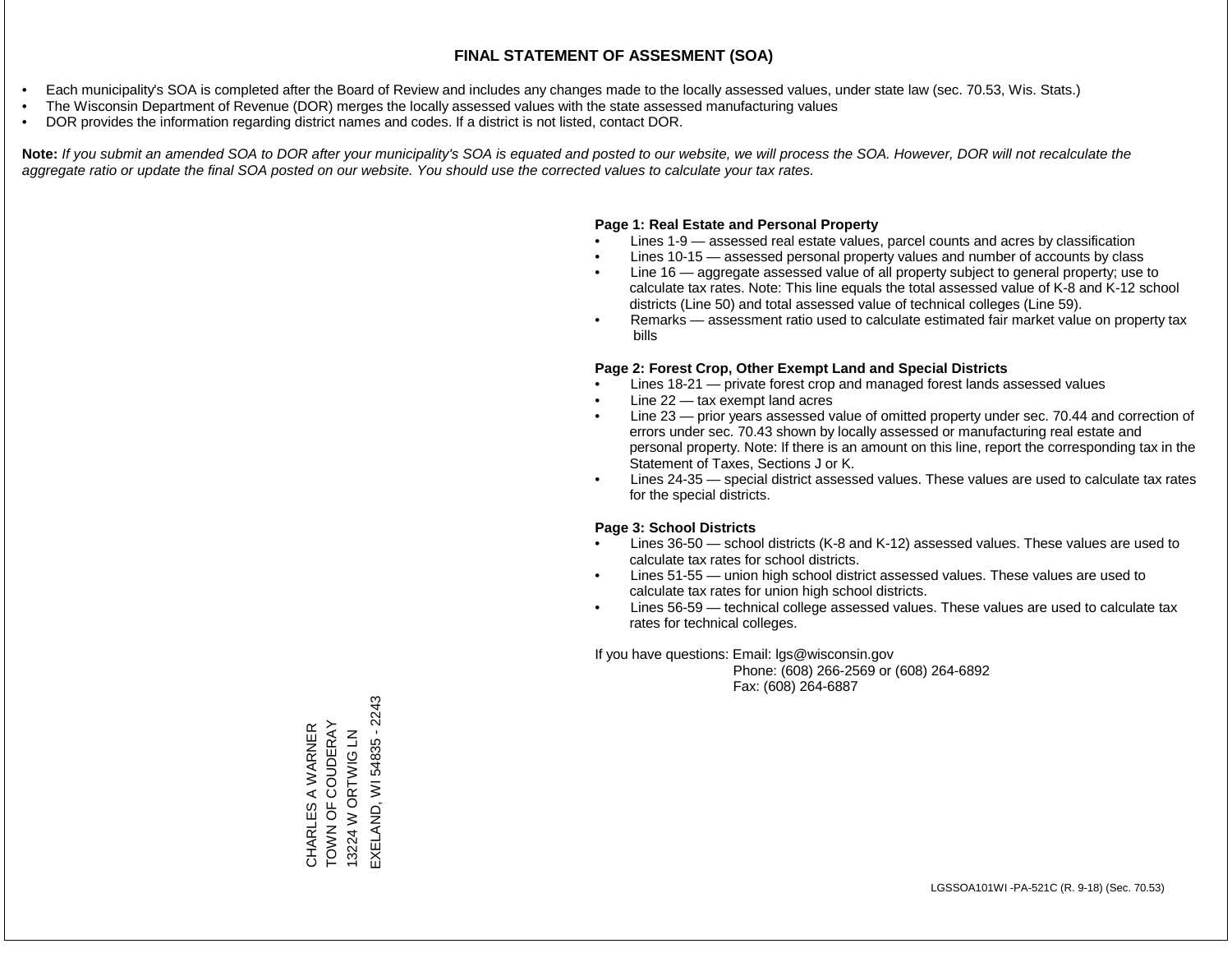|                | <b>FINAL - EQUATED</b><br><b>STATEMENT OF ASSESSMENT FOR 2021</b>                                                                                                                            |                          | 57                                        | 006                                                  | 1538                    | Page 1<br>This is an Amended Return |                                         |  |  |  |
|----------------|----------------------------------------------------------------------------------------------------------------------------------------------------------------------------------------------|--------------------------|-------------------------------------------|------------------------------------------------------|-------------------------|-------------------------------------|-----------------------------------------|--|--|--|
|                |                                                                                                                                                                                              |                          | <b>CO</b>                                 | <b>MUN</b>                                           | ACCT NO                 |                                     |                                         |  |  |  |
|                | <b>FOR</b><br><b>TOWN OF</b><br>OF.                                                                                                                                                          | <b>DRAPER</b>            |                                           | SAWYER COUNTY                                        |                         |                                     |                                         |  |  |  |
|                | Town - Village - City                                                                                                                                                                        | <b>Municipality Name</b> |                                           | <b>County Name</b>                                   |                         |                                     |                                         |  |  |  |
| Line<br>No.    | <b>REAL ESTATE</b><br>(See Lines 18 - 22 for                                                                                                                                                 |                          | PARCEL COUNT<br>TOTAL LAND   IMPROVEMENTS | NO. OF ACRES<br><b>WHOLE</b><br><b>NUMBERS ONLY</b>  | <b>VALUE OF</b><br>LAND | VALUE OF<br><b>IMPROVEMENTS</b>     | TOTAL VALUE OF LAND<br>AND IMPROVEMENTS |  |  |  |
|                | other Real Estate)                                                                                                                                                                           | (Col. A)                 | (Col. B)                                  | (Col, C)                                             | (Col. D)                | (Col. E)                            | (Col. F)                                |  |  |  |
| $\overline{1}$ | <b>RESIDENTIAL - Class 1</b>                                                                                                                                                                 | 622                      | 484                                       | 1,146                                                | 11,456,700              | 22,189,300                          | 33,646,000                              |  |  |  |
| $\overline{2}$ | <b>COMMERCIAL - Class 2</b>                                                                                                                                                                  |                          | 13<br>40                                  | 393,200                                              | 864,800                 | 1,258,000                           |                                         |  |  |  |
| 3              | <b>MANUFACTURING - Class 3</b>                                                                                                                                                               | $\Omega$                 |                                           | $\mathbf 0$<br>$\Omega$                              | $\mathbf 0$             | 0                                   | $\Omega$                                |  |  |  |
| 4              | <b>AGRICULTURAL - Class 4</b>                                                                                                                                                                | 36                       |                                           | 422                                                  | 52,500                  |                                     | 52,500                                  |  |  |  |
| 5              | <b>UNDEVELOPED - Class 5</b>                                                                                                                                                                 |                          | 3,154                                     | 700,200                                              |                         | 700,200                             |                                         |  |  |  |
| 6              | AGRICULTURAL FOREST - Class 5m                                                                                                                                                               |                          | 480                                       | 295,100                                              |                         |                                     |                                         |  |  |  |
| $\overline{7}$ | FOREST LANDS - Class 6                                                                                                                                                                       | 503                      |                                           | 9,313                                                | 12,352,900              |                                     | 12,352,900                              |  |  |  |
| 8              | OTHER - Class 7                                                                                                                                                                              | $\mathbf 0$              |                                           | $\mathbf 0$<br>$\mathbf 0$                           | $\Omega$                | 0                                   | $\Omega$                                |  |  |  |
| 9              | TOTAL - ALL COLUMNS                                                                                                                                                                          | 1,453                    | 497                                       | 14,555                                               | 25,250,600              | 23,054,100                          | 48,304,700                              |  |  |  |
| 10             | NUMBER OF PERSONAL PROPERTY ACCOUNTS IN ROLL                                                                                                                                                 |                          |                                           | 21                                                   | <b>LOCALLY ASSESSED</b> | <b>MANUFACTURING</b>                | <b>MERGED</b>                           |  |  |  |
| 11             | BOATS AND OTHER WATERCRAFT NOT EXEMPT - Code 1                                                                                                                                               |                          |                                           |                                                      | 4,300                   | 0                                   | 4,300                                   |  |  |  |
| 12             | MACHINERY, TOOLS AND PATTERNS - Code 2                                                                                                                                                       |                          |                                           |                                                      |                         | 1,400                               | 1,400                                   |  |  |  |
| 13             | FURNITURE, FIXTURES AND EQUIPMENT - Code 3                                                                                                                                                   |                          |                                           |                                                      | 52,600                  | 400                                 | 53,000                                  |  |  |  |
| 14             | ALL OTHER PERSONAL PROPERTY NOT EXEMPT - Codes 4A, 4B, 4C                                                                                                                                    |                          |                                           |                                                      | 420,200                 | $\Omega$                            | 420,200                                 |  |  |  |
| 15             | TOTAL OF PERSONAL PROPERTY NOT EXEMPT (Total of Lines 11-14)                                                                                                                                 |                          |                                           |                                                      | 477,100                 | 1,800                               | 478,900                                 |  |  |  |
| 16             | AGGREGATE ASSESSED VALUE OF ALL PROPERTY SUBJECT TO THE GENERAL PROPERTY TAX (Total of Lines 9F and 15F)<br>MUST EQUAL TOTAL VALUE OF THE SCHOOL DISTRICTS (K-12 PLUS K-8) - Line 50, Col. F |                          |                                           |                                                      |                         |                                     |                                         |  |  |  |
| 17             | <b>BOARD OF REVIEW</b><br>DATE OF FINAL ADJOURNMENT                                                                                                                                          | 06/01/2021               |                                           | Name of Assessor<br><b>DOUGLAS AND BEN KURTZWEIL</b> |                         |                                     | Telephone #<br>(715) 462-9679           |  |  |  |

The Assessment Ratio to be used in calculating the estimated Fair Market Value on tax bills for this tax district is .895405845

This ratio should be used to convert assessed values to "Calculate Equalized Values" in Step 1 of the Lottery and Gaming Credit Calculations.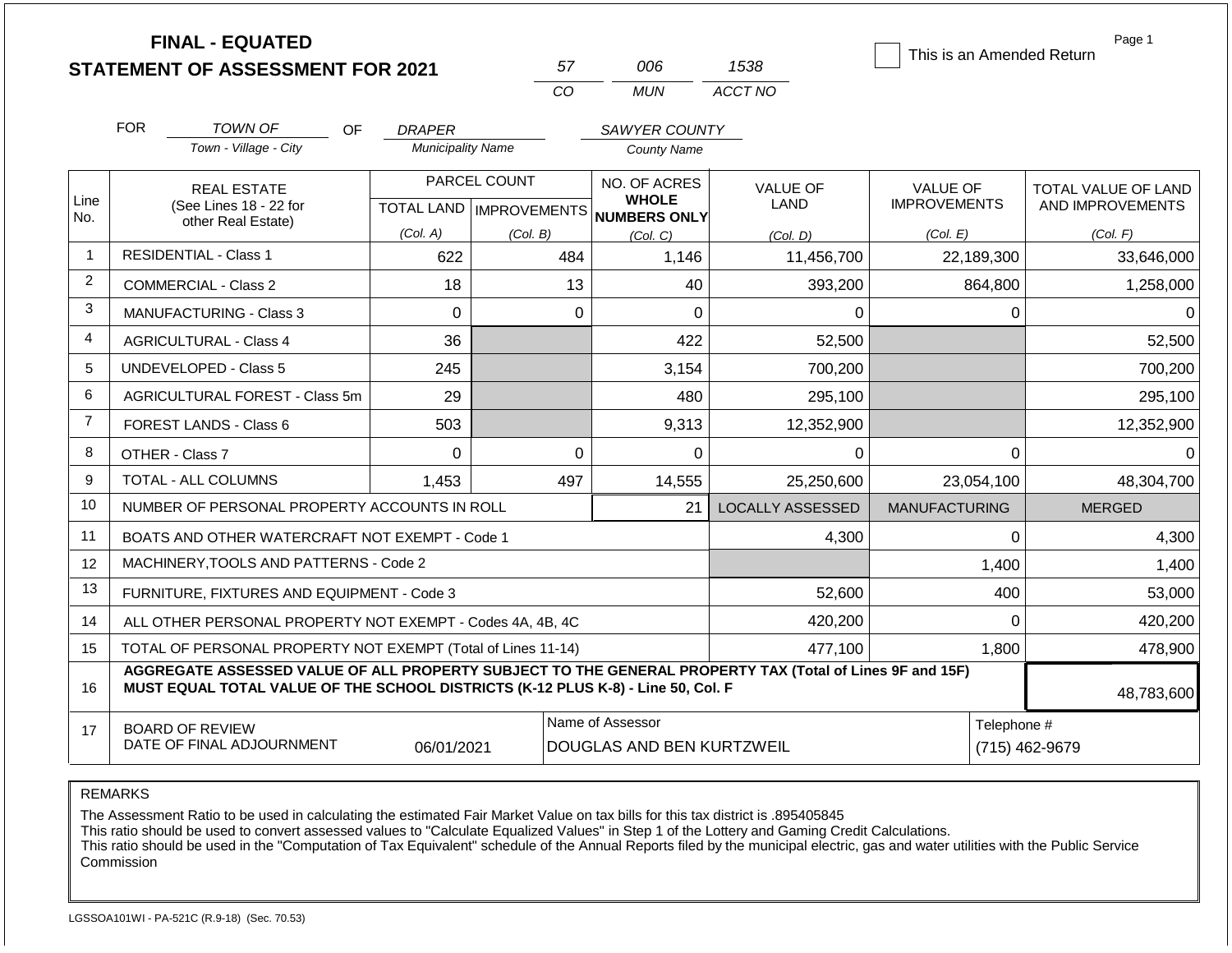2021 57 006 1538

FOREST LANDS (Line 7) and FOREST CROPS (in this section) - are **NOT** the same *YEAR CO MUN ACCT NO*

|    |                                  |                 |            | Private Forest Crop - Reg Class @ 10¢ per acre                                 |                                                                          | Private Forest Crop - Reg Class @ \$2.52 per acre                            |                                                               |                                                                 |                                                                    |                    |  |  |
|----|----------------------------------|-----------------|------------|--------------------------------------------------------------------------------|--------------------------------------------------------------------------|------------------------------------------------------------------------------|---------------------------------------------------------------|-----------------------------------------------------------------|--------------------------------------------------------------------|--------------------|--|--|
|    | (a) PARCELS                      | (b) ACRES       |            | (c) ASSESSED VALUE                                                             |                                                                          | (d) PARCELS                                                                  |                                                               | (e) ACRES                                                       |                                                                    | (f) ASSESSED VALUE |  |  |
| 18 |                                  |                 |            |                                                                                |                                                                          |                                                                              |                                                               |                                                                 |                                                                    |                    |  |  |
|    |                                  |                 |            |                                                                                |                                                                          | Entered Before 2005 Managed Forest - Ferrous Mining CLOSED @ \$7.87 per acre |                                                               |                                                                 |                                                                    |                    |  |  |
|    |                                  |                 |            |                                                                                | Private Forest Crop - Special Class @ 20¢ per acre<br>(c) ASSESSED VALUE |                                                                              | (d) PARCELS<br>(e) ACRES                                      |                                                                 |                                                                    | (f) ASSESSED VALUE |  |  |
| 19 | (a) PARCELS                      | (b) ACRES       |            |                                                                                |                                                                          |                                                                              |                                                               |                                                                 |                                                                    |                    |  |  |
|    |                                  |                 |            |                                                                                |                                                                          |                                                                              |                                                               |                                                                 |                                                                    |                    |  |  |
|    |                                  |                 |            | Entered Before 2005 Managed Forest - OPEN @ 74 ¢ per acre                      |                                                                          |                                                                              |                                                               | Entered Before 2005 Managed Forest - CLOSED @                   |                                                                    | \$1.75 per acre    |  |  |
| 20 | (a) PARCELS                      | (b) ACRES       |            | (c) ASSESSED VALUE                                                             |                                                                          | (d) PARCELS                                                                  |                                                               | (e) ACRES                                                       |                                                                    | (f) ASSESSED VALUE |  |  |
|    |                                  |                 |            |                                                                                |                                                                          |                                                                              |                                                               |                                                                 |                                                                    |                    |  |  |
|    | 396<br>15,537.77                 |                 | 13,311,900 | 47                                                                             |                                                                          | 1,608.5                                                                      |                                                               | 1,475,000                                                       |                                                                    |                    |  |  |
|    |                                  |                 |            | Entered After 2004 Managed Forest - OPEN @ \$2.04 per acre                     |                                                                          |                                                                              | Entered After 2004 Managed Forest - CLOSED @ \$10.20 per acre |                                                                 |                                                                    |                    |  |  |
| 21 | (a) PARCELS<br>(b) ACRES         |                 |            | (c) ASSESSED VALUE                                                             |                                                                          | (d) PARCELS                                                                  |                                                               | (e) ACRES                                                       |                                                                    | (f) ASSESSED VALUE |  |  |
|    |                                  |                 |            |                                                                                |                                                                          |                                                                              |                                                               |                                                                 |                                                                    |                    |  |  |
|    | 297.84<br>11                     |                 |            | 308,100                                                                        | 15                                                                       |                                                                              | 450.52                                                        |                                                                 | 564,300                                                            |                    |  |  |
|    | (a) County Forest Cropland Acres |                 |            | (b) Federal Acres                                                              | (d) County (NOT FOREST CROP) Acres<br>(c) State Acres                    |                                                                              |                                                               |                                                                 | (e) Other Acres                                                    |                    |  |  |
| 22 |                                  |                 |            |                                                                                |                                                                          |                                                                              |                                                               |                                                                 |                                                                    |                    |  |  |
|    | 6,545.36                         |                 |            | 36,657.23                                                                      |                                                                          | 14,251.21                                                                    |                                                               | 76.41                                                           |                                                                    | 84.99              |  |  |
|    |                                  |                 |            | Assessed Value of Omitted Property From Prior Years (Sec. 70.44)               |                                                                          |                                                                              |                                                               | Assessed Value of Sec. 70.43 Corrections of Errors by Assessors |                                                                    |                    |  |  |
|    |                                  | (a) REAL ESTATE |            | (b) PERSONAL                                                                   |                                                                          |                                                                              |                                                               | (c1) REAL ESTATE                                                | (c2) PERSONAL                                                      |                    |  |  |
| 23 |                                  |                 |            |                                                                                |                                                                          |                                                                              |                                                               |                                                                 |                                                                    |                    |  |  |
|    |                                  |                 |            | Manufacturing Equated Value of Omitted Property From Prior Years (Sec. 70.995) |                                                                          |                                                                              |                                                               |                                                                 | Mfg. Equated Value of Sec.70.43 Corrections of Errors by Assessors |                    |  |  |
|    |                                  | (d) REAL ESTATE |            | (e) PERSONAL                                                                   | (f1) REAL ESTATE                                                         |                                                                              |                                                               | (f2) PERSONAL                                                   |                                                                    |                    |  |  |
|    |                                  |                 |            |                                                                                |                                                                          |                                                                              |                                                               |                                                                 |                                                                    |                    |  |  |
|    |                                  |                 |            |                                                                                |                                                                          |                                                                              |                                                               |                                                                 |                                                                    |                    |  |  |

## **SPECIAL DISTRICTS**

| Line<br>No. | Enter 6-digit<br>Special District<br>Code (Col. A) | <b>Account</b><br><b>Number</b><br>(Col. B) | <b>Special District Name</b><br>(Col. C) | <b>Locally Assessed Value</b><br>of Real Estate and<br><b>Personal Property (Col. D)</b> | Mfg Value of Real Estate<br>and Personal Property<br>(Col. E) | <b>Merged Value of</b><br><b>Real Estate and</b><br>Personal Property (Col. F) |
|-------------|----------------------------------------------------|---------------------------------------------|------------------------------------------|------------------------------------------------------------------------------------------|---------------------------------------------------------------|--------------------------------------------------------------------------------|
| 24          |                                                    |                                             |                                          |                                                                                          |                                                               |                                                                                |
| 25          |                                                    |                                             |                                          |                                                                                          |                                                               |                                                                                |
| 26          |                                                    |                                             |                                          |                                                                                          |                                                               |                                                                                |
| 27          |                                                    |                                             |                                          |                                                                                          |                                                               |                                                                                |
| 28          |                                                    |                                             |                                          |                                                                                          |                                                               |                                                                                |
| 29          |                                                    |                                             |                                          |                                                                                          |                                                               |                                                                                |
| 30          |                                                    |                                             |                                          |                                                                                          |                                                               |                                                                                |
| 31          |                                                    |                                             |                                          |                                                                                          |                                                               |                                                                                |
| 32          |                                                    |                                             |                                          |                                                                                          |                                                               |                                                                                |
| 33          |                                                    |                                             |                                          |                                                                                          |                                                               |                                                                                |
| 34          |                                                    |                                             |                                          |                                                                                          |                                                               |                                                                                |
| 35          |                                                    |                                             |                                          |                                                                                          |                                                               |                                                                                |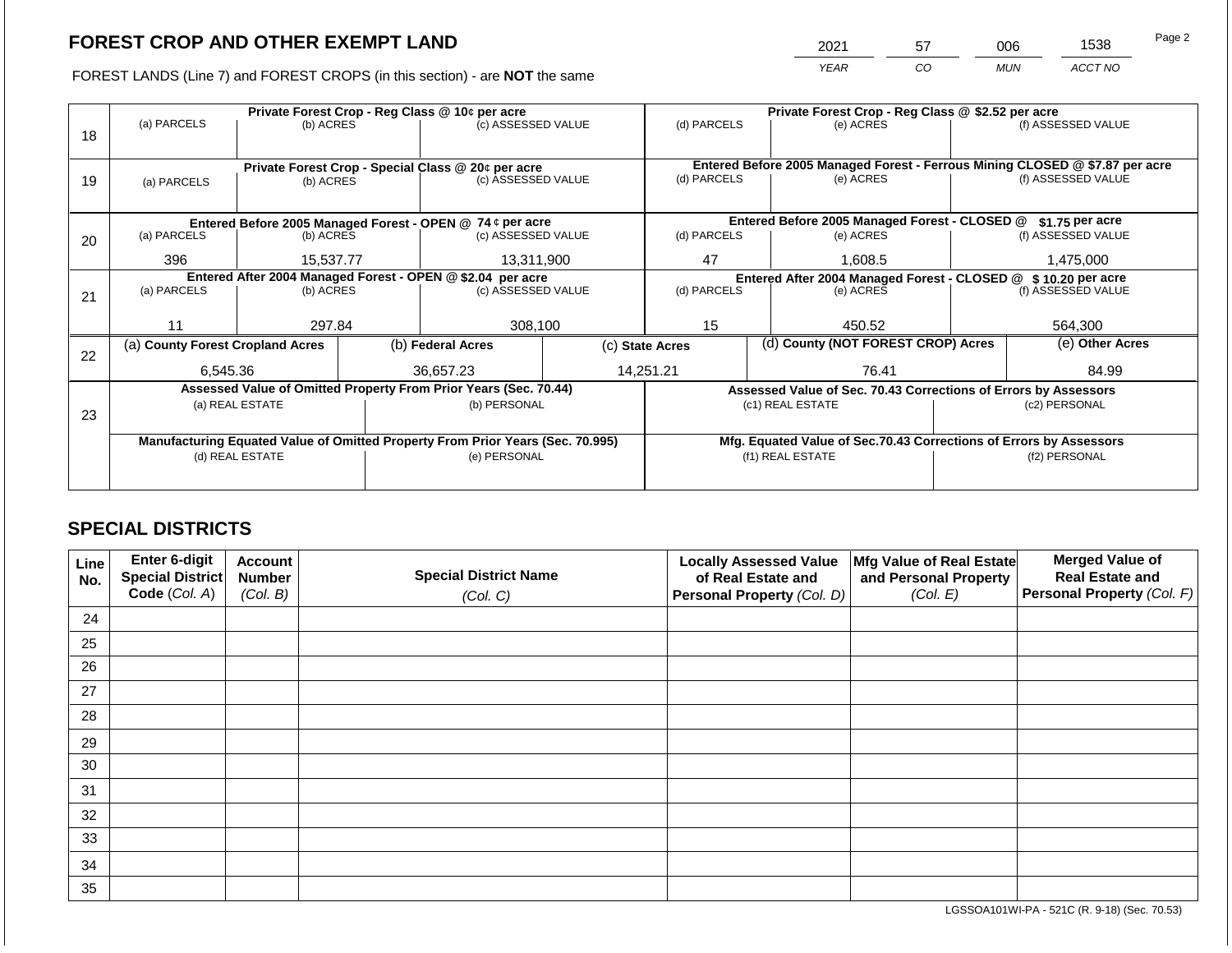|                       |                                                          |                                             |                                                         | <b>YEAR</b>                                                                       | $\overline{co}$<br><b>MUN</b>                                 | ACCT NO                                                                        |
|-----------------------|----------------------------------------------------------|---------------------------------------------|---------------------------------------------------------|-----------------------------------------------------------------------------------|---------------------------------------------------------------|--------------------------------------------------------------------------------|
| Line<br>No.           | Enter 6-digit<br><b>School District</b><br>Code (Col. A) | <b>Account</b><br><b>Number</b><br>(Col. B) | <b>School District Name</b><br>(Col. C)                 | <b>Locally Assessed Value</b><br>of Real Estate and<br>Personal Property (Col. D) | Mfg Value of Real Estate<br>and Personal Property<br>(Col. E) | <b>Merged Value of</b><br><b>Real Estate and</b><br>Personal Property (Col. F) |
|                       | A. SCHOOL DISTRICTS (K-8 and K-12)                       |                                             |                                                         |                                                                                   |                                                               |                                                                                |
| 36                    | 576615                                                   | 0340                                        | SCH D OF WINTER                                         | 48,781,800                                                                        | 1,800                                                         | 48,783,600                                                                     |
| 37                    |                                                          |                                             |                                                         |                                                                                   |                                                               |                                                                                |
| 38                    |                                                          |                                             |                                                         |                                                                                   |                                                               |                                                                                |
| 39                    |                                                          |                                             |                                                         |                                                                                   |                                                               |                                                                                |
| 40                    |                                                          |                                             |                                                         |                                                                                   |                                                               |                                                                                |
| 41                    |                                                          |                                             |                                                         |                                                                                   |                                                               |                                                                                |
| 42                    |                                                          |                                             |                                                         |                                                                                   |                                                               |                                                                                |
| 43                    |                                                          |                                             |                                                         |                                                                                   |                                                               |                                                                                |
| 44                    |                                                          |                                             |                                                         |                                                                                   |                                                               |                                                                                |
| 45<br>$\overline{46}$ |                                                          |                                             |                                                         |                                                                                   |                                                               |                                                                                |
| 47                    |                                                          |                                             |                                                         |                                                                                   |                                                               |                                                                                |
| 48                    |                                                          |                                             |                                                         |                                                                                   |                                                               |                                                                                |
| 49                    |                                                          |                                             |                                                         |                                                                                   |                                                               |                                                                                |
| 50                    |                                                          |                                             | TOTAL ASSESSED VALUE OF SCHOOL DISTRICTS (K-8 and K-12) | 48,781,800                                                                        | 1,800                                                         | 48,783,600                                                                     |
|                       | <b>B.</b><br><b>UNION HIGH SCHOOL DISTRICTS</b>          |                                             |                                                         |                                                                                   |                                                               |                                                                                |
| 51                    |                                                          |                                             |                                                         |                                                                                   |                                                               |                                                                                |
| 52                    |                                                          |                                             |                                                         |                                                                                   |                                                               |                                                                                |
| 53                    |                                                          |                                             |                                                         |                                                                                   |                                                               |                                                                                |
| 54                    |                                                          |                                             |                                                         |                                                                                   |                                                               |                                                                                |
| 55                    |                                                          |                                             | TOTAL ASSESSED VALUE OF UNION HIGH SCHOOLS              |                                                                                   |                                                               |                                                                                |
|                       | C.<br><b>TECHNICAL COLLEGE DISTRICTS</b>                 |                                             |                                                         |                                                                                   |                                                               |                                                                                |
| 56                    | 001700                                                   | 0016                                        | NORTHWOOD TECHNICAL COLLEGE                             | 48,781,800                                                                        | 1,800                                                         | 48,783,600                                                                     |
| 57<br>58              |                                                          |                                             |                                                         |                                                                                   |                                                               |                                                                                |
| 59                    |                                                          |                                             | TOTAL ASSESSED VALUE OF TECHNICAL COLLEGES              | 48,781,800                                                                        | 1,800                                                         | 48,783,600                                                                     |

2021

57

006

1538

Page 3

 *I hereby certify, to the best of my knowledge and belief, this form is complete and correct.*

**SCHOOL DISTRICTS**

| Name                                           |                                     | Title | Submission date  |
|------------------------------------------------|-------------------------------------|-------|------------------|
| RACHEL D THOMPSON                              |                                     |       | 10<br>2021<br>06 |
| Phone                                          | Email address                       |       |                  |
| 715<br>638<br>3275<br>$\overline{\phantom{a}}$ | RACHEL.THOMPSON@SAWYERCOUNTYGOV.ORG |       |                  |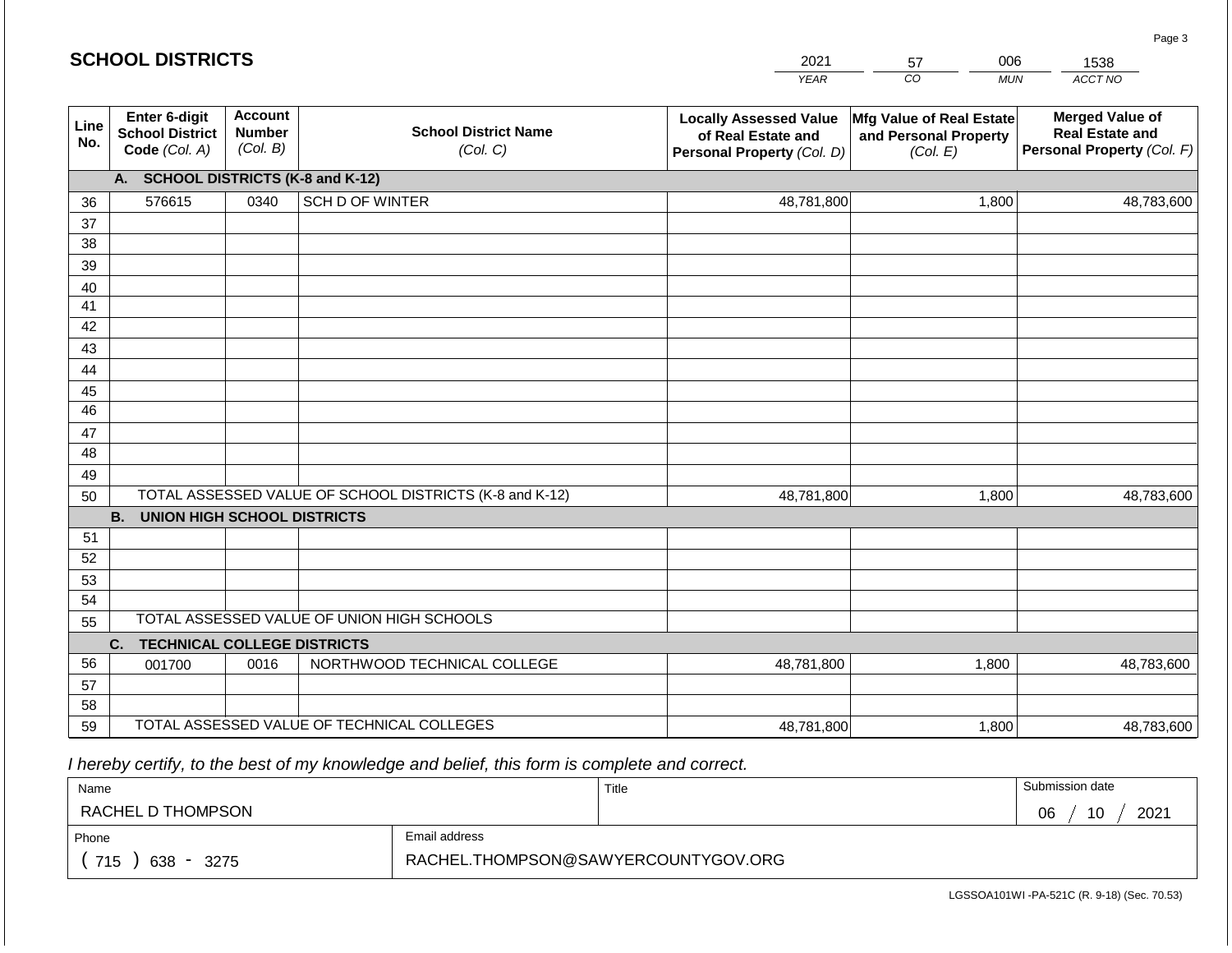- Each municipality's SOA is completed after the Board of Review and includes any changes made to the locally assessed values, under state law (sec. 70.53, Wis. Stats.)
- The Wisconsin Department of Revenue (DOR) merges the locally assessed values with the state assessed manufacturing values
- DOR provides the information regarding district names and codes. If a district is not listed, contact DOR.

Note: If you submit an amended SOA to DOR after your municipality's SOA is equated and posted to our website, we will process the SOA. However, DOR will not recalculate the *aggregate ratio or update the final SOA posted on our website. You should use the corrected values to calculate your tax rates.*

#### **Page 1: Real Estate and Personal Property**

- Lines 1-9 assessed real estate values, parcel counts and acres by classification
- Lines 10-15 assessed personal property values and number of accounts by class
- Line 16 aggregate assessed value of all property subject to general property; use to calculate tax rates. Note: This line equals the total assessed value of K-8 and K-12 school districts (Line 50) and total assessed value of technical colleges (Line 59).
- Remarks assessment ratio used to calculate estimated fair market value on property tax bills

#### **Page 2: Forest Crop, Other Exempt Land and Special Districts**

- Lines 18-21 private forest crop and managed forest lands assessed values
- Line  $22 -$  tax exempt land acres
- Line 23 prior years assessed value of omitted property under sec. 70.44 and correction of errors under sec. 70.43 shown by locally assessed or manufacturing real estate and personal property. Note: If there is an amount on this line, report the corresponding tax in the Statement of Taxes, Sections J or K.
- Lines 24-35 special district assessed values. These values are used to calculate tax rates for the special districts.

#### **Page 3: School Districts**

- Lines 36-50 school districts (K-8 and K-12) assessed values. These values are used to calculate tax rates for school districts.
- Lines 51-55 union high school district assessed values. These values are used to calculate tax rates for union high school districts.
- Lines 56-59 technical college assessed values. These values are used to calculate tax rates for technical colleges.

If you have questions: Email: lgs@wisconsin.gov

 Phone: (608) 266-2569 or (608) 264-6892 Fax: (608) 264-6887

-ORETTA, WI 54896 - 6148 LORETTA, WI 54896 - 6148ELIZABETH KLEIN<br>TOWN OF DRAPER<br>6994N MAIN ST TOWN OF DRAPER ELIZABETH KLEIN 6994N MAIN ST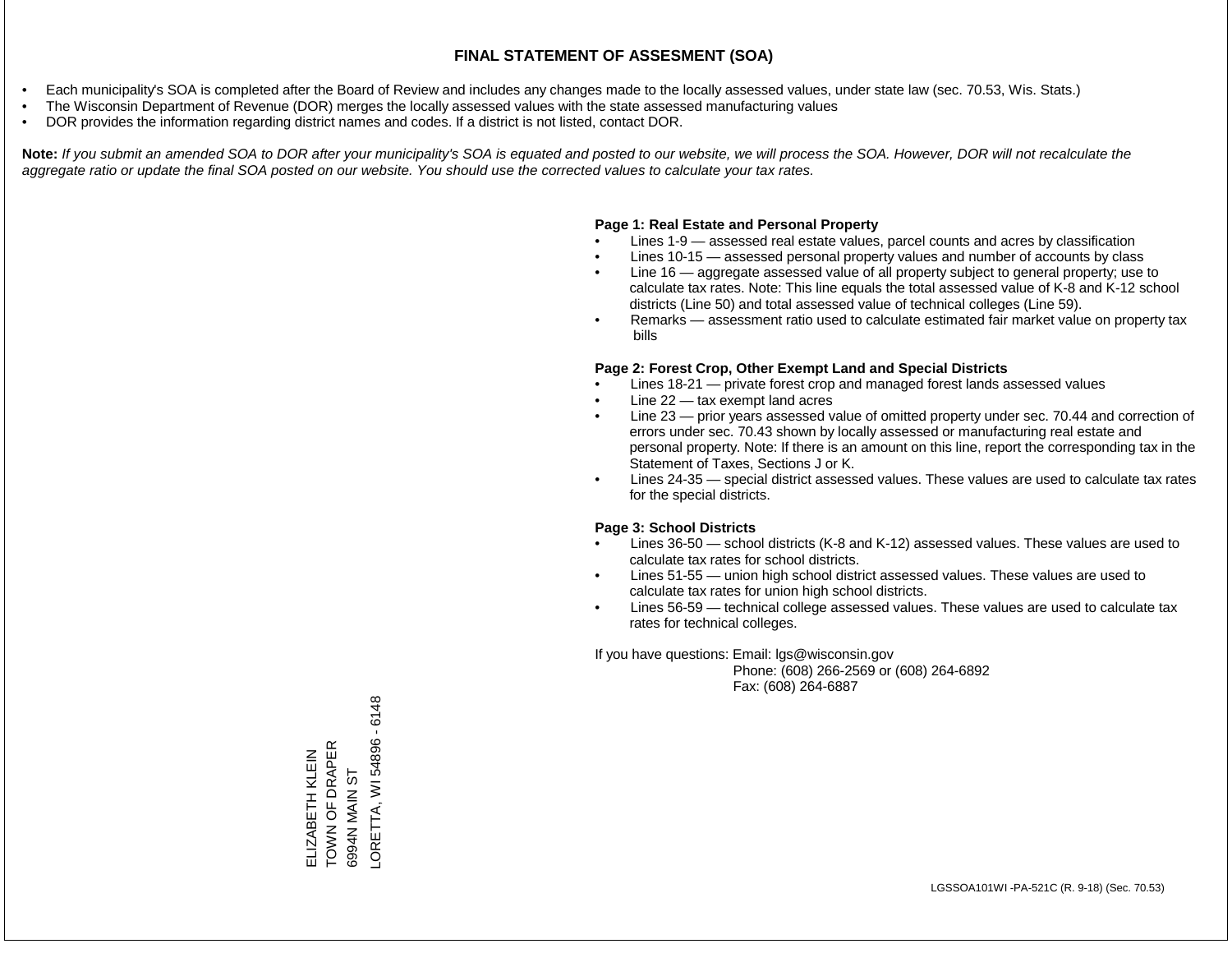|                |                                                                                  | <b>FINAL - EQUATED</b><br><b>STATEMENT OF ASSESSMENT FOR 2021</b>                                        |                           |              | 57                                      | 008                             | 1539                    | Page 1<br>This is an Amended Return    |                                                |  |
|----------------|----------------------------------------------------------------------------------|----------------------------------------------------------------------------------------------------------|---------------------------|--------------|-----------------------------------------|---------------------------------|-------------------------|----------------------------------------|------------------------------------------------|--|
|                |                                                                                  |                                                                                                          |                           |              | CO                                      | <b>MUN</b>                      | ACCT NO                 |                                        |                                                |  |
|                | <b>FOR</b>                                                                       | <b>TOWN OF</b><br><b>OF</b>                                                                              | <b>EDGEWATER</b>          |              |                                         | SAWYER COUNTY                   |                         |                                        |                                                |  |
|                |                                                                                  | Town - Village - City                                                                                    | <b>Municipality Name</b>  |              |                                         | <b>County Name</b>              |                         |                                        |                                                |  |
| Line           |                                                                                  | <b>REAL ESTATE</b><br>(See Lines 18 - 22 for                                                             | TOTAL LAND   IMPROVEMENTS | PARCEL COUNT | NO. OF ACRES<br><b>WHOLE</b>            |                                 | <b>VALUE OF</b><br>LAND | <b>VALUE OF</b><br><b>IMPROVEMENTS</b> | <b>TOTAL VALUE OF LAND</b><br>AND IMPROVEMENTS |  |
| No.            |                                                                                  | other Real Estate)                                                                                       | (Col. A)                  | (Col. B)     |                                         | <b>NUMBERS ONLY</b><br>(Col, C) | (Col. D)                | (Col. E)                               | (Col. F)                                       |  |
| $\mathbf{1}$   |                                                                                  | <b>RESIDENTIAL - Class 1</b>                                                                             | 1,129                     |              | 800                                     | 1,404                           | 76,570,000              | 100,234,500                            | 176,804,500                                    |  |
| $\overline{2}$ | <b>COMMERCIAL - Class 2</b><br>119                                               |                                                                                                          |                           |              |                                         | 94                              | 3,160,000               | 5,363,800                              | 8,523,800                                      |  |
| 3              |                                                                                  | <b>MANUFACTURING - Class 3</b>                                                                           | $\Omega$                  |              | $\mathbf 0$                             | 0                               | $\Omega$                | 0                                      | $\Omega$                                       |  |
| 4              | <b>AGRICULTURAL - Class 4</b><br>140                                             |                                                                                                          |                           |              |                                         | 2,045                           | 224,200                 |                                        | 224,200                                        |  |
| 5              | <b>UNDEVELOPED - Class 5</b><br>238                                              |                                                                                                          |                           |              |                                         | 2,224                           | 391,400                 |                                        | 391,400                                        |  |
| 6              | AGRICULTURAL FOREST - Class 5m<br>78                                             |                                                                                                          |                           |              |                                         | 1,639                           | 1,200,900               |                                        | 1,200,900                                      |  |
| $\overline{7}$ |                                                                                  | FOREST LANDS - Class 6                                                                                   | 479                       |              |                                         | 9,856                           | 14,610,200              |                                        | 14,610,200                                     |  |
| 8              |                                                                                  | OTHER - Class 7                                                                                          | 8                         |              | 8                                       | 10                              | 58,300                  | 835,000                                | 893,300                                        |  |
| 9              |                                                                                  | <b>TOTAL - ALL COLUMNS</b>                                                                               | 2,191                     |              | 850                                     | 17,272                          | 96,215,000              | 106,433,300                            | 202,648,300                                    |  |
| 10             |                                                                                  | NUMBER OF PERSONAL PROPERTY ACCOUNTS IN ROLL                                                             |                           |              |                                         | 23                              | <b>LOCALLY ASSESSED</b> | <b>MANUFACTURING</b>                   | <b>MERGED</b>                                  |  |
| 11             |                                                                                  | BOATS AND OTHER WATERCRAFT NOT EXEMPT - Code 1                                                           |                           |              |                                         |                                 | 32,700                  | $\pmb{0}$                              | 32,700                                         |  |
| 12             |                                                                                  | MACHINERY, TOOLS AND PATTERNS - Code 2                                                                   |                           |              |                                         |                                 |                         | $\mathbf 0$                            | $\Omega$                                       |  |
| 13             |                                                                                  | FURNITURE, FIXTURES AND EQUIPMENT - Code 3                                                               |                           |              |                                         |                                 | 103,500                 | $\mathbf 0$                            | 103,500                                        |  |
| 14             |                                                                                  | ALL OTHER PERSONAL PROPERTY NOT EXEMPT - Codes 4A, 4B, 4C                                                |                           |              |                                         |                                 | 30,000                  | $\mathbf 0$                            | 30,000                                         |  |
| 15             |                                                                                  | TOTAL OF PERSONAL PROPERTY NOT EXEMPT (Total of Lines 11-14)                                             |                           |              |                                         | 166,200                         | $\mathbf 0$             | 166,200                                |                                                |  |
| 16             | MUST EQUAL TOTAL VALUE OF THE SCHOOL DISTRICTS (K-12 PLUS K-8) - Line 50, Col. F | AGGREGATE ASSESSED VALUE OF ALL PROPERTY SUBJECT TO THE GENERAL PROPERTY TAX (Total of Lines 9F and 15F) | 202,814,500               |              |                                         |                                 |                         |                                        |                                                |  |
| 17             |                                                                                  | <b>BOARD OF REVIEW</b><br>DATE OF FINAL ADJOURNMENT                                                      | 08/03/2021                |              | Name of Assessor<br>NORDQUIST APPRAISAL |                                 |                         |                                        | Telephone #<br>(715) 934-2902                  |  |

The Assessment Ratio to be used in calculating the estimated Fair Market Value on tax bills for this tax district is .974417133

This ratio should be used to convert assessed values to "Calculate Equalized Values" in Step 1 of the Lottery and Gaming Credit Calculations.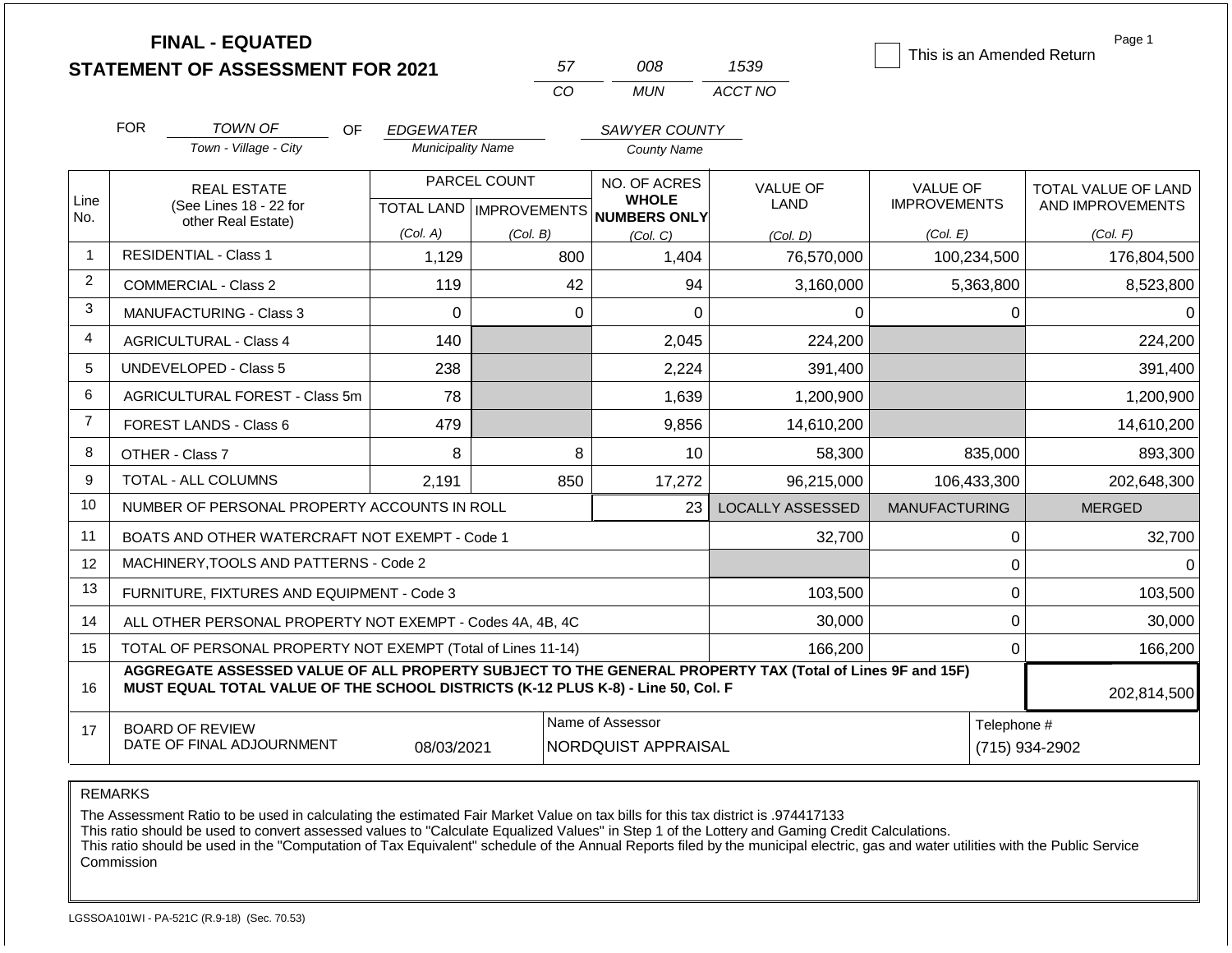FOREST LANDS (Line 7) and FOREST CROPS (in this section) - are **NOT** the same *YEAR CO MUN ACCT NO*

|    |                                  |                                                            |           | Private Forest Crop - Reg Class @ 10¢ per acre                                 |                                              |                                                                    | Private Forest Crop - Reg Class @ \$2.52 per acre |                  |                    |                                                                              |  |
|----|----------------------------------|------------------------------------------------------------|-----------|--------------------------------------------------------------------------------|----------------------------------------------|--------------------------------------------------------------------|---------------------------------------------------|------------------|--------------------|------------------------------------------------------------------------------|--|
|    | (a) PARCELS                      | (b) ACRES                                                  |           | (c) ASSESSED VALUE                                                             |                                              | (d) PARCELS                                                        | (e) ACRES                                         |                  |                    | (f) ASSESSED VALUE                                                           |  |
| 18 |                                  |                                                            |           |                                                                                |                                              |                                                                    | 40                                                |                  |                    | 44,000                                                                       |  |
|    |                                  |                                                            |           | Private Forest Crop - Special Class @ 20¢ per acre                             |                                              |                                                                    |                                                   |                  |                    | Entered Before 2005 Managed Forest - Ferrous Mining CLOSED @ \$7.87 per acre |  |
| 19 | (a) PARCELS                      | (b) ACRES                                                  |           | (c) ASSESSED VALUE                                                             |                                              | (d) PARCELS                                                        | (e) ACRES                                         |                  |                    | (f) ASSESSED VALUE                                                           |  |
|    |                                  |                                                            |           |                                                                                |                                              |                                                                    |                                                   |                  |                    |                                                                              |  |
|    |                                  |                                                            |           | Entered Before 2005 Managed Forest - OPEN @ 74 ¢ per acre                      |                                              |                                                                    | Entered Before 2005 Managed Forest - CLOSED @     |                  |                    | \$1.75 per acre                                                              |  |
| 20 | (a) PARCELS                      | (b) ACRES                                                  |           | (c) ASSESSED VALUE                                                             |                                              | (d) PARCELS                                                        |                                                   | (e) ACRES        |                    | (f) ASSESSED VALUE                                                           |  |
|    |                                  |                                                            |           |                                                                                |                                              |                                                                    |                                                   |                  |                    |                                                                              |  |
|    | 56<br>2.047.86                   |                                                            | 2,968,800 |                                                                                | 14                                           |                                                                    | 462.56                                            |                  | 581.200            |                                                                              |  |
|    |                                  | Entered After 2004 Managed Forest - OPEN @ \$2.04 per acre |           |                                                                                | Entered After 2004 Managed Forest - CLOSED @ |                                                                    |                                                   | \$10.20 per acre |                    |                                                                              |  |
| 21 | (a) PARCELS                      | (b) ACRES<br>(c) ASSESSED VALUE                            |           |                                                                                | (d) PARCELS                                  | (e) ACRES                                                          |                                                   |                  | (f) ASSESSED VALUE |                                                                              |  |
|    |                                  |                                                            |           |                                                                                |                                              |                                                                    |                                                   |                  |                    |                                                                              |  |
|    | 9                                | 285.91                                                     |           | 311,600                                                                        |                                              | 31                                                                 |                                                   | 986.71           |                    | 2,514,500                                                                    |  |
|    | (a) County Forest Cropland Acres |                                                            |           | (b) Federal Acres                                                              |                                              | (c) State Acres                                                    | (d) County (NOT FOREST CROP) Acres                |                  |                    | (e) Other Acres                                                              |  |
| 22 |                                  |                                                            |           |                                                                                |                                              |                                                                    |                                                   |                  |                    |                                                                              |  |
|    | 9,151.28                         |                                                            |           |                                                                                |                                              | 503.91<br>76.69                                                    |                                                   |                  | 118.77             |                                                                              |  |
|    |                                  |                                                            |           | Assessed Value of Omitted Property From Prior Years (Sec. 70.44)               |                                              | Assessed Value of Sec. 70.43 Corrections of Errors by Assessors    |                                                   |                  |                    |                                                                              |  |
|    | (a) REAL ESTATE                  |                                                            |           | (b) PERSONAL                                                                   |                                              |                                                                    | (c1) REAL ESTATE                                  |                  |                    | (c2) PERSONAL                                                                |  |
| 23 |                                  |                                                            |           |                                                                                |                                              |                                                                    |                                                   |                  |                    |                                                                              |  |
|    |                                  |                                                            |           | Manufacturing Equated Value of Omitted Property From Prior Years (Sec. 70.995) |                                              | Mfg. Equated Value of Sec.70.43 Corrections of Errors by Assessors |                                                   |                  |                    |                                                                              |  |
|    | (d) REAL ESTATE                  |                                                            |           | (e) PERSONAL                                                                   |                                              | (f1) REAL ESTATE                                                   |                                                   |                  | (f2) PERSONAL      |                                                                              |  |
|    |                                  |                                                            |           |                                                                                |                                              |                                                                    |                                                   |                  |                    |                                                                              |  |
|    |                                  |                                                            |           |                                                                                |                                              |                                                                    |                                                   |                  |                    |                                                                              |  |

## **SPECIAL DISTRICTS**

| Line<br>No. | Enter 6-digit<br><b>Special District</b> | <b>Account</b><br><b>Number</b> | <b>Special District Name</b> | <b>Locally Assessed Value</b><br>of Real Estate and | Mfg Value of Real Estate<br>and Personal Property | <b>Merged Value of</b><br><b>Real Estate and</b> |
|-------------|------------------------------------------|---------------------------------|------------------------------|-----------------------------------------------------|---------------------------------------------------|--------------------------------------------------|
|             | Code (Col. A)                            | (Col. B)                        | (Col. C)                     | <b>Personal Property (Col. D)</b>                   | (Col. E)                                          | Personal Property (Col. F)                       |
| 24          |                                          |                                 |                              |                                                     |                                                   |                                                  |
| 25          |                                          |                                 |                              |                                                     |                                                   |                                                  |
| 26          |                                          |                                 |                              |                                                     |                                                   |                                                  |
| 27          |                                          |                                 |                              |                                                     |                                                   |                                                  |
| 28          |                                          |                                 |                              |                                                     |                                                   |                                                  |
| 29          |                                          |                                 |                              |                                                     |                                                   |                                                  |
| 30          |                                          |                                 |                              |                                                     |                                                   |                                                  |
| 31          |                                          |                                 |                              |                                                     |                                                   |                                                  |
| 32          |                                          |                                 |                              |                                                     |                                                   |                                                  |
| 33          |                                          |                                 |                              |                                                     |                                                   |                                                  |
| 34          |                                          |                                 |                              |                                                     |                                                   |                                                  |
| 35          |                                          |                                 |                              |                                                     |                                                   |                                                  |

LGSSOA101WI-PA - 521C (R. 9-18) (Sec. 70.53)

2021 57 008 1539

Page 2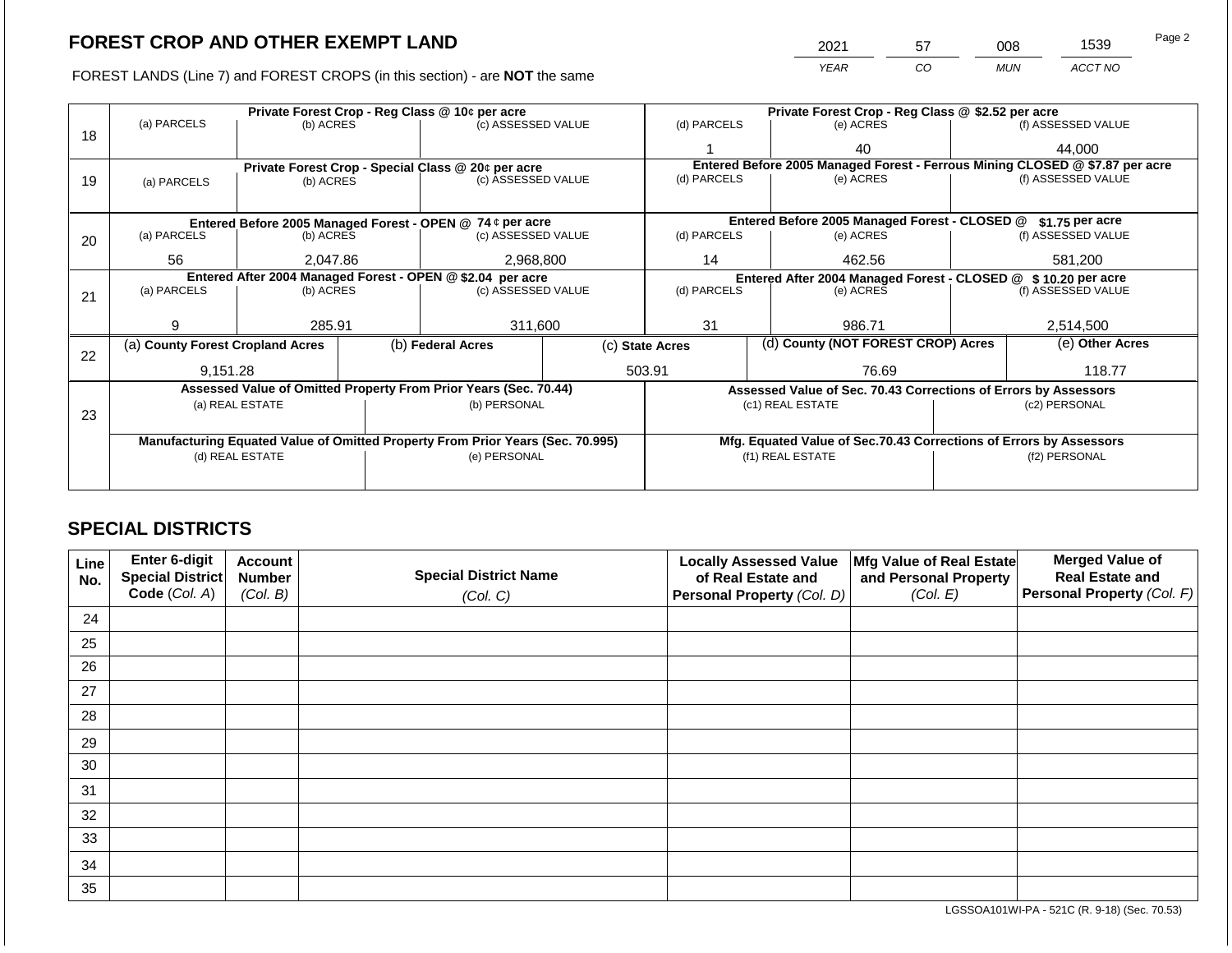| CO<br>ACCT NO<br><b>YEAR</b><br><b>MUN</b><br><b>Account</b><br>Enter 6-digit<br><b>Merged Value of</b><br><b>Locally Assessed Value</b><br>Mfg Value of Real Estate<br>Line<br><b>School District Name</b><br><b>Number</b><br><b>School District</b><br><b>Real Estate and</b><br>and Personal Property<br>of Real Estate and<br>No.<br>(Col. B)<br>Code (Col. A)<br>(Col. C)<br>Personal Property (Col. F)<br>Personal Property (Col. D)<br>(Col. E)<br>A. SCHOOL DISTRICTS (K-8 and K-12)<br>SCH D OF BIRCHWOOD<br>202,814,500<br>650441<br>0390<br>202,814,500<br>36<br>37<br>38<br>39<br>40<br>41<br>42<br>43 |
|---------------------------------------------------------------------------------------------------------------------------------------------------------------------------------------------------------------------------------------------------------------------------------------------------------------------------------------------------------------------------------------------------------------------------------------------------------------------------------------------------------------------------------------------------------------------------------------------------------------------|
|                                                                                                                                                                                                                                                                                                                                                                                                                                                                                                                                                                                                                     |
|                                                                                                                                                                                                                                                                                                                                                                                                                                                                                                                                                                                                                     |
|                                                                                                                                                                                                                                                                                                                                                                                                                                                                                                                                                                                                                     |
|                                                                                                                                                                                                                                                                                                                                                                                                                                                                                                                                                                                                                     |
|                                                                                                                                                                                                                                                                                                                                                                                                                                                                                                                                                                                                                     |
|                                                                                                                                                                                                                                                                                                                                                                                                                                                                                                                                                                                                                     |
|                                                                                                                                                                                                                                                                                                                                                                                                                                                                                                                                                                                                                     |
|                                                                                                                                                                                                                                                                                                                                                                                                                                                                                                                                                                                                                     |
|                                                                                                                                                                                                                                                                                                                                                                                                                                                                                                                                                                                                                     |
|                                                                                                                                                                                                                                                                                                                                                                                                                                                                                                                                                                                                                     |
| 44                                                                                                                                                                                                                                                                                                                                                                                                                                                                                                                                                                                                                  |
| 45                                                                                                                                                                                                                                                                                                                                                                                                                                                                                                                                                                                                                  |
| 46                                                                                                                                                                                                                                                                                                                                                                                                                                                                                                                                                                                                                  |
| 47                                                                                                                                                                                                                                                                                                                                                                                                                                                                                                                                                                                                                  |
| 48                                                                                                                                                                                                                                                                                                                                                                                                                                                                                                                                                                                                                  |
| 49                                                                                                                                                                                                                                                                                                                                                                                                                                                                                                                                                                                                                  |
| TOTAL ASSESSED VALUE OF SCHOOL DISTRICTS (K-8 and K-12)<br>202,814,500<br>202,814,500<br>50                                                                                                                                                                                                                                                                                                                                                                                                                                                                                                                         |
| <b>B. UNION HIGH SCHOOL DISTRICTS</b>                                                                                                                                                                                                                                                                                                                                                                                                                                                                                                                                                                               |
| 51                                                                                                                                                                                                                                                                                                                                                                                                                                                                                                                                                                                                                  |
| 52                                                                                                                                                                                                                                                                                                                                                                                                                                                                                                                                                                                                                  |
| 53                                                                                                                                                                                                                                                                                                                                                                                                                                                                                                                                                                                                                  |
| 54                                                                                                                                                                                                                                                                                                                                                                                                                                                                                                                                                                                                                  |
| TOTAL ASSESSED VALUE OF UNION HIGH SCHOOLS<br>55                                                                                                                                                                                                                                                                                                                                                                                                                                                                                                                                                                    |
| <b>TECHNICAL COLLEGE DISTRICTS</b><br>C.                                                                                                                                                                                                                                                                                                                                                                                                                                                                                                                                                                            |
| 56<br>NORTHWOOD TECHNICAL COLLEGE<br>0016<br>202,814,500<br>202,814,500<br>001700                                                                                                                                                                                                                                                                                                                                                                                                                                                                                                                                   |
| 57<br>58                                                                                                                                                                                                                                                                                                                                                                                                                                                                                                                                                                                                            |
| TOTAL ASSESSED VALUE OF TECHNICAL COLLEGES<br>59<br>202,814,500<br>202,814,500                                                                                                                                                                                                                                                                                                                                                                                                                                                                                                                                      |

 *I hereby certify, to the best of my knowledge and belief, this form is complete and correct.*

| Name                                           |                                     | Title | Submission date  |
|------------------------------------------------|-------------------------------------|-------|------------------|
| RACHEL D THOMPSON                              |                                     |       | 2021<br>06<br>08 |
| Phone                                          | Email address                       |       |                  |
| 715<br>638<br>3275<br>$\overline{\phantom{0}}$ | RACHEL.THOMPSON@SAWYERCOUNTYGOV.ORG |       |                  |

LGSSOA101WI -PA-521C (R. 9-18) (Sec. 70.53)

Page 3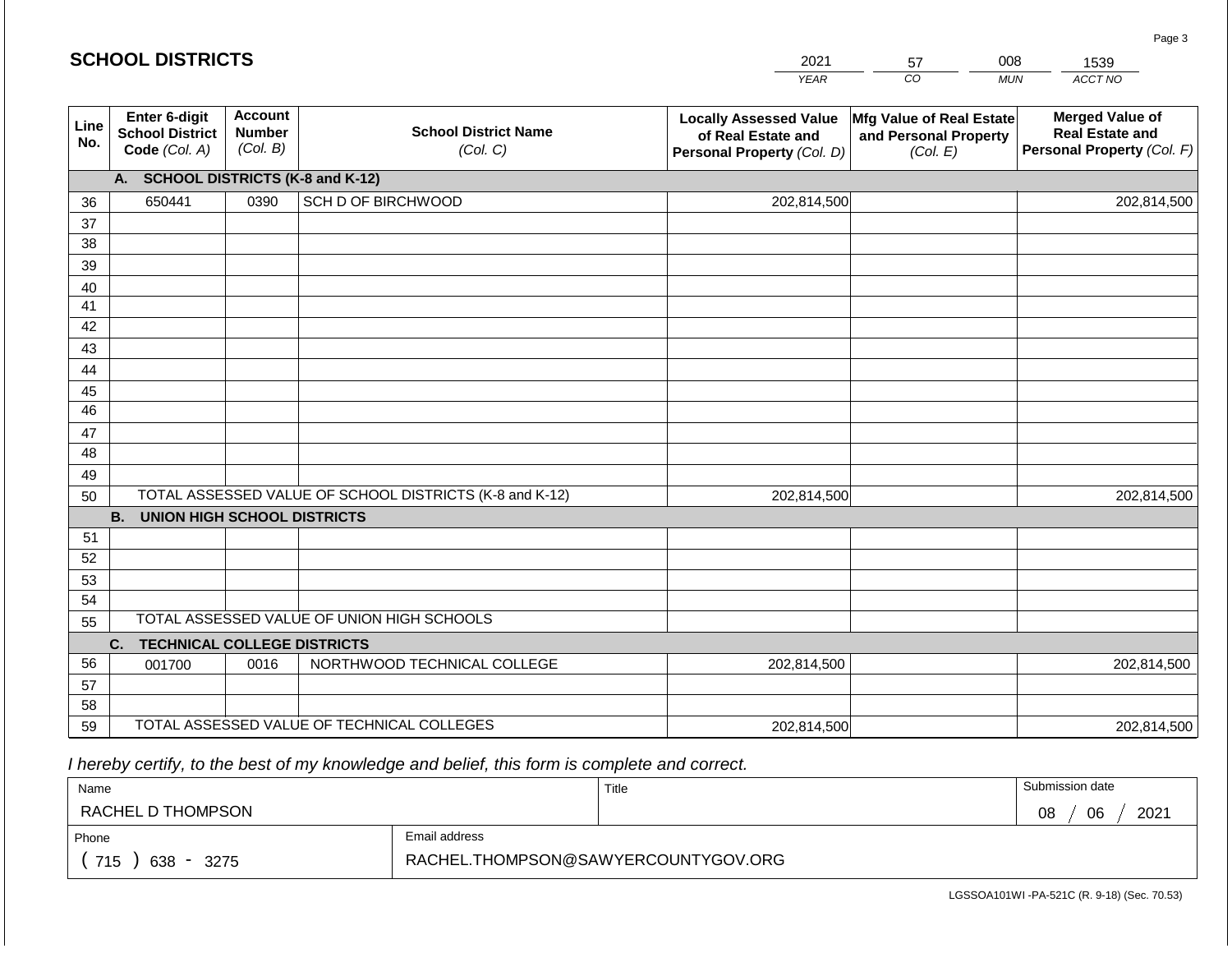- Each municipality's SOA is completed after the Board of Review and includes any changes made to the locally assessed values, under state law (sec. 70.53, Wis. Stats.)
- The Wisconsin Department of Revenue (DOR) merges the locally assessed values with the state assessed manufacturing values
- DOR provides the information regarding district names and codes. If a district is not listed, contact DOR.

Note: If you submit an amended SOA to DOR after your municipality's SOA is equated and posted to our website, we will process the SOA. However, DOR will not recalculate the *aggregate ratio or update the final SOA posted on our website. You should use the corrected values to calculate your tax rates.*

## **Page 1: Real Estate and Personal Property**

- Lines 1-9 assessed real estate values, parcel counts and acres by classification
- Lines 10-15 assessed personal property values and number of accounts by class
- Line 16 aggregate assessed value of all property subject to general property; use to calculate tax rates. Note: This line equals the total assessed value of K-8 and K-12 school districts (Line 50) and total assessed value of technical colleges (Line 59).
- Remarks assessment ratio used to calculate estimated fair market value on property tax bills

## **Page 2: Forest Crop, Other Exempt Land and Special Districts**

- Lines 18-21 private forest crop and managed forest lands assessed values
- Line  $22 -$  tax exempt land acres
- Line 23 prior years assessed value of omitted property under sec. 70.44 and correction of errors under sec. 70.43 shown by locally assessed or manufacturing real estate and personal property. Note: If there is an amount on this line, report the corresponding tax in the Statement of Taxes, Sections J or K.
- Lines 24-35 special district assessed values. These values are used to calculate tax rates for the special districts.

## **Page 3: School Districts**

- Lines 36-50 school districts (K-8 and K-12) assessed values. These values are used to calculate tax rates for school districts.
- Lines 51-55 union high school district assessed values. These values are used to calculate tax rates for union high school districts.
- Lines 56-59 technical college assessed values. These values are used to calculate tax rates for technical colleges.

If you have questions: Email: lgs@wisconsin.gov

 Phone: (608) 266-2569 or (608) 264-6892 Fax: (608) 264-6887

 $-0338$ BIRCHWOOD, WI 54817 - 0338TOWN OF EDGEWATER NATALIE KAY CLEMENS<br>TOWN OF EDGEWATER NATALIE KAY CLEMENS WI54817 3IRCHWOOD, PO BOX 338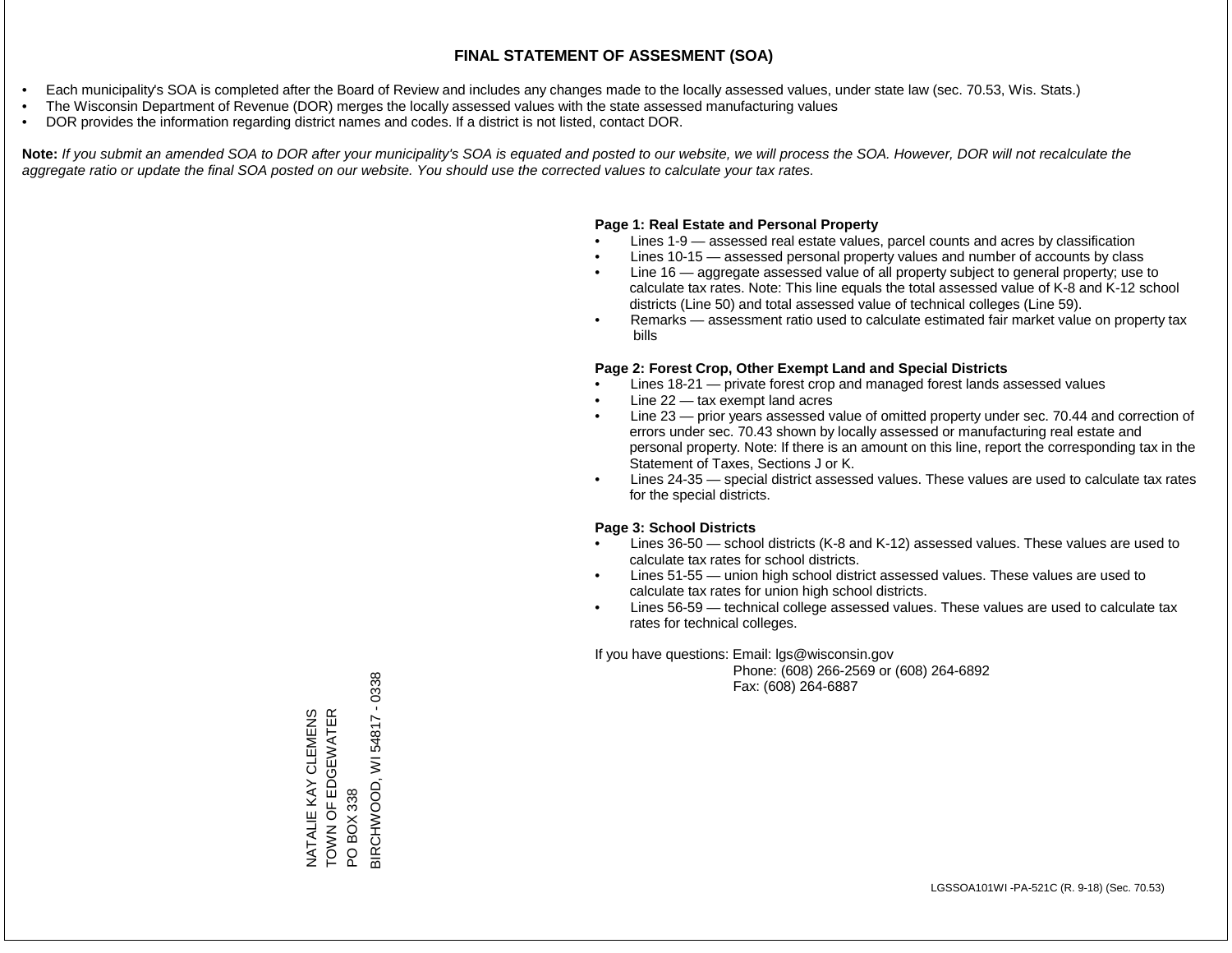|                |                                      | <b>FINAL - EQUATED</b>                                                                                                                                                                       |                           |                               |                              |                    |                                 |                      |                | Page 1<br>This is an Amended Return |  |
|----------------|--------------------------------------|----------------------------------------------------------------------------------------------------------------------------------------------------------------------------------------------|---------------------------|-------------------------------|------------------------------|--------------------|---------------------------------|----------------------|----------------|-------------------------------------|--|
|                |                                      | <b>STATEMENT OF ASSESSMENT FOR 2021</b>                                                                                                                                                      |                           |                               | 57                           | 010                | 1540                            |                      |                |                                     |  |
|                |                                      |                                                                                                                                                                                              |                           |                               | CO                           | <b>MUN</b>         | ACCT NO                         |                      |                |                                     |  |
|                | <b>FOR</b>                           | <b>TOWN OF</b><br>OF                                                                                                                                                                         | <b>HAYWARD</b>            |                               |                              | SAWYER COUNTY      |                                 |                      |                |                                     |  |
|                |                                      | Town - Village - City                                                                                                                                                                        | <b>Municipality Name</b>  |                               |                              | <b>County Name</b> |                                 |                      |                |                                     |  |
|                |                                      | <b>REAL ESTATE</b>                                                                                                                                                                           |                           | PARCEL COUNT                  |                              | NO. OF ACRES       | <b>VALUE OF</b>                 | <b>VALUE OF</b>      |                | <b>TOTAL VALUE OF LAND</b>          |  |
| Line<br>No.    |                                      | (See Lines 18 - 22 for                                                                                                                                                                       | TOTAL LAND   IMPROVEMENTS |                               | <b>WHOLE</b><br>NUMBERS ONLY |                    | LAND                            | <b>IMPROVEMENTS</b>  |                | AND IMPROVEMENTS                    |  |
|                |                                      | other Real Estate)                                                                                                                                                                           | (Col. A)                  | (Col. B)                      |                              | (Col, C)           | (Col. D)                        | (Col. E)             |                | (Col. F)                            |  |
| $\overline{1}$ |                                      | <b>RESIDENTIAL - Class 1</b>                                                                                                                                                                 | 2,572                     | 1,844<br>4,922<br>229,367,900 |                              |                    |                                 |                      | 269,290,800    | 498,658,700                         |  |
| 2              |                                      | <b>COMMERCIAL - Class 2</b>                                                                                                                                                                  | 221                       |                               | 137                          | 811                | 13,957,400                      |                      | 19,996,200     | 33,953,600                          |  |
| 3              |                                      | <b>MANUFACTURING - Class 3</b>                                                                                                                                                               | 12                        |                               | 9                            | 275                | 970,400                         |                      | 7,566,100      | 8,536,500                           |  |
| $\overline{4}$ |                                      | <b>AGRICULTURAL - Class 4</b>                                                                                                                                                                | 175                       |                               |                              | 2,769              | 439,500                         |                      |                | 439,500                             |  |
| 5              | <b>UNDEVELOPED - Class 5</b><br>203  |                                                                                                                                                                                              |                           |                               |                              | 1,207              | 354,000                         |                      |                | 354,000                             |  |
| 6              | AGRICULTURAL FOREST - Class 5m<br>77 |                                                                                                                                                                                              |                           |                               |                              | 875                | 765,900                         |                      |                | 765,900                             |  |
| $\overline{7}$ |                                      | <b>FOREST LANDS - Class 6</b>                                                                                                                                                                | 433                       |                               |                              | 7,217              | 12,213,000                      |                      |                | 12,213,000                          |  |
| 8              |                                      | OTHER - Class 7                                                                                                                                                                              | 15                        |                               | 15                           | 36                 | 212,500                         |                      | 1,378,300      | 1,590,800                           |  |
| 9              |                                      | TOTAL - ALL COLUMNS                                                                                                                                                                          | 3,708                     |                               | 2,005                        | 18,112             | 258,280,600                     |                      | 298,231,400    | 556,512,000                         |  |
| 10             |                                      | NUMBER OF PERSONAL PROPERTY ACCOUNTS IN ROLL                                                                                                                                                 |                           |                               |                              | 119                | <b>LOCALLY ASSESSED</b>         | <b>MANUFACTURING</b> |                | <b>MERGED</b>                       |  |
| 11             |                                      | BOATS AND OTHER WATERCRAFT NOT EXEMPT - Code 1                                                                                                                                               |                           |                               |                              |                    | 457,600                         |                      | 0              | 457,600                             |  |
| 12             |                                      | MACHINERY, TOOLS AND PATTERNS - Code 2                                                                                                                                                       |                           |                               |                              |                    |                                 |                      | 2,283,500      | 2,283,500                           |  |
| 13             |                                      | FURNITURE, FIXTURES AND EQUIPMENT - Code 3                                                                                                                                                   |                           |                               |                              |                    | 972,400                         |                      | 94,700         | 1,067,100                           |  |
| 14             |                                      | ALL OTHER PERSONAL PROPERTY NOT EXEMPT - Codes 4A, 4B, 4C                                                                                                                                    |                           |                               |                              |                    | 4,764,400                       |                      | 169,200        | 4,933,600                           |  |
| 15             |                                      | TOTAL OF PERSONAL PROPERTY NOT EXEMPT (Total of Lines 11-14)                                                                                                                                 |                           |                               |                              | 6,194,400          |                                 | 2,547,400            | 8,741,800      |                                     |  |
| 16             |                                      | AGGREGATE ASSESSED VALUE OF ALL PROPERTY SUBJECT TO THE GENERAL PROPERTY TAX (Total of Lines 9F and 15F)<br>MUST EQUAL TOTAL VALUE OF THE SCHOOL DISTRICTS (K-12 PLUS K-8) - Line 50, Col. F |                           | 565,253,800                   |                              |                    |                                 |                      |                |                                     |  |
| 17             |                                      | <b>BOARD OF REVIEW</b>                                                                                                                                                                       |                           |                               |                              | Name of Assessor   |                                 |                      | Telephone #    |                                     |  |
|                |                                      | DATE OF FINAL ADJOURNMENT                                                                                                                                                                    | 05/17/2021                |                               |                              |                    | ASSOCIATED APPRAISAL CONSULTANT |                      | (920) 749-1995 |                                     |  |

The Assessment Ratio to be used in calculating the estimated Fair Market Value on tax bills for this tax district is .880287432

This ratio should be used to convert assessed values to "Calculate Equalized Values" in Step 1 of the Lottery and Gaming Credit Calculations.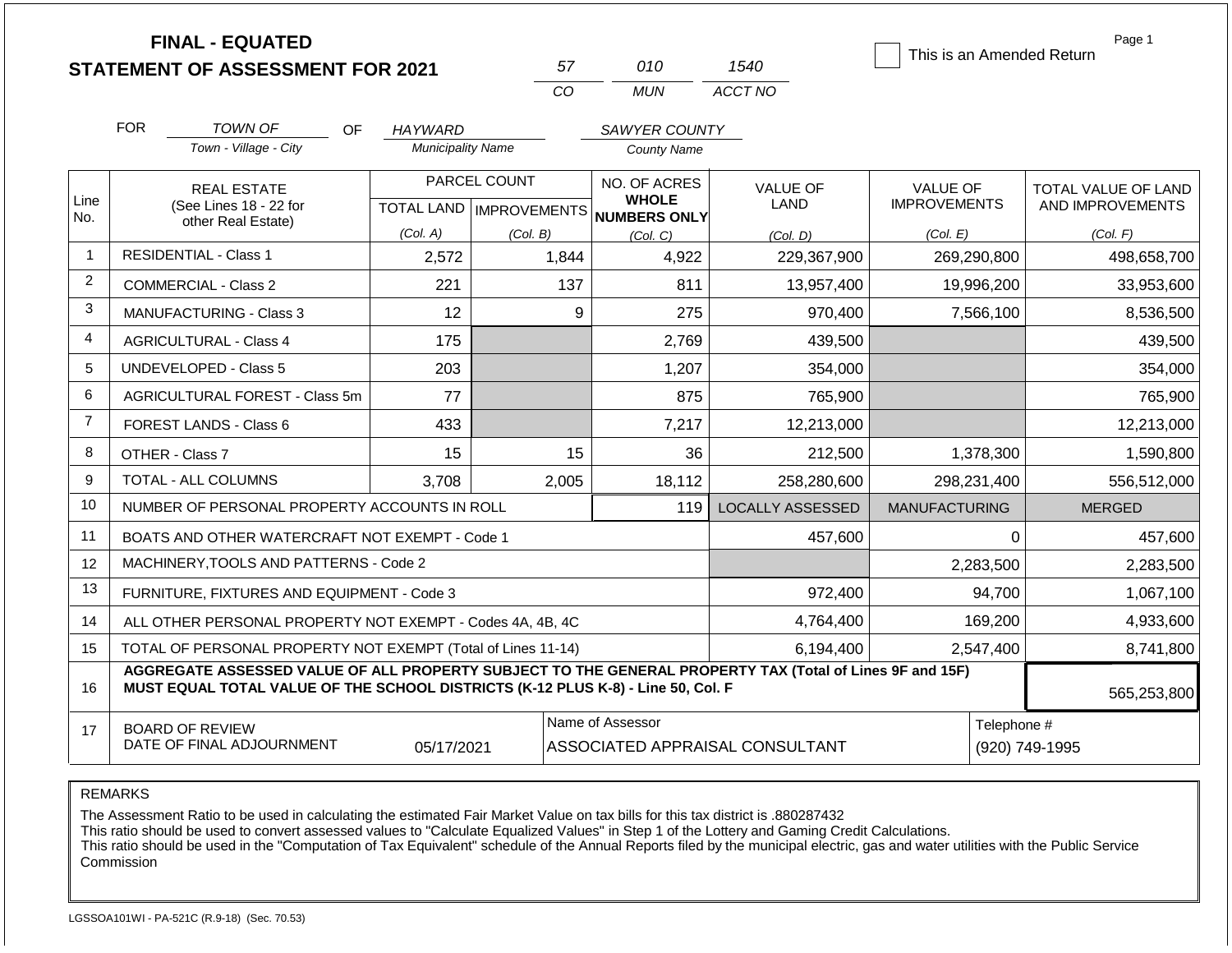2021 57 010 1540 Page 2

FOREST LANDS (Line 7) and FOREST CROPS (in this section) - are **NOT** the same *YEAR CO MUN ACCT NO*

|    |                                                            |                 |                                                                                | Private Forest Crop - Reg Class @ 10¢ per acre                   |                                                       |             |                                                                    | Private Forest Crop - Reg Class @ \$2.52 per acre                            |                    |                    |
|----|------------------------------------------------------------|-----------------|--------------------------------------------------------------------------------|------------------------------------------------------------------|-------------------------------------------------------|-------------|--------------------------------------------------------------------|------------------------------------------------------------------------------|--------------------|--------------------|
| 18 | (a) PARCELS                                                | (b) ACRES       |                                                                                | (c) ASSESSED VALUE                                               |                                                       | (d) PARCELS |                                                                    | (e) ACRES                                                                    |                    | (f) ASSESSED VALUE |
|    |                                                            |                 |                                                                                |                                                                  |                                                       |             |                                                                    | 29.8                                                                         |                    | 50,700             |
|    |                                                            |                 |                                                                                | Private Forest Crop - Special Class @ 20¢ per acre               |                                                       |             |                                                                    | Entered Before 2005 Managed Forest - Ferrous Mining CLOSED @ \$7.87 per acre |                    |                    |
| 19 | (a) PARCELS                                                | (b) ACRES       |                                                                                | (c) ASSESSED VALUE                                               |                                                       | (d) PARCELS |                                                                    | (e) ACRES                                                                    |                    | (f) ASSESSED VALUE |
|    |                                                            |                 |                                                                                |                                                                  |                                                       |             |                                                                    |                                                                              |                    |                    |
|    |                                                            |                 |                                                                                | Entered Before 2005 Managed Forest - OPEN @ 74 ¢ per acre        |                                                       |             |                                                                    | Entered Before 2005 Managed Forest - CLOSED @                                |                    | $$1.75$ per acre   |
| 20 | (a) PARCELS                                                | (b) ACRES       |                                                                                | (c) ASSESSED VALUE                                               | (d) PARCELS                                           |             | (e) ACRES                                                          |                                                                              | (f) ASSESSED VALUE |                    |
|    |                                                            | 42,000<br>30    |                                                                                |                                                                  |                                                       |             |                                                                    |                                                                              |                    |                    |
|    | Entered After 2004 Managed Forest - OPEN @ \$2.04 per acre |                 |                                                                                |                                                                  | 6<br>155                                              |             |                                                                    | 251,900                                                                      |                    |                    |
|    |                                                            |                 |                                                                                |                                                                  |                                                       |             |                                                                    | Entered After 2004 Managed Forest - CLOSED @ \$10.20 per acre                |                    |                    |
| 21 | (a) PARCELS<br>(b) ACRES                                   |                 |                                                                                | (c) ASSESSED VALUE                                               |                                                       | (d) PARCELS |                                                                    | (e) ACRES                                                                    |                    | (f) ASSESSED VALUE |
|    |                                                            |                 |                                                                                |                                                                  |                                                       |             |                                                                    |                                                                              |                    |                    |
|    | 17                                                         | 613.72          |                                                                                | 1,025,000                                                        |                                                       | 21          |                                                                    | 723.5                                                                        |                    | 1,902,700          |
|    | (a) County Forest Cropland Acres                           |                 |                                                                                | (b) Federal Acres                                                | (d) County (NOT FOREST CROP) Acres<br>(c) State Acres |             |                                                                    |                                                                              | (e) Other Acres    |                    |
| 22 |                                                            |                 |                                                                                |                                                                  |                                                       |             |                                                                    |                                                                              |                    |                    |
|    | 2,233.84                                                   |                 |                                                                                | 11,130.15                                                        |                                                       | 1,369.7     |                                                                    | 956.76                                                                       |                    | 1,860              |
|    |                                                            |                 |                                                                                | Assessed Value of Omitted Property From Prior Years (Sec. 70.44) |                                                       |             |                                                                    | Assessed Value of Sec. 70.43 Corrections of Errors by Assessors              |                    |                    |
|    |                                                            | (a) REAL ESTATE |                                                                                | (b) PERSONAL                                                     |                                                       |             |                                                                    | (c1) REAL ESTATE                                                             | (c2) PERSONAL      |                    |
| 23 |                                                            |                 |                                                                                |                                                                  |                                                       |             |                                                                    |                                                                              |                    |                    |
|    |                                                            |                 | Manufacturing Equated Value of Omitted Property From Prior Years (Sec. 70.995) |                                                                  |                                                       |             | Mfg. Equated Value of Sec.70.43 Corrections of Errors by Assessors |                                                                              |                    |                    |
|    |                                                            | (d) REAL ESTATE |                                                                                | (e) PERSONAL                                                     |                                                       |             |                                                                    | (f1) REAL ESTATE                                                             | (f2) PERSONAL      |                    |
|    |                                                            |                 |                                                                                |                                                                  |                                                       |             |                                                                    |                                                                              |                    |                    |
|    |                                                            |                 |                                                                                |                                                                  |                                                       |             |                                                                    |                                                                              |                    |                    |

## **SPECIAL DISTRICTS**

| Line<br>No. | <b>Enter 6-digit</b><br>Special District | <b>Account</b><br><b>Number</b> | <b>Special District Name</b> | <b>Locally Assessed Value</b><br>of Real Estate and | Mfg Value of Real Estate<br>and Personal Property | <b>Merged Value of</b><br><b>Real Estate and</b> |
|-------------|------------------------------------------|---------------------------------|------------------------------|-----------------------------------------------------|---------------------------------------------------|--------------------------------------------------|
|             | Code (Col. A)                            | (Col. B)                        | (Col. C)                     | Personal Property (Col. D)                          | (Col. E)                                          | Personal Property (Col. F)                       |
| 24          |                                          |                                 |                              |                                                     |                                                   |                                                  |
| 25          |                                          |                                 |                              |                                                     |                                                   |                                                  |
| 26          |                                          |                                 |                              |                                                     |                                                   |                                                  |
| 27          |                                          |                                 |                              |                                                     |                                                   |                                                  |
| 28          |                                          |                                 |                              |                                                     |                                                   |                                                  |
| 29          |                                          |                                 |                              |                                                     |                                                   |                                                  |
| 30          |                                          |                                 |                              |                                                     |                                                   |                                                  |
| 31          |                                          |                                 |                              |                                                     |                                                   |                                                  |
| 32          |                                          |                                 |                              |                                                     |                                                   |                                                  |
| 33          |                                          |                                 |                              |                                                     |                                                   |                                                  |
| 34          |                                          |                                 |                              |                                                     |                                                   |                                                  |
| 35          |                                          |                                 |                              |                                                     |                                                   |                                                  |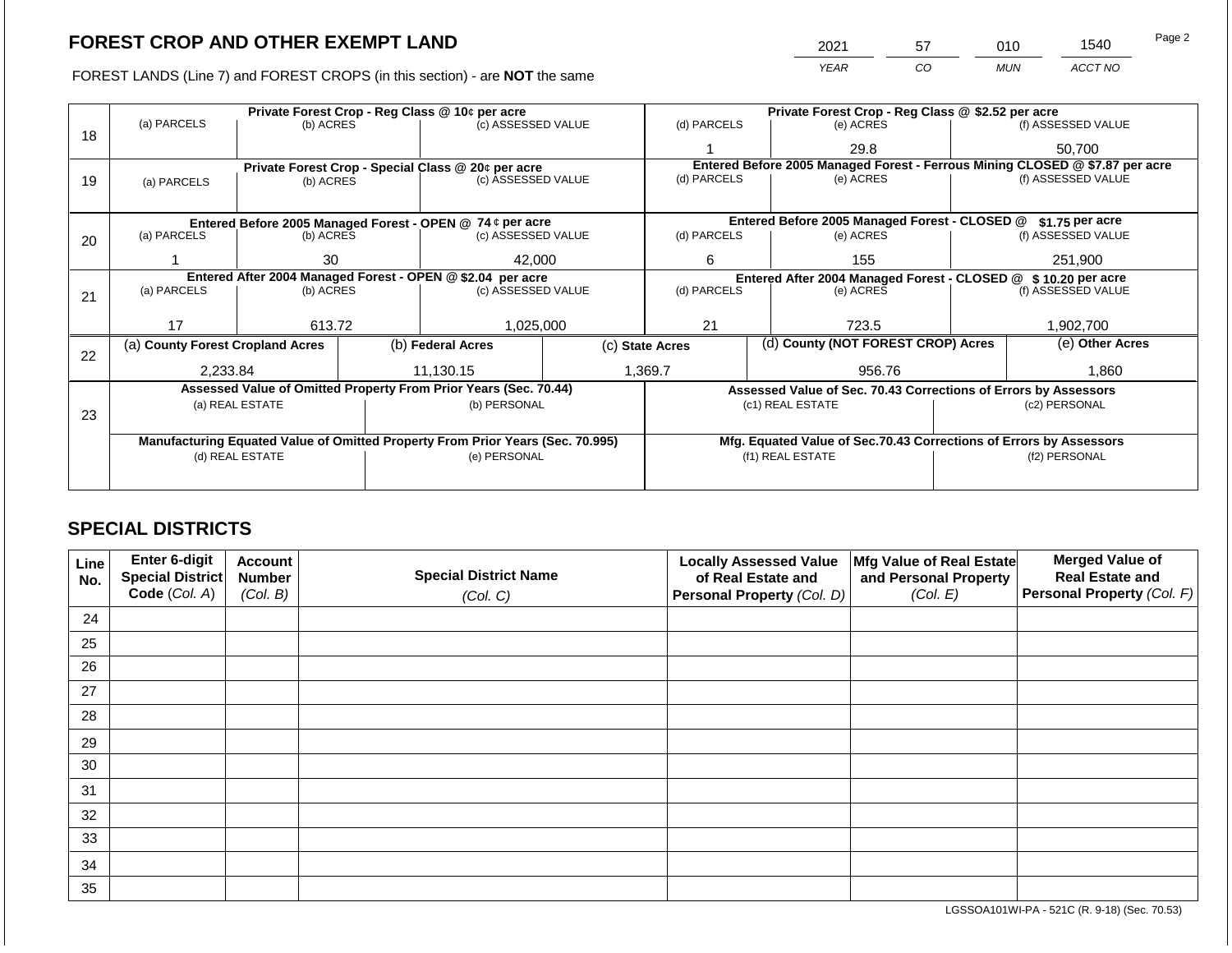|                       |                                                          |                                             |                                                         | <b>YEAR</b>                                                                       | CO<br><b>MUN</b>                                              | ACCT NO                                                                        |
|-----------------------|----------------------------------------------------------|---------------------------------------------|---------------------------------------------------------|-----------------------------------------------------------------------------------|---------------------------------------------------------------|--------------------------------------------------------------------------------|
| Line<br>No.           | Enter 6-digit<br><b>School District</b><br>Code (Col. A) | <b>Account</b><br><b>Number</b><br>(Col. B) | <b>School District Name</b><br>(Col. C)                 | <b>Locally Assessed Value</b><br>of Real Estate and<br>Personal Property (Col. D) | Mfg Value of Real Estate<br>and Personal Property<br>(Col. E) | <b>Merged Value of</b><br><b>Real Estate and</b><br>Personal Property (Col. F) |
|                       | A. SCHOOL DISTRICTS (K-8 and K-12)                       |                                             |                                                         |                                                                                   |                                                               |                                                                                |
| 36                    | 572478                                                   | 0339                                        | SCH D OF HAYWARD COMMUNITY                              | 542,468,000                                                                       | 11,083,900                                                    | 553,551,900                                                                    |
| 37                    | 576615                                                   | 0340                                        | <b>SCH D OF WINTER</b>                                  | 11,701,900                                                                        |                                                               | 11,701,900                                                                     |
| 38                    |                                                          |                                             |                                                         |                                                                                   |                                                               |                                                                                |
| 39                    |                                                          |                                             |                                                         |                                                                                   |                                                               |                                                                                |
| 40                    |                                                          |                                             |                                                         |                                                                                   |                                                               |                                                                                |
| 41                    |                                                          |                                             |                                                         |                                                                                   |                                                               |                                                                                |
| 42                    |                                                          |                                             |                                                         |                                                                                   |                                                               |                                                                                |
| 43                    |                                                          |                                             |                                                         |                                                                                   |                                                               |                                                                                |
| 44                    |                                                          |                                             |                                                         |                                                                                   |                                                               |                                                                                |
| 45<br>$\overline{46}$ |                                                          |                                             |                                                         |                                                                                   |                                                               |                                                                                |
| 47                    |                                                          |                                             |                                                         |                                                                                   |                                                               |                                                                                |
| 48                    |                                                          |                                             |                                                         |                                                                                   |                                                               |                                                                                |
| 49                    |                                                          |                                             |                                                         |                                                                                   |                                                               |                                                                                |
| 50                    |                                                          |                                             | TOTAL ASSESSED VALUE OF SCHOOL DISTRICTS (K-8 and K-12) | 554,169,900                                                                       | 11,083,900                                                    | 565,253,800                                                                    |
|                       | <b>B.</b><br><b>UNION HIGH SCHOOL DISTRICTS</b>          |                                             |                                                         |                                                                                   |                                                               |                                                                                |
| 51                    |                                                          |                                             |                                                         |                                                                                   |                                                               |                                                                                |
| 52                    |                                                          |                                             |                                                         |                                                                                   |                                                               |                                                                                |
| 53                    |                                                          |                                             |                                                         |                                                                                   |                                                               |                                                                                |
| 54                    |                                                          |                                             |                                                         |                                                                                   |                                                               |                                                                                |
| 55                    |                                                          |                                             | TOTAL ASSESSED VALUE OF UNION HIGH SCHOOLS              |                                                                                   |                                                               |                                                                                |
|                       | C.<br><b>TECHNICAL COLLEGE DISTRICTS</b>                 |                                             |                                                         |                                                                                   |                                                               |                                                                                |
| 56                    | 001700                                                   | 0016                                        | NORTHWOOD TECHNICAL COLLEGE                             | 554,169,900                                                                       | 11,083,900                                                    | 565,253,800                                                                    |
| 57                    |                                                          |                                             |                                                         |                                                                                   |                                                               |                                                                                |
| 58<br>59              |                                                          |                                             | TOTAL ASSESSED VALUE OF TECHNICAL COLLEGES              | 554,169,900                                                                       | 11,083,900                                                    | 565,253,800                                                                    |
|                       |                                                          |                                             |                                                         |                                                                                   |                                                               |                                                                                |

2021

57

010

 *I hereby certify, to the best of my knowledge and belief, this form is complete and correct.*

**SCHOOL DISTRICTS**

| Name               |                                     | Title | Submission date  |
|--------------------|-------------------------------------|-------|------------------|
| RACHEL D THOMPSON  |                                     |       | 28<br>2021<br>05 |
| Phone              | Email address                       |       |                  |
| 715<br>638<br>3275 | RACHEL.THOMPSON@SAWYERCOUNTYGOV.ORG |       |                  |

Page 3

1540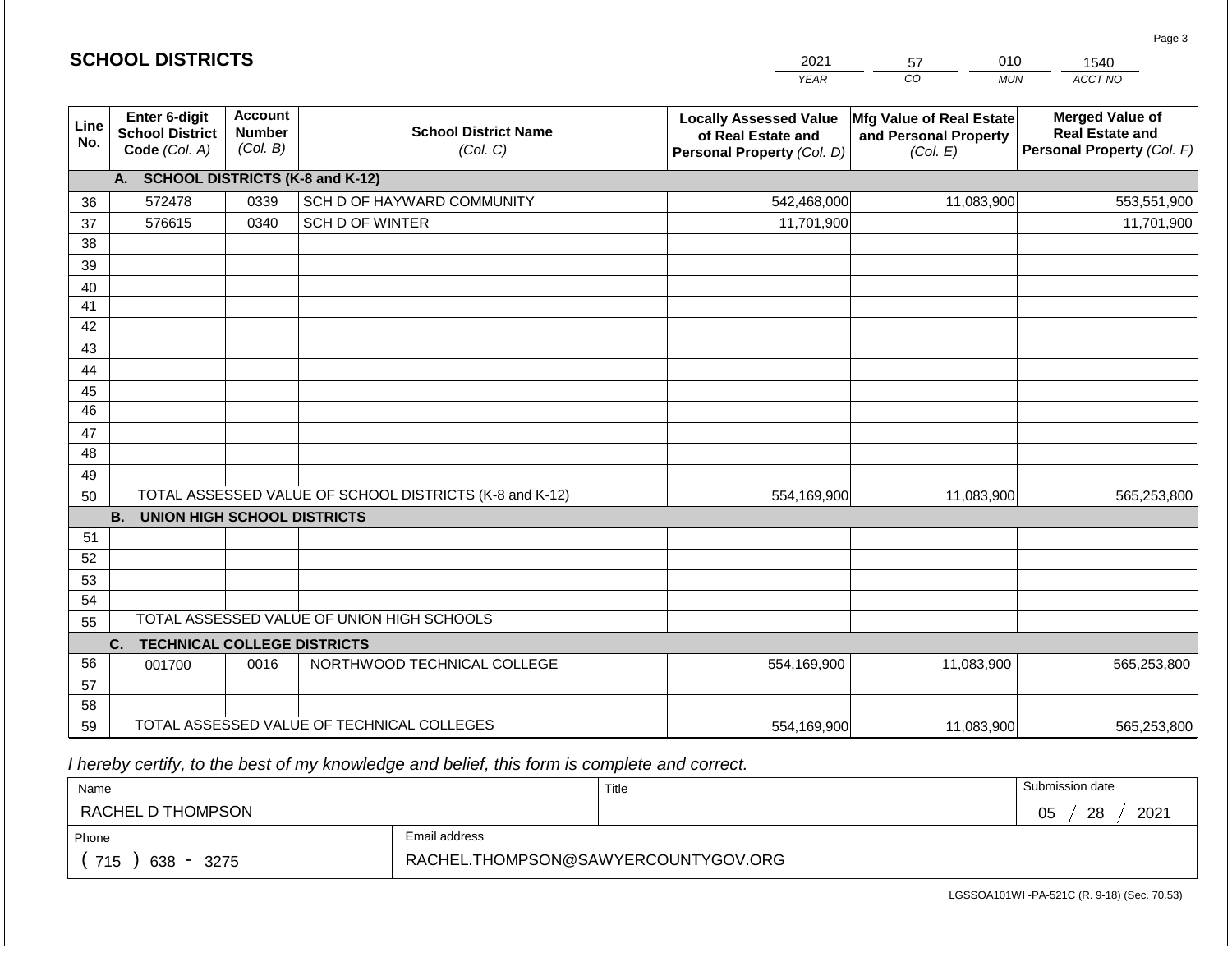- Each municipality's SOA is completed after the Board of Review and includes any changes made to the locally assessed values, under state law (sec. 70.53, Wis. Stats.)
- The Wisconsin Department of Revenue (DOR) merges the locally assessed values with the state assessed manufacturing values
- DOR provides the information regarding district names and codes. If a district is not listed, contact DOR.

Note: If you submit an amended SOA to DOR after your municipality's SOA is equated and posted to our website, we will process the SOA. However, DOR will not recalculate the *aggregate ratio or update the final SOA posted on our website. You should use the corrected values to calculate your tax rates.*

#### **Page 1: Real Estate and Personal Property**

- Lines 1-9 assessed real estate values, parcel counts and acres by classification
- Lines 10-15 assessed personal property values and number of accounts by class
- Line 16 aggregate assessed value of all property subject to general property; use to calculate tax rates. Note: This line equals the total assessed value of K-8 and K-12 school districts (Line 50) and total assessed value of technical colleges (Line 59).
- Remarks assessment ratio used to calculate estimated fair market value on property tax bills

#### **Page 2: Forest Crop, Other Exempt Land and Special Districts**

- Lines 18-21 private forest crop and managed forest lands assessed values
- Line  $22 -$  tax exempt land acres
- Line 23 prior years assessed value of omitted property under sec. 70.44 and correction of errors under sec. 70.43 shown by locally assessed or manufacturing real estate and personal property. Note: If there is an amount on this line, report the corresponding tax in the Statement of Taxes, Sections J or K.
- Lines 24-35 special district assessed values. These values are used to calculate tax rates for the special districts.

#### **Page 3: School Districts**

- Lines 36-50 school districts (K-8 and K-12) assessed values. These values are used to calculate tax rates for school districts.
- Lines 51-55 union high school district assessed values. These values are used to calculate tax rates for union high school districts.
- Lines 56-59 technical college assessed values. These values are used to calculate tax rates for technical colleges.

If you have questions: Email: lgs@wisconsin.gov

 Phone: (608) 266-2569 or (608) 264-6892 Fax: (608) 264-6887

BRYN HAND<br>TOWN OF HAYWARD<br>15460W STATE ROAD 77E HAYWARD, WI 54843 - 3260 HAYWARD, WI 54843 - 326015460W STATE ROAD 77E TOWN OF HAYWARD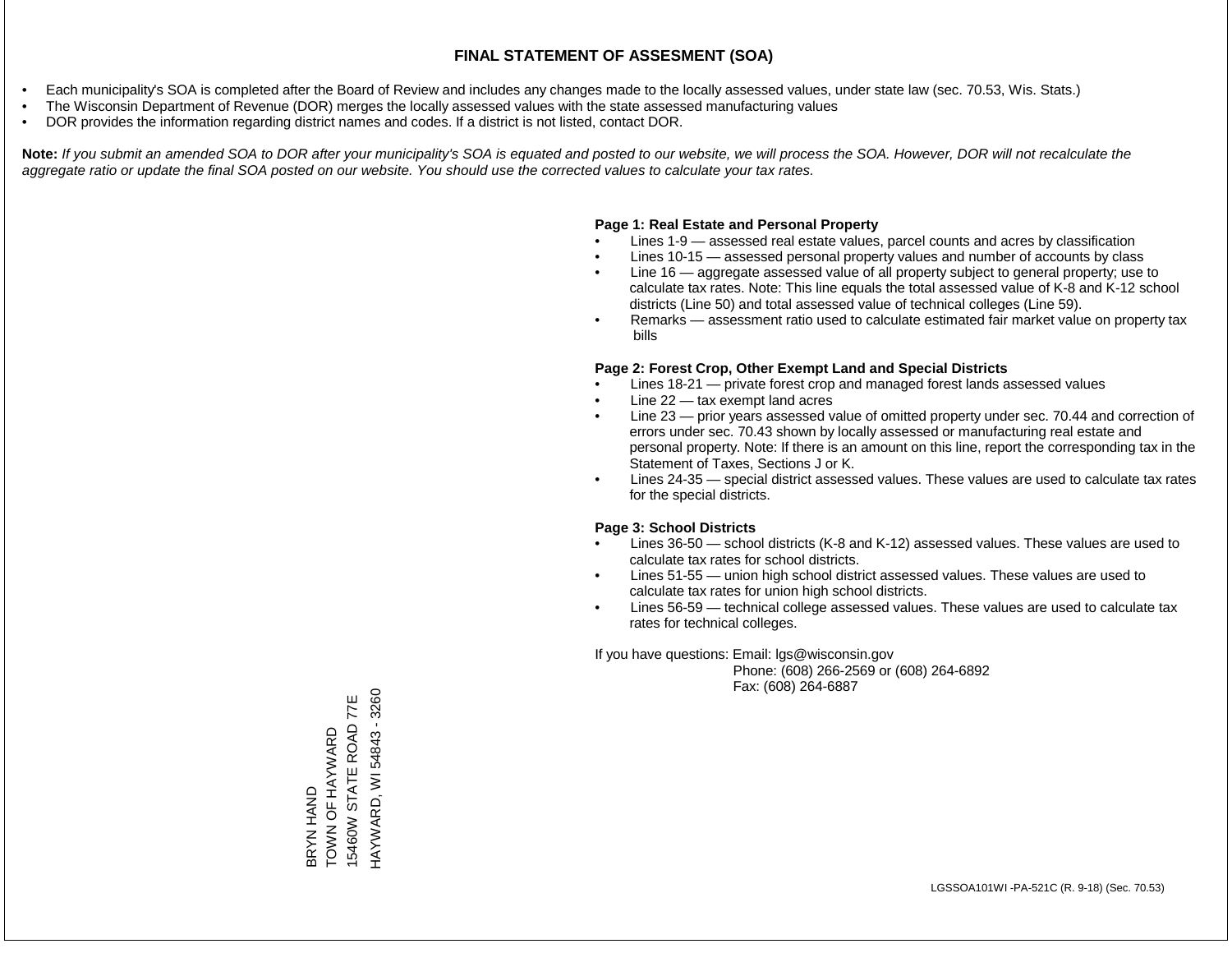|                | <b>FINAL - EQUATED</b>                                                                                                                                                                       |                               |              |                              |                         |                           | Page 1              |
|----------------|----------------------------------------------------------------------------------------------------------------------------------------------------------------------------------------------|-------------------------------|--------------|------------------------------|-------------------------|---------------------------|---------------------|
|                | <b>STATEMENT OF ASSESSMENT FOR 2021</b>                                                                                                                                                      |                               | 57           | 012                          | 1541                    | This is an Amended Return |                     |
|                |                                                                                                                                                                                              |                               | CO           | <b>MUN</b>                   | ACCT NO                 |                           |                     |
|                | <b>FOR</b><br><b>TOWN OF</b><br>OF.                                                                                                                                                          | <b>HUNTER</b>                 |              | SAWYER COUNTY                |                         |                           |                     |
|                | Town - Village - City                                                                                                                                                                        | <b>Municipality Name</b>      |              | <b>County Name</b>           |                         |                           |                     |
|                | <b>REAL ESTATE</b>                                                                                                                                                                           |                               | PARCEL COUNT | NO. OF ACRES                 | <b>VALUE OF</b>         | <b>VALUE OF</b>           | TOTAL VALUE OF LAND |
| Line<br>No.    | (See Lines 18 - 22 for<br>other Real Estate)                                                                                                                                                 | TOTAL LAND   IMPROVEMENTS     |              | <b>WHOLE</b><br>NUMBERS ONLY | <b>LAND</b>             | <b>IMPROVEMENTS</b>       | AND IMPROVEMENTS    |
|                |                                                                                                                                                                                              | (Col. A)                      | (Col. B)     | (Col, C)                     | (Col. D)                | (Col. E)                  | (Col. F)            |
| -1             | <b>RESIDENTIAL - Class 1</b>                                                                                                                                                                 | 941                           | 717          | 1,524                        | 96,977,700              | 79,795,900                | 176,773,600         |
| 2              | <b>COMMERCIAL - Class 2</b>                                                                                                                                                                  | 208                           | 186          | 325                          | 13,760,700              | 10,455,300                | 24,216,000          |
| 3              | <b>MANUFACTURING - Class 3</b>                                                                                                                                                               | $\mathbf 1$                   | $\mathbf{1}$ | $\overline{2}$               | 18,800                  | 373,300                   | 392,100             |
| $\overline{4}$ | <b>AGRICULTURAL - Class 4</b>                                                                                                                                                                | 4                             |              | 100                          | 13,000                  |                           | 13,000              |
| 5              | UNDEVELOPED - Class 5                                                                                                                                                                        | 48                            |              | 393                          | 43,800                  |                           | 43,800              |
| 6              | AGRICULTURAL FOREST - Class 5m                                                                                                                                                               | 5                             |              | 128                          | 93,200                  |                           | 93,200              |
| $\overline{7}$ | FOREST LANDS - Class 6                                                                                                                                                                       | 201                           |              | 3,904                        | 8,804,500               |                           | 8,804,500           |
| 8              | OTHER - Class 7                                                                                                                                                                              | $\Omega$                      | $\Omega$     | 0                            | $\Omega$                | $\Omega$                  | 0                   |
| 9              | <b>TOTAL - ALL COLUMNS</b>                                                                                                                                                                   | 1,408                         | 904          | 6,376                        | 119,711,700             | 90,624,500                | 210,336,200         |
| 10             | NUMBER OF PERSONAL PROPERTY ACCOUNTS IN ROLL                                                                                                                                                 |                               |              | 240                          | <b>LOCALLY ASSESSED</b> | <b>MANUFACTURING</b>      | <b>MERGED</b>       |
| 11             | BOATS AND OTHER WATERCRAFT NOT EXEMPT - Code 1                                                                                                                                               |                               |              |                              | 195,100                 | $\Omega$                  | 195,100             |
| 12             | MACHINERY, TOOLS AND PATTERNS - Code 2                                                                                                                                                       |                               |              |                              |                         | 14,600                    | 14,600              |
| 13             | FURNITURE, FIXTURES AND EQUIPMENT - Code 3                                                                                                                                                   |                               |              |                              | 638,800                 | 23,300                    | 662,100             |
| 14             | ALL OTHER PERSONAL PROPERTY NOT EXEMPT - Codes 4A, 4B, 4C                                                                                                                                    |                               |              |                              | 2,998,300               | 3,300                     | 3,001,600           |
| 15             | TOTAL OF PERSONAL PROPERTY NOT EXEMPT (Total of Lines 11-14)                                                                                                                                 | 41,200                        | 3,873,400    |                              |                         |                           |                     |
| 16             | AGGREGATE ASSESSED VALUE OF ALL PROPERTY SUBJECT TO THE GENERAL PROPERTY TAX (Total of Lines 9F and 15F)<br>MUST EQUAL TOTAL VALUE OF THE SCHOOL DISTRICTS (K-12 PLUS K-8) - Line 50, Col. F |                               | 214,209,600  |                              |                         |                           |                     |
| 17             | <b>BOARD OF REVIEW</b><br>DATE OF FINAL ADJOURNMENT                                                                                                                                          | Telephone #<br>(715) 462-9679 |              |                              |                         |                           |                     |

The Assessment Ratio to be used in calculating the estimated Fair Market Value on tax bills for this tax district is .964097155

This ratio should be used to convert assessed values to "Calculate Equalized Values" in Step 1 of the Lottery and Gaming Credit Calculations.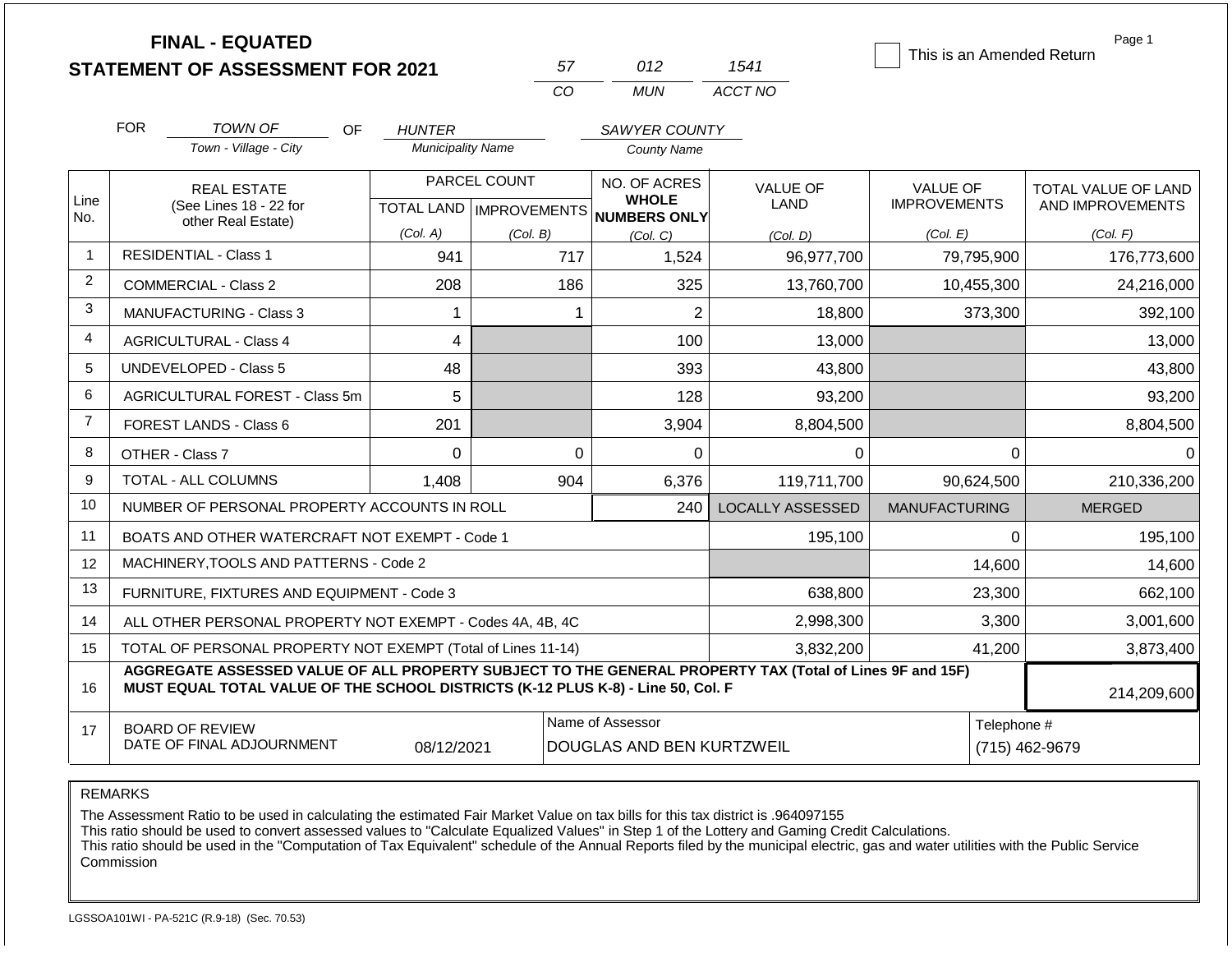2021 57 012 1541

FOREST LANDS (Line 7) and FOREST CROPS (in this section) - are **NOT** the same *YEAR CO MUN ACCT NO*

|    |                                  | Private Forest Crop - Reg Class @ 10¢ per acre             |  |                                                                                |  |                                                                              |  | Private Forest Crop - Reg Class @ \$2.52 per acre                  |                    |                    |  |  |
|----|----------------------------------|------------------------------------------------------------|--|--------------------------------------------------------------------------------|--|------------------------------------------------------------------------------|--|--------------------------------------------------------------------|--------------------|--------------------|--|--|
|    | (a) PARCELS                      | (b) ACRES                                                  |  | (c) ASSESSED VALUE                                                             |  | (d) PARCELS                                                                  |  | (e) ACRES                                                          |                    | (f) ASSESSED VALUE |  |  |
| 18 |                                  |                                                            |  |                                                                                |  |                                                                              |  |                                                                    |                    |                    |  |  |
|    |                                  |                                                            |  |                                                                                |  |                                                                              |  |                                                                    |                    |                    |  |  |
|    |                                  |                                                            |  | Private Forest Crop - Special Class @ 20¢ per acre<br>(c) ASSESSED VALUE       |  | Entered Before 2005 Managed Forest - Ferrous Mining CLOSED @ \$7.87 per acre |  |                                                                    |                    |                    |  |  |
| 19 | (a) PARCELS                      | (b) ACRES                                                  |  |                                                                                |  | (d) PARCELS                                                                  |  | (e) ACRES                                                          |                    | (f) ASSESSED VALUE |  |  |
|    |                                  |                                                            |  |                                                                                |  |                                                                              |  |                                                                    |                    |                    |  |  |
|    |                                  |                                                            |  | Entered Before 2005 Managed Forest - OPEN @ 74 ¢ per acre                      |  | Entered Before 2005 Managed Forest - CLOSED @<br>$$1.75$ per acre            |  |                                                                    |                    |                    |  |  |
| 20 | (a) PARCELS                      | (b) ACRES                                                  |  | (c) ASSESSED VALUE                                                             |  | (d) PARCELS                                                                  |  | (e) ACRES                                                          |                    | (f) ASSESSED VALUE |  |  |
|    |                                  |                                                            |  |                                                                                |  |                                                                              |  |                                                                    |                    |                    |  |  |
|    | 6                                | 240                                                        |  | 275,200                                                                        |  | 5<br>125                                                                     |  |                                                                    |                    | 282,400            |  |  |
|    |                                  | Entered After 2004 Managed Forest - OPEN @ \$2.04 per acre |  |                                                                                |  |                                                                              |  | Entered After 2004 Managed Forest - CLOSED @ \$ 10.20 per acre     |                    |                    |  |  |
| 21 | (a) PARCELS                      | (b) ACRES                                                  |  | (c) ASSESSED VALUE                                                             |  | (d) PARCELS<br>(e) ACRES                                                     |  |                                                                    | (f) ASSESSED VALUE |                    |  |  |
|    |                                  |                                                            |  |                                                                                |  |                                                                              |  |                                                                    |                    |                    |  |  |
|    | 11                               | 408.98                                                     |  | 476,300                                                                        |  | 8                                                                            |  | 167.12                                                             |                    | 894,500            |  |  |
|    | (a) County Forest Cropland Acres |                                                            |  | (b) Federal Acres                                                              |  | (d) County (NOT FOREST CROP) Acres<br>(c) State Acres                        |  |                                                                    |                    | (e) Other Acres    |  |  |
| 22 |                                  |                                                            |  |                                                                                |  |                                                                              |  |                                                                    |                    |                    |  |  |
|    |                                  |                                                            |  | 17,204.66                                                                      |  | 6,530.81                                                                     |  | 91.41                                                              |                    | 15,968.87          |  |  |
|    |                                  |                                                            |  | Assessed Value of Omitted Property From Prior Years (Sec. 70.44)               |  |                                                                              |  | Assessed Value of Sec. 70.43 Corrections of Errors by Assessors    |                    |                    |  |  |
|    |                                  | (a) REAL ESTATE                                            |  | (b) PERSONAL                                                                   |  |                                                                              |  | (c1) REAL ESTATE                                                   |                    | (c2) PERSONAL      |  |  |
| 23 |                                  |                                                            |  |                                                                                |  |                                                                              |  |                                                                    |                    |                    |  |  |
|    |                                  |                                                            |  | Manufacturing Equated Value of Omitted Property From Prior Years (Sec. 70.995) |  |                                                                              |  | Mfg. Equated Value of Sec.70.43 Corrections of Errors by Assessors |                    |                    |  |  |
|    |                                  | (d) REAL ESTATE                                            |  | (e) PERSONAL                                                                   |  |                                                                              |  | (f1) REAL ESTATE                                                   | (f2) PERSONAL      |                    |  |  |
|    |                                  |                                                            |  |                                                                                |  |                                                                              |  |                                                                    |                    |                    |  |  |
|    |                                  |                                                            |  |                                                                                |  |                                                                              |  |                                                                    |                    |                    |  |  |

## **SPECIAL DISTRICTS**

| Line<br>No. | <b>Enter 6-digit</b><br>Special District | <b>Account</b><br><b>Number</b> | <b>Special District Name</b> | <b>Locally Assessed Value</b><br>of Real Estate and | Mfg Value of Real Estate<br>and Personal Property | <b>Merged Value of</b><br><b>Real Estate and</b> |
|-------------|------------------------------------------|---------------------------------|------------------------------|-----------------------------------------------------|---------------------------------------------------|--------------------------------------------------|
|             | Code (Col. A)                            | (Col. B)                        | (Col. C)                     | Personal Property (Col. D)                          | (Col. E)                                          | Personal Property (Col. F)                       |
| 24          |                                          |                                 |                              |                                                     |                                                   |                                                  |
| 25          |                                          |                                 |                              |                                                     |                                                   |                                                  |
| 26          |                                          |                                 |                              |                                                     |                                                   |                                                  |
| 27          |                                          |                                 |                              |                                                     |                                                   |                                                  |
| 28          |                                          |                                 |                              |                                                     |                                                   |                                                  |
| 29          |                                          |                                 |                              |                                                     |                                                   |                                                  |
| 30          |                                          |                                 |                              |                                                     |                                                   |                                                  |
| 31          |                                          |                                 |                              |                                                     |                                                   |                                                  |
| 32          |                                          |                                 |                              |                                                     |                                                   |                                                  |
| 33          |                                          |                                 |                              |                                                     |                                                   |                                                  |
| 34          |                                          |                                 |                              |                                                     |                                                   |                                                  |
| 35          |                                          |                                 |                              |                                                     |                                                   |                                                  |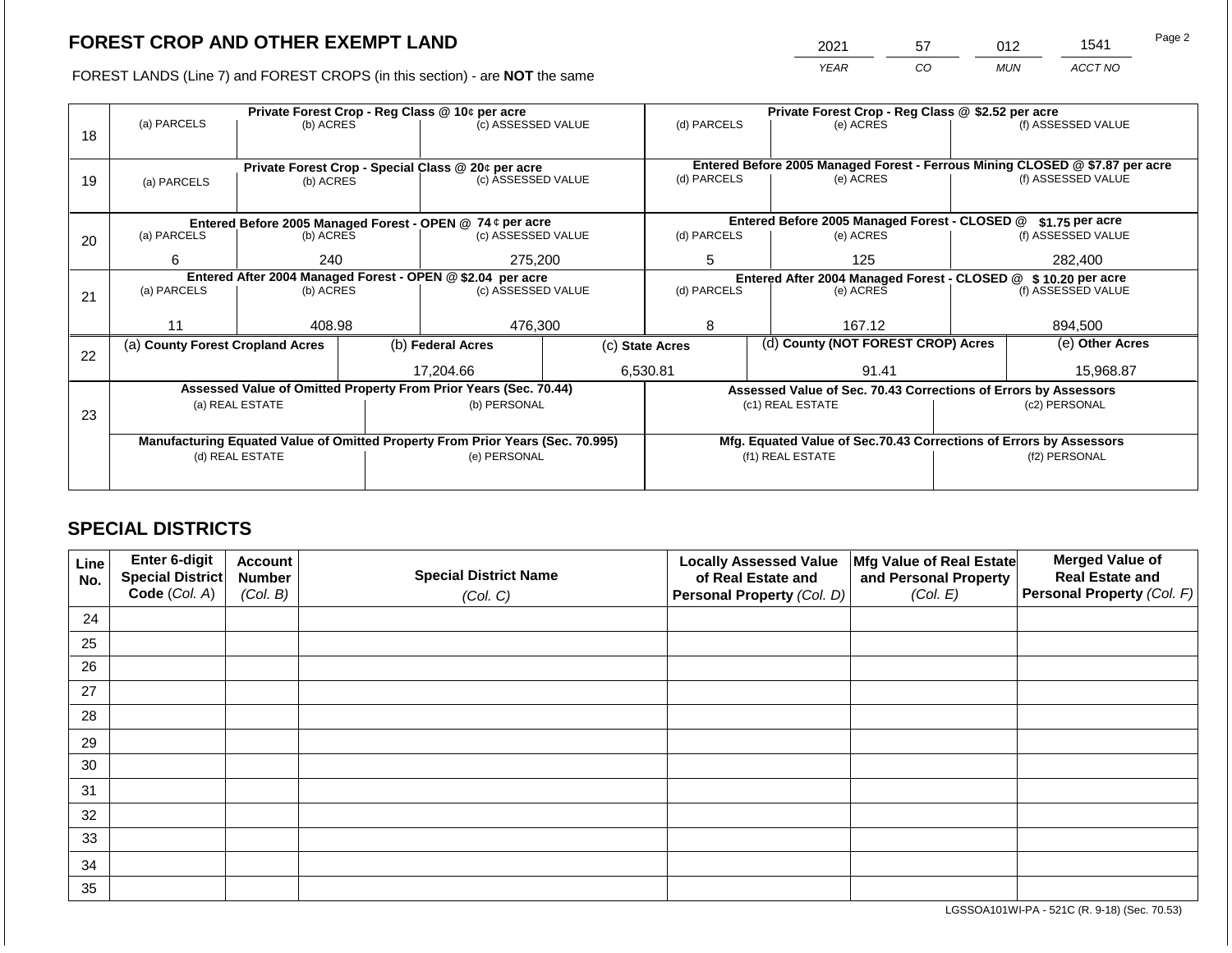| <b>SCHOOL DISTRICTS</b> |                                                                                                                |      |                                                         | 2021                                                                              | 012<br>57                                                            | 1541                                                                           |  |
|-------------------------|----------------------------------------------------------------------------------------------------------------|------|---------------------------------------------------------|-----------------------------------------------------------------------------------|----------------------------------------------------------------------|--------------------------------------------------------------------------------|--|
|                         |                                                                                                                |      |                                                         | <b>YEAR</b>                                                                       | $\overline{co}$<br><b>MUN</b>                                        | ACCT NO                                                                        |  |
| Line<br>No.             | <b>Account</b><br><b>Enter 6-digit</b><br><b>Number</b><br><b>School District</b><br>(Col. B)<br>Code (Col. A) |      | <b>School District Name</b><br>(Col. C)                 | <b>Locally Assessed Value</b><br>of Real Estate and<br>Personal Property (Col. D) | <b>Mfg Value of Real Estate</b><br>and Personal Property<br>(Col. E) | <b>Merged Value of</b><br><b>Real Estate and</b><br>Personal Property (Col. F) |  |
|                         | A. SCHOOL DISTRICTS (K-8 and K-12)                                                                             |      |                                                         |                                                                                   |                                                                      |                                                                                |  |
| 36                      | 572478                                                                                                         | 0339 | SCH D OF HAYWARD COMMUNITY                              | 212,949,200                                                                       | 433,300                                                              | 213,382,500                                                                    |  |
| 37                      | 576615                                                                                                         | 0340 | SCH D OF WINTER                                         | 827,100                                                                           |                                                                      | 827,100                                                                        |  |
| 38                      |                                                                                                                |      |                                                         |                                                                                   |                                                                      |                                                                                |  |
| 39                      |                                                                                                                |      |                                                         |                                                                                   |                                                                      |                                                                                |  |
| 40                      |                                                                                                                |      |                                                         |                                                                                   |                                                                      |                                                                                |  |
| 41                      |                                                                                                                |      |                                                         |                                                                                   |                                                                      |                                                                                |  |
| 42                      |                                                                                                                |      |                                                         |                                                                                   |                                                                      |                                                                                |  |
| 43                      |                                                                                                                |      |                                                         |                                                                                   |                                                                      |                                                                                |  |
| 44                      |                                                                                                                |      |                                                         |                                                                                   |                                                                      |                                                                                |  |
| 45                      |                                                                                                                |      |                                                         |                                                                                   |                                                                      |                                                                                |  |
| 46                      |                                                                                                                |      |                                                         |                                                                                   |                                                                      |                                                                                |  |
| 47<br>48                |                                                                                                                |      |                                                         |                                                                                   |                                                                      |                                                                                |  |
| 49                      |                                                                                                                |      |                                                         |                                                                                   |                                                                      |                                                                                |  |
| 50                      |                                                                                                                |      | TOTAL ASSESSED VALUE OF SCHOOL DISTRICTS (K-8 and K-12) | 213,776,300                                                                       | 433,300                                                              | 214,209,600                                                                    |  |
|                         | <b>B.</b><br><b>UNION HIGH SCHOOL DISTRICTS</b>                                                                |      |                                                         |                                                                                   |                                                                      |                                                                                |  |
| 51                      |                                                                                                                |      |                                                         |                                                                                   |                                                                      |                                                                                |  |
| 52                      |                                                                                                                |      |                                                         |                                                                                   |                                                                      |                                                                                |  |
| 53                      |                                                                                                                |      |                                                         |                                                                                   |                                                                      |                                                                                |  |
| 54                      |                                                                                                                |      |                                                         |                                                                                   |                                                                      |                                                                                |  |
| 55                      |                                                                                                                |      | TOTAL ASSESSED VALUE OF UNION HIGH SCHOOLS              |                                                                                   |                                                                      |                                                                                |  |
|                         | <b>TECHNICAL COLLEGE DISTRICTS</b><br>C.                                                                       |      |                                                         |                                                                                   |                                                                      |                                                                                |  |
| 56                      | 001700                                                                                                         | 0016 | NORTHWOOD TECHNICAL COLLEGE                             | 213,776,300                                                                       | 433,300                                                              | 214,209,600                                                                    |  |
| 57                      |                                                                                                                |      |                                                         |                                                                                   |                                                                      |                                                                                |  |
| 58                      |                                                                                                                |      |                                                         |                                                                                   |                                                                      |                                                                                |  |
| 59                      |                                                                                                                |      | TOTAL ASSESSED VALUE OF TECHNICAL COLLEGES              | 213,776,300                                                                       | 433,300                                                              | 214,209,600                                                                    |  |

2021

012

Page 3

 *I hereby certify, to the best of my knowledge and belief, this form is complete and correct.*

**SCHOOL DISTRICTS**

| Name                                           |                                     | Title | Submission date  |
|------------------------------------------------|-------------------------------------|-------|------------------|
| RACHEL D THOMPSON                              |                                     |       | 2021<br>08<br>24 |
| Phone                                          | Email address                       |       |                  |
| 715<br>638<br>3275<br>$\overline{\phantom{0}}$ | RACHEL.THOMPSON@SAWYERCOUNTYGOV.ORG |       |                  |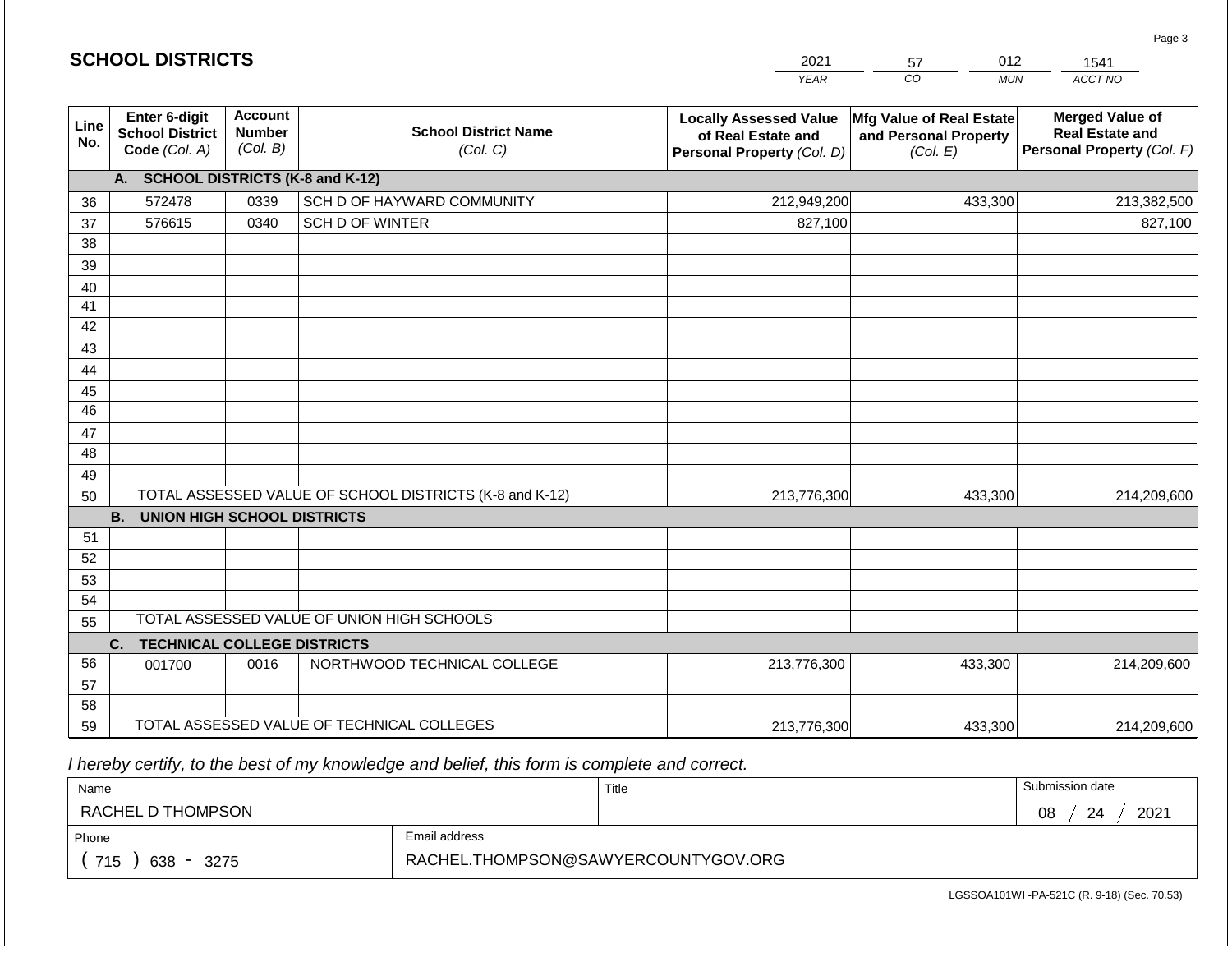- Each municipality's SOA is completed after the Board of Review and includes any changes made to the locally assessed values, under state law (sec. 70.53, Wis. Stats.)
- The Wisconsin Department of Revenue (DOR) merges the locally assessed values with the state assessed manufacturing values
- DOR provides the information regarding district names and codes. If a district is not listed, contact DOR.

Note: If you submit an amended SOA to DOR after your municipality's SOA is equated and posted to our website, we will process the SOA. However, DOR will not recalculate the *aggregate ratio or update the final SOA posted on our website. You should use the corrected values to calculate your tax rates.*

#### **Page 1: Real Estate and Personal Property**

- Lines 1-9 assessed real estate values, parcel counts and acres by classification
- Lines 10-15 assessed personal property values and number of accounts by class
- Line 16 aggregate assessed value of all property subject to general property; use to calculate tax rates. Note: This line equals the total assessed value of K-8 and K-12 school districts (Line 50) and total assessed value of technical colleges (Line 59).
- Remarks assessment ratio used to calculate estimated fair market value on property tax bills

#### **Page 2: Forest Crop, Other Exempt Land and Special Districts**

- Lines 18-21 private forest crop and managed forest lands assessed values
- Line  $22 -$  tax exempt land acres
- Line 23 prior years assessed value of omitted property under sec. 70.44 and correction of errors under sec. 70.43 shown by locally assessed or manufacturing real estate and personal property. Note: If there is an amount on this line, report the corresponding tax in the Statement of Taxes, Sections J or K.
- Lines 24-35 special district assessed values. These values are used to calculate tax rates for the special districts.

#### **Page 3: School Districts**

- Lines 36-50 school districts (K-8 and K-12) assessed values. These values are used to calculate tax rates for school districts.
- Lines 51-55 union high school district assessed values. These values are used to calculate tax rates for union high school districts.
- Lines 56-59 technical college assessed values. These values are used to calculate tax rates for technical colleges.

If you have questions: Email: lgs@wisconsin.gov

 Phone: (608) 266-2569 or (608) 264-6892 Fax: (608) 264-6887

HAYWARD, WI 54843 - 6616 HAYWARD, WI 54843 - 6616PATRICIA SWAFFIELD<br>TOWN OF HUNTER<br>9316 N COUNTY RD CC 9316 N COUNTY RD CC PATRICIA SWAFFIELD TOWN OF HUNTER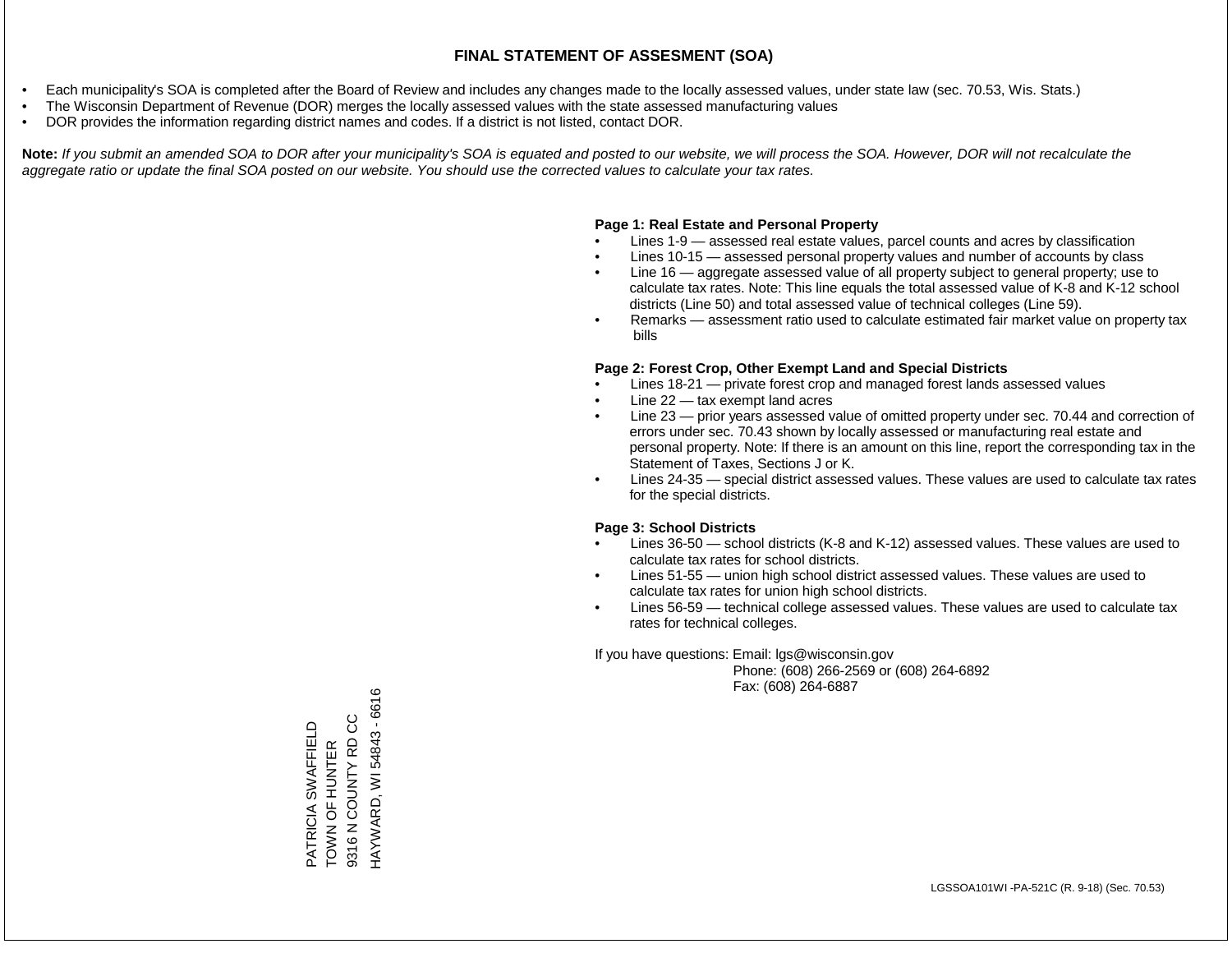|                | <b>FINAL - EQUATED</b>                                                                                                                                                                       |                          |                           |                              |                         | This is an Amended Return | Page 1                     |
|----------------|----------------------------------------------------------------------------------------------------------------------------------------------------------------------------------------------|--------------------------|---------------------------|------------------------------|-------------------------|---------------------------|----------------------------|
|                | <b>STATEMENT OF ASSESSMENT FOR 2021</b>                                                                                                                                                      |                          | 57<br>CO                  | 014<br><b>MUN</b>            | 1542<br>ACCT NO         |                           |                            |
|                |                                                                                                                                                                                              |                          |                           |                              |                         |                           |                            |
|                | <b>FOR</b><br><b>TOWN OF</b><br>OF                                                                                                                                                           | <b>LENROOT</b>           |                           | SAWYER COUNTY                |                         |                           |                            |
|                | Town - Village - City                                                                                                                                                                        | <b>Municipality Name</b> |                           | <b>County Name</b>           |                         |                           |                            |
|                | <b>REAL ESTATE</b>                                                                                                                                                                           |                          | PARCEL COUNT              | NO. OF ACRES                 | <b>VALUE OF</b>         | <b>VALUE OF</b>           | <b>TOTAL VALUE OF LAND</b> |
| Line<br>No.    | (See Lines 18 - 22 for<br>other Real Estate)                                                                                                                                                 |                          | TOTAL LAND   IMPROVEMENTS | <b>WHOLE</b><br>NUMBERS ONLY | <b>LAND</b>             | <b>IMPROVEMENTS</b>       | AND IMPROVEMENTS           |
|                |                                                                                                                                                                                              | (Col. A)                 | (Col. B)                  | (Col. C)                     | (Col. D)                | (Col. E)                  | (Col. F)                   |
| $\overline{1}$ | <b>RESIDENTIAL - Class 1</b>                                                                                                                                                                 | 1,732                    | 1,246                     | 3,517                        | 86,026,800              | 140,240,000               | 226,266,800                |
| 2              | <b>COMMERCIAL - Class 2</b>                                                                                                                                                                  | 91                       | 90                        | 89                           | 2,920,200               | 5,879,100                 | 8,799,300                  |
| 3              | <b>MANUFACTURING - Class 3</b>                                                                                                                                                               | 4                        | $\overline{2}$            | 110                          | 244,300                 | 129,800                   | 374,100                    |
| $\overline{4}$ | <b>AGRICULTURAL - Class 4</b>                                                                                                                                                                | 100                      |                           | 1,448                        | 172,000                 |                           | 172,000                    |
| 5              | <b>UNDEVELOPED - Class 5</b>                                                                                                                                                                 | 191                      |                           | 2,355                        | 568,000                 |                           | 568,000                    |
| 6              | AGRICULTURAL FOREST - Class 5m                                                                                                                                                               | 33                       |                           | 385                          | 337,800                 |                           | 337,800                    |
| $\overline{7}$ | FOREST LANDS - Class 6                                                                                                                                                                       | 620                      |                           | 12,594                       | 20,616,100              |                           | 20,616,100                 |
| 8              | OTHER - Class 7                                                                                                                                                                              | 21                       | 16                        | 95                           | 72,600                  | 588,600                   | 661,200                    |
| 9              | TOTAL - ALL COLUMNS                                                                                                                                                                          | 2,792                    | 1,354                     | 20,593                       | 110,957,800             | 146,837,500               | 257,795,300                |
| 10             | NUMBER OF PERSONAL PROPERTY ACCOUNTS IN ROLL                                                                                                                                                 |                          |                           | 23                           | <b>LOCALLY ASSESSED</b> | <b>MANUFACTURING</b>      | <b>MERGED</b>              |
| 11             | BOATS AND OTHER WATERCRAFT NOT EXEMPT - Code 1                                                                                                                                               |                          |                           |                              | 13,700                  | 0                         | 13,700                     |
| 12             | MACHINERY, TOOLS AND PATTERNS - Code 2                                                                                                                                                       |                          |                           |                              |                         | 17,300                    | 17,300                     |
| 13             | FURNITURE, FIXTURES AND EQUIPMENT - Code 3                                                                                                                                                   |                          |                           |                              | 271,200                 | 5,500                     | 276,700                    |
| 14             | ALL OTHER PERSONAL PROPERTY NOT EXEMPT - Codes 4A, 4B, 4C                                                                                                                                    |                          |                           |                              | 184,400                 | 100                       | 184,500                    |
| 15             | TOTAL OF PERSONAL PROPERTY NOT EXEMPT (Total of Lines 11-14)                                                                                                                                 | 22,900                   | 492,200                   |                              |                         |                           |                            |
| 16             | AGGREGATE ASSESSED VALUE OF ALL PROPERTY SUBJECT TO THE GENERAL PROPERTY TAX (Total of Lines 9F and 15F)<br>MUST EQUAL TOTAL VALUE OF THE SCHOOL DISTRICTS (K-12 PLUS K-8) - Line 50, Col. F |                          |                           | 258,287,500                  |                         |                           |                            |
| 17             | <b>BOARD OF REVIEW</b><br>DATE OF FINAL ADJOURNMENT                                                                                                                                          | Telephone #              | (608) 378-3003            |                              |                         |                           |                            |

The Assessment Ratio to be used in calculating the estimated Fair Market Value on tax bills for this tax district is .829196576

This ratio should be used to convert assessed values to "Calculate Equalized Values" in Step 1 of the Lottery and Gaming Credit Calculations.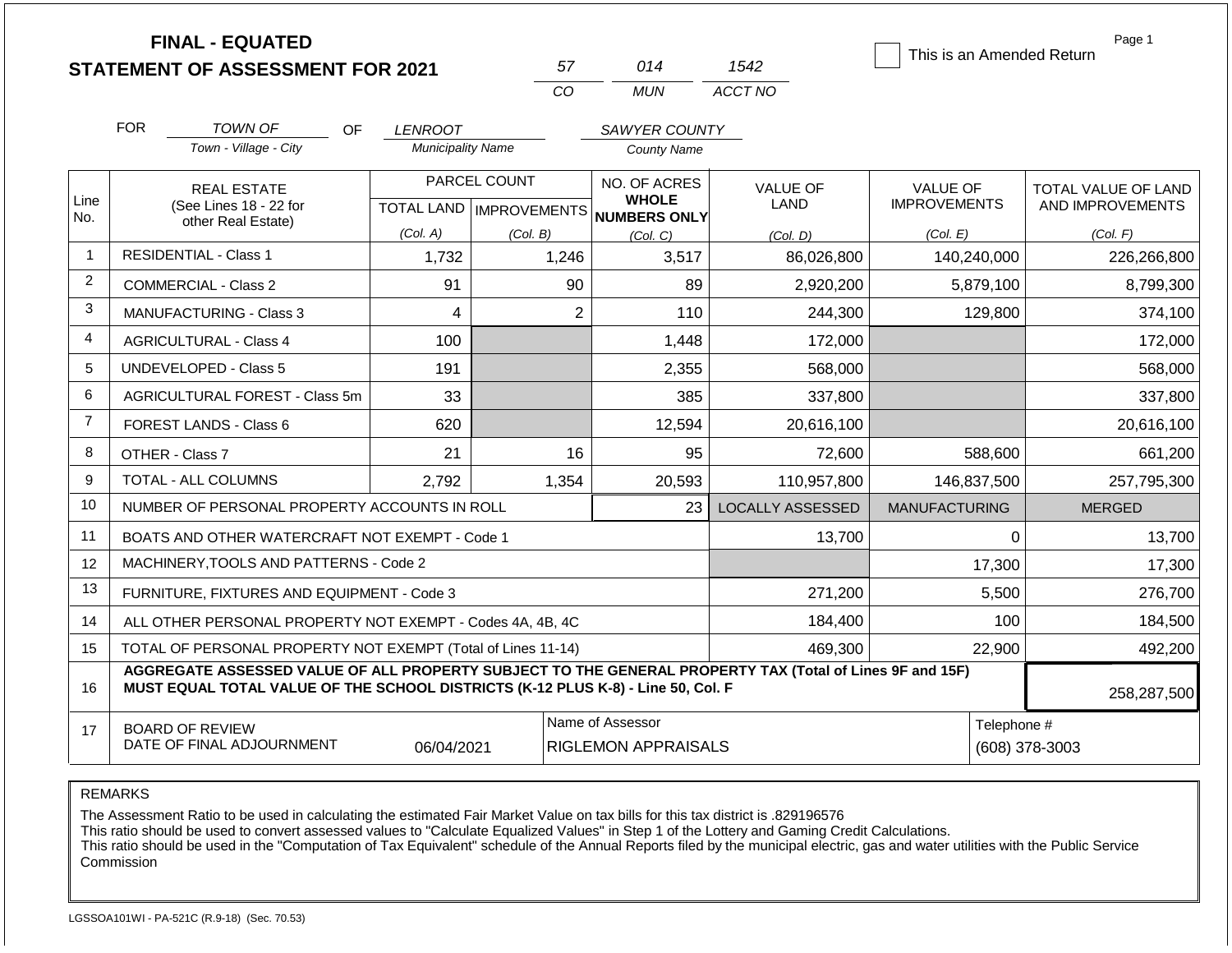2021 57 014 1542

FOREST LANDS (Line 7) and FOREST CROPS (in this section) - are **NOT** the same *YEAR CO MUN ACCT NO*

|    |                                                                                |                 |  | Private Forest Crop - Reg Class @ 10¢ per acre                   |  | Private Forest Crop - Reg Class @ \$2.52 per acre                 |  |                                                                    |               |                                                                              |  |  |
|----|--------------------------------------------------------------------------------|-----------------|--|------------------------------------------------------------------|--|-------------------------------------------------------------------|--|--------------------------------------------------------------------|---------------|------------------------------------------------------------------------------|--|--|
| 18 | (a) PARCELS                                                                    | (b) ACRES       |  | (c) ASSESSED VALUE                                               |  | (d) PARCELS                                                       |  | (e) ACRES                                                          |               | (f) ASSESSED VALUE                                                           |  |  |
|    |                                                                                |                 |  |                                                                  |  |                                                                   |  | 40                                                                 |               | 72,000                                                                       |  |  |
|    |                                                                                |                 |  | Private Forest Crop - Special Class @ 20¢ per acre               |  |                                                                   |  |                                                                    |               | Entered Before 2005 Managed Forest - Ferrous Mining CLOSED @ \$7.87 per acre |  |  |
| 19 | (a) PARCELS                                                                    | (b) ACRES       |  | (c) ASSESSED VALUE                                               |  | (d) PARCELS                                                       |  | (e) ACRES                                                          |               | (f) ASSESSED VALUE                                                           |  |  |
|    |                                                                                |                 |  |                                                                  |  |                                                                   |  |                                                                    |               |                                                                              |  |  |
|    |                                                                                |                 |  | Entered Before 2005 Managed Forest - OPEN @ 74 ¢ per acre        |  | Entered Before 2005 Managed Forest - CLOSED @<br>$$1.75$ per acre |  |                                                                    |               |                                                                              |  |  |
| 20 | (a) PARCELS                                                                    | (b) ACRES       |  | (c) ASSESSED VALUE                                               |  | (d) PARCELS                                                       |  | (e) ACRES                                                          |               | (f) ASSESSED VALUE                                                           |  |  |
|    |                                                                                |                 |  |                                                                  |  |                                                                   |  |                                                                    |               |                                                                              |  |  |
|    | 29                                                                             | 1,023.69        |  | 1,471,700                                                        |  | 9                                                                 |  | 287.97                                                             |               | 386,200                                                                      |  |  |
|    | Entered After 2004 Managed Forest - OPEN @ \$2.04 per acre                     |                 |  |                                                                  |  |                                                                   |  | Entered After 2004 Managed Forest - CLOSED @ \$10.20 per acre      |               |                                                                              |  |  |
| 21 | (a) PARCELS                                                                    | (b) ACRES       |  | (c) ASSESSED VALUE                                               |  | (d) PARCELS                                                       |  | (e) ACRES                                                          |               | (f) ASSESSED VALUE                                                           |  |  |
|    |                                                                                |                 |  |                                                                  |  |                                                                   |  |                                                                    |               |                                                                              |  |  |
|    | 22                                                                             | 512.7           |  | 1,051,900                                                        |  | 17                                                                |  | 630.26                                                             |               | 1.061.900                                                                    |  |  |
| 22 | (a) County Forest Cropland Acres                                               |                 |  | (b) Federal Acres                                                |  | (d) County (NOT FOREST CROP) Acres<br>(c) State Acres             |  |                                                                    |               | (e) Other Acres                                                              |  |  |
|    | 23.641.4                                                                       |                 |  | 2.184.95                                                         |  | 3,654.83                                                          |  | 614.68                                                             |               | 592.57                                                                       |  |  |
|    |                                                                                |                 |  | Assessed Value of Omitted Property From Prior Years (Sec. 70.44) |  |                                                                   |  | Assessed Value of Sec. 70.43 Corrections of Errors by Assessors    |               |                                                                              |  |  |
|    |                                                                                | (a) REAL ESTATE |  | (b) PERSONAL                                                     |  |                                                                   |  | (c1) REAL ESTATE                                                   |               | (c2) PERSONAL                                                                |  |  |
| 23 |                                                                                |                 |  |                                                                  |  |                                                                   |  |                                                                    |               |                                                                              |  |  |
|    |                                                                                |                 |  |                                                                  |  |                                                                   |  |                                                                    |               |                                                                              |  |  |
|    | Manufacturing Equated Value of Omitted Property From Prior Years (Sec. 70.995) |                 |  |                                                                  |  |                                                                   |  | Mfg. Equated Value of Sec.70.43 Corrections of Errors by Assessors |               |                                                                              |  |  |
|    |                                                                                | (d) REAL ESTATE |  | (e) PERSONAL                                                     |  |                                                                   |  | (f1) REAL ESTATE                                                   | (f2) PERSONAL |                                                                              |  |  |
|    |                                                                                |                 |  |                                                                  |  |                                                                   |  |                                                                    |               |                                                                              |  |  |
|    |                                                                                |                 |  |                                                                  |  |                                                                   |  |                                                                    |               |                                                                              |  |  |

## **SPECIAL DISTRICTS**

| Line<br>No. | <b>Enter 6-digit</b><br>Special District | <b>Account</b><br><b>Number</b> | <b>Special District Name</b> | <b>Locally Assessed Value</b><br>of Real Estate and | Mfg Value of Real Estate<br>and Personal Property | <b>Merged Value of</b><br><b>Real Estate and</b> |
|-------------|------------------------------------------|---------------------------------|------------------------------|-----------------------------------------------------|---------------------------------------------------|--------------------------------------------------|
|             | Code (Col. A)                            | (Col. B)                        | (Col. C)                     | Personal Property (Col. D)                          | (Col. E)                                          | Personal Property (Col. F)                       |
| 24          |                                          |                                 |                              |                                                     |                                                   |                                                  |
| 25          |                                          |                                 |                              |                                                     |                                                   |                                                  |
| 26          |                                          |                                 |                              |                                                     |                                                   |                                                  |
| 27          |                                          |                                 |                              |                                                     |                                                   |                                                  |
| 28          |                                          |                                 |                              |                                                     |                                                   |                                                  |
| 29          |                                          |                                 |                              |                                                     |                                                   |                                                  |
| 30          |                                          |                                 |                              |                                                     |                                                   |                                                  |
| 31          |                                          |                                 |                              |                                                     |                                                   |                                                  |
| 32          |                                          |                                 |                              |                                                     |                                                   |                                                  |
| 33          |                                          |                                 |                              |                                                     |                                                   |                                                  |
| 34          |                                          |                                 |                              |                                                     |                                                   |                                                  |
| 35          |                                          |                                 |                              |                                                     |                                                   |                                                  |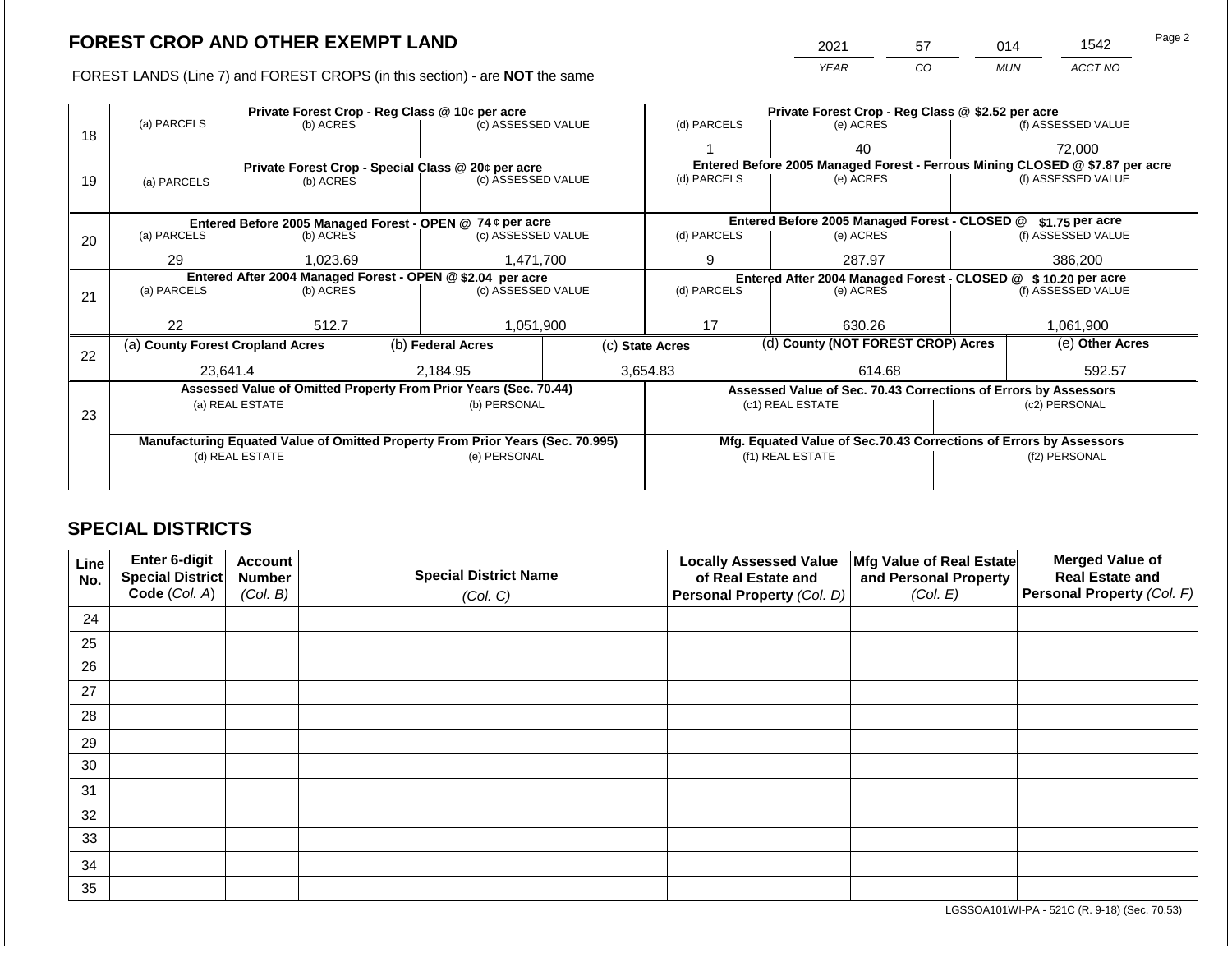|             | <b>SCHOOL DISTRICTS</b>                                  |                                             |                                                         | 2021<br><b>YEAR</b>                                                               | 014<br>57<br>CO<br><b>MUN</b>                                 | 1542<br>ACCT NO                                                                |
|-------------|----------------------------------------------------------|---------------------------------------------|---------------------------------------------------------|-----------------------------------------------------------------------------------|---------------------------------------------------------------|--------------------------------------------------------------------------------|
|             |                                                          |                                             |                                                         |                                                                                   |                                                               |                                                                                |
| Line<br>No. | Enter 6-digit<br><b>School District</b><br>Code (Col. A) | <b>Account</b><br><b>Number</b><br>(Col. B) | <b>School District Name</b><br>(Col. C)                 | <b>Locally Assessed Value</b><br>of Real Estate and<br>Personal Property (Col. D) | Mfg Value of Real Estate<br>and Personal Property<br>(Col. E) | <b>Merged Value of</b><br><b>Real Estate and</b><br>Personal Property (Col. F) |
|             | A. SCHOOL DISTRICTS (K-8 and K-12)                       |                                             |                                                         |                                                                                   |                                                               |                                                                                |
| 36          | 572478                                                   | 0339                                        | SCH D OF HAYWARD COMMUNITY                              | 257,890,500                                                                       | 397,000                                                       | 258,287,500                                                                    |
| 37          |                                                          |                                             |                                                         |                                                                                   |                                                               |                                                                                |
| 38          |                                                          |                                             |                                                         |                                                                                   |                                                               |                                                                                |
| 39          |                                                          |                                             |                                                         |                                                                                   |                                                               |                                                                                |
| 40          |                                                          |                                             |                                                         |                                                                                   |                                                               |                                                                                |
| 41          |                                                          |                                             |                                                         |                                                                                   |                                                               |                                                                                |
| 42          |                                                          |                                             |                                                         |                                                                                   |                                                               |                                                                                |
| 43          |                                                          |                                             |                                                         |                                                                                   |                                                               |                                                                                |
| 44<br>45    |                                                          |                                             |                                                         |                                                                                   |                                                               |                                                                                |
| 46          |                                                          |                                             |                                                         |                                                                                   |                                                               |                                                                                |
| 47          |                                                          |                                             |                                                         |                                                                                   |                                                               |                                                                                |
| 48          |                                                          |                                             |                                                         |                                                                                   |                                                               |                                                                                |
| 49          |                                                          |                                             |                                                         |                                                                                   |                                                               |                                                                                |
| 50          |                                                          |                                             | TOTAL ASSESSED VALUE OF SCHOOL DISTRICTS (K-8 and K-12) | 257,890,500                                                                       | 397,000                                                       | 258,287,500                                                                    |
|             | <b>B.</b><br><b>UNION HIGH SCHOOL DISTRICTS</b>          |                                             |                                                         |                                                                                   |                                                               |                                                                                |
| 51          |                                                          |                                             |                                                         |                                                                                   |                                                               |                                                                                |
| 52          |                                                          |                                             |                                                         |                                                                                   |                                                               |                                                                                |
| 53          |                                                          |                                             |                                                         |                                                                                   |                                                               |                                                                                |
| 54          |                                                          |                                             |                                                         |                                                                                   |                                                               |                                                                                |
| 55          |                                                          |                                             | TOTAL ASSESSED VALUE OF UNION HIGH SCHOOLS              |                                                                                   |                                                               |                                                                                |
|             | C.<br><b>TECHNICAL COLLEGE DISTRICTS</b>                 |                                             |                                                         |                                                                                   |                                                               |                                                                                |
| 56          | 001700                                                   | 0016                                        | NORTHWOOD TECHNICAL COLLEGE                             | 257,890,500                                                                       | 397,000                                                       | 258,287,500                                                                    |
| 57          |                                                          |                                             |                                                         |                                                                                   |                                                               |                                                                                |
| 58          |                                                          |                                             |                                                         |                                                                                   |                                                               |                                                                                |
| 59          |                                                          |                                             | TOTAL ASSESSED VALUE OF TECHNICAL COLLEGES              | 257,890,500                                                                       | 397,000                                                       | 258,287,500                                                                    |

 *I hereby certify, to the best of my knowledge and belief, this form is complete and correct.*

| Name                                           |                                     | Title | Submission date  |
|------------------------------------------------|-------------------------------------|-------|------------------|
| RACHEL D THOMPSON                              |                                     |       | 2021<br>09<br>06 |
| Phone                                          | Email address                       |       |                  |
| 715<br>638<br>3275<br>$\overline{\phantom{0}}$ | RACHEL.THOMPSON@SAWYERCOUNTYGOV.ORG |       |                  |

LGSSOA101WI -PA-521C (R. 9-18) (Sec. 70.53)

Page 3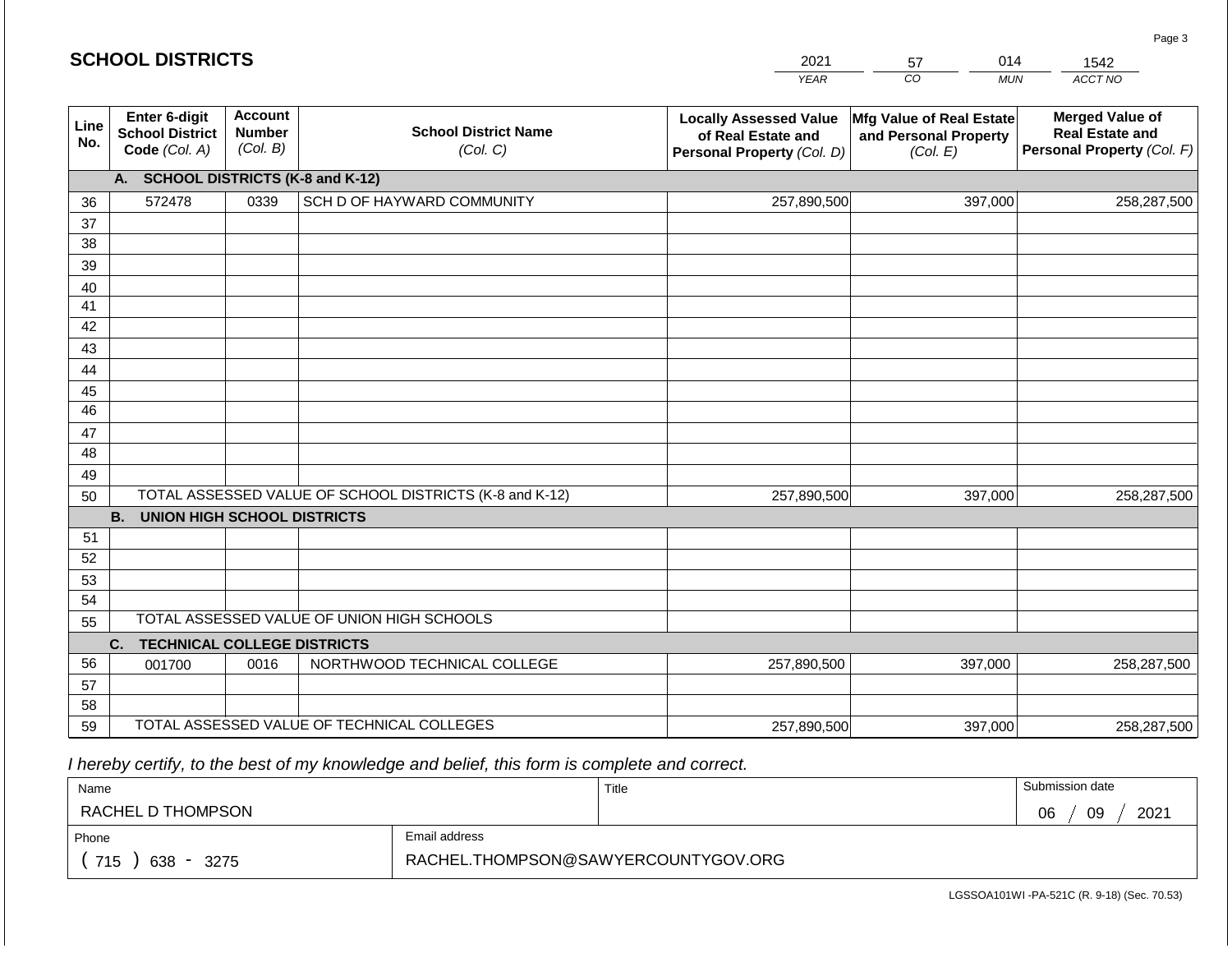- Each municipality's SOA is completed after the Board of Review and includes any changes made to the locally assessed values, under state law (sec. 70.53, Wis. Stats.)
- The Wisconsin Department of Revenue (DOR) merges the locally assessed values with the state assessed manufacturing values
- DOR provides the information regarding district names and codes. If a district is not listed, contact DOR.

Note: If you submit an amended SOA to DOR after your municipality's SOA is equated and posted to our website, we will process the SOA. However, DOR will not recalculate the *aggregate ratio or update the final SOA posted on our website. You should use the corrected values to calculate your tax rates.*

#### **Page 1: Real Estate and Personal Property**

- Lines 1-9 assessed real estate values, parcel counts and acres by classification
- Lines 10-15 assessed personal property values and number of accounts by class
- Line 16 aggregate assessed value of all property subject to general property; use to calculate tax rates. Note: This line equals the total assessed value of K-8 and K-12 school districts (Line 50) and total assessed value of technical colleges (Line 59).
- Remarks assessment ratio used to calculate estimated fair market value on property tax bills

#### **Page 2: Forest Crop, Other Exempt Land and Special Districts**

- Lines 18-21 private forest crop and managed forest lands assessed values
- Line  $22 -$  tax exempt land acres
- Line 23 prior years assessed value of omitted property under sec. 70.44 and correction of errors under sec. 70.43 shown by locally assessed or manufacturing real estate and personal property. Note: If there is an amount on this line, report the corresponding tax in the Statement of Taxes, Sections J or K.
- Lines 24-35 special district assessed values. These values are used to calculate tax rates for the special districts.

#### **Page 3: School Districts**

- Lines 36-50 school districts (K-8 and K-12) assessed values. These values are used to calculate tax rates for school districts.
- Lines 51-55 union high school district assessed values. These values are used to calculate tax rates for union high school districts.
- Lines 56-59 technical college assessed values. These values are used to calculate tax rates for technical colleges.

If you have questions: Email: lgs@wisconsin.gov

 Phone: (608) 266-2569 or (608) 264-6892 Fax: (608) 264-6887

HAYWARD, WI 54843 - 5357 HAYWARD, WI 54843 - 5357TOWN OF LENROOT CAROL STONE<br>TOWN OF LENROOT<br>12215 N US HWY 63 12215 N US HWY 63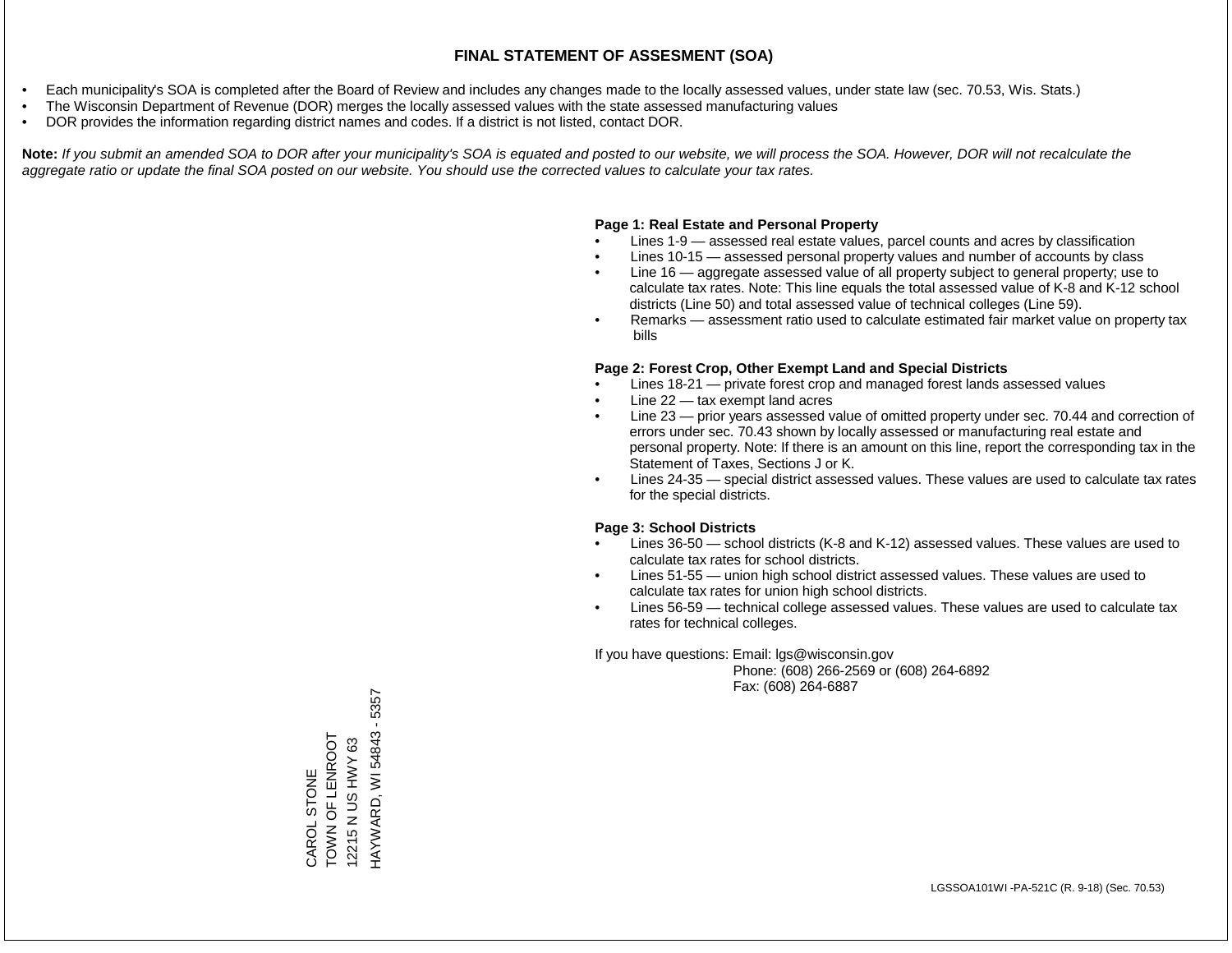|                |                                                                   | <b>FINAL - EQUATED</b>                                                                                                                                                                       |                          |              | 57             | 016                                                          | 1543                    | This is an Amended Return | Page 1                     |
|----------------|-------------------------------------------------------------------|----------------------------------------------------------------------------------------------------------------------------------------------------------------------------------------------|--------------------------|--------------|----------------|--------------------------------------------------------------|-------------------------|---------------------------|----------------------------|
|                |                                                                   | <b>STATEMENT OF ASSESSMENT FOR 2021</b>                                                                                                                                                      |                          |              | CO             | <b>MUN</b>                                                   | ACCT NO                 |                           |                            |
|                |                                                                   |                                                                                                                                                                                              |                          |              |                |                                                              |                         |                           |                            |
|                | <b>FOR</b>                                                        | <b>TOWN OF</b><br>OF.                                                                                                                                                                        | <b>MEADOWBROOK</b>       |              |                | SAWYER COUNTY                                                |                         |                           |                            |
|                |                                                                   | Town - Village - City                                                                                                                                                                        | <b>Municipality Name</b> |              |                | <b>County Name</b>                                           |                         |                           |                            |
|                |                                                                   | <b>REAL ESTATE</b>                                                                                                                                                                           |                          | PARCEL COUNT |                | NO. OF ACRES                                                 | <b>VALUE OF</b>         | <b>VALUE OF</b>           | <b>TOTAL VALUE OF LAND</b> |
| Line<br>No.    |                                                                   | (See Lines 18 - 22 for                                                                                                                                                                       |                          |              |                | <b>WHOLE</b><br>TOTAL LAND MPROVEMENTS NUMBERS ONLY          | <b>LAND</b>             | <b>IMPROVEMENTS</b>       | AND IMPROVEMENTS           |
|                |                                                                   | other Real Estate)                                                                                                                                                                           | (Col. A)                 | (Col. B)     |                | (Col, C)                                                     | (Col. D)                | (Col. E)                  | (Col. F)                   |
| $\mathbf{1}$   |                                                                   | <b>RESIDENTIAL - Class 1</b>                                                                                                                                                                 | 141                      |              | 118            | 281                                                          | 1,242,300               | 6,660,900                 | 7,903,200                  |
| $\overline{2}$ | $\mathbf{2}$<br><b>COMMERCIAL - Class 2</b>                       |                                                                                                                                                                                              |                          | $\mathbf 0$  | 8              | 14,000                                                       | 0                       | 14,000                    |                            |
| 3              | $\overline{0}$<br><b>MANUFACTURING - Class 3</b>                  |                                                                                                                                                                                              |                          | $\Omega$     | $\overline{0}$ | $\Omega$                                                     | $\Omega$                | $\Omega$                  |                            |
| 4              | 195<br><b>AGRICULTURAL - Class 4</b>                              |                                                                                                                                                                                              |                          |              | 3,243          | 510,100                                                      |                         | 510,100                   |                            |
| 5              |                                                                   | UNDEVELOPED - Class 5                                                                                                                                                                        | 218                      |              |                | 2,029                                                        | 444,700                 |                           | 444,700                    |
| 6              |                                                                   | AGRICULTURAL FOREST - Class 5m                                                                                                                                                               | 129                      |              |                | 2,222                                                        | 1,423,900               |                           | 1,423,900                  |
| $\overline{7}$ |                                                                   | FOREST LANDS - Class 6                                                                                                                                                                       | 242                      |              |                | 5,831                                                        | 6,643,000               |                           | 6,643,000                  |
| 8              |                                                                   | OTHER - Class 7                                                                                                                                                                              | 21                       |              | 21             | 69                                                           | 145,300                 | 2,302,700                 | 2,448,000                  |
| 9              |                                                                   | TOTAL - ALL COLUMNS                                                                                                                                                                          | 948                      |              | 139            | 13,683                                                       | 10,423,300              | 8,963,600                 | 19,386,900                 |
| 10             |                                                                   | NUMBER OF PERSONAL PROPERTY ACCOUNTS IN ROLL                                                                                                                                                 |                          |              |                | 5                                                            | <b>LOCALLY ASSESSED</b> | <b>MANUFACTURING</b>      | <b>MERGED</b>              |
| 11             |                                                                   | BOATS AND OTHER WATERCRAFT NOT EXEMPT - Code 1                                                                                                                                               |                          |              |                |                                                              | 0                       | $\pmb{0}$                 | $\Omega$                   |
| 12             |                                                                   | MACHINERY, TOOLS AND PATTERNS - Code 2                                                                                                                                                       |                          |              |                |                                                              |                         | $\mathbf 0$               | $\Omega$                   |
| 13             |                                                                   | FURNITURE, FIXTURES AND EQUIPMENT - Code 3                                                                                                                                                   |                          |              |                |                                                              | 4,000                   | $\pmb{0}$                 | 4,000                      |
| 14             |                                                                   | ALL OTHER PERSONAL PROPERTY NOT EXEMPT - Codes 4A, 4B, 4C                                                                                                                                    |                          |              |                |                                                              | 59,600                  | $\mathbf 0$               | 59,600                     |
| 15             |                                                                   | TOTAL OF PERSONAL PROPERTY NOT EXEMPT (Total of Lines 11-14)                                                                                                                                 |                          |              |                |                                                              | 63.600                  | $\mathbf 0$               | 63,600                     |
| 16             |                                                                   | AGGREGATE ASSESSED VALUE OF ALL PROPERTY SUBJECT TO THE GENERAL PROPERTY TAX (Total of Lines 9F and 15F)<br>MUST EQUAL TOTAL VALUE OF THE SCHOOL DISTRICTS (K-12 PLUS K-8) - Line 50, Col. F |                          |              |                |                                                              |                         |                           | 19,450,500                 |
| 17             | <b>BOARD OF REVIEW</b><br>DATE OF FINAL ADJOURNMENT<br>05/15/2021 |                                                                                                                                                                                              |                          |              |                | Name of Assessor<br>Telephone #<br>DOUGLAS AND BEN KURTZWEIL |                         |                           | (715) 462-9679             |

The Assessment Ratio to be used in calculating the estimated Fair Market Value on tax bills for this tax district is .92547831

This ratio should be used to convert assessed values to "Calculate Equalized Values" in Step 1 of the Lottery and Gaming Credit Calculations.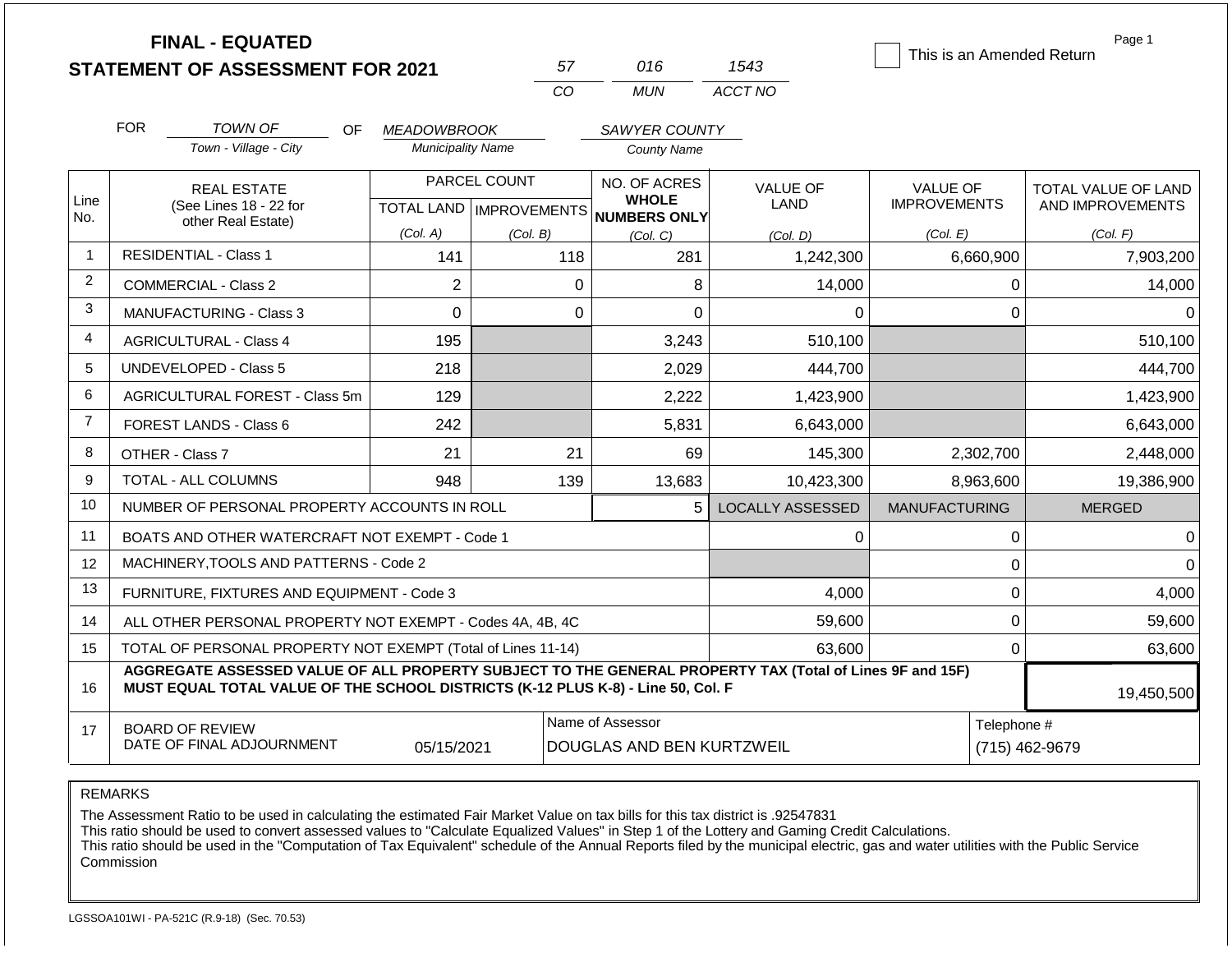2021 57 016 1543

FOREST LANDS (Line 7) and FOREST CROPS (in this section) - are **NOT** the same *YEAR CO MUN ACCT NO*

|    |                                                                                |                                                            |  | Private Forest Crop - Reg Class @ 10¢ per acre                   | Private Forest Crop - Reg Class @ \$2.52 per acre |                                                                    |                                                               |                                                                                           |               |                    |
|----|--------------------------------------------------------------------------------|------------------------------------------------------------|--|------------------------------------------------------------------|---------------------------------------------------|--------------------------------------------------------------------|---------------------------------------------------------------|-------------------------------------------------------------------------------------------|---------------|--------------------|
|    | (a) PARCELS                                                                    | (b) ACRES                                                  |  | (c) ASSESSED VALUE                                               |                                                   | (d) PARCELS                                                        |                                                               | (e) ACRES                                                                                 |               | (f) ASSESSED VALUE |
| 18 |                                                                                |                                                            |  |                                                                  |                                                   |                                                                    |                                                               |                                                                                           |               |                    |
|    |                                                                                |                                                            |  |                                                                  |                                                   |                                                                    |                                                               |                                                                                           |               |                    |
|    |                                                                                |                                                            |  | Private Forest Crop - Special Class @ 20¢ per acre               |                                                   | (d) PARCELS                                                        |                                                               | Entered Before 2005 Managed Forest - Ferrous Mining CLOSED @ \$7.87 per acre<br>(e) ACRES |               | (f) ASSESSED VALUE |
| 19 | (a) PARCELS                                                                    | (b) ACRES                                                  |  | (c) ASSESSED VALUE                                               |                                                   |                                                                    |                                                               |                                                                                           |               |                    |
|    |                                                                                |                                                            |  |                                                                  |                                                   |                                                                    |                                                               |                                                                                           |               |                    |
|    |                                                                                |                                                            |  | Entered Before 2005 Managed Forest - OPEN @ 74 ¢ per acre        |                                                   |                                                                    |                                                               | Entered Before 2005 Managed Forest - CLOSED @                                             |               | \$1.75 per acre    |
| 20 | (a) PARCELS                                                                    | (b) ACRES<br>(c) ASSESSED VALUE                            |  | (d) PARCELS                                                      |                                                   | (e) ACRES                                                          |                                                               | (f) ASSESSED VALUE                                                                        |               |                    |
|    |                                                                                |                                                            |  |                                                                  |                                                   |                                                                    |                                                               |                                                                                           |               |                    |
|    |                                                                                | 40                                                         |  | 44.800                                                           | 3                                                 | 110                                                                |                                                               |                                                                                           | 93,600        |                    |
|    |                                                                                | Entered After 2004 Managed Forest - OPEN @ \$2.04 per acre |  |                                                                  |                                                   |                                                                    | Entered After 2004 Managed Forest - CLOSED @ \$10.20 per acre |                                                                                           |               |                    |
| 21 | (a) PARCELS                                                                    | (b) ACRES                                                  |  | (c) ASSESSED VALUE                                               |                                                   | (d) PARCELS                                                        |                                                               | (e) ACRES                                                                                 |               | (f) ASSESSED VALUE |
|    |                                                                                |                                                            |  |                                                                  |                                                   |                                                                    |                                                               |                                                                                           |               |                    |
|    | 5                                                                              | 200                                                        |  | 159,900                                                          |                                                   |                                                                    |                                                               | 208                                                                                       |               | 214,900            |
|    | (a) County Forest Cropland Acres                                               |                                                            |  | (b) Federal Acres                                                | (c) State Acres                                   |                                                                    |                                                               | (d) County (NOT FOREST CROP) Acres                                                        |               | (e) Other Acres    |
| 22 |                                                                                |                                                            |  |                                                                  |                                                   |                                                                    |                                                               |                                                                                           |               |                    |
|    | 8.515.97                                                                       |                                                            |  |                                                                  |                                                   | 52.71                                                              |                                                               | 127.2                                                                                     |               | 83.42              |
|    |                                                                                |                                                            |  | Assessed Value of Omitted Property From Prior Years (Sec. 70.44) |                                                   |                                                                    |                                                               | Assessed Value of Sec. 70.43 Corrections of Errors by Assessors                           |               |                    |
|    |                                                                                | (a) REAL ESTATE                                            |  | (b) PERSONAL                                                     |                                                   |                                                                    |                                                               | (c1) REAL ESTATE                                                                          |               | (c2) PERSONAL      |
| 23 |                                                                                |                                                            |  |                                                                  |                                                   |                                                                    |                                                               |                                                                                           |               |                    |
|    | Manufacturing Equated Value of Omitted Property From Prior Years (Sec. 70.995) |                                                            |  |                                                                  |                                                   | Mfg. Equated Value of Sec.70.43 Corrections of Errors by Assessors |                                                               |                                                                                           |               |                    |
|    |                                                                                | (d) REAL ESTATE                                            |  | (e) PERSONAL                                                     |                                                   | (f1) REAL ESTATE                                                   |                                                               |                                                                                           | (f2) PERSONAL |                    |
|    |                                                                                |                                                            |  |                                                                  |                                                   |                                                                    |                                                               |                                                                                           |               |                    |
|    |                                                                                |                                                            |  |                                                                  |                                                   |                                                                    |                                                               |                                                                                           |               |                    |

## **SPECIAL DISTRICTS**

| Line<br>No. | <b>Enter 6-digit</b><br>Special District | <b>Account</b><br><b>Number</b> | <b>Special District Name</b> | <b>Locally Assessed Value</b><br>of Real Estate and | Mfg Value of Real Estate<br>and Personal Property | <b>Merged Value of</b><br><b>Real Estate and</b> |
|-------------|------------------------------------------|---------------------------------|------------------------------|-----------------------------------------------------|---------------------------------------------------|--------------------------------------------------|
|             | Code (Col. A)                            | (Col. B)                        | (Col. C)                     | Personal Property (Col. D)                          | (Col. E)                                          | <b>Personal Property (Col. F)</b>                |
| 24          |                                          |                                 |                              |                                                     |                                                   |                                                  |
| 25          |                                          |                                 |                              |                                                     |                                                   |                                                  |
| 26          |                                          |                                 |                              |                                                     |                                                   |                                                  |
| 27          |                                          |                                 |                              |                                                     |                                                   |                                                  |
| 28          |                                          |                                 |                              |                                                     |                                                   |                                                  |
| 29          |                                          |                                 |                              |                                                     |                                                   |                                                  |
| 30          |                                          |                                 |                              |                                                     |                                                   |                                                  |
| 31          |                                          |                                 |                              |                                                     |                                                   |                                                  |
| 32          |                                          |                                 |                              |                                                     |                                                   |                                                  |
| 33          |                                          |                                 |                              |                                                     |                                                   |                                                  |
| 34          |                                          |                                 |                              |                                                     |                                                   |                                                  |
| 35          |                                          |                                 |                              |                                                     |                                                   |                                                  |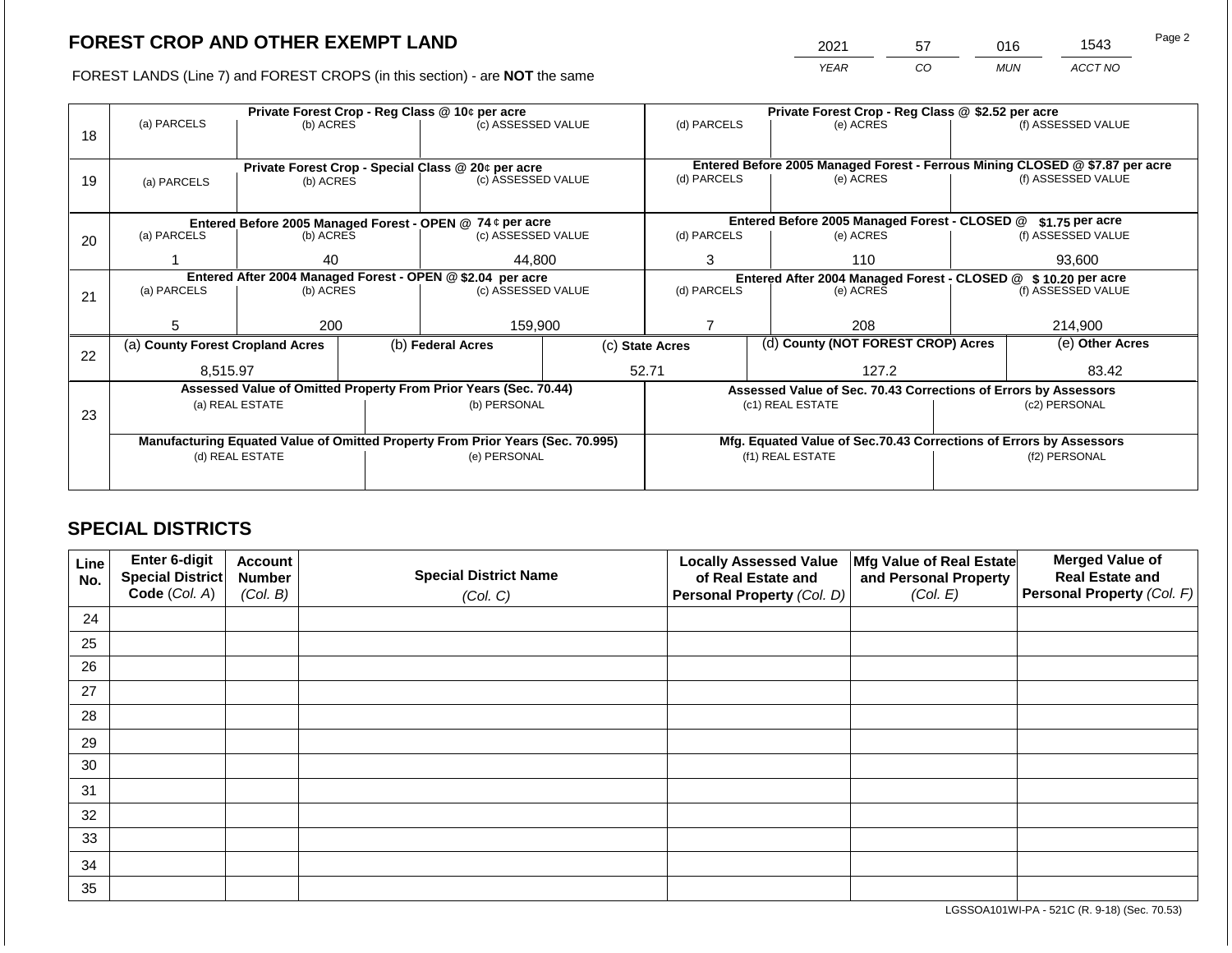| <b>SCHOOL DISTRICTS</b> |                                                                 |                                             |                                                         | 2021                                                                              | 57                                                            | 016        | 1543                                                                           |
|-------------------------|-----------------------------------------------------------------|---------------------------------------------|---------------------------------------------------------|-----------------------------------------------------------------------------------|---------------------------------------------------------------|------------|--------------------------------------------------------------------------------|
|                         |                                                                 |                                             |                                                         | <b>YEAR</b>                                                                       | $\overline{co}$                                               | <b>MUN</b> | ACCT NO                                                                        |
| Line<br>No.             | <b>Enter 6-digit</b><br><b>School District</b><br>Code (Col. A) | <b>Account</b><br><b>Number</b><br>(Col. B) | <b>School District Name</b><br>(Col. C)                 | <b>Locally Assessed Value</b><br>of Real Estate and<br>Personal Property (Col. D) | Mfg Value of Real Estate<br>and Personal Property<br>(Col. E) |            | <b>Merged Value of</b><br><b>Real Estate and</b><br>Personal Property (Col. F) |
|                         | A. SCHOOL DISTRICTS (K-8 and K-12)                              |                                             |                                                         |                                                                                   |                                                               |            |                                                                                |
| 36                      | 540735                                                          | 0323                                        | SCH D OF BRUCE                                          | 389,600                                                                           |                                                               |            | 389,600                                                                        |
| 37                      | 576615                                                          | 0340                                        | SCH D OF WINTER                                         | 19,060,900                                                                        |                                                               |            | 19,060,900                                                                     |
| 38                      |                                                                 |                                             |                                                         |                                                                                   |                                                               |            |                                                                                |
| 39                      |                                                                 |                                             |                                                         |                                                                                   |                                                               |            |                                                                                |
| 40                      |                                                                 |                                             |                                                         |                                                                                   |                                                               |            |                                                                                |
| 41                      |                                                                 |                                             |                                                         |                                                                                   |                                                               |            |                                                                                |
| 42                      |                                                                 |                                             |                                                         |                                                                                   |                                                               |            |                                                                                |
| 43                      |                                                                 |                                             |                                                         |                                                                                   |                                                               |            |                                                                                |
| 44                      |                                                                 |                                             |                                                         |                                                                                   |                                                               |            |                                                                                |
| 45<br>$\overline{46}$   |                                                                 |                                             |                                                         |                                                                                   |                                                               |            |                                                                                |
| 47                      |                                                                 |                                             |                                                         |                                                                                   |                                                               |            |                                                                                |
| 48                      |                                                                 |                                             |                                                         |                                                                                   |                                                               |            |                                                                                |
| 49                      |                                                                 |                                             |                                                         |                                                                                   |                                                               |            |                                                                                |
| 50                      |                                                                 |                                             | TOTAL ASSESSED VALUE OF SCHOOL DISTRICTS (K-8 and K-12) | 19,450,500                                                                        |                                                               |            | 19,450,500                                                                     |
|                         | <b>B.</b><br><b>UNION HIGH SCHOOL DISTRICTS</b>                 |                                             |                                                         |                                                                                   |                                                               |            |                                                                                |
| 51                      |                                                                 |                                             |                                                         |                                                                                   |                                                               |            |                                                                                |
| 52                      |                                                                 |                                             |                                                         |                                                                                   |                                                               |            |                                                                                |
| 53                      |                                                                 |                                             |                                                         |                                                                                   |                                                               |            |                                                                                |
| 54                      |                                                                 |                                             |                                                         |                                                                                   |                                                               |            |                                                                                |
| 55                      |                                                                 |                                             | TOTAL ASSESSED VALUE OF UNION HIGH SCHOOLS              |                                                                                   |                                                               |            |                                                                                |
|                         | <b>TECHNICAL COLLEGE DISTRICTS</b><br>C.                        |                                             |                                                         |                                                                                   |                                                               |            |                                                                                |
| 56                      | 001700                                                          | 0016                                        | NORTHWOOD TECHNICAL COLLEGE                             | 19,450,500                                                                        |                                                               |            | 19,450,500                                                                     |
| 57                      |                                                                 |                                             |                                                         |                                                                                   |                                                               |            |                                                                                |
| 58                      |                                                                 |                                             | TOTAL ASSESSED VALUE OF TECHNICAL COLLEGES              |                                                                                   |                                                               |            |                                                                                |
| 59                      |                                                                 |                                             |                                                         | 19,450,500                                                                        |                                                               |            | 19,450,500                                                                     |

2021

 *I hereby certify, to the best of my knowledge and belief, this form is complete and correct.*

**SCHOOL DISTRICTS**

| Name               |               | Title | Submission date  |
|--------------------|---------------|-------|------------------|
| RACHEL D THOMPSON  |               |       | 28<br>2021<br>05 |
| Phone              | Email address |       |                  |
| 715<br>638<br>3275 |               |       |                  |

Page 3

016

| LGSSOA101WI -PA-521C (R. 9-18) (Sec. 70.53) |  |  |
|---------------------------------------------|--|--|
|---------------------------------------------|--|--|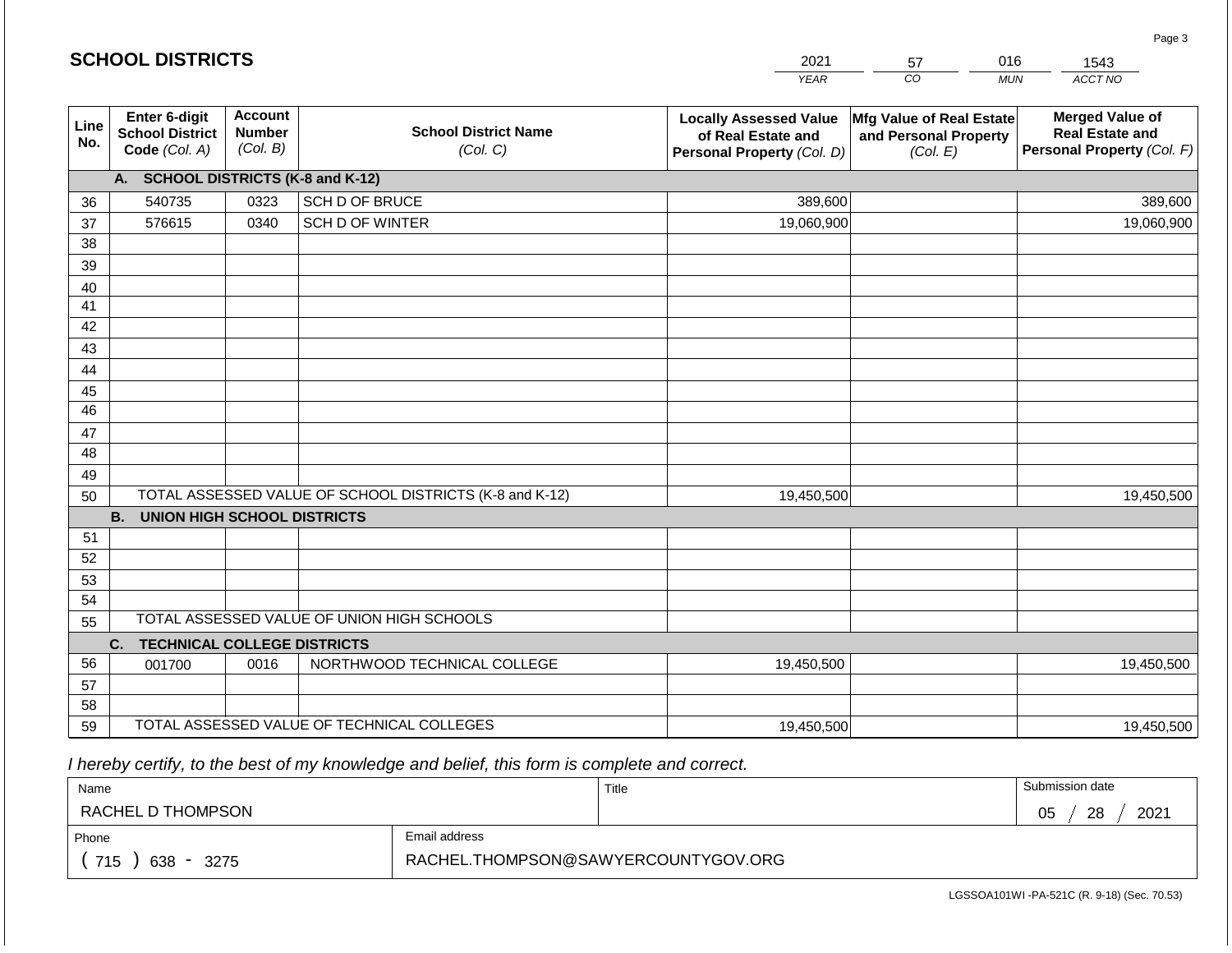- Each municipality's SOA is completed after the Board of Review and includes any changes made to the locally assessed values, under state law (sec. 70.53, Wis. Stats.)
- The Wisconsin Department of Revenue (DOR) merges the locally assessed values with the state assessed manufacturing values
- DOR provides the information regarding district names and codes. If a district is not listed, contact DOR.

Note: If you submit an amended SOA to DOR after your municipality's SOA is equated and posted to our website, we will process the SOA. However, DOR will not recalculate the *aggregate ratio or update the final SOA posted on our website. You should use the corrected values to calculate your tax rates.*

#### **Page 1: Real Estate and Personal Property**

- Lines 1-9 assessed real estate values, parcel counts and acres by classification
- Lines 10-15 assessed personal property values and number of accounts by class
- Line 16 aggregate assessed value of all property subject to general property; use to calculate tax rates. Note: This line equals the total assessed value of K-8 and K-12 school districts (Line 50) and total assessed value of technical colleges (Line 59).
- Remarks assessment ratio used to calculate estimated fair market value on property tax bills

#### **Page 2: Forest Crop, Other Exempt Land and Special Districts**

- Lines 18-21 private forest crop and managed forest lands assessed values
- Line  $22 -$  tax exempt land acres
- Line 23 prior years assessed value of omitted property under sec. 70.44 and correction of errors under sec. 70.43 shown by locally assessed or manufacturing real estate and personal property. Note: If there is an amount on this line, report the corresponding tax in the Statement of Taxes, Sections J or K.
- Lines 24-35 special district assessed values. These values are used to calculate tax rates for the special districts.

#### **Page 3: School Districts**

- Lines 36-50 school districts (K-8 and K-12) assessed values. These values are used to calculate tax rates for school districts.
- Lines 51-55 union high school district assessed values. These values are used to calculate tax rates for union high school districts.
- Lines 56-59 technical college assessed values. These values are used to calculate tax rates for technical colleges.

If you have questions: Email: lgs@wisconsin.gov

 Phone: (608) 266-2569 or (608) 264-6892 Fax: (608) 264-6887

TOWN OF MEADOWBROOK JENNIE PASANEN<br>TOWN OF MEADOWBROOK  $\Omega$ 9410 W COUNTY RD D 9410 W COUNTY RD EXELAND, WI 54835 EXELAND, WI 54835JENNIE PASANEN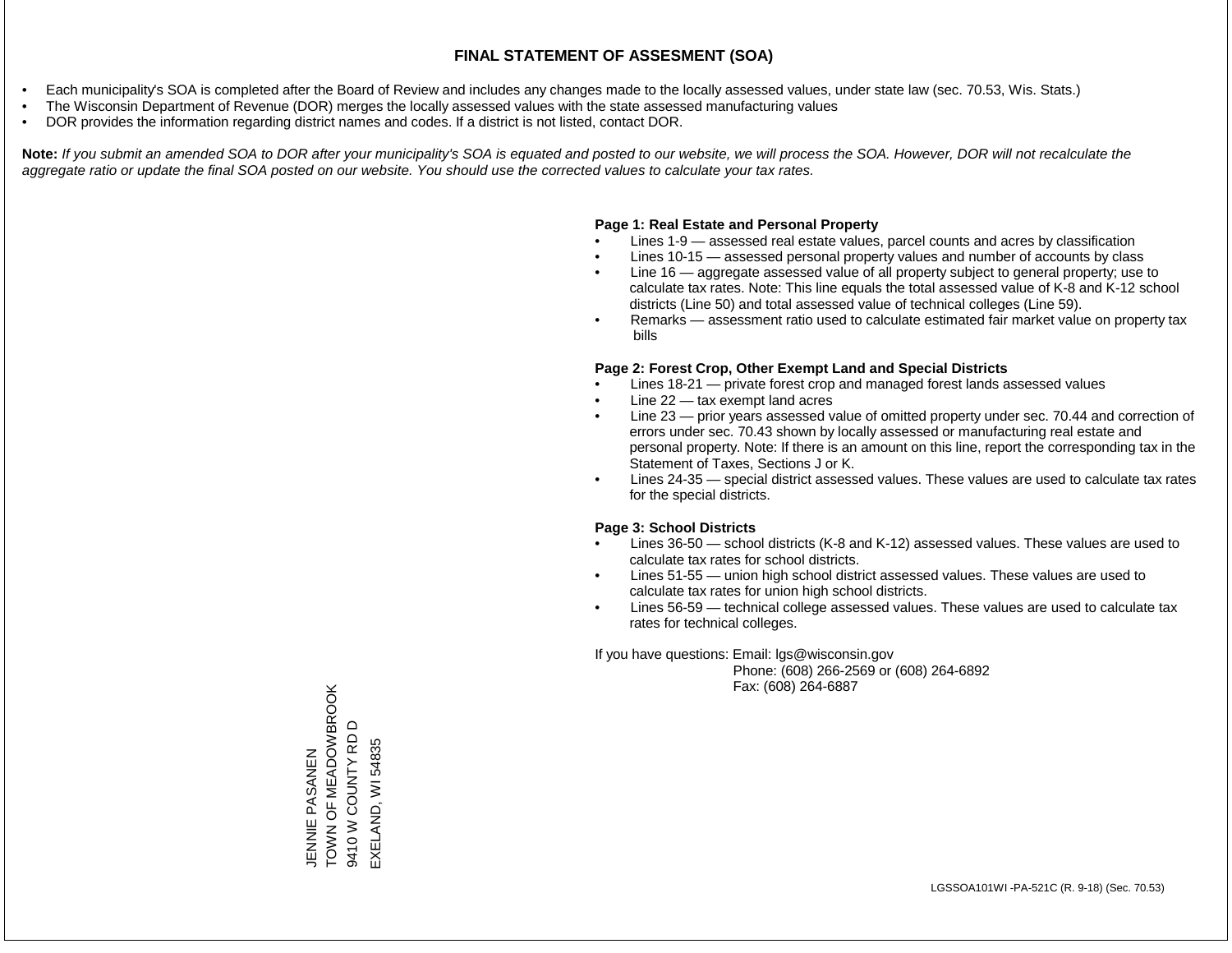|                | <b>FINAL - EQUATED</b>                                                                                                                                                                       |                          |                                           |                                                     |                         | This is an Amended Return              | Page 1                                  |
|----------------|----------------------------------------------------------------------------------------------------------------------------------------------------------------------------------------------|--------------------------|-------------------------------------------|-----------------------------------------------------|-------------------------|----------------------------------------|-----------------------------------------|
|                | <b>STATEMENT OF ASSESSMENT FOR 2021</b>                                                                                                                                                      |                          | 57                                        | 018                                                 | 1544                    |                                        |                                         |
|                |                                                                                                                                                                                              |                          | CO                                        | <b>MUN</b>                                          | ACCT NO                 |                                        |                                         |
|                | <b>FOR</b><br><b>TOWN OF</b>                                                                                                                                                                 | OF.<br><b>METEOR</b>     |                                           | <b>SAWYER COUNTY</b>                                |                         |                                        |                                         |
|                | Town - Village - City                                                                                                                                                                        | <b>Municipality Name</b> |                                           | <b>County Name</b>                                  |                         |                                        |                                         |
| Line           | <b>REAL ESTATE</b><br>(See Lines 18 - 22 for                                                                                                                                                 |                          | PARCEL COUNT<br>TOTAL LAND   IMPROVEMENTS | NO. OF ACRES<br><b>WHOLE</b><br><b>NUMBERS ONLY</b> | <b>VALUE OF</b><br>LAND | <b>VALUE OF</b><br><b>IMPROVEMENTS</b> | TOTAL VALUE OF LAND<br>AND IMPROVEMENTS |
| No.            | other Real Estate)                                                                                                                                                                           | (Col. A)                 | (Col. B)                                  | (Col, C)                                            | (Col, D)                | (Col. E)                               | (Col. F)                                |
| $\mathbf{1}$   | <b>RESIDENTIAL - Class 1</b>                                                                                                                                                                 | 211                      | 154                                       | 353                                                 | 4,628,300               | 9,440,000                              | 14,068,300                              |
| 2              | <b>COMMERCIAL - Class 2</b>                                                                                                                                                                  | $\overline{2}$           | 0                                         | 4                                                   | 10,000                  | $\mathbf 0$                            | 10,000                                  |
| 3              | <b>MANUFACTURING - Class 3</b>                                                                                                                                                               | $\Omega$                 |                                           | 0                                                   | $\Omega$                | $\mathbf 0$                            | $\Omega$                                |
| 4              | <b>AGRICULTURAL - Class 4</b>                                                                                                                                                                | 136                      |                                           | 3,000                                               | 216,000                 |                                        | 216,000                                 |
| 5              | <b>UNDEVELOPED - Class 5</b>                                                                                                                                                                 | 54                       |                                           | 393                                                 | 49,700                  |                                        | 49,700                                  |
| 6              | AGRICULTURAL FOREST - Class 5m                                                                                                                                                               | 63                       |                                           | 1,247                                               | 791,000                 |                                        | 791,000                                 |
| $\overline{7}$ | FOREST LANDS - Class 6                                                                                                                                                                       | 274                      |                                           | 7,598                                               | 9,629,400               |                                        | 9,629,400                               |
| 8              | OTHER - Class 7                                                                                                                                                                              | 14                       | 14                                        | 20                                                  | 82,000                  | 667,900                                | 749,900                                 |
| 9              | TOTAL - ALL COLUMNS                                                                                                                                                                          | 754                      | 168                                       | 12,615                                              | 15,406,400              | 10,107,900                             | 25,514,300                              |
| 10             | NUMBER OF PERSONAL PROPERTY ACCOUNTS IN ROLL                                                                                                                                                 |                          |                                           | 6                                                   | <b>LOCALLY ASSESSED</b> | <b>MANUFACTURING</b>                   | <b>MERGED</b>                           |
| 11             | BOATS AND OTHER WATERCRAFT NOT EXEMPT - Code 1                                                                                                                                               |                          |                                           |                                                     | 0                       | $\pmb{0}$                              | $\Omega$                                |
| 12             | MACHINERY, TOOLS AND PATTERNS - Code 2                                                                                                                                                       |                          |                                           |                                                     |                         | $\pmb{0}$                              | $\Omega$                                |
| 13             | FURNITURE, FIXTURES AND EQUIPMENT - Code 3                                                                                                                                                   |                          |                                           |                                                     | 1,600                   | $\mathbf 0$                            | 1,600                                   |
| 14             | ALL OTHER PERSONAL PROPERTY NOT EXEMPT - Codes 4A, 4B, 4C                                                                                                                                    |                          |                                           |                                                     | 27,000                  | $\mathbf 0$                            | 27,000                                  |
| 15             | TOTAL OF PERSONAL PROPERTY NOT EXEMPT (Total of Lines 11-14)                                                                                                                                 |                          |                                           |                                                     | 28,600                  | 0                                      | 28,600                                  |
| 16             | AGGREGATE ASSESSED VALUE OF ALL PROPERTY SUBJECT TO THE GENERAL PROPERTY TAX (Total of Lines 9F and 15F)<br>MUST EQUAL TOTAL VALUE OF THE SCHOOL DISTRICTS (K-12 PLUS K-8) - Line 50, Col. F |                          |                                           |                                                     |                         |                                        | 25,542,900                              |
| 17             | <b>BOARD OF REVIEW</b><br>DATE OF FINAL ADJOURNMENT                                                                                                                                          | 06/07/2021               |                                           | Name of Assessor<br><b>BEN KURTZWEIL</b>            |                         | Telephone #                            | (715) 934-2766                          |

The Assessment Ratio to be used in calculating the estimated Fair Market Value on tax bills for this tax district is .942514612

This ratio should be used to convert assessed values to "Calculate Equalized Values" in Step 1 of the Lottery and Gaming Credit Calculations.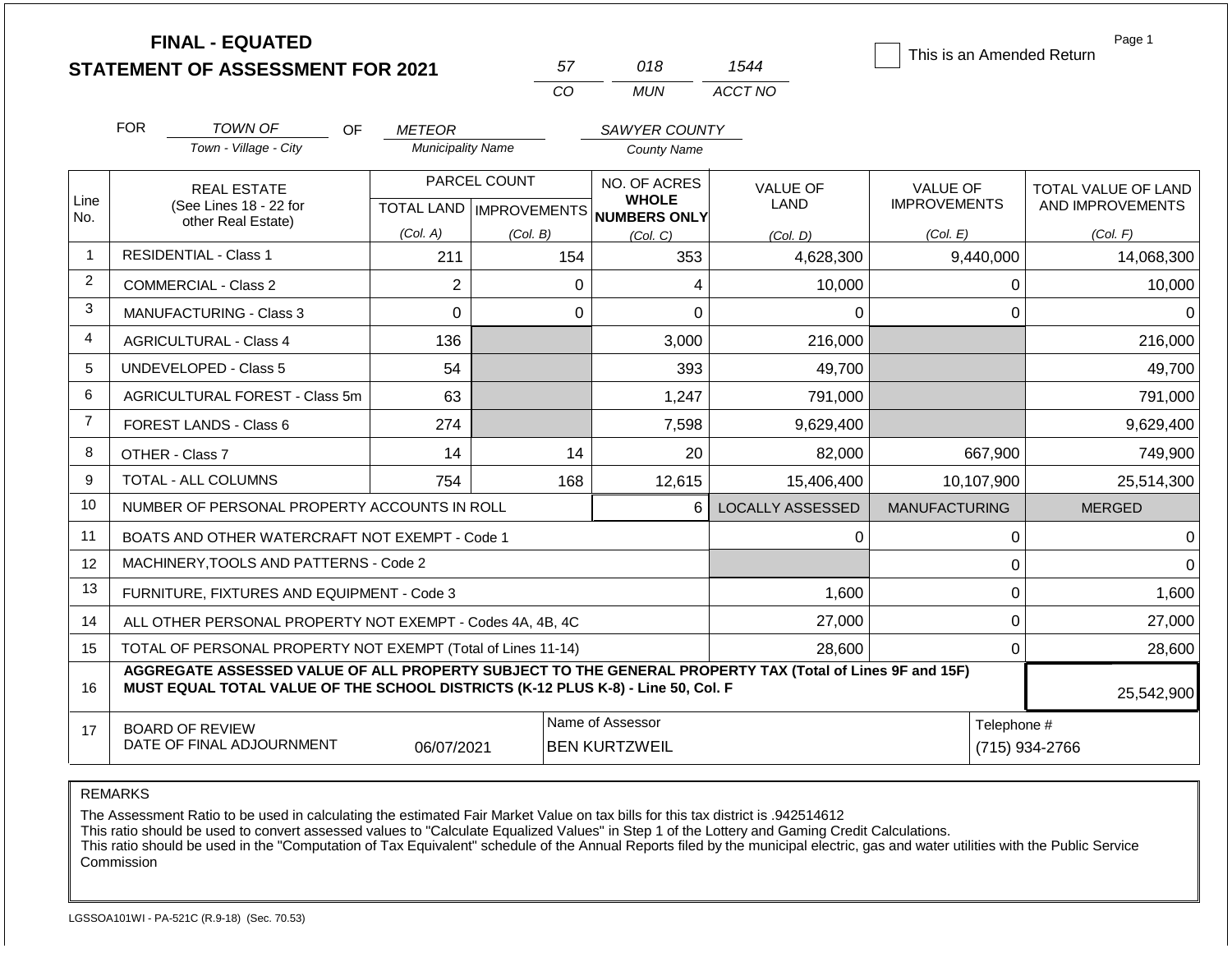FOREST LANDS (Line 7) and FOREST CROPS (in this section) - are **NOT** the same *YEAR CO MUN ACCT NO*

|    |                                                                                |                 |           | Private Forest Crop - Reg Class @ 10¢ per acre                   |    | Private Forest Crop - Reg Class @ \$2.52 per acre     |                                                                    |                 |                                                                              |  |
|----|--------------------------------------------------------------------------------|-----------------|-----------|------------------------------------------------------------------|----|-------------------------------------------------------|--------------------------------------------------------------------|-----------------|------------------------------------------------------------------------------|--|
| 18 | (a) PARCELS                                                                    | (b) ACRES       |           | (c) ASSESSED VALUE                                               |    | (d) PARCELS                                           | (e) ACRES                                                          |                 | (f) ASSESSED VALUE                                                           |  |
|    |                                                                                |                 |           |                                                                  |    | 5                                                     | 200                                                                |                 | 252,000                                                                      |  |
|    |                                                                                |                 |           | Private Forest Crop - Special Class @ 20¢ per acre               |    |                                                       |                                                                    |                 | Entered Before 2005 Managed Forest - Ferrous Mining CLOSED @ \$7.87 per acre |  |
| 19 | (a) PARCELS                                                                    | (b) ACRES       |           | (c) ASSESSED VALUE                                               |    | (d) PARCELS                                           | (e) ACRES                                                          |                 | (f) ASSESSED VALUE                                                           |  |
|    |                                                                                |                 |           |                                                                  |    |                                                       |                                                                    |                 |                                                                              |  |
|    |                                                                                |                 |           | Entered Before 2005 Managed Forest - OPEN @ 74 ¢ per acre        |    |                                                       | Entered Before 2005 Managed Forest - CLOSED @                      |                 | $$1.75$ per acre                                                             |  |
| 20 | (a) PARCELS                                                                    | (b) ACRES       |           | (c) ASSESSED VALUE                                               |    | (d) PARCELS                                           | (e) ACRES                                                          |                 | (f) ASSESSED VALUE                                                           |  |
|    | 37                                                                             | 1,453.45        | 1,794,300 |                                                                  | 28 | 1,014.22                                              |                                                                    | 1,338,500       |                                                                              |  |
|    | Entered After 2004 Managed Forest - OPEN @ \$2.04 per acre                     |                 |           |                                                                  |    |                                                       | Entered After 2004 Managed Forest - CLOSED @ \$10.20 per acre      |                 |                                                                              |  |
| 21 | (a) PARCELS                                                                    | (b) ACRES       |           | (c) ASSESSED VALUE                                               |    | (d) PARCELS<br>(e) ACRES                              |                                                                    |                 | (f) ASSESSED VALUE                                                           |  |
|    |                                                                                |                 |           |                                                                  |    |                                                       |                                                                    |                 |                                                                              |  |
|    | 94                                                                             | 3,827.33        |           | 4,683,300                                                        |    | 34                                                    | 1,105.78                                                           |                 | 1,353,500                                                                    |  |
| 22 | (a) County Forest Cropland Acres                                               |                 |           | (b) Federal Acres                                                |    | (d) County (NOT FOREST CROP) Acres<br>(c) State Acres |                                                                    | (e) Other Acres |                                                                              |  |
|    | 2,205.68                                                                       |                 |           |                                                                  |    | 51.47                                                 |                                                                    |                 | 97.11                                                                        |  |
|    |                                                                                |                 |           | Assessed Value of Omitted Property From Prior Years (Sec. 70.44) |    |                                                       | Assessed Value of Sec. 70.43 Corrections of Errors by Assessors    |                 |                                                                              |  |
| 23 |                                                                                | (a) REAL ESTATE |           | (b) PERSONAL                                                     |    |                                                       | (c1) REAL ESTATE                                                   |                 | (c2) PERSONAL                                                                |  |
|    |                                                                                |                 |           |                                                                  |    |                                                       |                                                                    |                 |                                                                              |  |
|    | Manufacturing Equated Value of Omitted Property From Prior Years (Sec. 70.995) |                 |           |                                                                  |    |                                                       | Mfg. Equated Value of Sec.70.43 Corrections of Errors by Assessors |                 |                                                                              |  |
|    | (d) REAL ESTATE                                                                |                 |           | (e) PERSONAL                                                     |    | (f1) REAL ESTATE                                      |                                                                    |                 | (f2) PERSONAL                                                                |  |
|    |                                                                                |                 |           |                                                                  |    |                                                       |                                                                    |                 |                                                                              |  |
|    |                                                                                |                 |           |                                                                  |    |                                                       |                                                                    |                 |                                                                              |  |

## **SPECIAL DISTRICTS**

| <b>Line</b><br>No. | Enter 6-digit<br><b>Special District</b> | <b>Account</b><br><b>Number</b> | <b>Special District Name</b> | <b>Locally Assessed Value</b><br>of Real Estate and | Mfg Value of Real Estate<br>and Personal Property | <b>Merged Value of</b><br><b>Real Estate and</b> |
|--------------------|------------------------------------------|---------------------------------|------------------------------|-----------------------------------------------------|---------------------------------------------------|--------------------------------------------------|
|                    | Code (Col. A)                            | (Col. B)                        | (Col. C)                     | Personal Property (Col. D)                          | (Col. E)                                          | Personal Property (Col. F)                       |
| 24                 |                                          |                                 |                              |                                                     |                                                   |                                                  |
| 25                 |                                          |                                 |                              |                                                     |                                                   |                                                  |
| 26                 |                                          |                                 |                              |                                                     |                                                   |                                                  |
| 27                 |                                          |                                 |                              |                                                     |                                                   |                                                  |
| 28                 |                                          |                                 |                              |                                                     |                                                   |                                                  |
| 29                 |                                          |                                 |                              |                                                     |                                                   |                                                  |
| 30                 |                                          |                                 |                              |                                                     |                                                   |                                                  |
| 31                 |                                          |                                 |                              |                                                     |                                                   |                                                  |
| 32                 |                                          |                                 |                              |                                                     |                                                   |                                                  |
| 33                 |                                          |                                 |                              |                                                     |                                                   |                                                  |
| 34                 |                                          |                                 |                              |                                                     |                                                   |                                                  |
| 35                 |                                          |                                 |                              |                                                     |                                                   |                                                  |

LGSSOA101WI-PA - 521C (R. 9-18) (Sec. 70.53)

2021 57 018 1544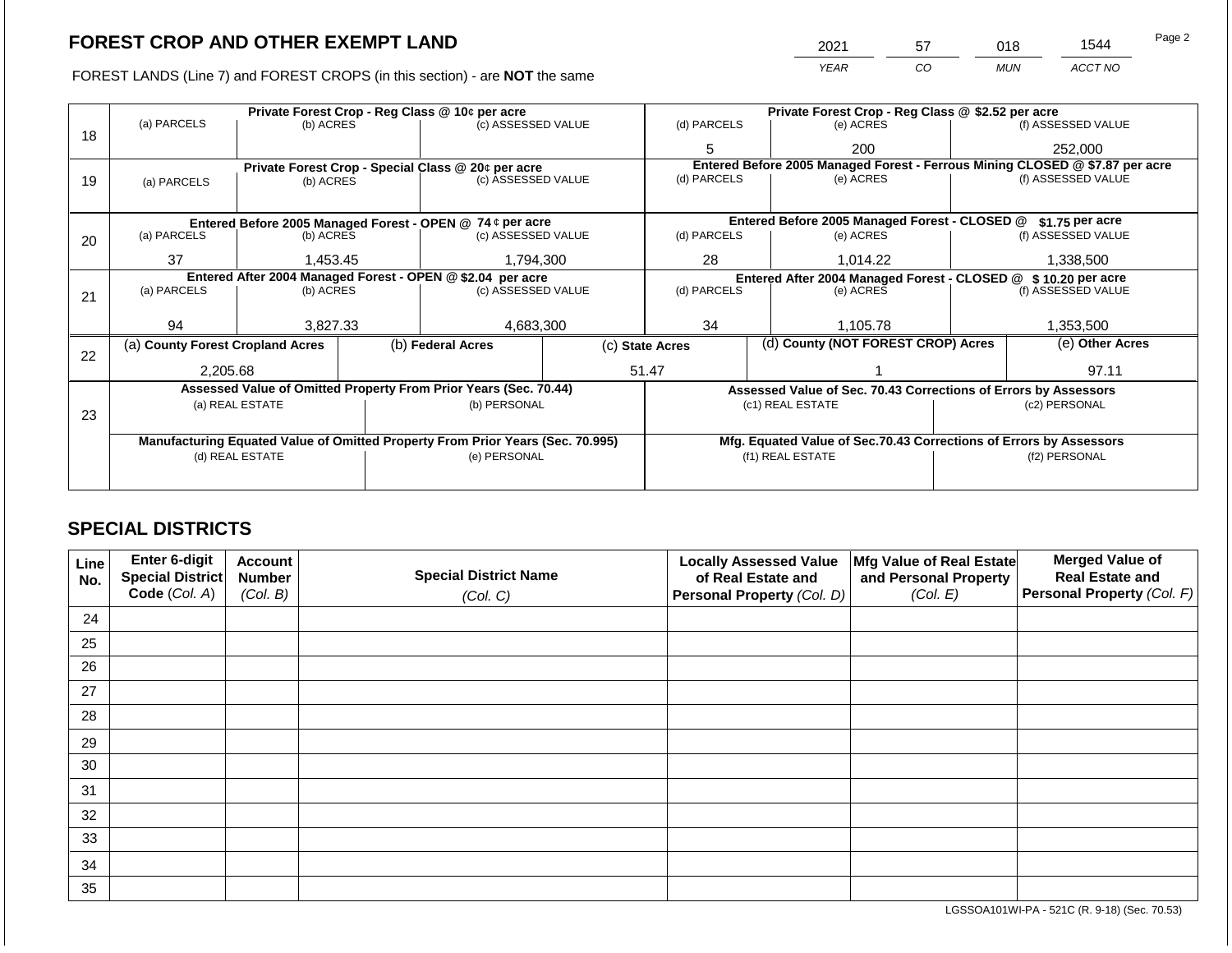| <b>SCHOOL DISTRICTS</b> |                                                          |                                             |                                                         | 2021                                                                              | 57                                                            | 018<br>1544                                                                    |
|-------------------------|----------------------------------------------------------|---------------------------------------------|---------------------------------------------------------|-----------------------------------------------------------------------------------|---------------------------------------------------------------|--------------------------------------------------------------------------------|
|                         |                                                          |                                             |                                                         | <b>YEAR</b>                                                                       | CO                                                            | ACCT NO<br><b>MUN</b>                                                          |
| Line<br>No.             | Enter 6-digit<br><b>School District</b><br>Code (Col. A) | <b>Account</b><br><b>Number</b><br>(Col. B) | <b>School District Name</b><br>(Col. C)                 | <b>Locally Assessed Value</b><br>of Real Estate and<br>Personal Property (Col. D) | Mfg Value of Real Estate<br>and Personal Property<br>(Col. E) | <b>Merged Value of</b><br><b>Real Estate and</b><br>Personal Property (Col. F) |
|                         | A. SCHOOL DISTRICTS (K-8 and K-12)                       |                                             |                                                         |                                                                                   |                                                               |                                                                                |
| 36                      | 540735                                                   | 0323                                        | SCH D OF BRUCE                                          | 3,803,600                                                                         |                                                               | 3,803,600                                                                      |
| 37                      | 650441                                                   | 0390                                        | SCH D OF BIRCHWOOD                                      | 21,739,300                                                                        |                                                               | 21,739,300                                                                     |
| 38                      |                                                          |                                             |                                                         |                                                                                   |                                                               |                                                                                |
| 39                      |                                                          |                                             |                                                         |                                                                                   |                                                               |                                                                                |
| 40                      |                                                          |                                             |                                                         |                                                                                   |                                                               |                                                                                |
| 41                      |                                                          |                                             |                                                         |                                                                                   |                                                               |                                                                                |
| 42                      |                                                          |                                             |                                                         |                                                                                   |                                                               |                                                                                |
| 43                      |                                                          |                                             |                                                         |                                                                                   |                                                               |                                                                                |
| 44                      |                                                          |                                             |                                                         |                                                                                   |                                                               |                                                                                |
| 45<br>$\overline{46}$   |                                                          |                                             |                                                         |                                                                                   |                                                               |                                                                                |
| 47                      |                                                          |                                             |                                                         |                                                                                   |                                                               |                                                                                |
| 48                      |                                                          |                                             |                                                         |                                                                                   |                                                               |                                                                                |
| 49                      |                                                          |                                             |                                                         |                                                                                   |                                                               |                                                                                |
| 50                      |                                                          |                                             | TOTAL ASSESSED VALUE OF SCHOOL DISTRICTS (K-8 and K-12) | 25,542,900                                                                        |                                                               | 25,542,900                                                                     |
|                         | <b>B. UNION HIGH SCHOOL DISTRICTS</b>                    |                                             |                                                         |                                                                                   |                                                               |                                                                                |
| 51                      |                                                          |                                             |                                                         |                                                                                   |                                                               |                                                                                |
| 52                      |                                                          |                                             |                                                         |                                                                                   |                                                               |                                                                                |
| 53                      |                                                          |                                             |                                                         |                                                                                   |                                                               |                                                                                |
| 54                      |                                                          |                                             |                                                         |                                                                                   |                                                               |                                                                                |
| 55                      |                                                          |                                             | TOTAL ASSESSED VALUE OF UNION HIGH SCHOOLS              |                                                                                   |                                                               |                                                                                |
|                         | C.<br><b>TECHNICAL COLLEGE DISTRICTS</b>                 |                                             |                                                         |                                                                                   |                                                               |                                                                                |
| 56                      | 001700                                                   | 0016                                        | NORTHWOOD TECHNICAL COLLEGE                             | 25,542,900                                                                        |                                                               | 25,542,900                                                                     |
| 57                      |                                                          |                                             |                                                         |                                                                                   |                                                               |                                                                                |
| 58                      |                                                          |                                             |                                                         |                                                                                   |                                                               |                                                                                |
| 59                      |                                                          |                                             | TOTAL ASSESSED VALUE OF TECHNICAL COLLEGES              | 25,542,900                                                                        |                                                               | 25,542,900                                                                     |

 *I hereby certify, to the best of my knowledge and belief, this form is complete and correct.*

**SCHOOL DISTRICTS**

| Name                                           |                                     | Title | Submission date              |
|------------------------------------------------|-------------------------------------|-------|------------------------------|
| RACHEL D THOMPSON                              |                                     |       | 2021<br>06<br>4 <sub>4</sub> |
| Phone                                          | Email address                       |       |                              |
| 715<br>638<br>3275<br>$\overline{\phantom{0}}$ | RACHEL.THOMPSON@SAWYERCOUNTYGOV.ORG |       |                              |

Page 3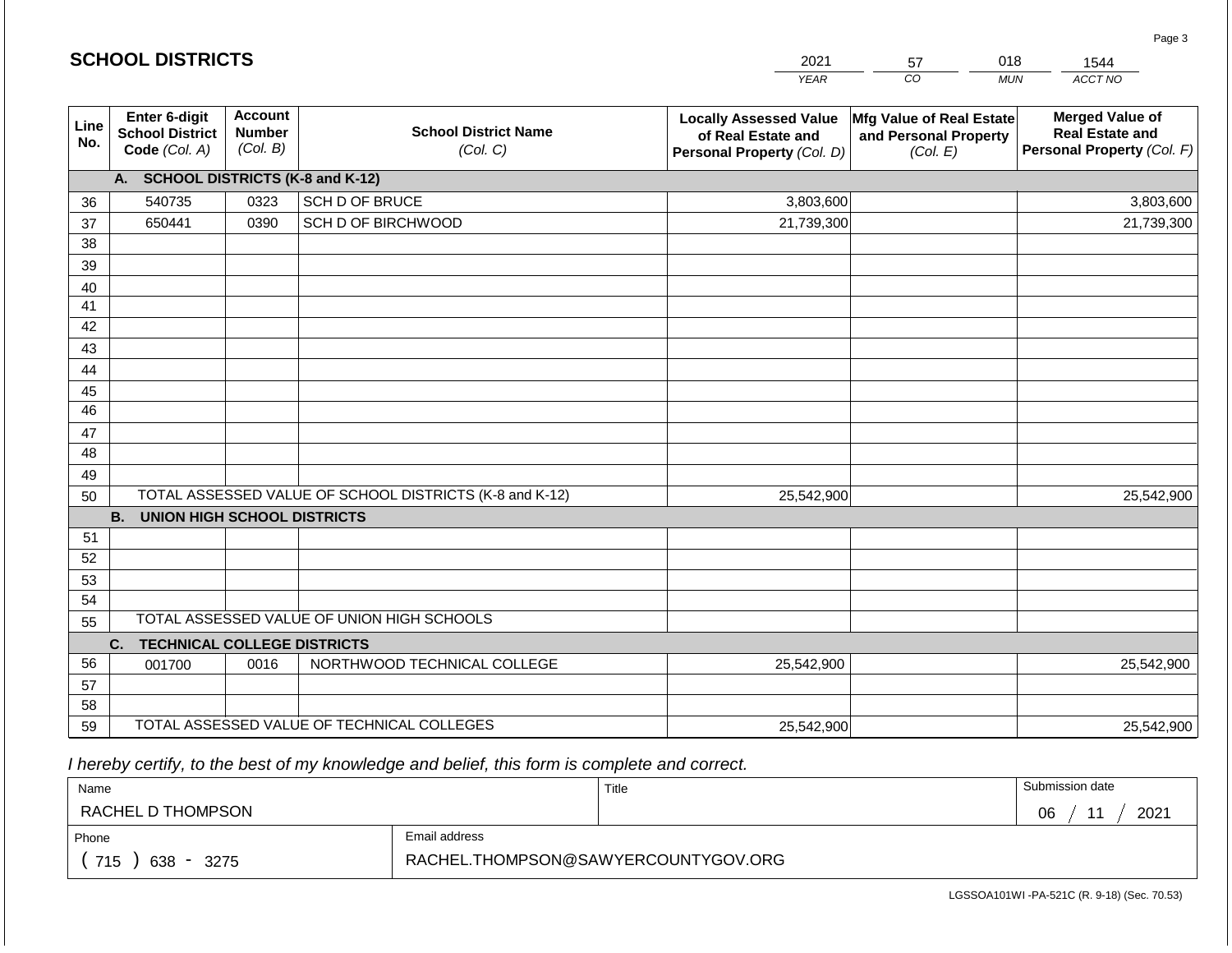- Each municipality's SOA is completed after the Board of Review and includes any changes made to the locally assessed values, under state law (sec. 70.53, Wis. Stats.)
- The Wisconsin Department of Revenue (DOR) merges the locally assessed values with the state assessed manufacturing values
- DOR provides the information regarding district names and codes. If a district is not listed, contact DOR.

Note: If you submit an amended SOA to DOR after your municipality's SOA is equated and posted to our website, we will process the SOA. However, DOR will not recalculate the *aggregate ratio or update the final SOA posted on our website. You should use the corrected values to calculate your tax rates.*

#### **Page 1: Real Estate and Personal Property**

- Lines 1-9 assessed real estate values, parcel counts and acres by classification
- Lines 10-15 assessed personal property values and number of accounts by class
- Line 16 aggregate assessed value of all property subject to general property; use to calculate tax rates. Note: This line equals the total assessed value of K-8 and K-12 school districts (Line 50) and total assessed value of technical colleges (Line 59).
- Remarks assessment ratio used to calculate estimated fair market value on property tax bills

#### **Page 2: Forest Crop, Other Exempt Land and Special Districts**

- Lines 18-21 private forest crop and managed forest lands assessed values
- Line  $22 -$  tax exempt land acres
- Line 23 prior years assessed value of omitted property under sec. 70.44 and correction of errors under sec. 70.43 shown by locally assessed or manufacturing real estate and personal property. Note: If there is an amount on this line, report the corresponding tax in the Statement of Taxes, Sections J or K.
- Lines 24-35 special district assessed values. These values are used to calculate tax rates for the special districts.

#### **Page 3: School Districts**

- Lines 36-50 school districts (K-8 and K-12) assessed values. These values are used to calculate tax rates for school districts.
- Lines 51-55 union high school district assessed values. These values are used to calculate tax rates for union high school districts.
- Lines 56-59 technical college assessed values. These values are used to calculate tax rates for technical colleges.

If you have questions: Email: lgs@wisconsin.gov

 Phone: (608) 266-2569 or (608) 264-6892 Fax: (608) 264-6887

EXELAND, WI 54835 - 2123 EXELAND, WI 54835 - 2123CLARENCE FREY<br>TOWN OF METEOR<br>1544 N COLE LN TOWN OF METEOR CLARENCE FREY 1544 N COLE LN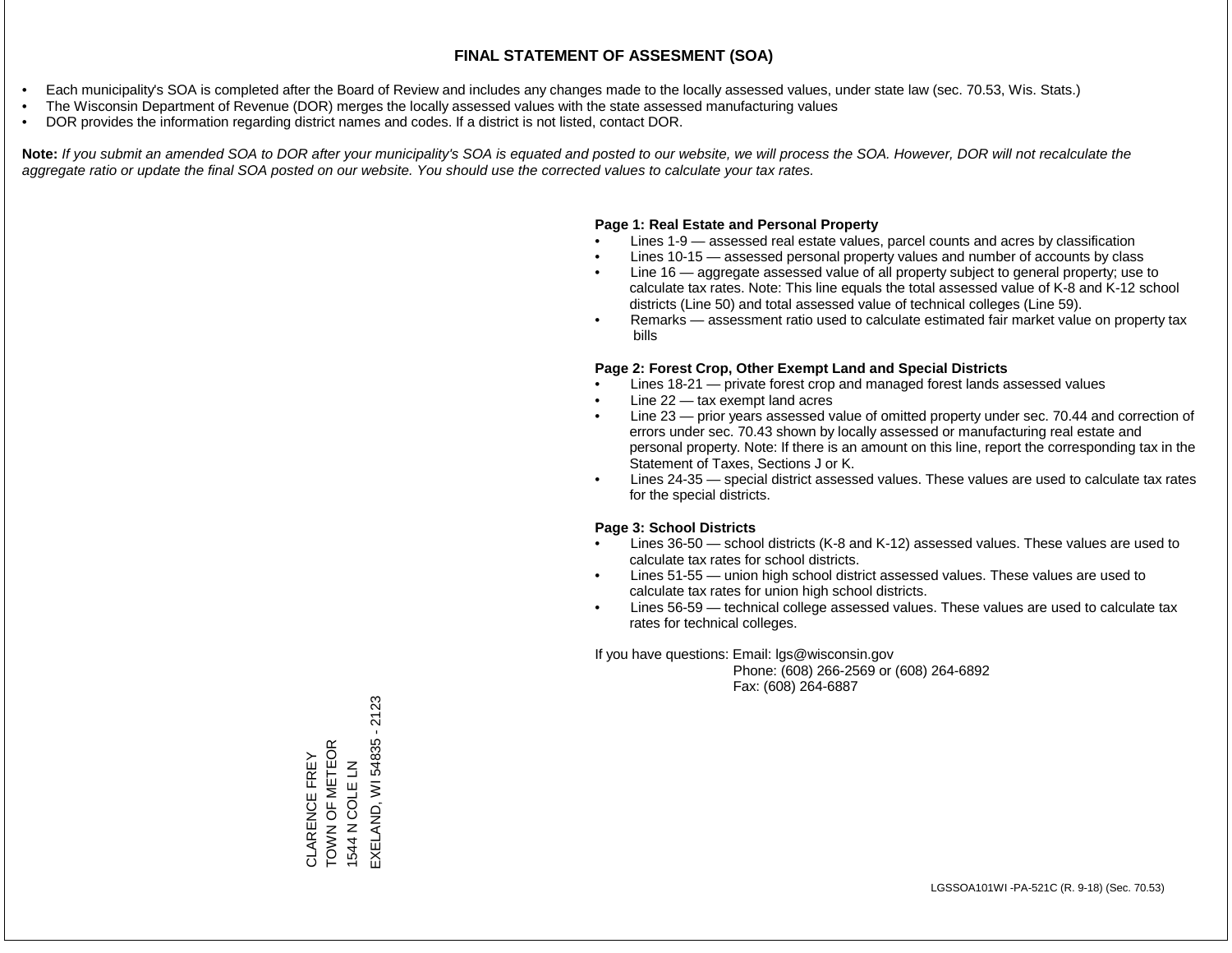|                |                               | <b>FINAL - EQUATED</b>                                                                                                                                                                       |                          |                           |                                                |          | 1545                          |                      |             | Page 1<br>This is an Amended Return |
|----------------|-------------------------------|----------------------------------------------------------------------------------------------------------------------------------------------------------------------------------------------|--------------------------|---------------------------|------------------------------------------------|----------|-------------------------------|----------------------|-------------|-------------------------------------|
|                |                               | <b>STATEMENT OF ASSESSMENT FOR 2021</b>                                                                                                                                                      |                          | 57<br>CO                  | 020<br><b>MUN</b>                              |          | ACCT NO                       |                      |             |                                     |
|                |                               |                                                                                                                                                                                              |                          |                           |                                                |          |                               |                      |             |                                     |
|                | <b>FOR</b>                    | <b>TOWN OF</b><br>OF.                                                                                                                                                                        | <b>OJIBWA</b>            |                           | SAWYER COUNTY                                  |          |                               |                      |             |                                     |
|                |                               | Town - Village - City                                                                                                                                                                        | <b>Municipality Name</b> |                           | <b>County Name</b>                             |          |                               |                      |             |                                     |
|                |                               | <b>REAL ESTATE</b>                                                                                                                                                                           |                          | PARCEL COUNT              | NO. OF ACRES                                   |          | VALUE OF                      | <b>VALUE OF</b>      |             | TOTAL VALUE OF LAND                 |
| Line<br>No.    |                               | (See Lines 18 - 22 for<br>other Real Estate)                                                                                                                                                 |                          | TOTAL LAND   IMPROVEMENTS | <b>WHOLE</b><br><b>NUMBERS ONLY</b>            |          | LAND                          | <b>IMPROVEMENTS</b>  |             | AND IMPROVEMENTS                    |
|                |                               |                                                                                                                                                                                              | (Col. A)                 | (Col. B)                  | (Col, C)                                       |          | (Col. D)                      | (Col. E)             |             | (Col. F)                            |
| $\overline{1}$ | <b>RESIDENTIAL - Class 1</b>  |                                                                                                                                                                                              | 685                      |                           | 366                                            | 1,820    | 15,295,500                    |                      | 24,706,100  | 40,001,600                          |
| 2              | <b>COMMERCIAL - Class 2</b>   |                                                                                                                                                                                              | 18                       |                           | 12                                             | 45       | 527,500                       |                      | 1,149,900   | 1,677,400                           |
| 3              |                               | <b>MANUFACTURING - Class 3</b>                                                                                                                                                               | $\Omega$                 |                           | $\Omega$                                       | $\Omega$ | $\Omega$                      |                      | $\Omega$    | $\Omega$                            |
| $\overline{4}$ | <b>AGRICULTURAL - Class 4</b> |                                                                                                                                                                                              | 41                       |                           |                                                | 736      | 80,400                        |                      |             | 80,400                              |
| 5              | <b>UNDEVELOPED - Class 5</b>  |                                                                                                                                                                                              | 279                      |                           |                                                | 3,408    | 788,800                       |                      |             | 788,800                             |
| 6              |                               | AGRICULTURAL FOREST - Class 5m                                                                                                                                                               | 12                       |                           |                                                | 255      | 186,900                       |                      |             | 186,900                             |
| $\overline{7}$ | FOREST LANDS - Class 6        |                                                                                                                                                                                              | 484                      |                           |                                                | 8,145    | 9,654,500                     |                      |             | 9,654,500                           |
| 8              | OTHER - Class 7               |                                                                                                                                                                                              | $\overline{7}$           |                           | $\overline{7}$                                 | 18       | 56,600                        |                      | 314,400     | 371,000                             |
| 9              | <b>TOTAL - ALL COLUMNS</b>    |                                                                                                                                                                                              | 1,526                    | 385                       |                                                | 14,427   | 26,590,200                    |                      | 26,170,400  | 52,760,600                          |
| 10             |                               | NUMBER OF PERSONAL PROPERTY ACCOUNTS IN ROLL                                                                                                                                                 |                          |                           |                                                | 14       | <b>LOCALLY ASSESSED</b>       | <b>MANUFACTURING</b> |             | <b>MERGED</b>                       |
| 11             |                               | BOATS AND OTHER WATERCRAFT NOT EXEMPT - Code 1                                                                                                                                               |                          |                           |                                                |          | 3,200                         |                      | $\mathbf 0$ | 3,200                               |
| 12             |                               | MACHINERY, TOOLS AND PATTERNS - Code 2                                                                                                                                                       |                          |                           |                                                |          |                               |                      | 0           | $\Omega$                            |
| 13             |                               | FURNITURE, FIXTURES AND EQUIPMENT - Code 3                                                                                                                                                   |                          |                           |                                                |          | 12,200                        |                      | $\mathbf 0$ | 12,200                              |
| 14             |                               | ALL OTHER PERSONAL PROPERTY NOT EXEMPT - Codes 4A, 4B, 4C                                                                                                                                    |                          |                           |                                                |          | 152,700                       |                      | $\mathbf 0$ | 152,700                             |
| 15             |                               | TOTAL OF PERSONAL PROPERTY NOT EXEMPT (Total of Lines 11-14)                                                                                                                                 |                          |                           |                                                |          | 168,100                       |                      | $\mathbf 0$ | 168,100                             |
| 16             |                               | AGGREGATE ASSESSED VALUE OF ALL PROPERTY SUBJECT TO THE GENERAL PROPERTY TAX (Total of Lines 9F and 15F)<br>MUST EQUAL TOTAL VALUE OF THE SCHOOL DISTRICTS (K-12 PLUS K-8) - Line 50, Col. F |                          |                           |                                                |          |                               |                      |             | 52,928,700                          |
| 17             | <b>BOARD OF REVIEW</b>        | DATE OF FINAL ADJOURNMENT                                                                                                                                                                    | 06/07/2021               |                           | Name of Assessor<br><b>RIGLEMON APPRAISALS</b> |          | Telephone #<br>(608) 378-3003 |                      |             |                                     |

The Assessment Ratio to be used in calculating the estimated Fair Market Value on tax bills for this tax district is .893343055

This ratio should be used to convert assessed values to "Calculate Equalized Values" in Step 1 of the Lottery and Gaming Credit Calculations.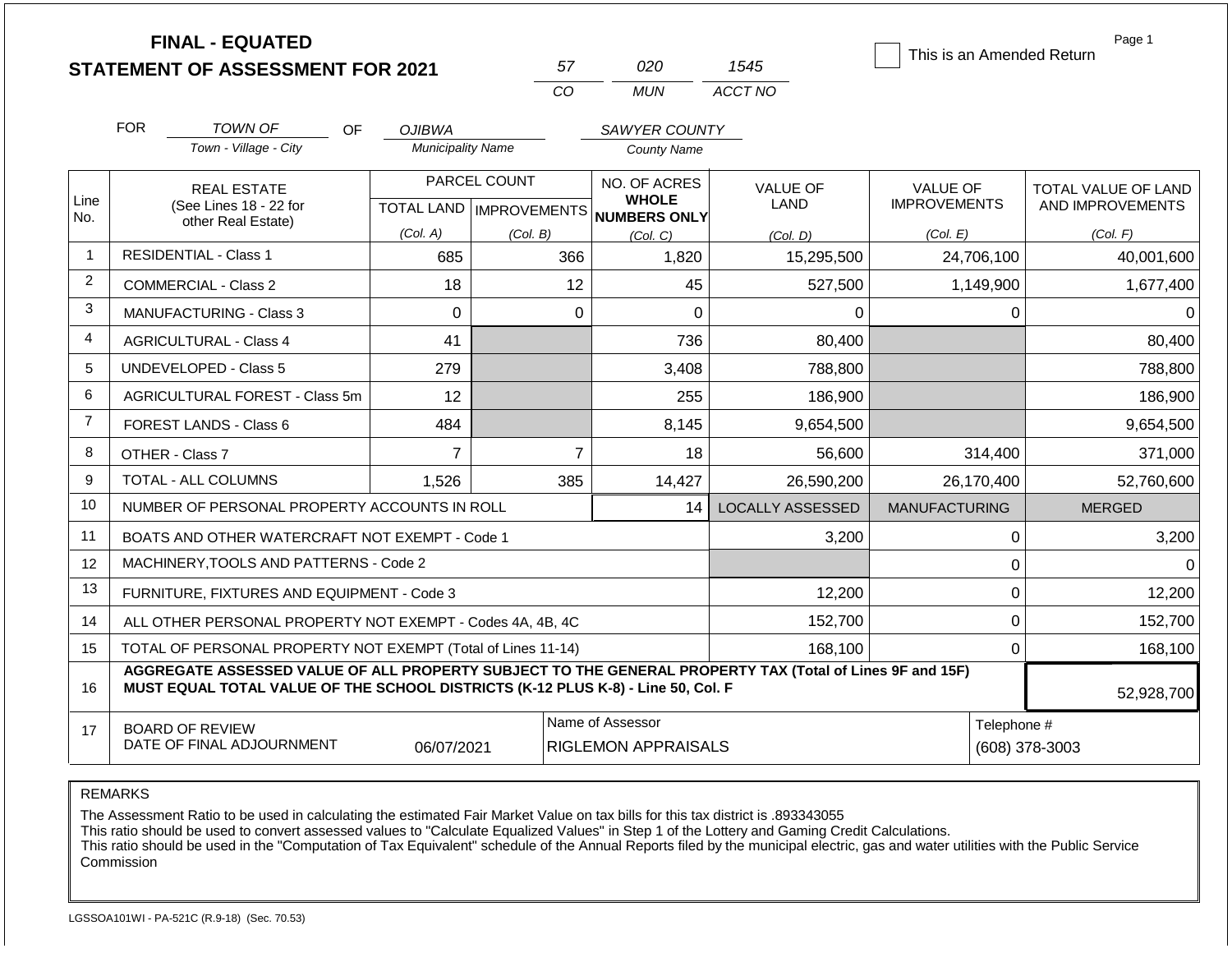FOREST LANDS (Line 7) and FOREST CROPS (in this section) - are **NOT** the same

| 2021 | 57 | 20  | 1545    | Page 2 |
|------|----|-----|---------|--------|
| YFAR | CO | MUN | ACCT NO |        |

|    |                                                            |                                 |  | Private Forest Crop - Reg Class @ 10¢ per acre                                 |           | Private Forest Crop - Reg Class @ \$2.52 per acre             |                                                                              |  |                    |  |
|----|------------------------------------------------------------|---------------------------------|--|--------------------------------------------------------------------------------|-----------|---------------------------------------------------------------|------------------------------------------------------------------------------|--|--------------------|--|
|    | (a) PARCELS                                                | (b) ACRES                       |  | (c) ASSESSED VALUE                                                             |           | (d) PARCELS                                                   | (e) ACRES                                                                    |  | (f) ASSESSED VALUE |  |
| 18 |                                                            |                                 |  |                                                                                |           | 4                                                             | 160                                                                          |  | 170,000            |  |
|    |                                                            |                                 |  | Private Forest Crop - Special Class @ 20¢ per acre                             |           |                                                               | Entered Before 2005 Managed Forest - Ferrous Mining CLOSED @ \$7.87 per acre |  |                    |  |
| 19 | (a) PARCELS                                                | (b) ACRES                       |  | (c) ASSESSED VALUE                                                             |           | (d) PARCELS                                                   | (e) ACRES                                                                    |  | (f) ASSESSED VALUE |  |
|    |                                                            |                                 |  |                                                                                |           |                                                               |                                                                              |  |                    |  |
|    |                                                            |                                 |  | Entered Before 2005 Managed Forest - OPEN @ 74 ¢ per acre                      |           |                                                               | Entered Before 2005 Managed Forest - CLOSED @                                |  | \$1.75 per acre    |  |
| 20 | (a) PARCELS                                                | (b) ACRES<br>(c) ASSESSED VALUE |  | (d) PARCELS                                                                    | (e) ACRES |                                                               | (f) ASSESSED VALUE                                                           |  |                    |  |
|    |                                                            |                                 |  |                                                                                |           |                                                               |                                                                              |  |                    |  |
|    | 398                                                        | 15,486.34                       |  | 14,465,400                                                                     |           | 29                                                            | 933.04                                                                       |  | 924,200            |  |
|    | Entered After 2004 Managed Forest - OPEN @ \$2.04 per acre |                                 |  |                                                                                |           | Entered After 2004 Managed Forest - CLOSED @ \$10.20 per acre |                                                                              |  |                    |  |
| 21 | (a) PARCELS                                                | (b) ACRES                       |  | (c) ASSESSED VALUE                                                             |           | (d) PARCELS                                                   | (e) ACRES                                                                    |  | (f) ASSESSED VALUE |  |
|    |                                                            |                                 |  |                                                                                |           |                                                               |                                                                              |  |                    |  |
|    | 10                                                         | 186.37                          |  | 178,400                                                                        |           | 27                                                            | 860                                                                          |  | 987,100            |  |
|    | (a) County Forest Cropland Acres                           |                                 |  | (b) Federal Acres                                                              |           | (c) State Acres                                               | (d) County (NOT FOREST CROP) Acres                                           |  | (e) Other Acres    |  |
| 22 |                                                            |                                 |  |                                                                                |           |                                                               |                                                                              |  |                    |  |
|    |                                                            |                                 |  |                                                                                |           | 223.04                                                        | 43.7                                                                         |  | 483.19             |  |
|    |                                                            |                                 |  | Assessed Value of Omitted Property From Prior Years (Sec. 70.44)               |           |                                                               | Assessed Value of Sec. 70.43 Corrections of Errors by Assessors              |  |                    |  |
|    |                                                            | (a) REAL ESTATE                 |  | (b) PERSONAL                                                                   |           |                                                               | (c1) REAL ESTATE                                                             |  | (c2) PERSONAL      |  |
| 23 |                                                            |                                 |  |                                                                                |           |                                                               |                                                                              |  |                    |  |
|    |                                                            |                                 |  |                                                                                |           |                                                               |                                                                              |  |                    |  |
|    |                                                            |                                 |  | Manufacturing Equated Value of Omitted Property From Prior Years (Sec. 70.995) |           |                                                               | Mfg. Equated Value of Sec.70.43 Corrections of Errors by Assessors           |  |                    |  |
|    |                                                            | (d) REAL ESTATE                 |  | (e) PERSONAL                                                                   |           |                                                               | (f1) REAL ESTATE                                                             |  | (f2) PERSONAL      |  |
|    |                                                            |                                 |  |                                                                                |           |                                                               |                                                                              |  |                    |  |
|    |                                                            |                                 |  |                                                                                |           |                                                               |                                                                              |  |                    |  |

## **SPECIAL DISTRICTS**

| <b>Line</b><br>No. | Enter 6-digit<br>Special District | <b>Account</b><br><b>Number</b> | <b>Special District Name</b> | <b>Locally Assessed Value</b><br>of Real Estate and | Mfg Value of Real Estate<br>and Personal Property | <b>Merged Value of</b><br><b>Real Estate and</b> |
|--------------------|-----------------------------------|---------------------------------|------------------------------|-----------------------------------------------------|---------------------------------------------------|--------------------------------------------------|
|                    | Code (Col. A)                     | (Col. B)                        | (Col. C)                     | <b>Personal Property (Col. D)</b>                   | (Col. E)                                          | Personal Property (Col. F)                       |
| 24                 |                                   |                                 |                              |                                                     |                                                   |                                                  |
| 25                 |                                   |                                 |                              |                                                     |                                                   |                                                  |
| 26                 |                                   |                                 |                              |                                                     |                                                   |                                                  |
| 27                 |                                   |                                 |                              |                                                     |                                                   |                                                  |
| 28                 |                                   |                                 |                              |                                                     |                                                   |                                                  |
| 29                 |                                   |                                 |                              |                                                     |                                                   |                                                  |
| 30                 |                                   |                                 |                              |                                                     |                                                   |                                                  |
| 31                 |                                   |                                 |                              |                                                     |                                                   |                                                  |
| 32                 |                                   |                                 |                              |                                                     |                                                   |                                                  |
| 33                 |                                   |                                 |                              |                                                     |                                                   |                                                  |
| 34                 |                                   |                                 |                              |                                                     |                                                   |                                                  |
| 35                 |                                   |                                 |                              |                                                     |                                                   |                                                  |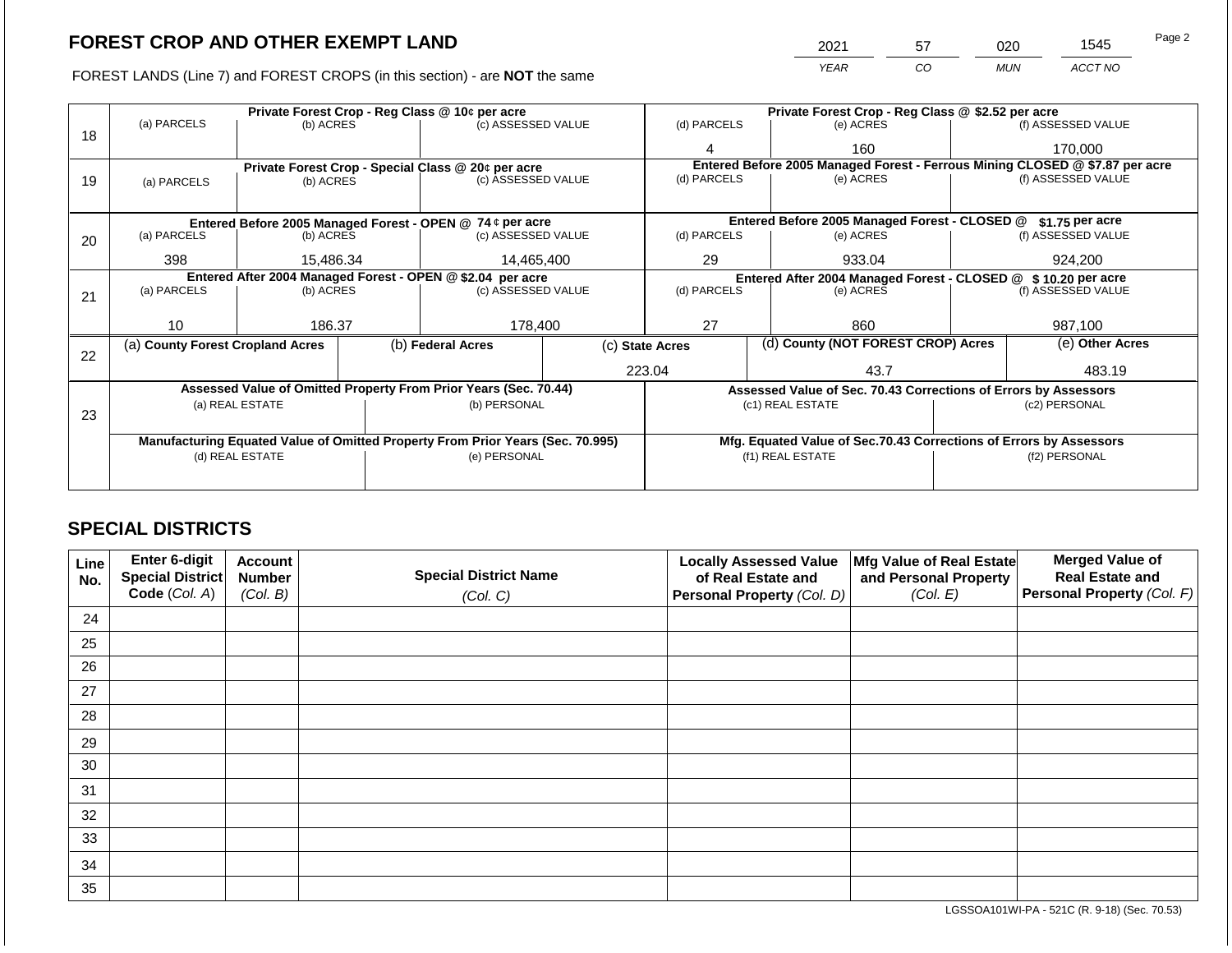|             | <b>SCHOOL DISTRICTS</b>                                  |                                             |                                                         | 2021                                                                              | 020<br>57<br>1545                                             |            |                                                                                |
|-------------|----------------------------------------------------------|---------------------------------------------|---------------------------------------------------------|-----------------------------------------------------------------------------------|---------------------------------------------------------------|------------|--------------------------------------------------------------------------------|
|             |                                                          |                                             |                                                         | <b>YEAR</b>                                                                       | CO                                                            | <b>MUN</b> | ACCT NO                                                                        |
| Line<br>No. | Enter 6-digit<br><b>School District</b><br>Code (Col. A) | <b>Account</b><br><b>Number</b><br>(Col. B) | <b>School District Name</b><br>(Col. C)                 | <b>Locally Assessed Value</b><br>of Real Estate and<br>Personal Property (Col. D) | Mfg Value of Real Estate<br>and Personal Property<br>(Col. E) |            | <b>Merged Value of</b><br><b>Real Estate and</b><br>Personal Property (Col. F) |
|             | A. SCHOOL DISTRICTS (K-8 and K-12)                       |                                             |                                                         |                                                                                   |                                                               |            |                                                                                |
| 36          | 576615                                                   | 0340                                        | <b>SCH D OF WINTER</b>                                  | 52,928,700                                                                        |                                                               |            | 52,928,700                                                                     |
| 37          |                                                          |                                             |                                                         |                                                                                   |                                                               |            |                                                                                |
| 38          |                                                          |                                             |                                                         |                                                                                   |                                                               |            |                                                                                |
| 39          |                                                          |                                             |                                                         |                                                                                   |                                                               |            |                                                                                |
| 40          |                                                          |                                             |                                                         |                                                                                   |                                                               |            |                                                                                |
| 41          |                                                          |                                             |                                                         |                                                                                   |                                                               |            |                                                                                |
| 42          |                                                          |                                             |                                                         |                                                                                   |                                                               |            |                                                                                |
| 43<br>44    |                                                          |                                             |                                                         |                                                                                   |                                                               |            |                                                                                |
| 45          |                                                          |                                             |                                                         |                                                                                   |                                                               |            |                                                                                |
| 46          |                                                          |                                             |                                                         |                                                                                   |                                                               |            |                                                                                |
| 47          |                                                          |                                             |                                                         |                                                                                   |                                                               |            |                                                                                |
| 48          |                                                          |                                             |                                                         |                                                                                   |                                                               |            |                                                                                |
| 49          |                                                          |                                             |                                                         |                                                                                   |                                                               |            |                                                                                |
| 50          |                                                          |                                             | TOTAL ASSESSED VALUE OF SCHOOL DISTRICTS (K-8 and K-12) | 52,928,700                                                                        |                                                               |            | 52,928,700                                                                     |
|             | <b>B. UNION HIGH SCHOOL DISTRICTS</b>                    |                                             |                                                         |                                                                                   |                                                               |            |                                                                                |
| 51          |                                                          |                                             |                                                         |                                                                                   |                                                               |            |                                                                                |
| 52          |                                                          |                                             |                                                         |                                                                                   |                                                               |            |                                                                                |
| 53          |                                                          |                                             |                                                         |                                                                                   |                                                               |            |                                                                                |
| 54          |                                                          |                                             | TOTAL ASSESSED VALUE OF UNION HIGH SCHOOLS              |                                                                                   |                                                               |            |                                                                                |
| 55          |                                                          |                                             |                                                         |                                                                                   |                                                               |            |                                                                                |
| 56          | <b>TECHNICAL COLLEGE DISTRICTS</b><br>C.<br>001700       | 0016                                        | NORTHWOOD TECHNICAL COLLEGE                             | 52,928,700                                                                        |                                                               |            | 52,928,700                                                                     |
| 57          |                                                          |                                             |                                                         |                                                                                   |                                                               |            |                                                                                |
| 58          |                                                          |                                             |                                                         |                                                                                   |                                                               |            |                                                                                |
| 59          |                                                          |                                             | TOTAL ASSESSED VALUE OF TECHNICAL COLLEGES              | 52,928,700                                                                        |                                                               |            | 52,928,700                                                                     |

 *I hereby certify, to the best of my knowledge and belief, this form is complete and correct.*

**SCHOOL DISTRICTS**

| Name                                           |                                     | Title | Submission date |
|------------------------------------------------|-------------------------------------|-------|-----------------|
| RACHEL D THOMPSON                              |                                     |       | 2021<br>06      |
| Email address<br>Phone                         |                                     |       |                 |
| 715<br>638<br>3275<br>$\overline{\phantom{a}}$ | RACHEL.THOMPSON@SAWYERCOUNTYGOV.ORG |       |                 |

LGSSOA101WI -PA-521C (R. 9-18) (Sec. 70.53)

Page 3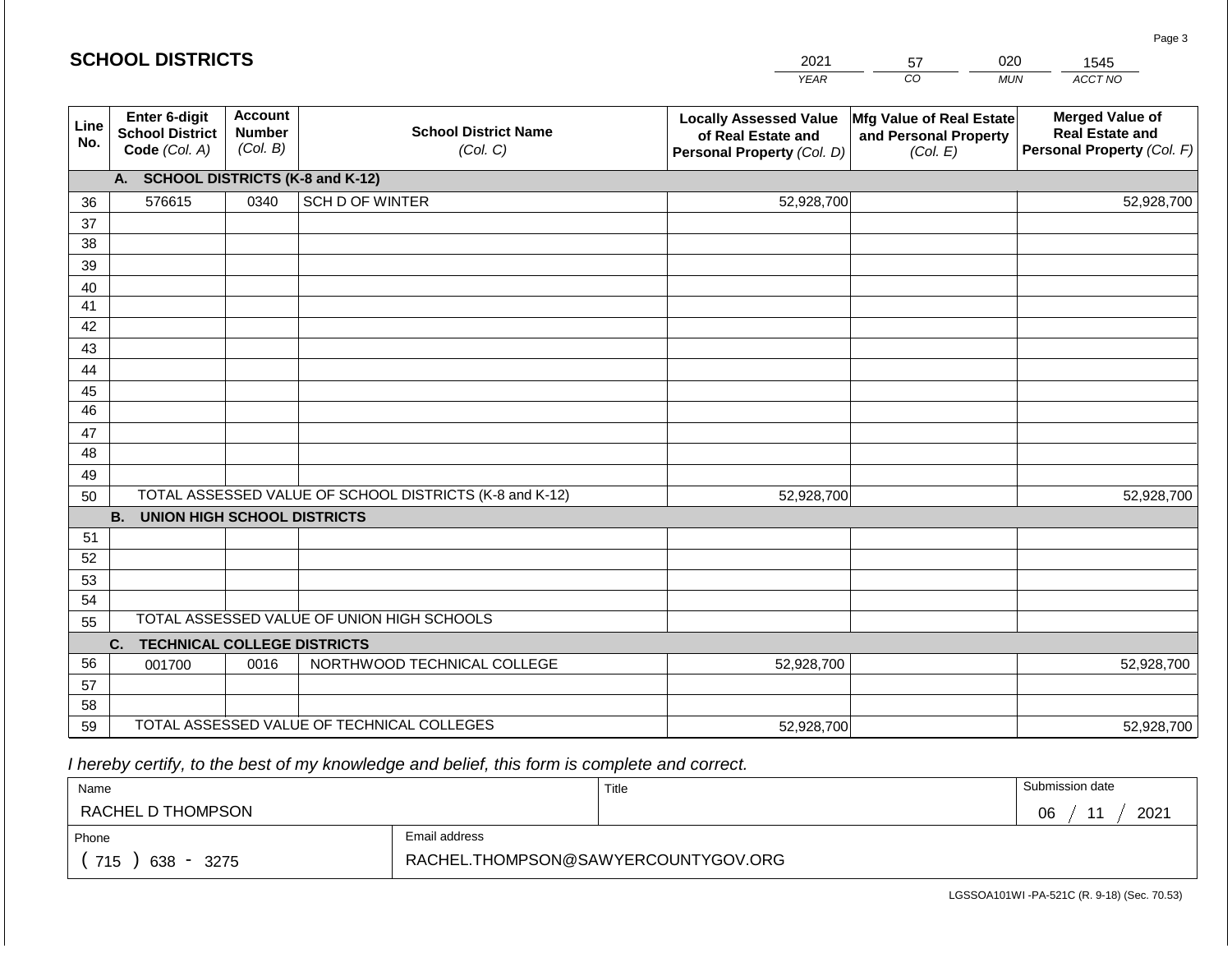- Each municipality's SOA is completed after the Board of Review and includes any changes made to the locally assessed values, under state law (sec. 70.53, Wis. Stats.)
- The Wisconsin Department of Revenue (DOR) merges the locally assessed values with the state assessed manufacturing values
- DOR provides the information regarding district names and codes. If a district is not listed, contact DOR.

Note: If you submit an amended SOA to DOR after your municipality's SOA is equated and posted to our website, we will process the SOA. However, DOR will not recalculate the *aggregate ratio or update the final SOA posted on our website. You should use the corrected values to calculate your tax rates.*

## **Page 1: Real Estate and Personal Property**

- Lines 1-9 assessed real estate values, parcel counts and acres by classification
- Lines 10-15 assessed personal property values and number of accounts by class
- Line 16 aggregate assessed value of all property subject to general property; use to calculate tax rates. Note: This line equals the total assessed value of K-8 and K-12 school districts (Line 50) and total assessed value of technical colleges (Line 59).
- Remarks assessment ratio used to calculate estimated fair market value on property tax bills

## **Page 2: Forest Crop, Other Exempt Land and Special Districts**

- Lines 18-21 private forest crop and managed forest lands assessed values
- Line  $22 -$  tax exempt land acres
- Line 23 prior years assessed value of omitted property under sec. 70.44 and correction of errors under sec. 70.43 shown by locally assessed or manufacturing real estate and personal property. Note: If there is an amount on this line, report the corresponding tax in the Statement of Taxes, Sections J or K.
- Lines 24-35 special district assessed values. These values are used to calculate tax rates for the special districts.

## **Page 3: School Districts**

- Lines 36-50 school districts (K-8 and K-12) assessed values. These values are used to calculate tax rates for school districts.
- Lines 51-55 union high school district assessed values. These values are used to calculate tax rates for union high school districts.
- Lines 56-59 technical college assessed values. These values are used to calculate tax rates for technical colleges.

If you have questions: Email: lgs@wisconsin.gov

 Phone: (608) 266-2569 or (608) 264-6892 Fax: (608) 264-6887

TOWN OF OJIBWA JILL PETIT<br>TOWN OF OJIBWA **OJIBWA, WI 54862** OJIBWA, WI 54862PO BOX 62035 PO BOX 62035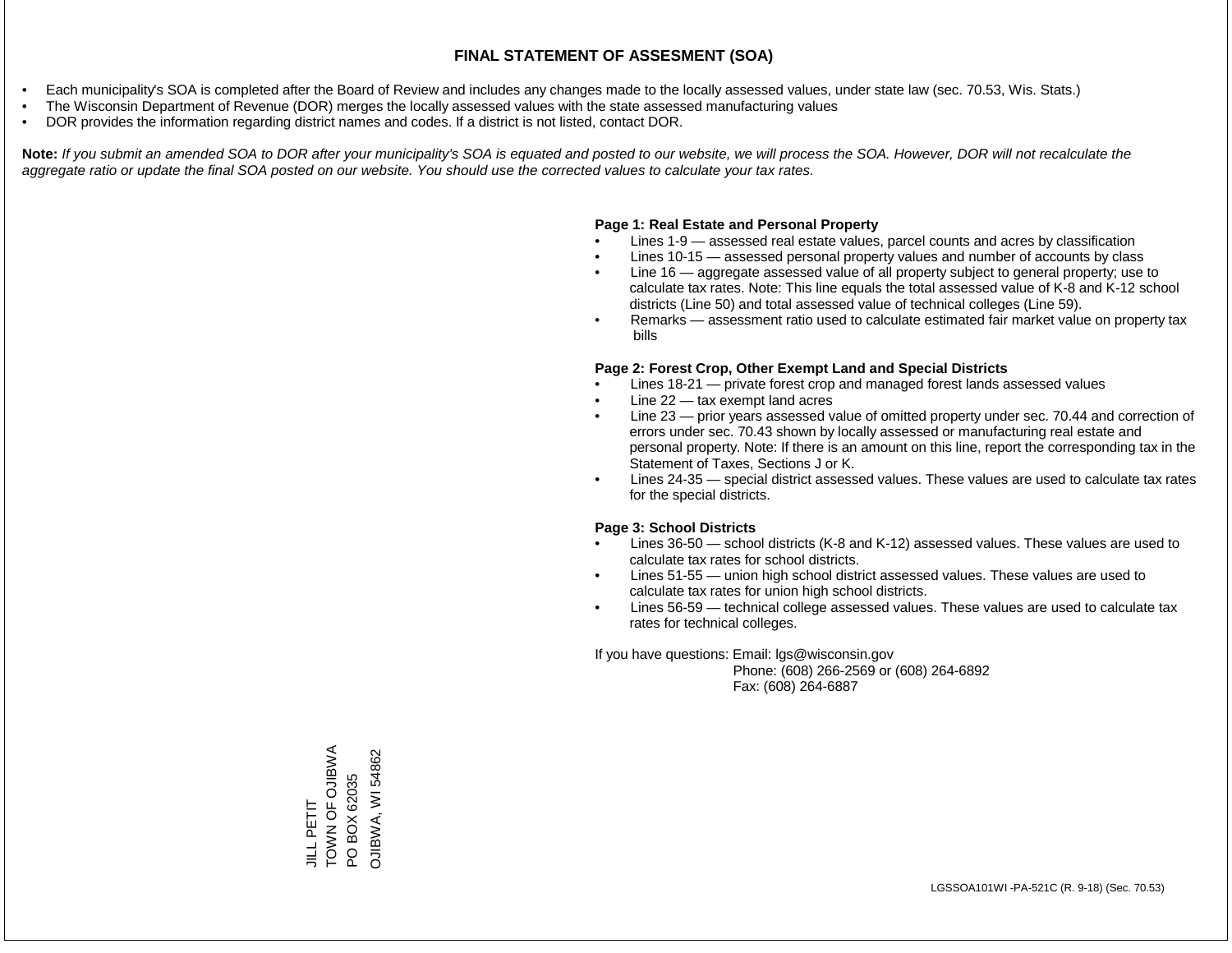|                | <b>FINAL - EQUATED</b>                                                                                                                                                                       |                          |                           |                                               |                               | This is an Amended Return | Page 1              |
|----------------|----------------------------------------------------------------------------------------------------------------------------------------------------------------------------------------------|--------------------------|---------------------------|-----------------------------------------------|-------------------------------|---------------------------|---------------------|
|                | <b>STATEMENT OF ASSESSMENT FOR 2021</b>                                                                                                                                                      |                          | 57                        | 022                                           | 1546                          |                           |                     |
|                |                                                                                                                                                                                              |                          | CO                        | <b>MUN</b>                                    | ACCT NO                       |                           |                     |
|                | <b>FOR</b><br><b>TOWN OF</b><br>OF.                                                                                                                                                          | <b>RADISSON</b>          |                           | SAWYER COUNTY                                 |                               |                           |                     |
|                | Town - Village - City                                                                                                                                                                        | <b>Municipality Name</b> |                           | <b>County Name</b>                            |                               |                           |                     |
|                | <b>REAL ESTATE</b>                                                                                                                                                                           |                          | PARCEL COUNT              | NO. OF ACRES                                  | <b>VALUE OF</b>               | VALUE OF                  | TOTAL VALUE OF LAND |
| Line<br>No.    | (See Lines 18 - 22 for<br>other Real Estate)                                                                                                                                                 |                          | TOTAL LAND   IMPROVEMENTS | <b>WHOLE</b><br>NUMBERS ONLY                  | LAND                          | <b>IMPROVEMENTS</b>       | AND IMPROVEMENTS    |
|                |                                                                                                                                                                                              | (Col. A)                 | (Col. B)                  | (Col, C)                                      | (Col. D)                      | (Col. E)                  | (Col. F)            |
| $\mathbf{1}$   | <b>RESIDENTIAL - Class 1</b>                                                                                                                                                                 | 499                      | 402                       | 787                                           | 12,787,800                    | 23,639,500                | 36,427,300          |
| $\overline{2}$ | <b>COMMERCIAL - Class 2</b>                                                                                                                                                                  | 9                        |                           | 6<br>23                                       | 112,100                       | 543,200                   | 655,300             |
| 3              | <b>MANUFACTURING - Class 3</b>                                                                                                                                                               | $\Omega$                 |                           | $\Omega$<br>$\Omega$                          | $\Omega$                      | $\Omega$                  | $\Omega$            |
| 4              | <b>AGRICULTURAL - Class 4</b>                                                                                                                                                                | 263                      |                           | 4,114                                         | 556,400                       |                           | 556,400             |
| 5              | <b>UNDEVELOPED - Class 5</b>                                                                                                                                                                 | 356                      |                           | 5,163                                         | 1,270,500                     |                           | 1,270,500           |
| 6              | <b>AGRICULTURAL FOREST - Class 5m</b>                                                                                                                                                        | 162                      |                           | 2,433                                         | 1,762,800                     |                           | 1,762,800           |
| $\overline{7}$ | <b>FOREST LANDS - Class 6</b>                                                                                                                                                                | 697                      |                           | 15,256                                        | 19,720,500                    |                           | 19,720,500          |
| 8              | OTHER - Class 7                                                                                                                                                                              | 21                       | 21                        | 38                                            | 133,800                       | 2,283,400                 | 2,417,200           |
| 9              | <b>TOTAL - ALL COLUMNS</b>                                                                                                                                                                   | 2,007                    | 429                       | 27,814                                        | 36,343,900                    | 26,466,100                | 62,810,000          |
| 10             | NUMBER OF PERSONAL PROPERTY ACCOUNTS IN ROLL                                                                                                                                                 |                          |                           | 15                                            | <b>LOCALLY ASSESSED</b>       | <b>MANUFACTURING</b>      | <b>MERGED</b>       |
| 11             | BOATS AND OTHER WATERCRAFT NOT EXEMPT - Code 1                                                                                                                                               |                          |                           |                                               | $\Omega$                      | $\mathbf 0$               | $\Omega$            |
| 12             | MACHINERY, TOOLS AND PATTERNS - Code 2                                                                                                                                                       |                          |                           |                                               |                               | 0                         | $\Omega$            |
| 13             | FURNITURE, FIXTURES AND EQUIPMENT - Code 3                                                                                                                                                   |                          |                           |                                               | 8,000                         | 0                         | 8,000               |
| 14             | ALL OTHER PERSONAL PROPERTY NOT EXEMPT - Codes 4A, 4B, 4C                                                                                                                                    |                          |                           |                                               | 200,300                       | $\mathbf 0$               | 200,300             |
| 15             | TOTAL OF PERSONAL PROPERTY NOT EXEMPT (Total of Lines 11-14)                                                                                                                                 |                          |                           |                                               | 208,300                       | 0                         | 208,300             |
| 16             | AGGREGATE ASSESSED VALUE OF ALL PROPERTY SUBJECT TO THE GENERAL PROPERTY TAX (Total of Lines 9F and 15F)<br>MUST EQUAL TOTAL VALUE OF THE SCHOOL DISTRICTS (K-12 PLUS K-8) - Line 50, Col. F |                          |                           |                                               |                               |                           | 63,018,300          |
| 17             | <b>BOARD OF REVIEW</b><br>DATE OF FINAL ADJOURNMENT                                                                                                                                          | 05/27/2021               |                           | Name of Assessor<br>DOUGLAS AND BEN KURTZWEIL | Telephone #<br>(715) 462-9679 |                           |                     |

The Assessment Ratio to be used in calculating the estimated Fair Market Value on tax bills for this tax district is .957470278

This ratio should be used to convert assessed values to "Calculate Equalized Values" in Step 1 of the Lottery and Gaming Credit Calculations.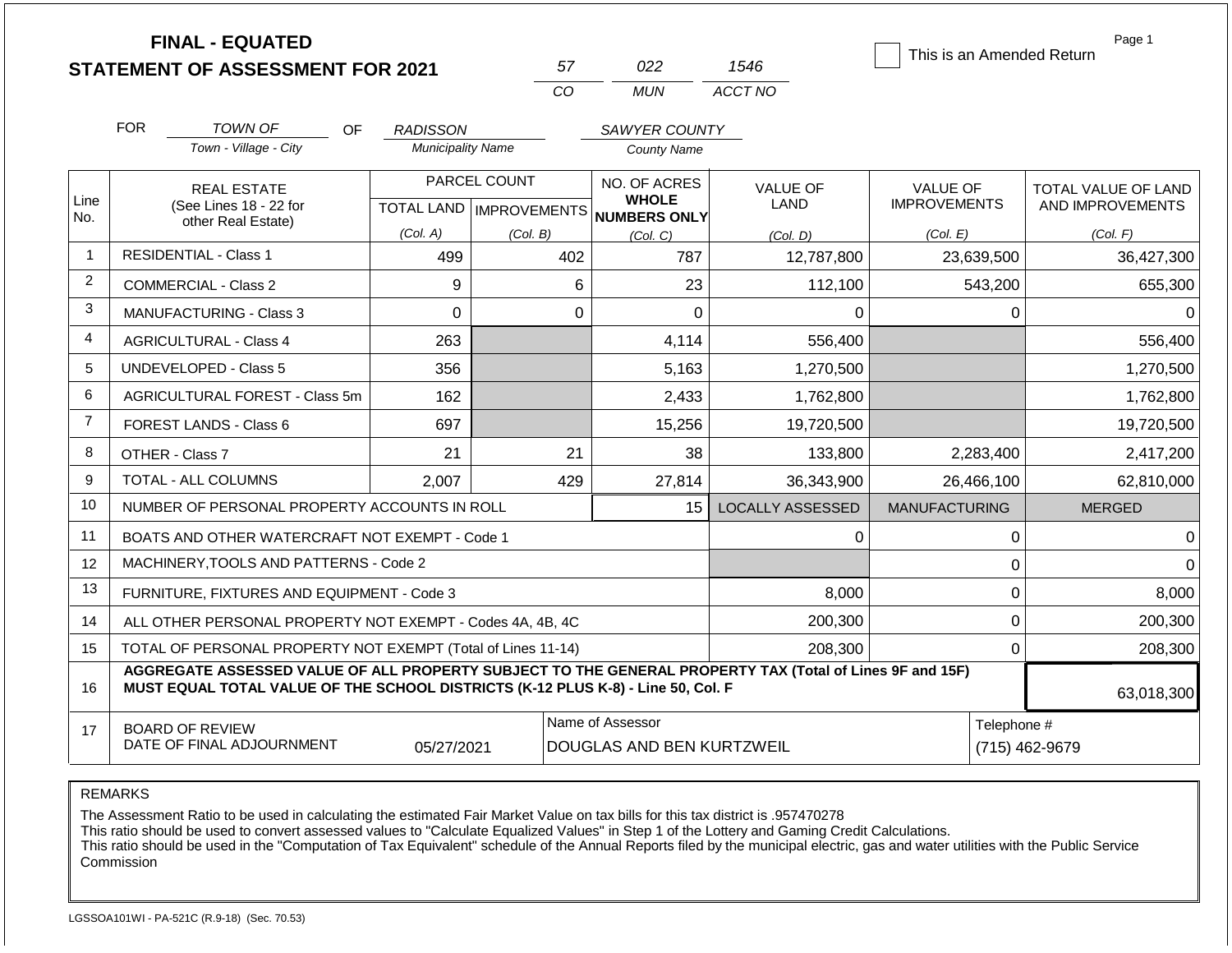FOREST LANDS (Line 7) and FOREST CROPS (in this section) - are **NOT** the same

| າດາາ | 57  | าวว        | 1546    | Page 2 |
|------|-----|------------|---------|--------|
| YFAR | 20. | <b>MUN</b> | ACCT NO |        |

|    |                                                            |                              |           | Private Forest Crop - Reg Class @ 10¢ per acre                                 |  |                                                                   | Private Forest Crop - Reg Class @ \$2.52 per acre                            |  |                    |  |
|----|------------------------------------------------------------|------------------------------|-----------|--------------------------------------------------------------------------------|--|-------------------------------------------------------------------|------------------------------------------------------------------------------|--|--------------------|--|
|    | (a) PARCELS                                                | (b) ACRES                    |           | (c) ASSESSED VALUE                                                             |  | (d) PARCELS                                                       | (e) ACRES                                                                    |  | (f) ASSESSED VALUE |  |
| 18 |                                                            |                              |           |                                                                                |  | 8                                                                 | 520                                                                          |  | 472,000            |  |
|    |                                                            |                              |           | Private Forest Crop - Special Class @ 20¢ per acre                             |  |                                                                   | Entered Before 2005 Managed Forest - Ferrous Mining CLOSED @ \$7.87 per acre |  |                    |  |
| 19 | (a) PARCELS                                                | (b) ACRES                    |           | (c) ASSESSED VALUE                                                             |  | (d) PARCELS                                                       | (e) ACRES                                                                    |  | (f) ASSESSED VALUE |  |
|    |                                                            |                              |           |                                                                                |  |                                                                   |                                                                              |  |                    |  |
|    |                                                            |                              |           | Entered Before 2005 Managed Forest - OPEN @ 74 ¢ per acre                      |  | Entered Before 2005 Managed Forest - CLOSED @<br>$$1.75$ per acre |                                                                              |  |                    |  |
| 20 | (a) PARCELS                                                |                              | (b) ACRES | (c) ASSESSED VALUE                                                             |  | (d) PARCELS                                                       | (e) ACRES                                                                    |  | (f) ASSESSED VALUE |  |
|    |                                                            |                              |           |                                                                                |  |                                                                   |                                                                              |  |                    |  |
|    |                                                            | 6,536,200<br>154<br>6,184.94 |           | 26<br>932.87                                                                   |  |                                                                   | 1,035,400                                                                    |  |                    |  |
|    | Entered After 2004 Managed Forest - OPEN @ \$2.04 per acre |                              |           |                                                                                |  | Entered After 2004 Managed Forest - CLOSED @ \$10.20 per acre     |                                                                              |  |                    |  |
| 21 | (a) PARCELS                                                | (b) ACRES                    |           | (c) ASSESSED VALUE                                                             |  | (d) PARCELS                                                       | (e) ACRES                                                                    |  | (f) ASSESSED VALUE |  |
|    |                                                            |                              |           |                                                                                |  |                                                                   |                                                                              |  |                    |  |
|    | 34                                                         | 1.067.75                     |           | 1,262,500                                                                      |  | 15                                                                | 526                                                                          |  | 873.300            |  |
|    | (a) County Forest Cropland Acres                           |                              |           | (b) Federal Acres                                                              |  | (d) County (NOT FOREST CROP) Acres<br>(c) State Acres             |                                                                              |  | (e) Other Acres    |  |
| 22 |                                                            |                              |           |                                                                                |  |                                                                   |                                                                              |  |                    |  |
|    | 1,520                                                      |                              |           | 2,308.2                                                                        |  | 410.9                                                             | 319.28                                                                       |  | 6,256.96           |  |
|    |                                                            |                              |           | Assessed Value of Omitted Property From Prior Years (Sec. 70.44)               |  |                                                                   | Assessed Value of Sec. 70.43 Corrections of Errors by Assessors              |  |                    |  |
|    |                                                            | (a) REAL ESTATE              |           | (b) PERSONAL                                                                   |  |                                                                   | (c1) REAL ESTATE                                                             |  | (c2) PERSONAL      |  |
| 23 |                                                            |                              |           |                                                                                |  |                                                                   |                                                                              |  |                    |  |
|    |                                                            |                              |           |                                                                                |  |                                                                   |                                                                              |  |                    |  |
|    |                                                            |                              |           | Manufacturing Equated Value of Omitted Property From Prior Years (Sec. 70.995) |  |                                                                   | Mfg. Equated Value of Sec.70.43 Corrections of Errors by Assessors           |  |                    |  |
|    |                                                            | (d) REAL ESTATE              |           | (e) PERSONAL                                                                   |  |                                                                   | (f1) REAL ESTATE                                                             |  | (f2) PERSONAL      |  |
|    |                                                            |                              |           |                                                                                |  |                                                                   |                                                                              |  |                    |  |
|    |                                                            |                              |           |                                                                                |  |                                                                   |                                                                              |  |                    |  |

## **SPECIAL DISTRICTS**

| Line<br>No. | Enter 6-digit<br>Special District<br>Code (Col. A) | <b>Account</b><br><b>Number</b><br>(Col. B) | <b>Special District Name</b><br>(Col. C) | <b>Locally Assessed Value</b><br>of Real Estate and<br>Personal Property (Col. D) | Mfg Value of Real Estate<br>and Personal Property<br>(Col. E) | <b>Merged Value of</b><br><b>Real Estate and</b><br>Personal Property (Col. F) |
|-------------|----------------------------------------------------|---------------------------------------------|------------------------------------------|-----------------------------------------------------------------------------------|---------------------------------------------------------------|--------------------------------------------------------------------------------|
| 24          |                                                    |                                             |                                          |                                                                                   |                                                               |                                                                                |
| 25          |                                                    |                                             |                                          |                                                                                   |                                                               |                                                                                |
| 26          |                                                    |                                             |                                          |                                                                                   |                                                               |                                                                                |
| 27          |                                                    |                                             |                                          |                                                                                   |                                                               |                                                                                |
| 28          |                                                    |                                             |                                          |                                                                                   |                                                               |                                                                                |
| 29          |                                                    |                                             |                                          |                                                                                   |                                                               |                                                                                |
| 30          |                                                    |                                             |                                          |                                                                                   |                                                               |                                                                                |
| 31          |                                                    |                                             |                                          |                                                                                   |                                                               |                                                                                |
| 32          |                                                    |                                             |                                          |                                                                                   |                                                               |                                                                                |
| 33          |                                                    |                                             |                                          |                                                                                   |                                                               |                                                                                |
| 34          |                                                    |                                             |                                          |                                                                                   |                                                               |                                                                                |
| 35          |                                                    |                                             |                                          |                                                                                   |                                                               |                                                                                |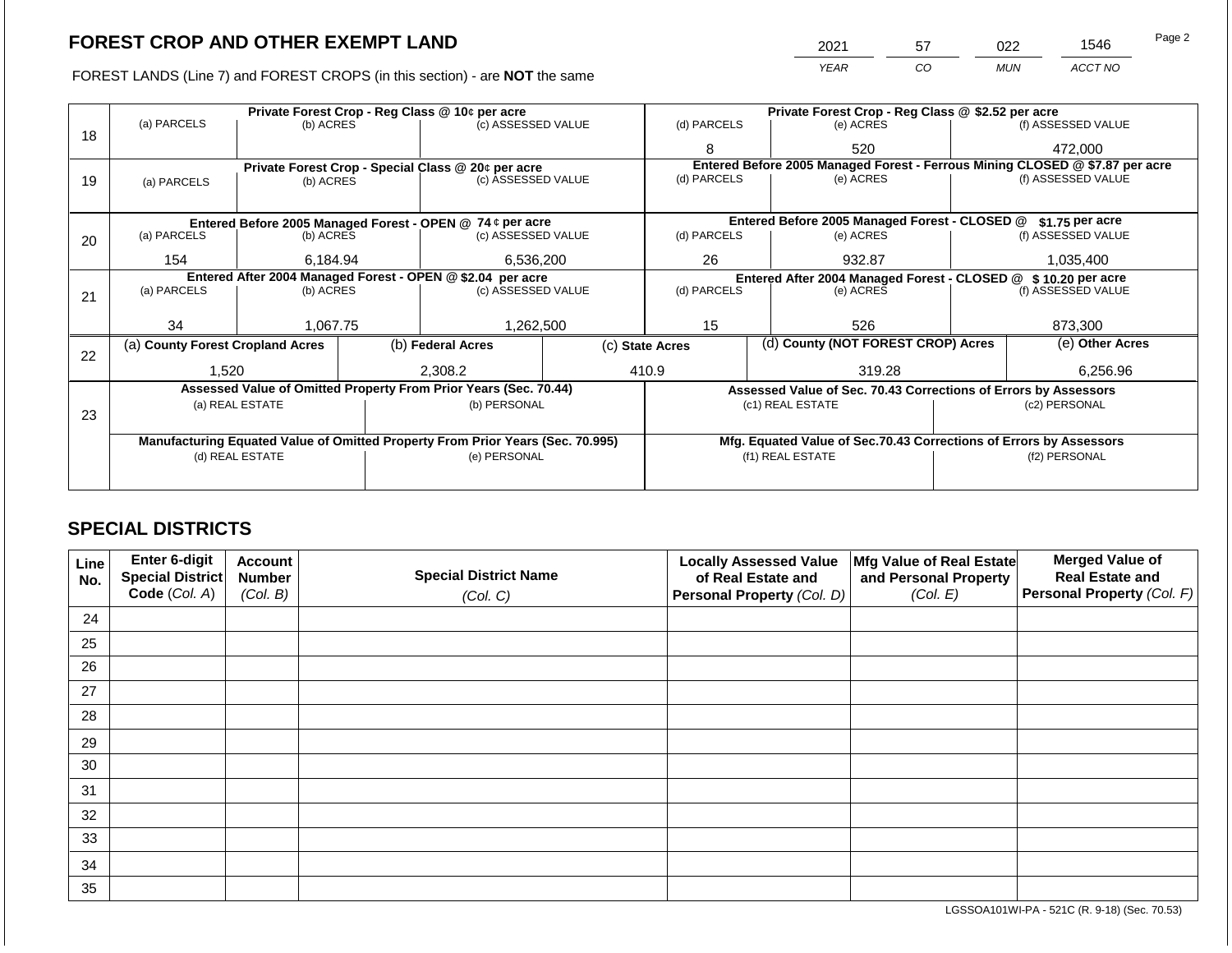|             | <b>SCHOOL DISTRICTS</b>                                  |                                             |                                                         | 2021                                                                              | 57                                                            | 022        | 1546                                                                           |
|-------------|----------------------------------------------------------|---------------------------------------------|---------------------------------------------------------|-----------------------------------------------------------------------------------|---------------------------------------------------------------|------------|--------------------------------------------------------------------------------|
|             |                                                          |                                             |                                                         | <b>YEAR</b>                                                                       | CO <sub>.</sub>                                               | <b>MUN</b> | ACCT NO                                                                        |
| Line<br>No. | Enter 6-digit<br><b>School District</b><br>Code (Col. A) | <b>Account</b><br><b>Number</b><br>(Col. B) | <b>School District Name</b><br>(Col. C)                 | <b>Locally Assessed Value</b><br>of Real Estate and<br>Personal Property (Col. D) | Mfg Value of Real Estate<br>and Personal Property<br>(Col. E) |            | <b>Merged Value of</b><br><b>Real Estate and</b><br>Personal Property (Col. F) |
|             | A. SCHOOL DISTRICTS (K-8 and K-12)                       |                                             |                                                         |                                                                                   |                                                               |            |                                                                                |
| 36          | 576615                                                   | 0340                                        | SCH D OF WINTER                                         | 63,018,300                                                                        |                                                               |            | 63,018,300                                                                     |
| 37          |                                                          |                                             |                                                         |                                                                                   |                                                               |            |                                                                                |
| 38          |                                                          |                                             |                                                         |                                                                                   |                                                               |            |                                                                                |
| 39          |                                                          |                                             |                                                         |                                                                                   |                                                               |            |                                                                                |
| 40          |                                                          |                                             |                                                         |                                                                                   |                                                               |            |                                                                                |
| 41          |                                                          |                                             |                                                         |                                                                                   |                                                               |            |                                                                                |
| 42<br>43    |                                                          |                                             |                                                         |                                                                                   |                                                               |            |                                                                                |
| 44          |                                                          |                                             |                                                         |                                                                                   |                                                               |            |                                                                                |
| 45          |                                                          |                                             |                                                         |                                                                                   |                                                               |            |                                                                                |
| 46          |                                                          |                                             |                                                         |                                                                                   |                                                               |            |                                                                                |
| 47          |                                                          |                                             |                                                         |                                                                                   |                                                               |            |                                                                                |
| 48          |                                                          |                                             |                                                         |                                                                                   |                                                               |            |                                                                                |
| 49          |                                                          |                                             |                                                         |                                                                                   |                                                               |            |                                                                                |
| 50          |                                                          |                                             | TOTAL ASSESSED VALUE OF SCHOOL DISTRICTS (K-8 and K-12) | 63,018,300                                                                        |                                                               |            | 63,018,300                                                                     |
|             | <b>B. UNION HIGH SCHOOL DISTRICTS</b>                    |                                             |                                                         |                                                                                   |                                                               |            |                                                                                |
| 51          |                                                          |                                             |                                                         |                                                                                   |                                                               |            |                                                                                |
| 52          |                                                          |                                             |                                                         |                                                                                   |                                                               |            |                                                                                |
| 53          |                                                          |                                             |                                                         |                                                                                   |                                                               |            |                                                                                |
| 54          |                                                          |                                             | TOTAL ASSESSED VALUE OF UNION HIGH SCHOOLS              |                                                                                   |                                                               |            |                                                                                |
| 55          |                                                          |                                             |                                                         |                                                                                   |                                                               |            |                                                                                |
| 56          | <b>TECHNICAL COLLEGE DISTRICTS</b><br>C.                 |                                             |                                                         |                                                                                   |                                                               |            |                                                                                |
| 57          | 001700                                                   | 0016                                        | NORTHWOOD TECHNICAL COLLEGE                             | 63,018,300                                                                        |                                                               |            | 63,018,300                                                                     |
| 58          |                                                          |                                             |                                                         |                                                                                   |                                                               |            |                                                                                |
| 59          |                                                          |                                             | TOTAL ASSESSED VALUE OF TECHNICAL COLLEGES              | 63,018,300                                                                        |                                                               |            | 63,018,300                                                                     |

 *I hereby certify, to the best of my knowledge and belief, this form is complete and correct.*

| Name                                           |                                     | Title | Submission date  |
|------------------------------------------------|-------------------------------------|-------|------------------|
| RACHEL D THOMPSON                              |                                     |       | 2021<br>09<br>06 |
| Email address<br>Phone                         |                                     |       |                  |
| 715<br>638<br>3275<br>$\overline{\phantom{0}}$ | RACHEL.THOMPSON@SAWYERCOUNTYGOV.ORG |       |                  |

LGSSOA101WI -PA-521C (R. 9-18) (Sec. 70.53)

Page 3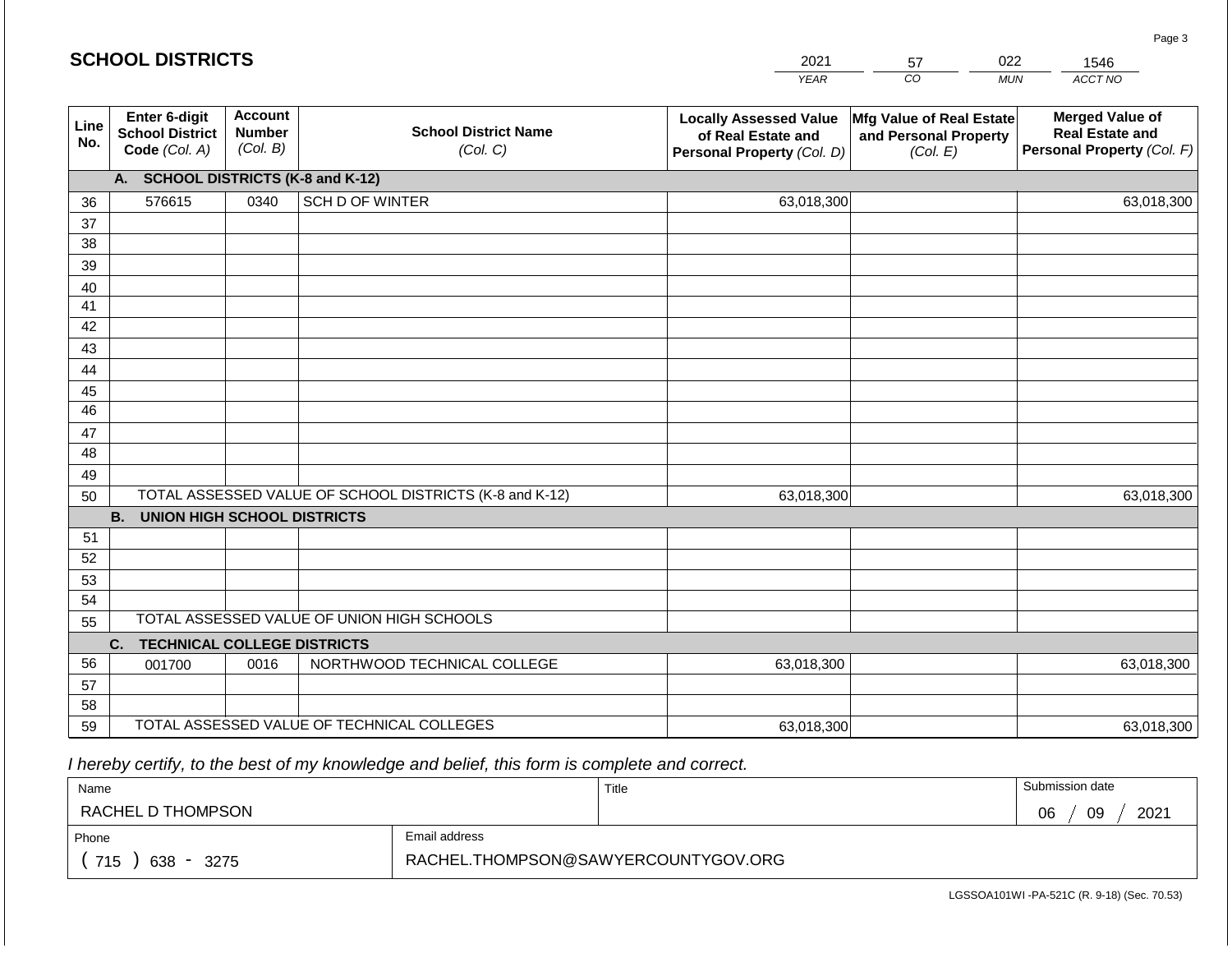- Each municipality's SOA is completed after the Board of Review and includes any changes made to the locally assessed values, under state law (sec. 70.53, Wis. Stats.)
- The Wisconsin Department of Revenue (DOR) merges the locally assessed values with the state assessed manufacturing values
- DOR provides the information regarding district names and codes. If a district is not listed, contact DOR.

Note: If you submit an amended SOA to DOR after your municipality's SOA is equated and posted to our website, we will process the SOA. However, DOR will not recalculate the *aggregate ratio or update the final SOA posted on our website. You should use the corrected values to calculate your tax rates.*

#### **Page 1: Real Estate and Personal Property**

- Lines 1-9 assessed real estate values, parcel counts and acres by classification
- Lines 10-15 assessed personal property values and number of accounts by class
- Line 16 aggregate assessed value of all property subject to general property; use to calculate tax rates. Note: This line equals the total assessed value of K-8 and K-12 school districts (Line 50) and total assessed value of technical colleges (Line 59).
- Remarks assessment ratio used to calculate estimated fair market value on property tax bills

#### **Page 2: Forest Crop, Other Exempt Land and Special Districts**

- Lines 18-21 private forest crop and managed forest lands assessed values
- Line  $22 -$  tax exempt land acres
- Line 23 prior years assessed value of omitted property under sec. 70.44 and correction of errors under sec. 70.43 shown by locally assessed or manufacturing real estate and personal property. Note: If there is an amount on this line, report the corresponding tax in the Statement of Taxes, Sections J or K.
- Lines 24-35 special district assessed values. These values are used to calculate tax rates for the special districts.

#### **Page 3: School Districts**

- Lines 36-50 school districts (K-8 and K-12) assessed values. These values are used to calculate tax rates for school districts.
- Lines 51-55 union high school district assessed values. These values are used to calculate tax rates for union high school districts.
- Lines 56-59 technical college assessed values. These values are used to calculate tax rates for technical colleges.

If you have questions: Email: lgs@wisconsin.gov

 Phone: (608) 266-2569 or (608) 264-6892 Fax: (608) 264-6887

CHERYL GERBER TOWN OF RADISSON CHERYL GERBER<br>TOWN OF RADISSON<br>PO BOX 54<br>RADISSON, WI 54867 RADISSON, WI 54867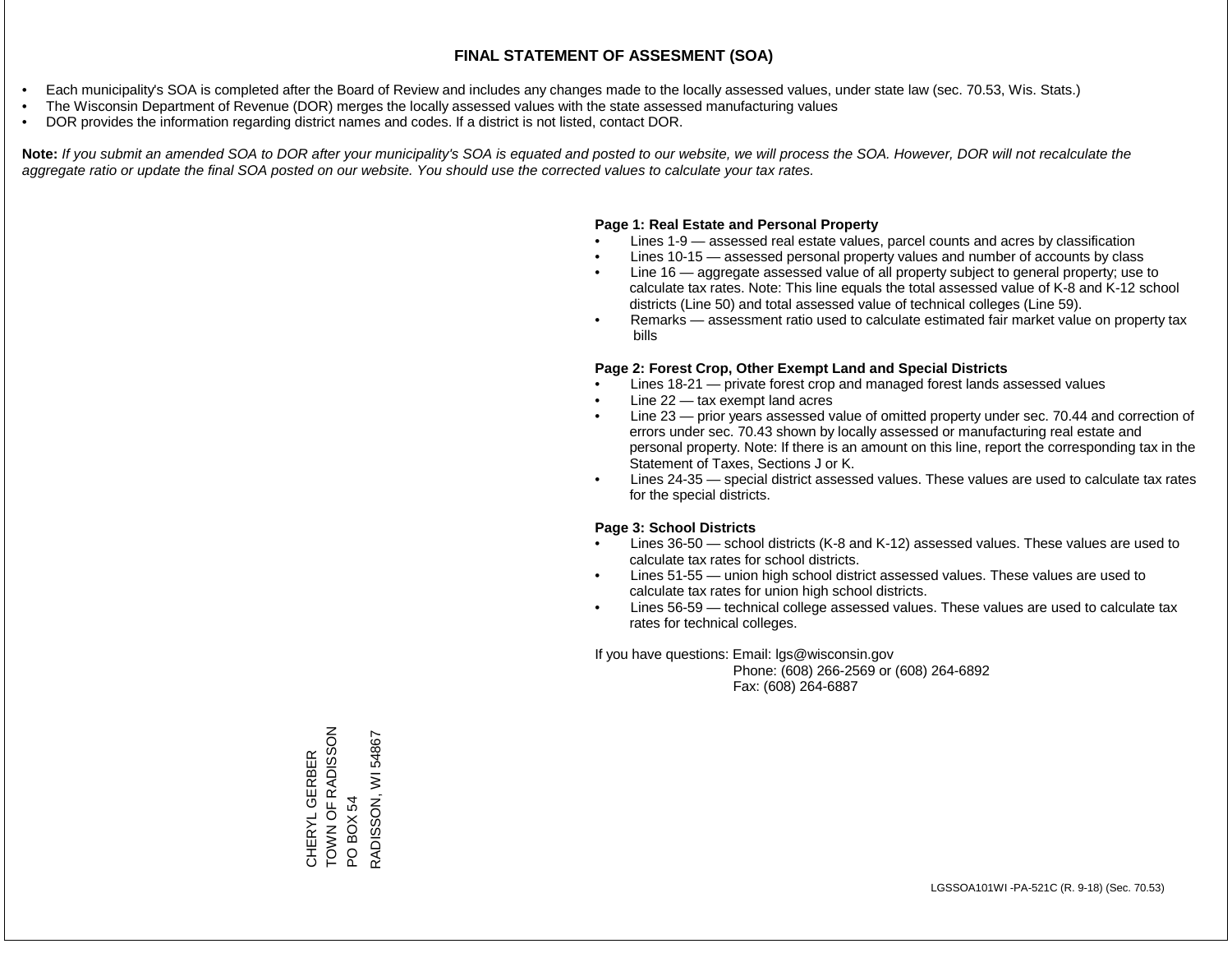|                |                                                                                                                                                                                              | <b>FINAL - EQUATED</b><br><b>STATEMENT OF ASSESSMENT FOR 2021</b> |                                               | 57                                        | 024                                                 |                    | 1547                    | This is an Amended Return              | Page 1                                  |  |
|----------------|----------------------------------------------------------------------------------------------------------------------------------------------------------------------------------------------|-------------------------------------------------------------------|-----------------------------------------------|-------------------------------------------|-----------------------------------------------------|--------------------|-------------------------|----------------------------------------|-----------------------------------------|--|
|                |                                                                                                                                                                                              |                                                                   |                                               | CO                                        | <b>MUN</b>                                          |                    | ACCT NO                 |                                        |                                         |  |
|                | <b>FOR</b>                                                                                                                                                                                   | <b>TOWN OF</b><br>OF.                                             |                                               |                                           |                                                     |                    |                         |                                        |                                         |  |
|                |                                                                                                                                                                                              | Town - Village - City                                             | <b>ROUND LAKE</b><br><b>Municipality Name</b> |                                           | SAWYER COUNTY                                       | <b>County Name</b> |                         |                                        |                                         |  |
| Line<br>No.    |                                                                                                                                                                                              | <b>REAL ESTATE</b><br>(See Lines 18 - 22 for                      |                                               | PARCEL COUNT<br>TOTAL LAND   IMPROVEMENTS | NO. OF ACRES<br><b>WHOLE</b><br><b>NUMBERS ONLY</b> |                    | <b>VALUE OF</b><br>LAND | <b>VALUE OF</b><br><b>IMPROVEMENTS</b> | TOTAL VALUE OF LAND<br>AND IMPROVEMENTS |  |
|                |                                                                                                                                                                                              | other Real Estate)                                                | (Col. A)                                      | (Col. B)                                  | (Col, C)                                            |                    | (Col. D)                | (Col. E)                               | (Col. F)                                |  |
| $\mathbf{1}$   |                                                                                                                                                                                              | <b>RESIDENTIAL - Class 1</b>                                      | 1,902                                         | 1,328                                     |                                                     | 3,722              | 154,458,000             | 180,099,700                            | 334,557,700                             |  |
| $\overline{2}$ |                                                                                                                                                                                              | <b>COMMERCIAL - Class 2</b>                                       | 102                                           |                                           | 53                                                  | 278                | 2,859,900               | 6,166,900                              | 9,026,800                               |  |
| 3              |                                                                                                                                                                                              | <b>MANUFACTURING - Class 3</b>                                    | 1                                             |                                           | 1                                                   | 35                 | 70,600                  | 44,200                                 | 114,800                                 |  |
| 4              |                                                                                                                                                                                              | <b>AGRICULTURAL - Class 4</b>                                     | 87                                            |                                           |                                                     | 1,302              | 177,000                 |                                        | 177,000                                 |  |
| 5              |                                                                                                                                                                                              | UNDEVELOPED - Class 5                                             | 460                                           |                                           |                                                     | 4,968              | 773,800                 |                                        | 773,800                                 |  |
| 6              |                                                                                                                                                                                              | AGRICULTURAL FOREST - Class 5m                                    | 55                                            |                                           |                                                     | 969                | 749,700                 |                                        | 749,700                                 |  |
| $\overline{7}$ |                                                                                                                                                                                              | <b>FOREST LANDS - Class 6</b>                                     | 678                                           |                                           |                                                     | 11,555             | 18,576,900              |                                        | 18,576,900                              |  |
| 8              |                                                                                                                                                                                              | OTHER - Class 7                                                   | 9                                             |                                           | 9                                                   | 14                 | 100,400                 | 603,200                                | 703,600                                 |  |
| 9              |                                                                                                                                                                                              | <b>TOTAL - ALL COLUMNS</b>                                        | 3.294                                         | 1,391                                     |                                                     | 22,843             | 177,766,300             | 186,914,000                            | 364,680,300                             |  |
| 10             |                                                                                                                                                                                              | NUMBER OF PERSONAL PROPERTY ACCOUNTS IN ROLL                      |                                               |                                           |                                                     | 65                 | <b>LOCALLY ASSESSED</b> | <b>MANUFACTURING</b>                   | <b>MERGED</b>                           |  |
| 11             |                                                                                                                                                                                              | BOATS AND OTHER WATERCRAFT NOT EXEMPT - Code 1                    |                                               |                                           |                                                     |                    | 25,800                  |                                        | $\Omega$<br>25,800                      |  |
| 12             |                                                                                                                                                                                              | MACHINERY, TOOLS AND PATTERNS - Code 2                            |                                               |                                           |                                                     |                    |                         | 5,000                                  | 5,000                                   |  |
| 13             |                                                                                                                                                                                              | FURNITURE, FIXTURES AND EQUIPMENT - Code 3                        |                                               |                                           |                                                     |                    | 274,500                 | 1,000                                  | 275,500                                 |  |
| 14             |                                                                                                                                                                                              | ALL OTHER PERSONAL PROPERTY NOT EXEMPT - Codes 4A, 4B, 4C         |                                               |                                           |                                                     |                    | 92,900                  | 100                                    | 93,000                                  |  |
| 15             | TOTAL OF PERSONAL PROPERTY NOT EXEMPT (Total of Lines 11-14)                                                                                                                                 |                                                                   |                                               |                                           |                                                     |                    | 393,200                 | 6,100                                  | 399,300                                 |  |
| 16             | AGGREGATE ASSESSED VALUE OF ALL PROPERTY SUBJECT TO THE GENERAL PROPERTY TAX (Total of Lines 9F and 15F)<br>MUST EQUAL TOTAL VALUE OF THE SCHOOL DISTRICTS (K-12 PLUS K-8) - Line 50, Col. F |                                                                   |                                               |                                           |                                                     |                    |                         |                                        | 365,079,600                             |  |
| 17             | <b>BOARD OF REVIEW</b><br>DATE OF FINAL ADJOURNMENT<br>06/04/2021                                                                                                                            |                                                                   |                                               |                                           | Name of Assessor<br><b>NORDQUIST APPRAISAL</b>      |                    |                         |                                        | Telephone #<br>(715) 934-2902           |  |

The Assessment Ratio to be used in calculating the estimated Fair Market Value on tax bills for this tax district is .872612805

This ratio should be used to convert assessed values to "Calculate Equalized Values" in Step 1 of the Lottery and Gaming Credit Calculations.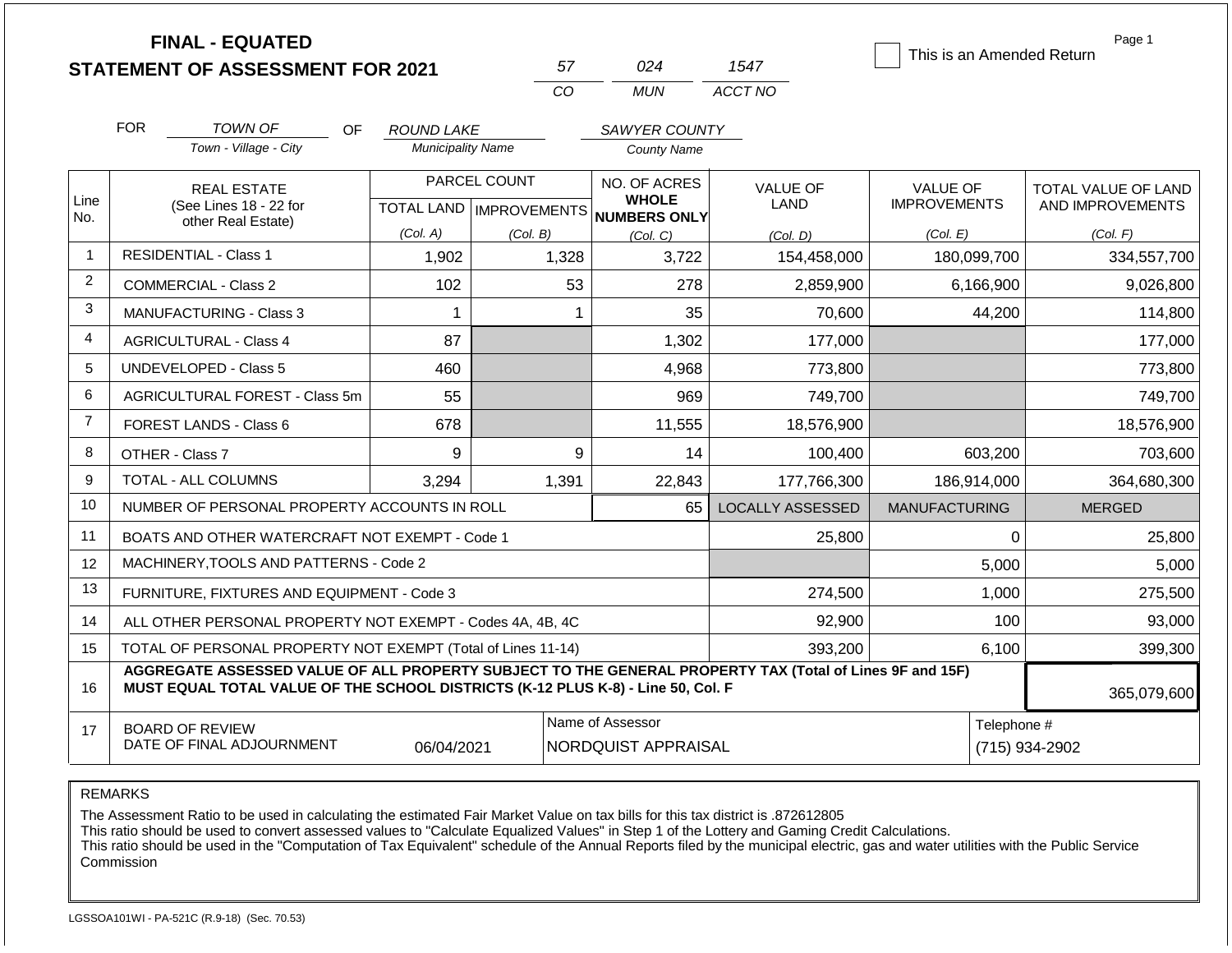FOREST LANDS (Line 7) and FOREST CROPS (in this section) - are **NOT** the same

| 2021 | 57 | ገ24        | 1547    | Page 2 |
|------|----|------------|---------|--------|
| YEAR | CO | <b>MUN</b> | ACCT NO |        |

|    | Private Forest Crop - Reg Class @ 10¢ per acre                                 |                                                            |              |                                                                  |  | Private Forest Crop - Reg Class @ \$2.52 per acre                            |                                                                    |               |                    |  |
|----|--------------------------------------------------------------------------------|------------------------------------------------------------|--------------|------------------------------------------------------------------|--|------------------------------------------------------------------------------|--------------------------------------------------------------------|---------------|--------------------|--|
| 18 | (a) PARCELS                                                                    | (b) ACRES                                                  |              | (c) ASSESSED VALUE                                               |  | (d) PARCELS                                                                  | (e) ACRES                                                          |               | (f) ASSESSED VALUE |  |
|    |                                                                                |                                                            |              |                                                                  |  | 21                                                                           | 809.82                                                             |               | 1,026,300          |  |
|    |                                                                                |                                                            |              | Private Forest Crop - Special Class @ 20¢ per acre               |  | Entered Before 2005 Managed Forest - Ferrous Mining CLOSED @ \$7.87 per acre |                                                                    |               |                    |  |
| 19 | (a) PARCELS                                                                    | (b) ACRES                                                  |              | (c) ASSESSED VALUE                                               |  | (d) PARCELS                                                                  | (e) ACRES                                                          |               | (f) ASSESSED VALUE |  |
|    |                                                                                |                                                            |              |                                                                  |  |                                                                              |                                                                    |               |                    |  |
|    |                                                                                |                                                            |              | Entered Before 2005 Managed Forest - OPEN @ 74 ¢ per acre        |  |                                                                              | Entered Before 2005 Managed Forest - CLOSED @                      |               | \$1.75 per acre    |  |
| 20 | (a) PARCELS                                                                    | (b) ACRES                                                  |              | (c) ASSESSED VALUE                                               |  | (d) PARCELS                                                                  | (e) ACRES                                                          |               | (f) ASSESSED VALUE |  |
|    |                                                                                |                                                            |              |                                                                  |  |                                                                              |                                                                    |               |                    |  |
|    | 5                                                                              | 132.67                                                     |              | 190,500                                                          |  | 17<br>570.67                                                                 |                                                                    |               | 836,800            |  |
|    |                                                                                | Entered After 2004 Managed Forest - OPEN @ \$2.04 per acre |              |                                                                  |  |                                                                              | Entered After 2004 Managed Forest - CLOSED @ \$10.20 per acre      |               |                    |  |
| 21 | (a) PARCELS                                                                    | (b) ACRES                                                  |              | (c) ASSESSED VALUE                                               |  | (d) PARCELS                                                                  | (e) ACRES                                                          |               | (f) ASSESSED VALUE |  |
|    |                                                                                |                                                            |              |                                                                  |  |                                                                              |                                                                    |               |                    |  |
|    | 51                                                                             | 1,383.66                                                   |              | 4,434,600                                                        |  | 103                                                                          | 3.307.37                                                           |               | 5,804,800          |  |
|    | (a) County Forest Cropland Acres                                               |                                                            |              | (b) Federal Acres                                                |  | (d) County (NOT FOREST CROP) Acres<br>(c) State Acres                        |                                                                    |               | (e) Other Acres    |  |
| 22 |                                                                                |                                                            |              |                                                                  |  |                                                                              |                                                                    |               |                    |  |
|    | 2,772.79                                                                       |                                                            |              | 36.891.11                                                        |  | 2,166.87                                                                     | 338.8                                                              |               | 785.35             |  |
|    |                                                                                |                                                            |              | Assessed Value of Omitted Property From Prior Years (Sec. 70.44) |  |                                                                              | Assessed Value of Sec. 70.43 Corrections of Errors by Assessors    |               |                    |  |
| 23 |                                                                                | (a) REAL ESTATE                                            |              | (b) PERSONAL                                                     |  |                                                                              | (c1) REAL ESTATE                                                   |               | (c2) PERSONAL      |  |
|    |                                                                                |                                                            |              |                                                                  |  |                                                                              |                                                                    |               |                    |  |
|    | Manufacturing Equated Value of Omitted Property From Prior Years (Sec. 70.995) |                                                            |              |                                                                  |  |                                                                              | Mfg. Equated Value of Sec.70.43 Corrections of Errors by Assessors |               |                    |  |
|    | (d) REAL ESTATE                                                                |                                                            | (e) PERSONAL |                                                                  |  | (f1) REAL ESTATE                                                             |                                                                    | (f2) PERSONAL |                    |  |
|    |                                                                                |                                                            |              |                                                                  |  |                                                                              |                                                                    |               |                    |  |
|    |                                                                                |                                                            |              |                                                                  |  |                                                                              |                                                                    |               |                    |  |

## **SPECIAL DISTRICTS**

| Line<br>No. | Enter 6-digit<br>Special District<br>Code (Col. A) | <b>Account</b><br><b>Number</b><br>(Col. B) | <b>Special District Name</b><br>(Col. C) | <b>Locally Assessed Value</b><br>of Real Estate and<br>Personal Property (Col. D) | Mfg Value of Real Estate<br>and Personal Property<br>(Col. E) | <b>Merged Value of</b><br><b>Real Estate and</b><br>Personal Property (Col. F) |
|-------------|----------------------------------------------------|---------------------------------------------|------------------------------------------|-----------------------------------------------------------------------------------|---------------------------------------------------------------|--------------------------------------------------------------------------------|
| 24          |                                                    |                                             |                                          |                                                                                   |                                                               |                                                                                |
| 25          |                                                    |                                             |                                          |                                                                                   |                                                               |                                                                                |
| 26          |                                                    |                                             |                                          |                                                                                   |                                                               |                                                                                |
| 27          |                                                    |                                             |                                          |                                                                                   |                                                               |                                                                                |
| 28          |                                                    |                                             |                                          |                                                                                   |                                                               |                                                                                |
| 29          |                                                    |                                             |                                          |                                                                                   |                                                               |                                                                                |
| 30          |                                                    |                                             |                                          |                                                                                   |                                                               |                                                                                |
| 31          |                                                    |                                             |                                          |                                                                                   |                                                               |                                                                                |
| 32          |                                                    |                                             |                                          |                                                                                   |                                                               |                                                                                |
| 33          |                                                    |                                             |                                          |                                                                                   |                                                               |                                                                                |
| 34          |                                                    |                                             |                                          |                                                                                   |                                                               |                                                                                |
| 35          |                                                    |                                             |                                          |                                                                                   |                                                               |                                                                                |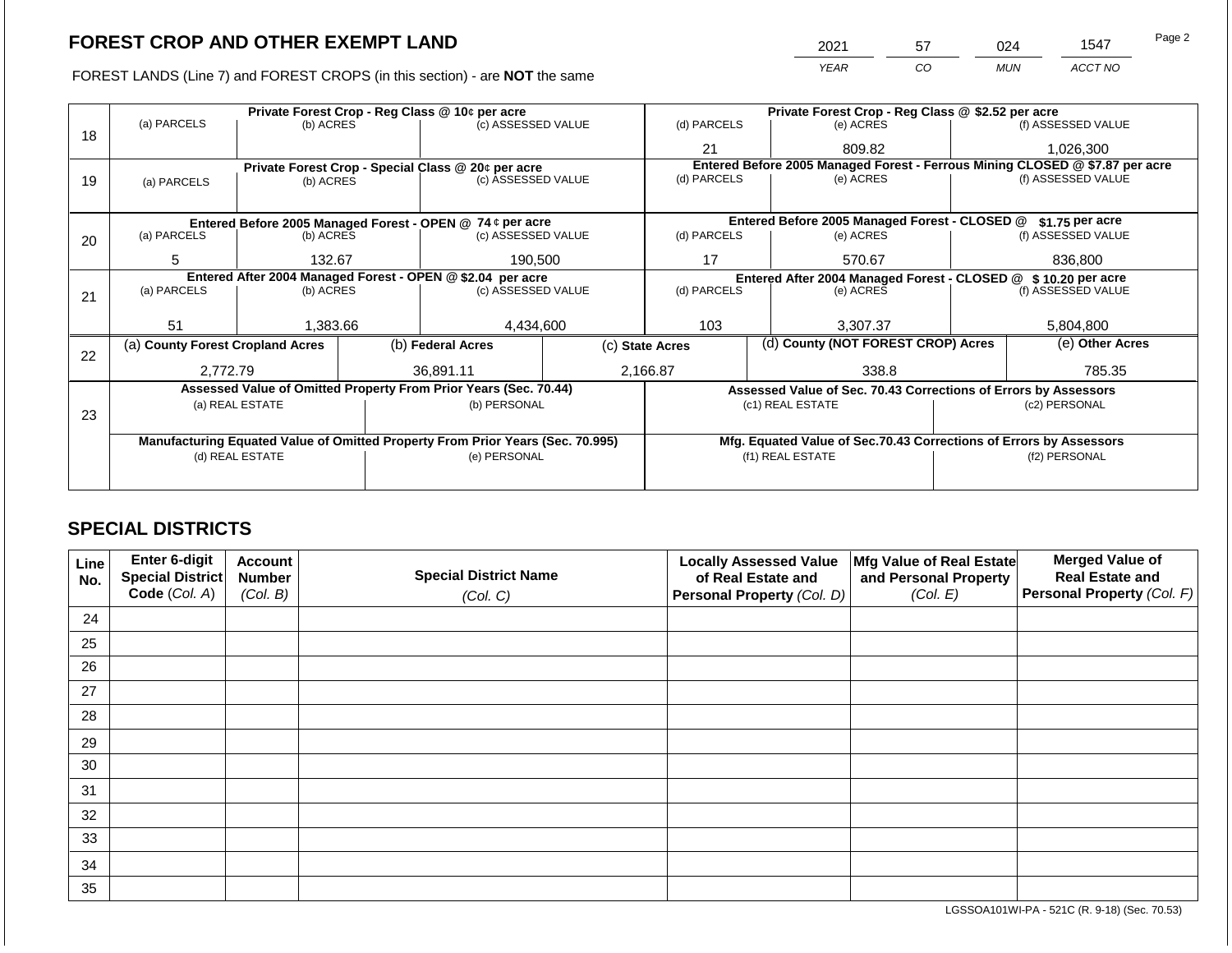| <b>SCHOOL DISTRICTS</b> |                                                          |                                             |                                                         | 2021                                                                              | 024<br>57                                                     | 1547                                                                           |
|-------------------------|----------------------------------------------------------|---------------------------------------------|---------------------------------------------------------|-----------------------------------------------------------------------------------|---------------------------------------------------------------|--------------------------------------------------------------------------------|
|                         |                                                          |                                             |                                                         | <b>YEAR</b>                                                                       | CO<br><b>MUN</b>                                              | ACCT NO                                                                        |
| Line<br>No.             | Enter 6-digit<br><b>School District</b><br>Code (Col. A) | <b>Account</b><br><b>Number</b><br>(Col. B) | <b>School District Name</b><br>(Col. C)                 | <b>Locally Assessed Value</b><br>of Real Estate and<br>Personal Property (Col. D) | Mfg Value of Real Estate<br>and Personal Property<br>(Col. E) | <b>Merged Value of</b><br><b>Real Estate and</b><br>Personal Property (Col. F) |
|                         | А.                                                       |                                             | <b>SCHOOL DISTRICTS (K-8 and K-12)</b>                  |                                                                                   |                                                               |                                                                                |
| 36                      | 572478                                                   | 0339                                        | SCH D OF HAYWARD COMMUNITY                              | 364,958,700                                                                       | 120,900                                                       | 365,079,600                                                                    |
| 37                      |                                                          |                                             |                                                         |                                                                                   |                                                               |                                                                                |
| 38                      |                                                          |                                             |                                                         |                                                                                   |                                                               |                                                                                |
| 39                      |                                                          |                                             |                                                         |                                                                                   |                                                               |                                                                                |
| 40                      |                                                          |                                             |                                                         |                                                                                   |                                                               |                                                                                |
| 41                      |                                                          |                                             |                                                         |                                                                                   |                                                               |                                                                                |
| 42                      |                                                          |                                             |                                                         |                                                                                   |                                                               |                                                                                |
| 43                      |                                                          |                                             |                                                         |                                                                                   |                                                               |                                                                                |
| 44                      |                                                          |                                             |                                                         |                                                                                   |                                                               |                                                                                |
| 45                      |                                                          |                                             |                                                         |                                                                                   |                                                               |                                                                                |
| 46                      |                                                          |                                             |                                                         |                                                                                   |                                                               |                                                                                |
| 47<br>48                |                                                          |                                             |                                                         |                                                                                   |                                                               |                                                                                |
|                         |                                                          |                                             |                                                         |                                                                                   |                                                               |                                                                                |
| 49<br>50                |                                                          |                                             | TOTAL ASSESSED VALUE OF SCHOOL DISTRICTS (K-8 and K-12) | 364,958,700                                                                       | 120,900                                                       | 365,079,600                                                                    |
|                         | <b>B.</b><br><b>UNION HIGH SCHOOL DISTRICTS</b>          |                                             |                                                         |                                                                                   |                                                               |                                                                                |
| 51                      |                                                          |                                             |                                                         |                                                                                   |                                                               |                                                                                |
| 52                      |                                                          |                                             |                                                         |                                                                                   |                                                               |                                                                                |
| 53                      |                                                          |                                             |                                                         |                                                                                   |                                                               |                                                                                |
| 54                      |                                                          |                                             |                                                         |                                                                                   |                                                               |                                                                                |
| 55                      |                                                          |                                             | TOTAL ASSESSED VALUE OF UNION HIGH SCHOOLS              |                                                                                   |                                                               |                                                                                |
|                         | <b>TECHNICAL COLLEGE DISTRICTS</b><br>C.                 |                                             |                                                         |                                                                                   |                                                               |                                                                                |
| 56                      | 001700                                                   | 0016                                        | NORTHWOOD TECHNICAL COLLEGE                             | 364,958,700                                                                       | 120,900                                                       | 365,079,600                                                                    |
| 57                      |                                                          |                                             |                                                         |                                                                                   |                                                               |                                                                                |
| 58                      |                                                          |                                             |                                                         |                                                                                   |                                                               |                                                                                |
| 59                      |                                                          |                                             | TOTAL ASSESSED VALUE OF TECHNICAL COLLEGES              | 364,958,700                                                                       | 120,900                                                       | 365,079,600                                                                    |

 *I hereby certify, to the best of my knowledge and belief, this form is complete and correct.*

| Name                                                                |               | Title | Submission date  |
|---------------------------------------------------------------------|---------------|-------|------------------|
| RACHEL D THOMPSON                                                   |               |       | 2021<br>10<br>06 |
| Phone                                                               | Email address |       |                  |
| RACHEL.THOMPSON@SAWYERCOUNTYGOV.ORG<br>715<br>638<br>3275<br>$\sim$ |               |       |                  |

LGSSOA101WI -PA-521C (R. 9-18) (Sec. 70.53)

Page 3

| <b>SCHOOL DISTRICTS</b> |  |
|-------------------------|--|
|-------------------------|--|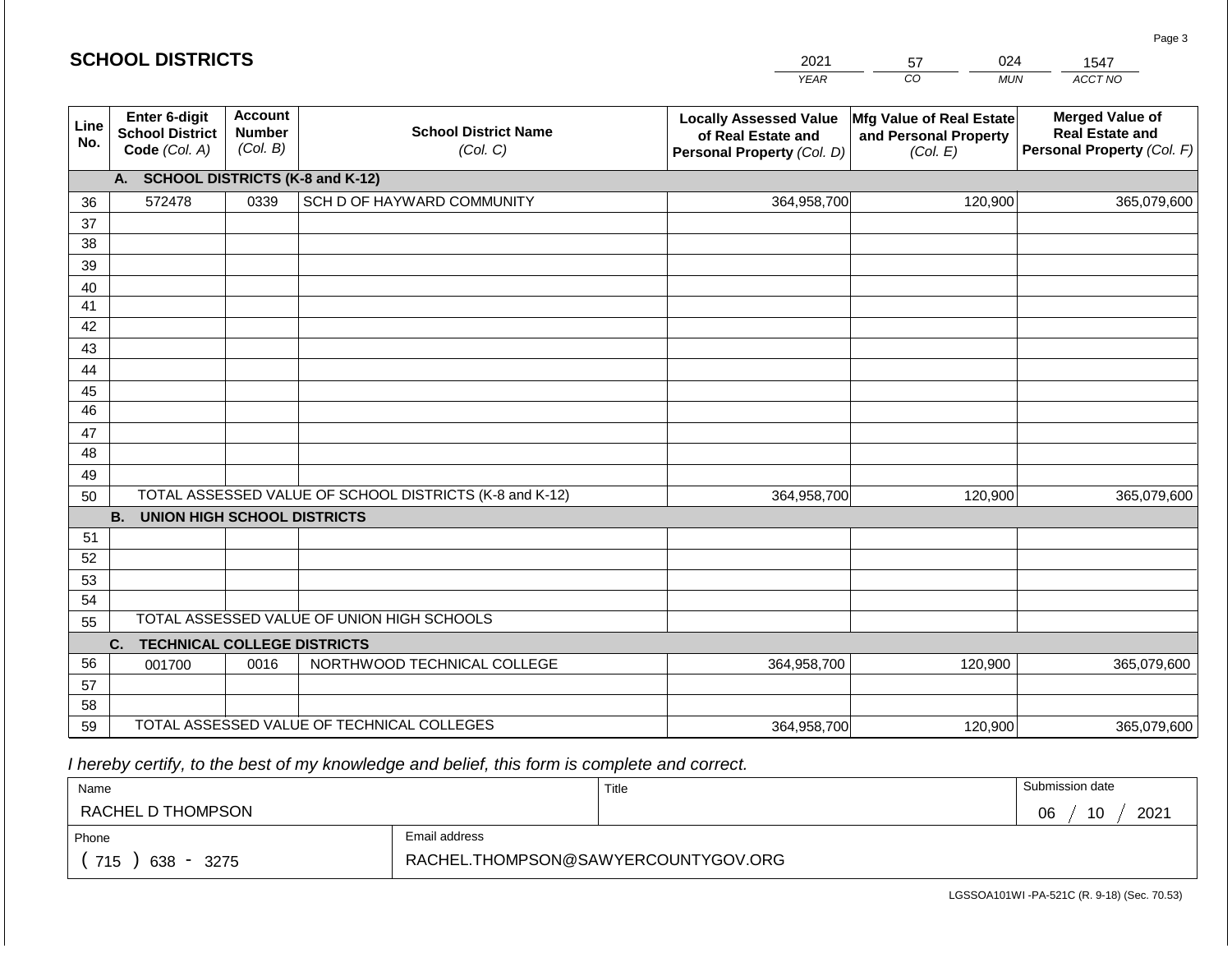- Each municipality's SOA is completed after the Board of Review and includes any changes made to the locally assessed values, under state law (sec. 70.53, Wis. Stats.)
- The Wisconsin Department of Revenue (DOR) merges the locally assessed values with the state assessed manufacturing values
- DOR provides the information regarding district names and codes. If a district is not listed, contact DOR.

Note: If you submit an amended SOA to DOR after your municipality's SOA is equated and posted to our website, we will process the SOA. However, DOR will not recalculate the *aggregate ratio or update the final SOA posted on our website. You should use the corrected values to calculate your tax rates.*

#### **Page 1: Real Estate and Personal Property**

- Lines 1-9 assessed real estate values, parcel counts and acres by classification
- Lines 10-15 assessed personal property values and number of accounts by class
- Line 16 aggregate assessed value of all property subject to general property; use to calculate tax rates. Note: This line equals the total assessed value of K-8 and K-12 school districts (Line 50) and total assessed value of technical colleges (Line 59).
- Remarks assessment ratio used to calculate estimated fair market value on property tax bills

#### **Page 2: Forest Crop, Other Exempt Land and Special Districts**

- Lines 18-21 private forest crop and managed forest lands assessed values
- Line  $22 -$  tax exempt land acres
- Line 23 prior years assessed value of omitted property under sec. 70.44 and correction of errors under sec. 70.43 shown by locally assessed or manufacturing real estate and personal property. Note: If there is an amount on this line, report the corresponding tax in the Statement of Taxes, Sections J or K.
- Lines 24-35 special district assessed values. These values are used to calculate tax rates for the special districts.

#### **Page 3: School Districts**

- Lines 36-50 school districts (K-8 and K-12) assessed values. These values are used to calculate tax rates for school districts.
- Lines 51-55 union high school district assessed values. These values are used to calculate tax rates for union high school districts.
- Lines 56-59 technical college assessed values. These values are used to calculate tax rates for technical colleges.

If you have questions: Email: lgs@wisconsin.gov

 Phone: (608) 266-2569 or (608) 264-6892 Fax: (608) 264-6887

HAYWARD, WI 54843 - 3400 HAYWARD, WI 54843 - 3400TOWN OF ROUND LAKE KATHY MCCOY<br>TOWN OF ROUND LAKE 10625 N COUNTY RD A 10625 N COUNTY RD A KATHY MCCOY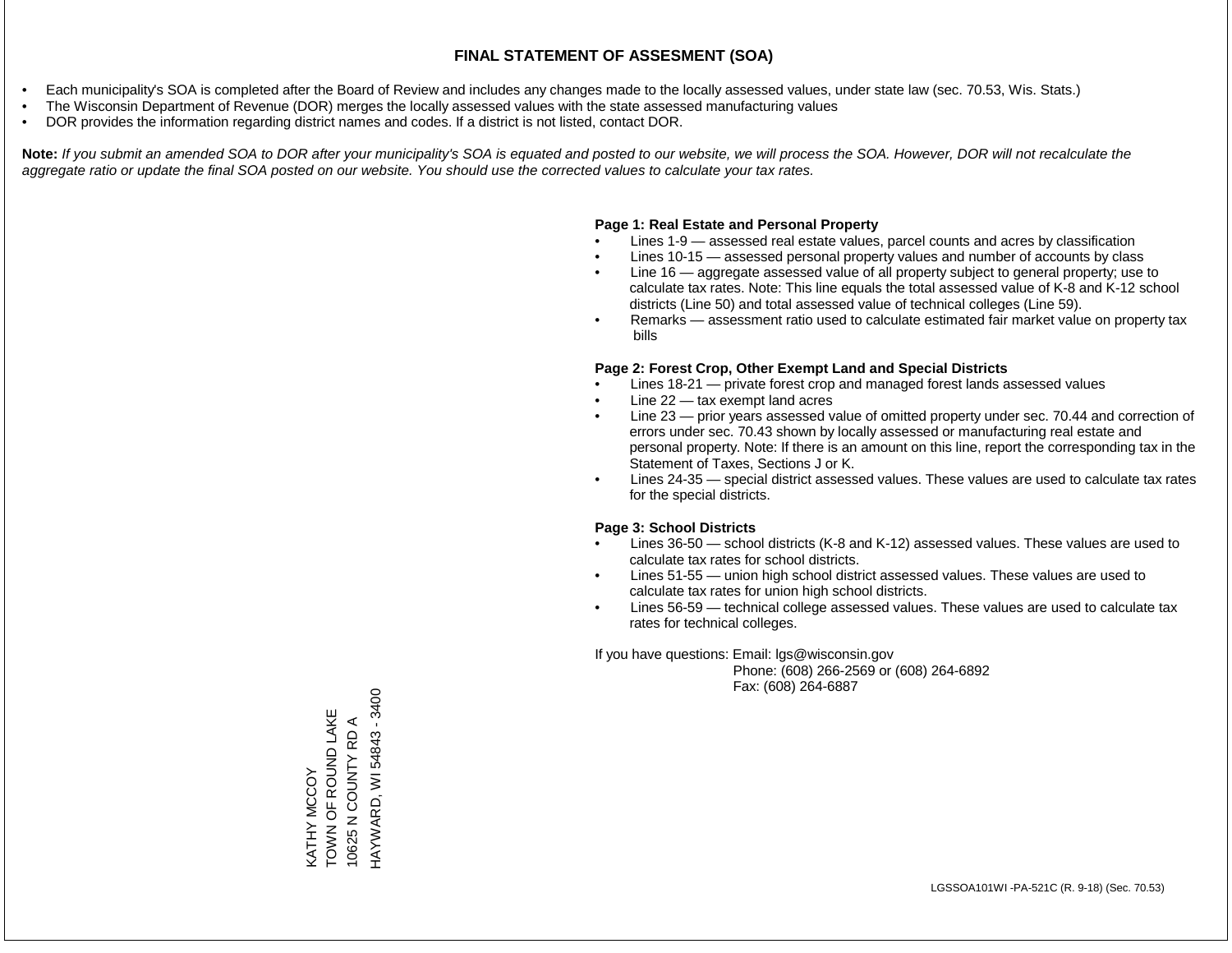|                | <b>FINAL - EQUATED</b>                                                                                                                                                                       |     |                          |                           |                  |                                     |                         | This is an Amended Return |             | Page 1                     |
|----------------|----------------------------------------------------------------------------------------------------------------------------------------------------------------------------------------------|-----|--------------------------|---------------------------|------------------|-------------------------------------|-------------------------|---------------------------|-------------|----------------------------|
|                | <b>STATEMENT OF ASSESSMENT FOR 2021</b>                                                                                                                                                      |     |                          |                           | 57               | 026                                 | 1548                    |                           |             |                            |
|                |                                                                                                                                                                                              |     |                          |                           | CO               | <b>MUN</b>                          | ACCT NO                 |                           |             |                            |
|                | <b>FOR</b><br><b>TOWN OF</b>                                                                                                                                                                 | OF. | <b>SAND LAKE</b>         |                           |                  | SAWYER COUNTY                       |                         |                           |             |                            |
|                | Town - Village - City                                                                                                                                                                        |     | <b>Municipality Name</b> |                           |                  | <b>County Name</b>                  |                         |                           |             |                            |
|                | <b>REAL ESTATE</b>                                                                                                                                                                           |     |                          | PARCEL COUNT              |                  | NO. OF ACRES                        | <b>VALUE OF</b>         | <b>VALUE OF</b>           |             | <b>TOTAL VALUE OF LAND</b> |
| Line<br>No.    | (See Lines 18 - 22 for                                                                                                                                                                       |     |                          | TOTAL LAND   IMPROVEMENTS |                  | <b>WHOLE</b><br><b>NUMBERS ONLY</b> | <b>LAND</b>             | <b>IMPROVEMENTS</b>       |             | AND IMPROVEMENTS           |
|                | other Real Estate)                                                                                                                                                                           |     | (Col. A)                 | (Col. B)                  |                  | (Col. C)                            | (Col. D)                | (Col. E)                  |             | (Col. F)                   |
| 1              | <b>RESIDENTIAL - Class 1</b>                                                                                                                                                                 |     | 1,735                    |                           | 1,294            | 2,720                               | 213,189,800             | 157,004,000               |             | 370,193,800                |
| $\overline{2}$ | <b>COMMERCIAL - Class 2</b>                                                                                                                                                                  |     | 141                      |                           | 123              | 136                                 | 3,087,900               | 6,026,400                 |             | 9,114,300                  |
| 3              | MANUFACTURING - Class 3                                                                                                                                                                      |     | $\Omega$                 |                           | $\mathbf 0$      | 0                                   | 0                       |                           | $\Omega$    | $\Omega$                   |
| 4              | <b>AGRICULTURAL - Class 4</b>                                                                                                                                                                |     | 164                      |                           |                  | 3,534                               | 548,000                 |                           |             | 548,000                    |
| 5              | <b>UNDEVELOPED - Class 5</b>                                                                                                                                                                 |     | 239                      |                           |                  | 2,507                               | 719,600                 |                           |             | 719,600                    |
| 6              | AGRICULTURAL FOREST - Class 5m                                                                                                                                                               |     | 79                       |                           |                  | 856                                 | 787,900                 |                           |             | 787,900                    |
| $\overline{7}$ | <b>FOREST LANDS - Class 6</b>                                                                                                                                                                |     | 421                      |                           |                  | 8,637                               | 13,913,100              |                           |             | 13,913,100                 |
| 8              | OTHER - Class 7                                                                                                                                                                              |     | 29                       |                           | 28               | 73                                  | 137,200                 | 1,655,300                 |             | 1,792,500                  |
| 9              | <b>TOTAL - ALL COLUMNS</b>                                                                                                                                                                   |     | 2.808                    |                           | 1,445            | 18,463                              | 232,383,500             | 164,685,700               |             | 397,069,200                |
| 10             | NUMBER OF PERSONAL PROPERTY ACCOUNTS IN ROLL                                                                                                                                                 |     |                          |                           |                  | 61                                  | <b>LOCALLY ASSESSED</b> | <b>MANUFACTURING</b>      |             | <b>MERGED</b>              |
| 11             | BOATS AND OTHER WATERCRAFT NOT EXEMPT - Code 1                                                                                                                                               |     |                          |                           |                  |                                     | 600                     |                           | 0           | 600                        |
| 12             | MACHINERY, TOOLS AND PATTERNS - Code 2                                                                                                                                                       |     |                          |                           |                  |                                     |                         |                           | $\mathbf 0$ | $\Omega$                   |
| 13             | FURNITURE, FIXTURES AND EQUIPMENT - Code 3                                                                                                                                                   |     |                          |                           |                  |                                     | 172,200                 |                           | $\pmb{0}$   | 172,200                    |
| 14             | ALL OTHER PERSONAL PROPERTY NOT EXEMPT - Codes 4A, 4B, 4C                                                                                                                                    |     |                          |                           |                  |                                     | 2,349,300               |                           | $\mathbf 0$ | 2,349,300                  |
| 15             | TOTAL OF PERSONAL PROPERTY NOT EXEMPT (Total of Lines 11-14)                                                                                                                                 |     |                          |                           |                  |                                     | 2,522,100               | 0                         |             | 2,522,100                  |
| 16             | AGGREGATE ASSESSED VALUE OF ALL PROPERTY SUBJECT TO THE GENERAL PROPERTY TAX (Total of Lines 9F and 15F)<br>MUST EQUAL TOTAL VALUE OF THE SCHOOL DISTRICTS (K-12 PLUS K-8) - Line 50, Col. F |     |                          |                           |                  |                                     |                         |                           |             | 399,591,300                |
| 17             | <b>BOARD OF REVIEW</b>                                                                                                                                                                       |     |                          |                           | Name of Assessor |                                     |                         |                           | Telephone # |                            |
|                | DATE OF FINAL ADJOURNMENT                                                                                                                                                                    |     | 05/08/2021               |                           |                  | DOUGLAS AND BEN KURTZWEIL           |                         |                           |             | (715) 462-9679             |

The Assessment Ratio to be used in calculating the estimated Fair Market Value on tax bills for this tax district is .878553591

This ratio should be used to convert assessed values to "Calculate Equalized Values" in Step 1 of the Lottery and Gaming Credit Calculations.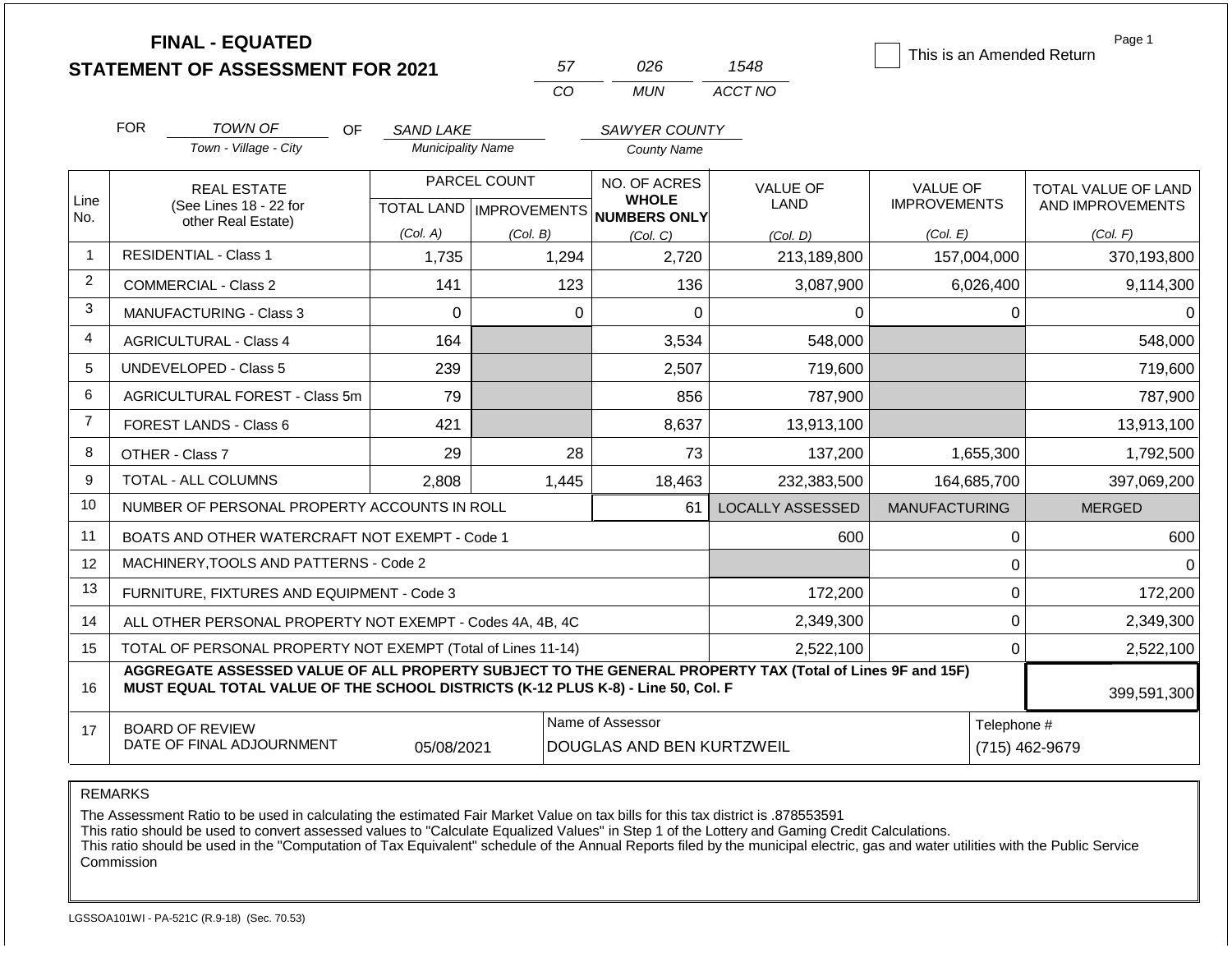FOREST LANDS (Line 7) and FOREST CROPS (in this section) - are **NOT** the same

| 2021 | 57 | 026        | 1548    | Page 2 |
|------|----|------------|---------|--------|
| YEAR | CO | <b>MUN</b> | ACCT NO |        |

|    |                                                                                |                 |  | Private Forest Crop - Reg Class @ 10¢ per acre                   |                 | Private Forest Crop - Reg Class @ \$2.52 per acre                            |                                                                    |        |                    |  |
|----|--------------------------------------------------------------------------------|-----------------|--|------------------------------------------------------------------|-----------------|------------------------------------------------------------------------------|--------------------------------------------------------------------|--------|--------------------|--|
| 18 | (a) PARCELS                                                                    | (b) ACRES       |  | (c) ASSESSED VALUE                                               |                 | (d) PARCELS                                                                  | (e) ACRES                                                          |        | (f) ASSESSED VALUE |  |
|    |                                                                                |                 |  |                                                                  |                 | 38                                                                           | 1,513.63                                                           |        | 1,659,700          |  |
|    |                                                                                |                 |  | Private Forest Crop - Special Class @ 20¢ per acre               |                 | Entered Before 2005 Managed Forest - Ferrous Mining CLOSED @ \$7.87 per acre |                                                                    |        |                    |  |
| 19 | (a) PARCELS                                                                    | (b) ACRES       |  | (c) ASSESSED VALUE                                               |                 | (d) PARCELS                                                                  | (e) ACRES                                                          |        | (f) ASSESSED VALUE |  |
|    |                                                                                |                 |  |                                                                  |                 |                                                                              |                                                                    |        |                    |  |
|    |                                                                                |                 |  | Entered Before 2005 Managed Forest - OPEN @ 74 ¢ per acre        |                 |                                                                              | Entered Before 2005 Managed Forest - CLOSED @                      |        | \$1.75 per acre    |  |
| 20 | (a) PARCELS                                                                    | (b) ACRES       |  | (c) ASSESSED VALUE                                               |                 | (d) PARCELS                                                                  | (e) ACRES                                                          |        | (f) ASSESSED VALUE |  |
|    |                                                                                |                 |  |                                                                  |                 |                                                                              |                                                                    |        | 1,127,000          |  |
|    | 15                                                                             | 496.7           |  | 1,322,200                                                        |                 | 18                                                                           |                                                                    | 618.25 |                    |  |
|    | Entered After 2004 Managed Forest - OPEN @ \$2.04 per acre                     |                 |  |                                                                  |                 | Entered After 2004 Managed Forest - CLOSED @ \$10.20 per acre                |                                                                    |        |                    |  |
| 21 | (a) PARCELS                                                                    | (b) ACRES       |  | (c) ASSESSED VALUE                                               |                 | (d) PARCELS<br>(e) ACRES                                                     |                                                                    |        | (f) ASSESSED VALUE |  |
|    |                                                                                |                 |  |                                                                  |                 |                                                                              |                                                                    |        |                    |  |
|    | 12                                                                             | 155.86          |  | 1,026,900                                                        |                 | 16<br>312.57                                                                 |                                                                    |        | 794,600            |  |
|    | (a) County Forest Cropland Acres                                               |                 |  | (b) Federal Acres                                                | (c) State Acres |                                                                              | (d) County (NOT FOREST CROP) Acres                                 |        | (e) Other Acres    |  |
| 22 |                                                                                |                 |  |                                                                  |                 |                                                                              |                                                                    |        |                    |  |
|    | 2,294.69                                                                       |                 |  | 723.28                                                           |                 | 695.65                                                                       | 236.47                                                             |        | 4,461.56           |  |
|    |                                                                                |                 |  | Assessed Value of Omitted Property From Prior Years (Sec. 70.44) |                 |                                                                              | Assessed Value of Sec. 70.43 Corrections of Errors by Assessors    |        |                    |  |
|    |                                                                                | (a) REAL ESTATE |  | (b) PERSONAL                                                     |                 |                                                                              | (c1) REAL ESTATE                                                   |        | (c2) PERSONAL      |  |
| 23 |                                                                                |                 |  |                                                                  |                 |                                                                              |                                                                    |        |                    |  |
|    | Manufacturing Equated Value of Omitted Property From Prior Years (Sec. 70.995) |                 |  |                                                                  |                 |                                                                              | Mfg. Equated Value of Sec.70.43 Corrections of Errors by Assessors |        |                    |  |
|    | (d) REAL ESTATE                                                                |                 |  | (e) PERSONAL                                                     |                 | (f1) REAL ESTATE                                                             |                                                                    |        | (f2) PERSONAL      |  |
|    |                                                                                |                 |  |                                                                  |                 |                                                                              |                                                                    |        |                    |  |
|    |                                                                                |                 |  |                                                                  |                 |                                                                              |                                                                    |        |                    |  |

## **SPECIAL DISTRICTS**

| Line<br>No. | <b>Enter 6-digit</b><br>Special District<br>Code (Col. A) | <b>Account</b><br><b>Number</b><br>(Col. B) | <b>Special District Name</b><br>(Col. C) | <b>Locally Assessed Value</b><br>of Real Estate and<br>Personal Property (Col. D) | Mfg Value of Real Estate<br>and Personal Property<br>(Col. E) | <b>Merged Value of</b><br><b>Real Estate and</b><br>Personal Property (Col. F) |
|-------------|-----------------------------------------------------------|---------------------------------------------|------------------------------------------|-----------------------------------------------------------------------------------|---------------------------------------------------------------|--------------------------------------------------------------------------------|
| 24          | 657020                                                    | 0422                                        | <b>STONE LAKE SANITARY DISTRICT</b>      | 7,941,500                                                                         |                                                               | 7,941,500                                                                      |
| 25          |                                                           |                                             |                                          |                                                                                   |                                                               |                                                                                |
| 26          |                                                           |                                             |                                          |                                                                                   |                                                               |                                                                                |
| 27          |                                                           |                                             |                                          |                                                                                   |                                                               |                                                                                |
| 28          |                                                           |                                             |                                          |                                                                                   |                                                               |                                                                                |
| 29          |                                                           |                                             |                                          |                                                                                   |                                                               |                                                                                |
| 30          |                                                           |                                             |                                          |                                                                                   |                                                               |                                                                                |
| 31          |                                                           |                                             |                                          |                                                                                   |                                                               |                                                                                |
| 32          |                                                           |                                             |                                          |                                                                                   |                                                               |                                                                                |
| 33          |                                                           |                                             |                                          |                                                                                   |                                                               |                                                                                |
| 34          |                                                           |                                             |                                          |                                                                                   |                                                               |                                                                                |
| 35          |                                                           |                                             |                                          |                                                                                   |                                                               |                                                                                |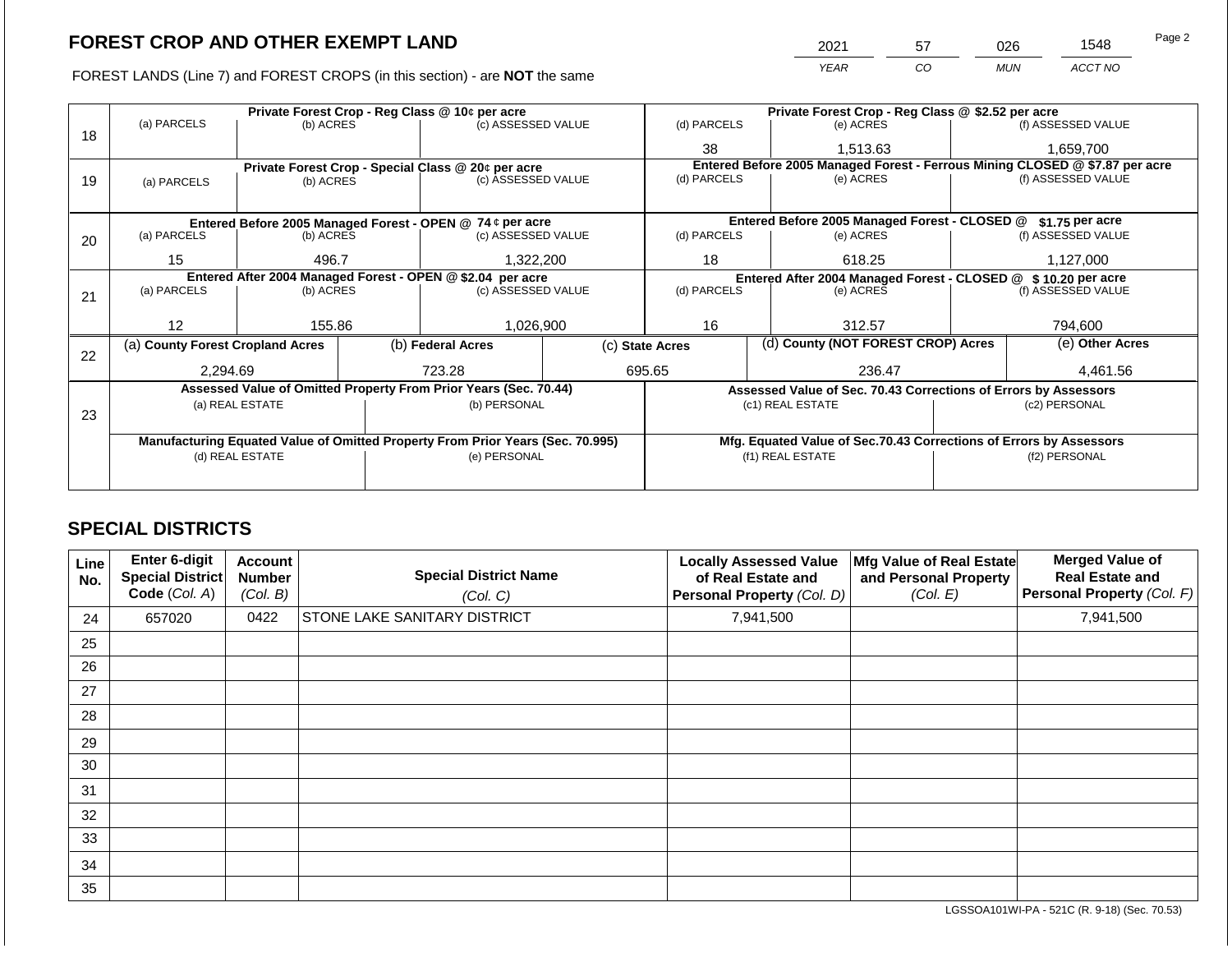|             | <b>SCHOOL DISTRICTS</b>                                         |                                             |                                                         | 2021                                                                              | 57                                                            | 026<br>1548                                                                    |
|-------------|-----------------------------------------------------------------|---------------------------------------------|---------------------------------------------------------|-----------------------------------------------------------------------------------|---------------------------------------------------------------|--------------------------------------------------------------------------------|
|             |                                                                 |                                             |                                                         | <b>YEAR</b>                                                                       | $\overline{co}$                                               | ACCT NO<br><b>MUN</b>                                                          |
| Line<br>No. | <b>Enter 6-digit</b><br><b>School District</b><br>Code (Col. A) | <b>Account</b><br><b>Number</b><br>(Col. B) | <b>School District Name</b><br>(Col. C)                 | <b>Locally Assessed Value</b><br>of Real Estate and<br>Personal Property (Col. D) | Mfg Value of Real Estate<br>and Personal Property<br>(Col. E) | <b>Merged Value of</b><br><b>Real Estate and</b><br>Personal Property (Col. F) |
|             | A. SCHOOL DISTRICTS (K-8 and K-12)                              |                                             |                                                         |                                                                                   |                                                               |                                                                                |
| 36          | 572478                                                          | 0339                                        | SCH D OF HAYWARD COMMUNITY                              | 373,989,900                                                                       |                                                               | 373,989,900                                                                    |
| 37          | 650441                                                          | 0390                                        | SCH D OF BIRCHWOOD                                      | 25,601,400                                                                        |                                                               | 25,601,400                                                                     |
| 38          |                                                                 |                                             |                                                         |                                                                                   |                                                               |                                                                                |
| 39          |                                                                 |                                             |                                                         |                                                                                   |                                                               |                                                                                |
| 40          |                                                                 |                                             |                                                         |                                                                                   |                                                               |                                                                                |
| 41          |                                                                 |                                             |                                                         |                                                                                   |                                                               |                                                                                |
| 42          |                                                                 |                                             |                                                         |                                                                                   |                                                               |                                                                                |
| 43          |                                                                 |                                             |                                                         |                                                                                   |                                                               |                                                                                |
| 44          |                                                                 |                                             |                                                         |                                                                                   |                                                               |                                                                                |
| 45          |                                                                 |                                             |                                                         |                                                                                   |                                                               |                                                                                |
| 46          |                                                                 |                                             |                                                         |                                                                                   |                                                               |                                                                                |
| 47<br>48    |                                                                 |                                             |                                                         |                                                                                   |                                                               |                                                                                |
| 49          |                                                                 |                                             |                                                         |                                                                                   |                                                               |                                                                                |
| 50          |                                                                 |                                             | TOTAL ASSESSED VALUE OF SCHOOL DISTRICTS (K-8 and K-12) | 399,591,300                                                                       |                                                               | 399,591,300                                                                    |
|             | <b>B.</b><br><b>UNION HIGH SCHOOL DISTRICTS</b>                 |                                             |                                                         |                                                                                   |                                                               |                                                                                |
| 51          |                                                                 |                                             |                                                         |                                                                                   |                                                               |                                                                                |
| 52          |                                                                 |                                             |                                                         |                                                                                   |                                                               |                                                                                |
| 53          |                                                                 |                                             |                                                         |                                                                                   |                                                               |                                                                                |
| 54          |                                                                 |                                             |                                                         |                                                                                   |                                                               |                                                                                |
| 55          |                                                                 |                                             | TOTAL ASSESSED VALUE OF UNION HIGH SCHOOLS              |                                                                                   |                                                               |                                                                                |
|             | <b>TECHNICAL COLLEGE DISTRICTS</b><br>C.                        |                                             |                                                         |                                                                                   |                                                               |                                                                                |
| 56          | 001700                                                          | 0016                                        | NORTHWOOD TECHNICAL COLLEGE                             | 399,591,300                                                                       |                                                               | 399,591,300                                                                    |
| 57          |                                                                 |                                             |                                                         |                                                                                   |                                                               |                                                                                |
| 58          |                                                                 |                                             |                                                         |                                                                                   |                                                               |                                                                                |
| 59          |                                                                 |                                             | TOTAL ASSESSED VALUE OF TECHNICAL COLLEGES              | 399,591,300                                                                       |                                                               | 399,591,300                                                                    |

2021

 *I hereby certify, to the best of my knowledge and belief, this form is complete and correct.*

**SCHOOL DISTRICTS**

| Name                                           |                                     | Title | Submission date  |  |  |
|------------------------------------------------|-------------------------------------|-------|------------------|--|--|
| RACHEL D THOMPSON                              |                                     |       | 2021<br>28<br>05 |  |  |
| Phone                                          | Email address                       |       |                  |  |  |
| 715<br>638<br>3275<br>$\overline{\phantom{0}}$ | RACHEL.THOMPSON@SAWYERCOUNTYGOV.ORG |       |                  |  |  |

Page 3

026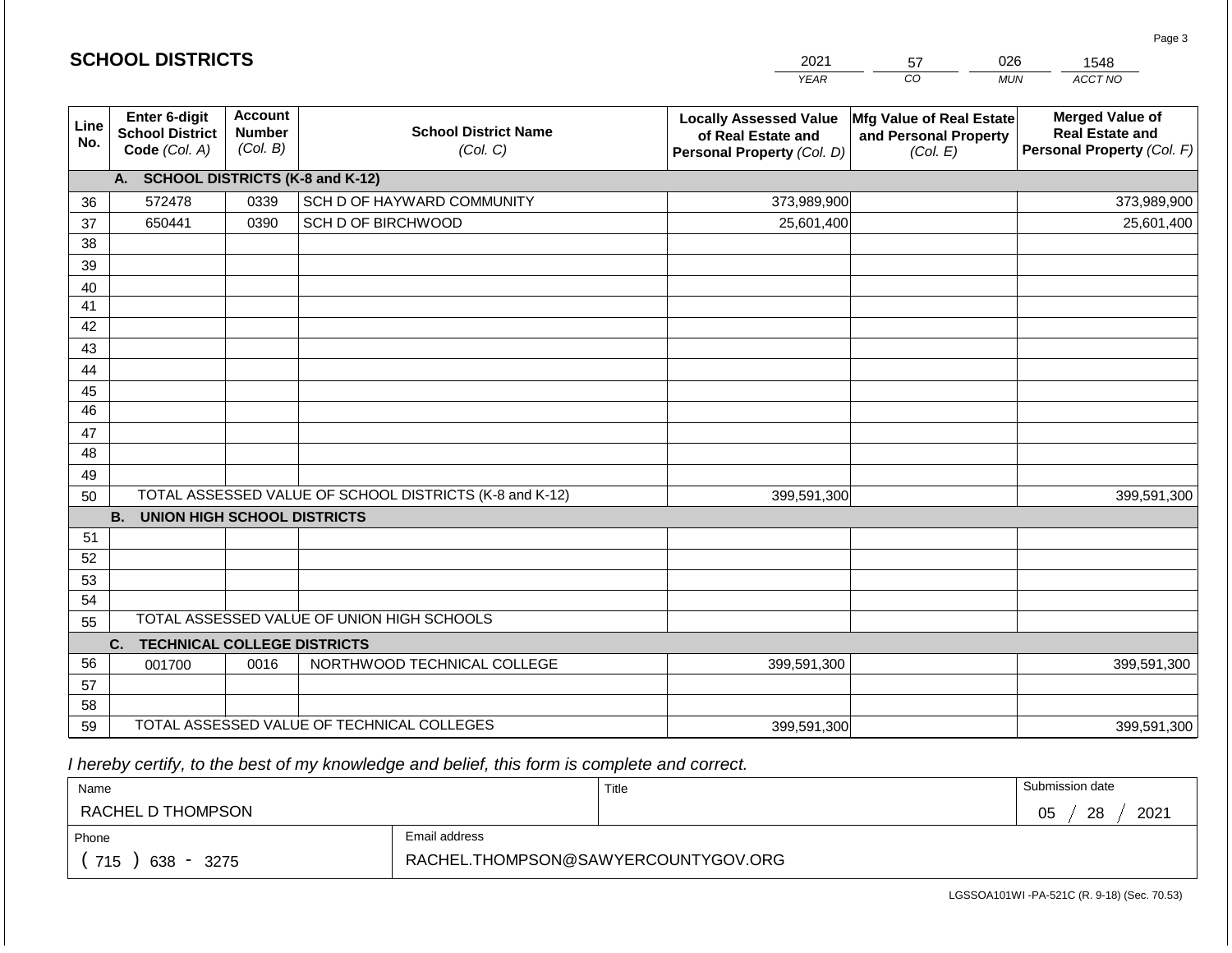- Each municipality's SOA is completed after the Board of Review and includes any changes made to the locally assessed values, under state law (sec. 70.53, Wis. Stats.)
- The Wisconsin Department of Revenue (DOR) merges the locally assessed values with the state assessed manufacturing values
- DOR provides the information regarding district names and codes. If a district is not listed, contact DOR.

Note: If you submit an amended SOA to DOR after your municipality's SOA is equated and posted to our website, we will process the SOA. However, DOR will not recalculate the *aggregate ratio or update the final SOA posted on our website. You should use the corrected values to calculate your tax rates.*

#### **Page 1: Real Estate and Personal Property**

- Lines 1-9 assessed real estate values, parcel counts and acres by classification
- Lines 10-15 assessed personal property values and number of accounts by class
- Line 16 aggregate assessed value of all property subject to general property; use to calculate tax rates. Note: This line equals the total assessed value of K-8 and K-12 school districts (Line 50) and total assessed value of technical colleges (Line 59).
- Remarks assessment ratio used to calculate estimated fair market value on property tax bills

#### **Page 2: Forest Crop, Other Exempt Land and Special Districts**

- Lines 18-21 private forest crop and managed forest lands assessed values
- Line  $22 -$  tax exempt land acres
- Line 23 prior years assessed value of omitted property under sec. 70.44 and correction of errors under sec. 70.43 shown by locally assessed or manufacturing real estate and personal property. Note: If there is an amount on this line, report the corresponding tax in the Statement of Taxes, Sections J or K.
- Lines 24-35 special district assessed values. These values are used to calculate tax rates for the special districts.

#### **Page 3: School Districts**

- Lines 36-50 school districts (K-8 and K-12) assessed values. These values are used to calculate tax rates for school districts.
- Lines 51-55 union high school district assessed values. These values are used to calculate tax rates for union high school districts.
- Lines 56-59 technical college assessed values. These values are used to calculate tax rates for technical colleges.

If you have questions: Email: lgs@wisconsin.gov

 Phone: (608) 266-2569 or (608) 264-6892 Fax: (608) 264-6887

P O BOX 6<br>STONE LAKE, WI 54876 - 0006 STONE LAKE, WI 54876 - 0006TOWN OF SAND LAKE ELAINE NYBERG<br>TOWN OF SAND LAKE ELAINE NYBERG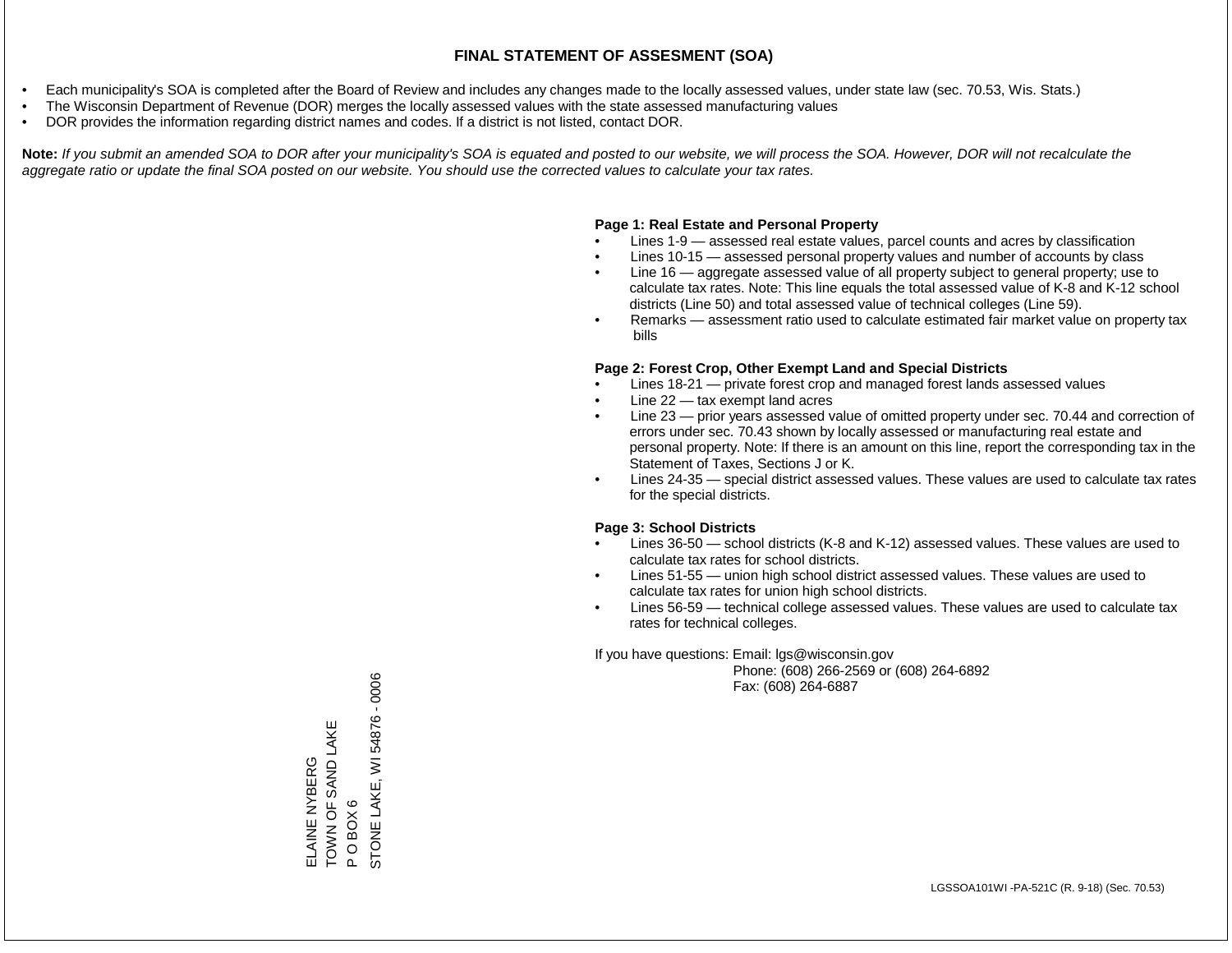|                |                                                           | <b>FINAL - EQUATED</b>                                                                                                                                                                       |                          |                                  |                                     |                  | This is an Amended Return | Page 1              |
|----------------|-----------------------------------------------------------|----------------------------------------------------------------------------------------------------------------------------------------------------------------------------------------------|--------------------------|----------------------------------|-------------------------------------|------------------|---------------------------|---------------------|
|                |                                                           | <b>STATEMENT OF ASSESSMENT FOR 2021</b>                                                                                                                                                      |                          | 57                               | 028                                 | 1549             |                           |                     |
|                |                                                           |                                                                                                                                                                                              |                          | CO                               | <b>MUN</b>                          | ACCT NO          |                           |                     |
|                | <b>FOR</b>                                                | TOWN OF<br>OF.                                                                                                                                                                               | <b>SPIDER LAKE</b>       |                                  | SAWYER COUNTY                       |                  |                           |                     |
|                |                                                           | Town - Village - City                                                                                                                                                                        | <b>Municipality Name</b> |                                  | <b>County Name</b>                  |                  |                           |                     |
|                |                                                           | <b>REAL ESTATE</b>                                                                                                                                                                           |                          | PARCEL COUNT                     | NO. OF ACRES                        | <b>VALUE OF</b>  | <b>VALUE OF</b>           | TOTAL VALUE OF LAND |
| Line<br>No.    |                                                           | (See Lines 18 - 22 for<br>other Real Estate)                                                                                                                                                 |                          | <b>TOTAL LAND   IMPROVEMENTS</b> | <b>WHOLE</b><br><b>NUMBERS ONLY</b> | LAND             | <b>IMPROVEMENTS</b>       | AND IMPROVEMENTS    |
|                |                                                           |                                                                                                                                                                                              | (Col. A)                 | (Col. B)                         | (Col, C)                            | (Col, D)         | (Col. E)                  | (Col. F)            |
|                |                                                           | <b>RESIDENTIAL - Class 1</b>                                                                                                                                                                 | 1,146                    | 909                              | 2,806                               | 135,662,700      | 120,503,500               | 256,166,200         |
| 2              |                                                           | COMMERCIAL - Class 2                                                                                                                                                                         | 34                       | 28                               | 241                                 | 5,643,500        | 5,466,900                 | 11,110,400          |
| 3              |                                                           | MANUFACTURING - Class 3                                                                                                                                                                      | $\Omega$                 |                                  | $\mathbf 0$<br>0                    | $\Omega$         | $\Omega$                  |                     |
| 4              |                                                           | <b>AGRICULTURAL - Class 4</b>                                                                                                                                                                | 20                       |                                  | 635                                 | 71,900           |                           | 71,900              |
| 5              |                                                           | <b>UNDEVELOPED - Class 5</b>                                                                                                                                                                 | 248                      |                                  | 2,943                               | 976,000          |                           | 976,000             |
| 6              |                                                           | AGRICULTURAL FOREST - Class 5m                                                                                                                                                               | $\overline{2}$           |                                  | 28                                  | 32,300           |                           | 32,300              |
| $\overline{7}$ |                                                           | FOREST LANDS - Class 6                                                                                                                                                                       | 502                      |                                  | 11,623                              | 25,527,600       |                           | 25,527,600          |
| 8              |                                                           | OTHER - Class 7                                                                                                                                                                              | 1                        |                                  | 3<br>$\mathbf 1$                    | 15,500           | 178,700                   | 194,200             |
| 9              |                                                           | TOTAL - ALL COLUMNS                                                                                                                                                                          | 1,953                    | 938                              | 18,279                              | 167,929,500      | 126,149,100               | 294,078,600         |
| 10             |                                                           | NUMBER OF PERSONAL PROPERTY ACCOUNTS IN ROLL                                                                                                                                                 |                          |                                  | 31                                  | LOCALLY ASSESSED | <b>MANUFACTURING</b>      | <b>MERGED</b>       |
| 11             |                                                           | BOATS AND OTHER WATERCRAFT NOT EXEMPT - Code 1                                                                                                                                               |                          |                                  |                                     | 86,800           | $\boldsymbol{0}$          | 86,800              |
| 12             |                                                           | MACHINERY, TOOLS AND PATTERNS - Code 2                                                                                                                                                       |                          |                                  |                                     |                  | $\mathbf 0$               | $\Omega$            |
| 13             |                                                           | FURNITURE, FIXTURES AND EQUIPMENT - Code 3                                                                                                                                                   |                          |                                  |                                     | 286,200          | $\mathbf 0$               | 286,200             |
| 14             |                                                           | ALL OTHER PERSONAL PROPERTY NOT EXEMPT - Codes 4A, 4B, 4C                                                                                                                                    |                          |                                  |                                     | 205,700          | $\mathbf 0$               | 205,700             |
| 15             |                                                           | TOTAL OF PERSONAL PROPERTY NOT EXEMPT (Total of Lines 11-14)                                                                                                                                 |                          |                                  |                                     | 578,700          | $\mathbf 0$               | 578,700             |
| 16             |                                                           | AGGREGATE ASSESSED VALUE OF ALL PROPERTY SUBJECT TO THE GENERAL PROPERTY TAX (Total of Lines 9F and 15F)<br>MUST EQUAL TOTAL VALUE OF THE SCHOOL DISTRICTS (K-12 PLUS K-8) - Line 50, Col. F |                          |                                  |                                     |                  |                           | 294,657,300         |
| 17             | Name of Assessor<br>Telephone #<br><b>BOARD OF REVIEW</b> |                                                                                                                                                                                              |                          |                                  |                                     |                  |                           |                     |
|                |                                                           | DATE OF FINAL ADJOURNMENT                                                                                                                                                                    | 05/28/2021               |                                  | RIGLEMON APPRAISALS                 |                  |                           | (608) 378-3003      |

The Assessment Ratio to be used in calculating the estimated Fair Market Value on tax bills for this tax district is .880762665

This ratio should be used to convert assessed values to "Calculate Equalized Values" in Step 1 of the Lottery and Gaming Credit Calculations.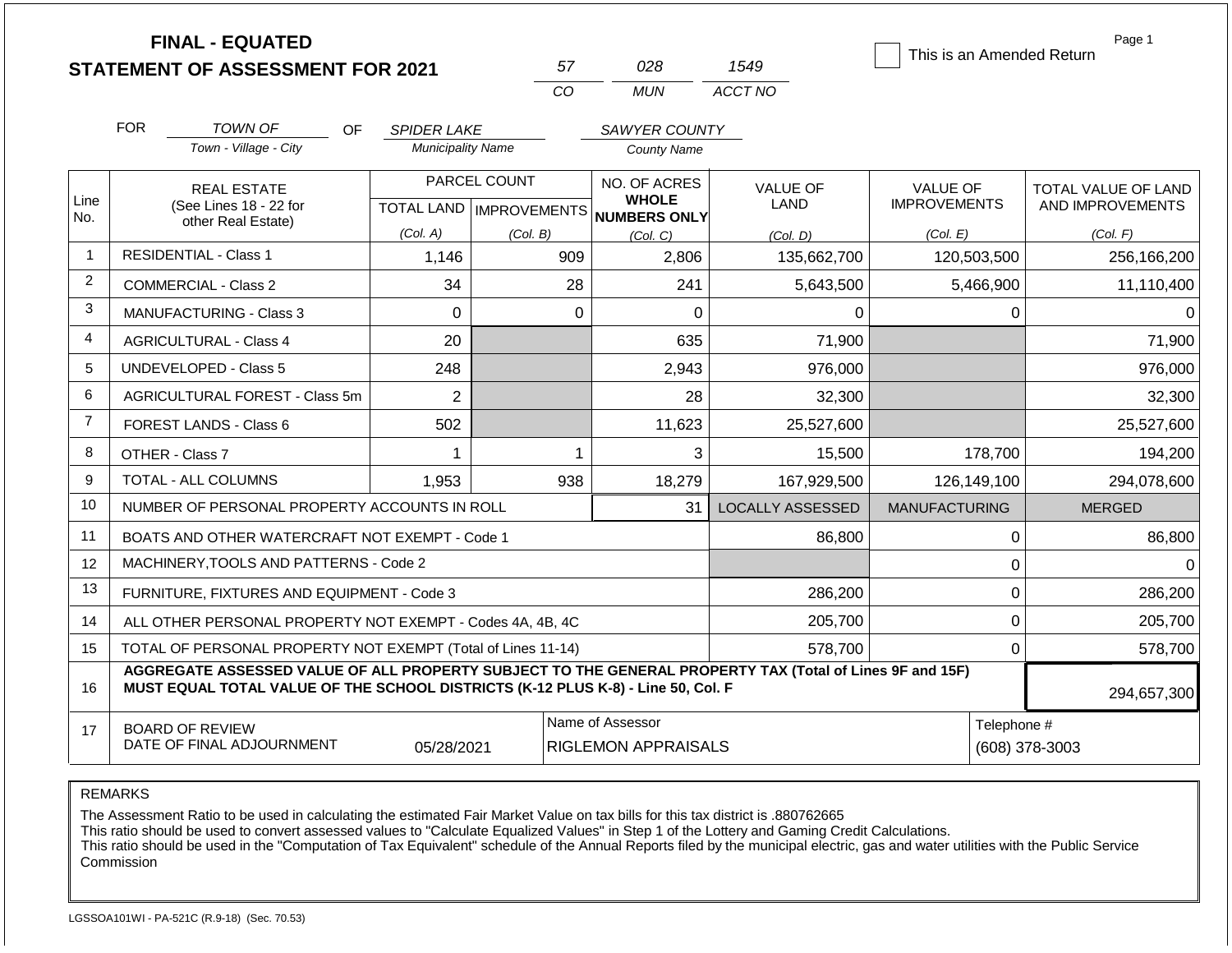FOREST LANDS (Line 7) and FOREST CROPS (in this section) - are **NOT** the same

| 2021 | 57 | ງ28        | 1549    | Page 2 |
|------|----|------------|---------|--------|
| YFAR | ာဝ | <b>MUN</b> | ACCT NO |        |

|    |                                                            | Private Forest Crop - Reg Class @ 10¢ per acre |                                 |                                                                                |                    | Private Forest Crop - Reg Class @ \$2.52 per acre     |                                                                              |                    |                    |
|----|------------------------------------------------------------|------------------------------------------------|---------------------------------|--------------------------------------------------------------------------------|--------------------|-------------------------------------------------------|------------------------------------------------------------------------------|--------------------|--------------------|
|    | (a) PARCELS                                                | (b) ACRES                                      |                                 | (c) ASSESSED VALUE                                                             |                    | (d) PARCELS                                           | (e) ACRES                                                                    |                    | (f) ASSESSED VALUE |
| 18 |                                                            |                                                |                                 |                                                                                |                    | 10                                                    | 272.79                                                                       |                    | 676,400            |
|    |                                                            |                                                |                                 | Private Forest Crop - Special Class @ 20¢ per acre                             |                    |                                                       | Entered Before 2005 Managed Forest - Ferrous Mining CLOSED @ \$7.87 per acre |                    |                    |
| 19 | (a) PARCELS                                                | (b) ACRES                                      |                                 | (c) ASSESSED VALUE                                                             |                    | (d) PARCELS                                           | (e) ACRES                                                                    |                    | (f) ASSESSED VALUE |
|    |                                                            |                                                |                                 |                                                                                |                    |                                                       |                                                                              |                    |                    |
|    |                                                            |                                                |                                 | Entered Before 2005 Managed Forest - OPEN @ 74 ¢ per acre                      |                    |                                                       | Entered Before 2005 Managed Forest - CLOSED @                                |                    | $$1.75$ per acre   |
| 20 | (a) PARCELS                                                |                                                | (b) ACRES<br>(c) ASSESSED VALUE |                                                                                | (d) PARCELS        | (e) ACRES                                             |                                                                              | (f) ASSESSED VALUE |                    |
|    |                                                            |                                                |                                 |                                                                                |                    |                                                       |                                                                              |                    |                    |
|    | 10                                                         | 329.07                                         |                                 | 1,041,400                                                                      |                    | 18                                                    | 644.54                                                                       |                    | 1,944,400          |
|    | Entered After 2004 Managed Forest - OPEN @ \$2.04 per acre |                                                |                                 |                                                                                |                    |                                                       | Entered After 2004 Managed Forest - CLOSED @ \$10.20 per acre                |                    |                    |
| 21 | (a) PARCELS                                                | (b) ACRES                                      |                                 |                                                                                | (c) ASSESSED VALUE |                                                       | (e) ACRES                                                                    |                    | (f) ASSESSED VALUE |
|    |                                                            |                                                |                                 |                                                                                |                    |                                                       |                                                                              |                    |                    |
|    | 12                                                         | 462.2                                          |                                 | 1,215,000                                                                      |                    | 82<br>1,938.51                                        |                                                                              | 5,039,400          |                    |
|    | (a) County Forest Cropland Acres                           |                                                |                                 | (b) Federal Acres                                                              |                    | (d) County (NOT FOREST CROP) Acres<br>(c) State Acres |                                                                              |                    | (e) Other Acres    |
| 22 |                                                            |                                                |                                 |                                                                                |                    |                                                       |                                                                              |                    |                    |
|    | 7,872.9                                                    |                                                |                                 | 32,795.61                                                                      |                    | 693.2                                                 | 189.93                                                                       |                    | 89.09              |
|    |                                                            |                                                |                                 | Assessed Value of Omitted Property From Prior Years (Sec. 70.44)               |                    |                                                       | Assessed Value of Sec. 70.43 Corrections of Errors by Assessors              |                    |                    |
|    |                                                            | (a) REAL ESTATE                                |                                 | (b) PERSONAL                                                                   |                    |                                                       | (c1) REAL ESTATE                                                             |                    | (c2) PERSONAL      |
| 23 |                                                            |                                                |                                 |                                                                                |                    |                                                       |                                                                              |                    |                    |
|    |                                                            |                                                |                                 | Manufacturing Equated Value of Omitted Property From Prior Years (Sec. 70.995) |                    |                                                       | Mfg. Equated Value of Sec.70.43 Corrections of Errors by Assessors           |                    |                    |
|    | (e) PERSONAL<br>(d) REAL ESTATE                            |                                                |                                 |                                                                                |                    |                                                       | (f1) REAL ESTATE                                                             |                    | (f2) PERSONAL      |
|    |                                                            |                                                |                                 |                                                                                |                    |                                                       |                                                                              |                    |                    |
|    |                                                            |                                                |                                 |                                                                                |                    |                                                       |                                                                              |                    |                    |

## **SPECIAL DISTRICTS**

| Line<br>No. | Enter 6-digit<br>Special District<br>Code (Col. A) | <b>Account</b><br><b>Number</b><br>(Col. B) | <b>Special District Name</b><br>(Col. C) | <b>Locally Assessed Value</b><br>of Real Estate and<br>Personal Property (Col. D) | Mfg Value of Real Estate<br>and Personal Property<br>(Col. E) | <b>Merged Value of</b><br><b>Real Estate and</b><br>Personal Property (Col. F) |
|-------------|----------------------------------------------------|---------------------------------------------|------------------------------------------|-----------------------------------------------------------------------------------|---------------------------------------------------------------|--------------------------------------------------------------------------------|
| 24          |                                                    |                                             |                                          |                                                                                   |                                                               |                                                                                |
| 25          |                                                    |                                             |                                          |                                                                                   |                                                               |                                                                                |
| 26          |                                                    |                                             |                                          |                                                                                   |                                                               |                                                                                |
| 27          |                                                    |                                             |                                          |                                                                                   |                                                               |                                                                                |
| 28          |                                                    |                                             |                                          |                                                                                   |                                                               |                                                                                |
| 29          |                                                    |                                             |                                          |                                                                                   |                                                               |                                                                                |
| 30          |                                                    |                                             |                                          |                                                                                   |                                                               |                                                                                |
| 31          |                                                    |                                             |                                          |                                                                                   |                                                               |                                                                                |
| 32          |                                                    |                                             |                                          |                                                                                   |                                                               |                                                                                |
| 33          |                                                    |                                             |                                          |                                                                                   |                                                               |                                                                                |
| 34          |                                                    |                                             |                                          |                                                                                   |                                                               |                                                                                |
| 35          |                                                    |                                             |                                          |                                                                                   |                                                               |                                                                                |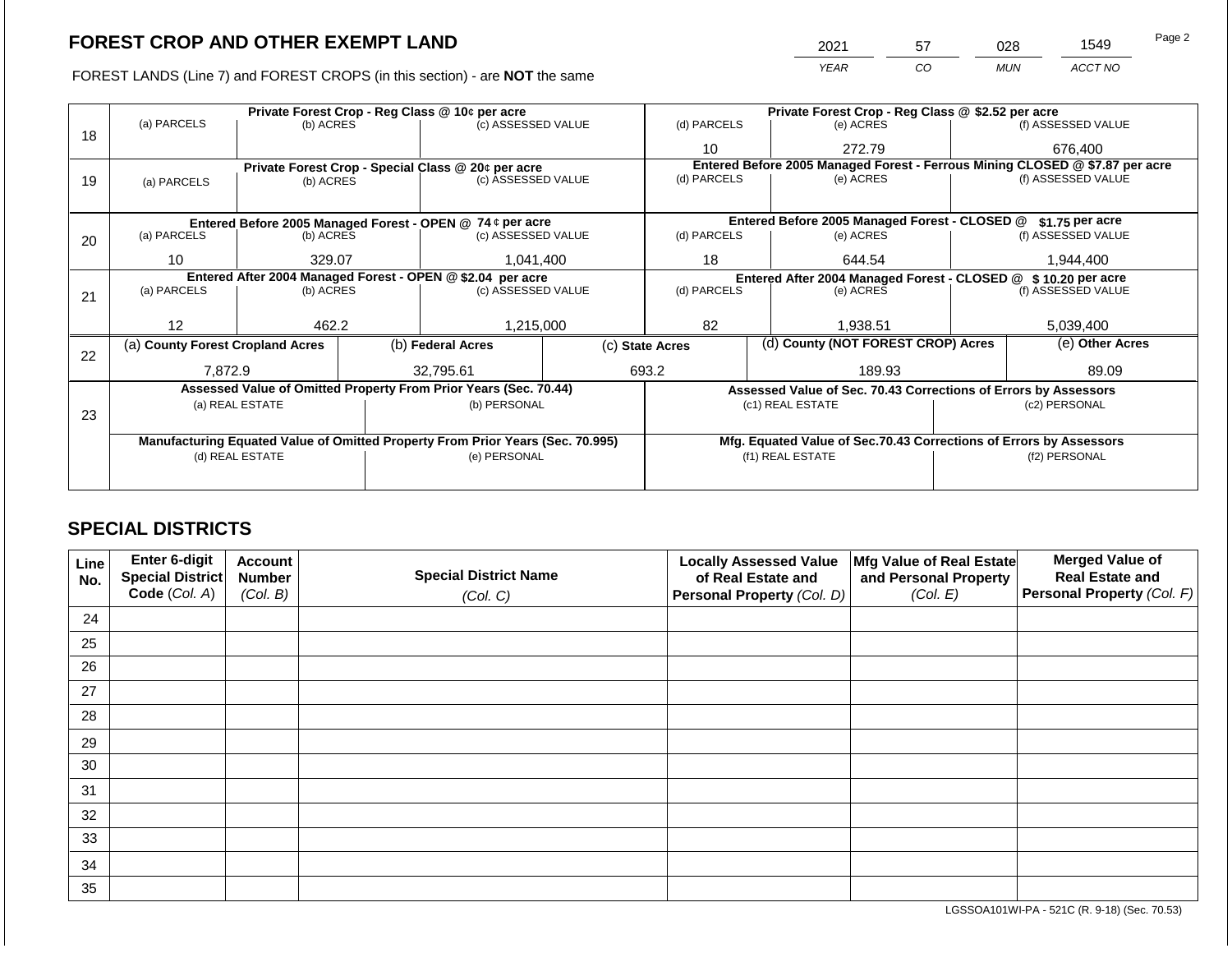|                       | <b>SCHOOL DISTRICTS</b>                                                                                                                            |      |                                                         | 2021                                                                              | 57                                                            | 028<br>1549                                                                    |
|-----------------------|----------------------------------------------------------------------------------------------------------------------------------------------------|------|---------------------------------------------------------|-----------------------------------------------------------------------------------|---------------------------------------------------------------|--------------------------------------------------------------------------------|
|                       |                                                                                                                                                    |      |                                                         | <b>YEAR</b>                                                                       | CO                                                            | ACCT NO<br><b>MUN</b>                                                          |
| Line<br>No.           | Enter 6-digit<br><b>Account</b><br><b>School District Name</b><br><b>Number</b><br><b>School District</b><br>(Col. B)<br>Code (Col. A)<br>(Col. C) |      |                                                         | <b>Locally Assessed Value</b><br>of Real Estate and<br>Personal Property (Col. D) | Mfg Value of Real Estate<br>and Personal Property<br>(Col. E) | <b>Merged Value of</b><br><b>Real Estate and</b><br>Personal Property (Col. F) |
|                       | A. SCHOOL DISTRICTS (K-8 and K-12)                                                                                                                 |      |                                                         |                                                                                   |                                                               |                                                                                |
| 36                    | 572478                                                                                                                                             | 0339 | SCH D OF HAYWARD COMMUNITY                              | 285,404,300                                                                       |                                                               | 285,404,300                                                                    |
| 37                    | 501071                                                                                                                                             | 0447 | SCH D OF CHEQUAMEGON                                    | 9,253,000                                                                         |                                                               | 9,253,000                                                                      |
| 38                    |                                                                                                                                                    |      |                                                         |                                                                                   |                                                               |                                                                                |
| 39                    |                                                                                                                                                    |      |                                                         |                                                                                   |                                                               |                                                                                |
| 40                    |                                                                                                                                                    |      |                                                         |                                                                                   |                                                               |                                                                                |
| 41                    |                                                                                                                                                    |      |                                                         |                                                                                   |                                                               |                                                                                |
| 42                    |                                                                                                                                                    |      |                                                         |                                                                                   |                                                               |                                                                                |
| 43                    |                                                                                                                                                    |      |                                                         |                                                                                   |                                                               |                                                                                |
| 44                    |                                                                                                                                                    |      |                                                         |                                                                                   |                                                               |                                                                                |
| 45<br>$\overline{46}$ |                                                                                                                                                    |      |                                                         |                                                                                   |                                                               |                                                                                |
|                       |                                                                                                                                                    |      |                                                         |                                                                                   |                                                               |                                                                                |
| 47<br>48              |                                                                                                                                                    |      |                                                         |                                                                                   |                                                               |                                                                                |
| 49                    |                                                                                                                                                    |      |                                                         |                                                                                   |                                                               |                                                                                |
| 50                    |                                                                                                                                                    |      | TOTAL ASSESSED VALUE OF SCHOOL DISTRICTS (K-8 and K-12) | 294,657,300                                                                       |                                                               | 294,657,300                                                                    |
|                       | <b>B.</b><br><b>UNION HIGH SCHOOL DISTRICTS</b>                                                                                                    |      |                                                         |                                                                                   |                                                               |                                                                                |
| 51                    |                                                                                                                                                    |      |                                                         |                                                                                   |                                                               |                                                                                |
| 52                    |                                                                                                                                                    |      |                                                         |                                                                                   |                                                               |                                                                                |
| 53                    |                                                                                                                                                    |      |                                                         |                                                                                   |                                                               |                                                                                |
| 54                    |                                                                                                                                                    |      |                                                         |                                                                                   |                                                               |                                                                                |
| 55                    |                                                                                                                                                    |      | TOTAL ASSESSED VALUE OF UNION HIGH SCHOOLS              |                                                                                   |                                                               |                                                                                |
|                       | C.<br><b>TECHNICAL COLLEGE DISTRICTS</b>                                                                                                           |      |                                                         |                                                                                   |                                                               |                                                                                |
| 56                    | 001700                                                                                                                                             | 0016 | NORTHWOOD TECHNICAL COLLEGE                             | 294,657,300                                                                       |                                                               | 294,657,300                                                                    |
| 57                    |                                                                                                                                                    |      |                                                         |                                                                                   |                                                               |                                                                                |
| 58                    |                                                                                                                                                    |      |                                                         |                                                                                   |                                                               |                                                                                |
| 59                    |                                                                                                                                                    |      | TOTAL ASSESSED VALUE OF TECHNICAL COLLEGES              | 294,657,300                                                                       |                                                               | 294,657,300                                                                    |

 *I hereby certify, to the best of my knowledge and belief, this form is complete and correct.*

**SCHOOL DISTRICTS**

| Name                                           |                                     | Title | Submission date              |
|------------------------------------------------|-------------------------------------|-------|------------------------------|
| RACHEL D THOMPSON                              |                                     |       | 2021<br>06<br>4 <sub>4</sub> |
| Phone                                          | Email address                       |       |                              |
| 715<br>638<br>3275<br>$\overline{\phantom{0}}$ | RACHEL.THOMPSON@SAWYERCOUNTYGOV.ORG |       |                              |

Page 3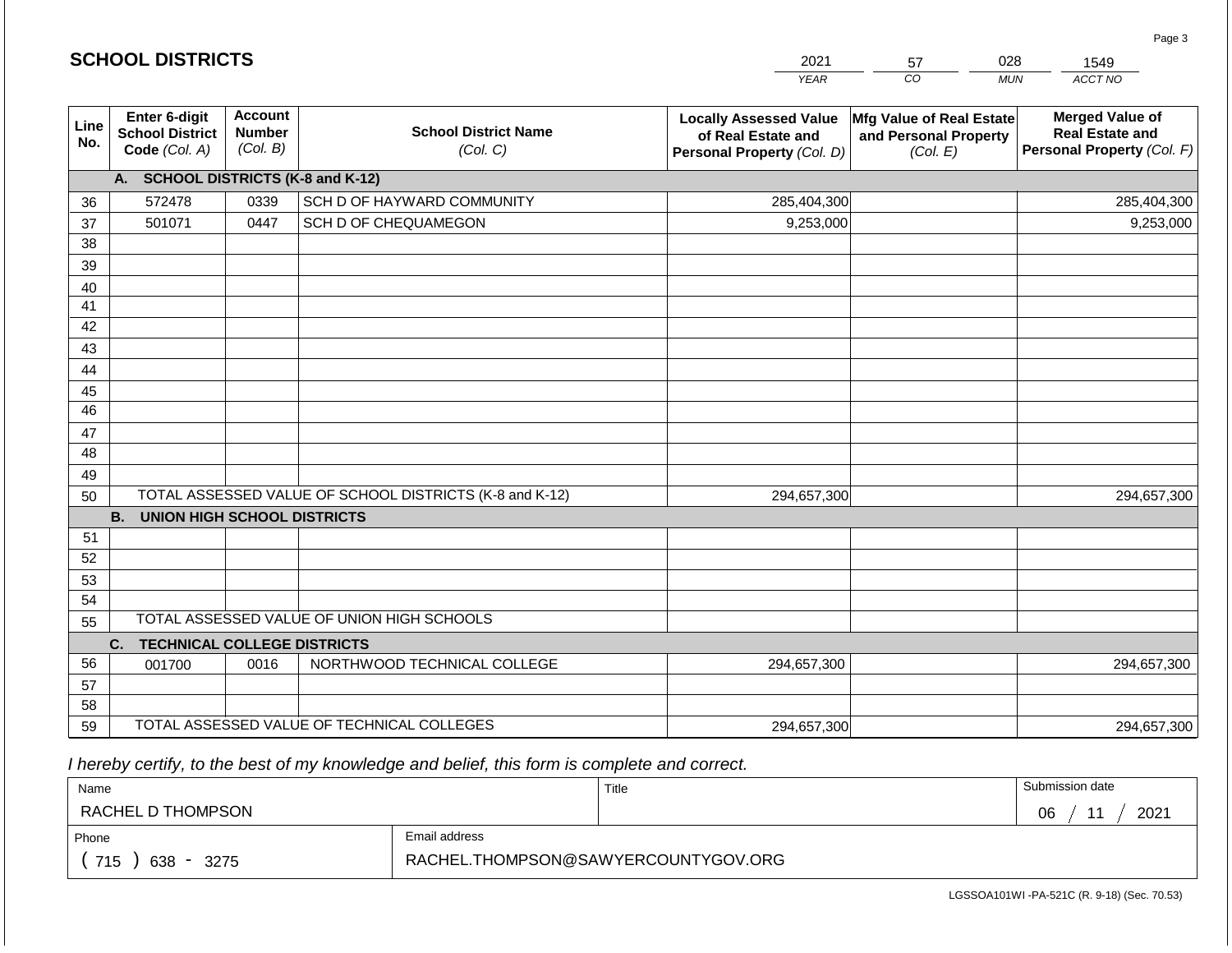- Each municipality's SOA is completed after the Board of Review and includes any changes made to the locally assessed values, under state law (sec. 70.53, Wis. Stats.)
- The Wisconsin Department of Revenue (DOR) merges the locally assessed values with the state assessed manufacturing values
- DOR provides the information regarding district names and codes. If a district is not listed, contact DOR.

Note: If you submit an amended SOA to DOR after your municipality's SOA is equated and posted to our website, we will process the SOA. However, DOR will not recalculate the *aggregate ratio or update the final SOA posted on our website. You should use the corrected values to calculate your tax rates.*

#### **Page 1: Real Estate and Personal Property**

- Lines 1-9 assessed real estate values, parcel counts and acres by classification
- Lines 10-15 assessed personal property values and number of accounts by class
- Line 16 aggregate assessed value of all property subject to general property; use to calculate tax rates. Note: This line equals the total assessed value of K-8 and K-12 school districts (Line 50) and total assessed value of technical colleges (Line 59).
- Remarks assessment ratio used to calculate estimated fair market value on property tax bills

#### **Page 2: Forest Crop, Other Exempt Land and Special Districts**

- Lines 18-21 private forest crop and managed forest lands assessed values
- Line  $22 -$  tax exempt land acres
- Line 23 prior years assessed value of omitted property under sec. 70.44 and correction of errors under sec. 70.43 shown by locally assessed or manufacturing real estate and personal property. Note: If there is an amount on this line, report the corresponding tax in the Statement of Taxes, Sections J or K.
- Lines 24-35 special district assessed values. These values are used to calculate tax rates for the special districts.

#### **Page 3: School Districts**

- Lines 36-50 school districts (K-8 and K-12) assessed values. These values are used to calculate tax rates for school districts.
- Lines 51-55 union high school district assessed values. These values are used to calculate tax rates for union high school districts.
- Lines 56-59 technical college assessed values. These values are used to calculate tax rates for technical colleges.

If you have questions: Email: lgs@wisconsin.gov

 Phone: (608) 266-2569 or (608) 264-6892 Fax: (608) 264-6887

10896 W TOWN HALL ROAD 10896 W TOWN HALL ROAD TOWN OF SPIDER LAKE KATHY OVERMAN<br>TOWN OF SPIDER LAKE HAYWARD, WI 54843 HAYWARD, WI 54843KATHY OVERMAN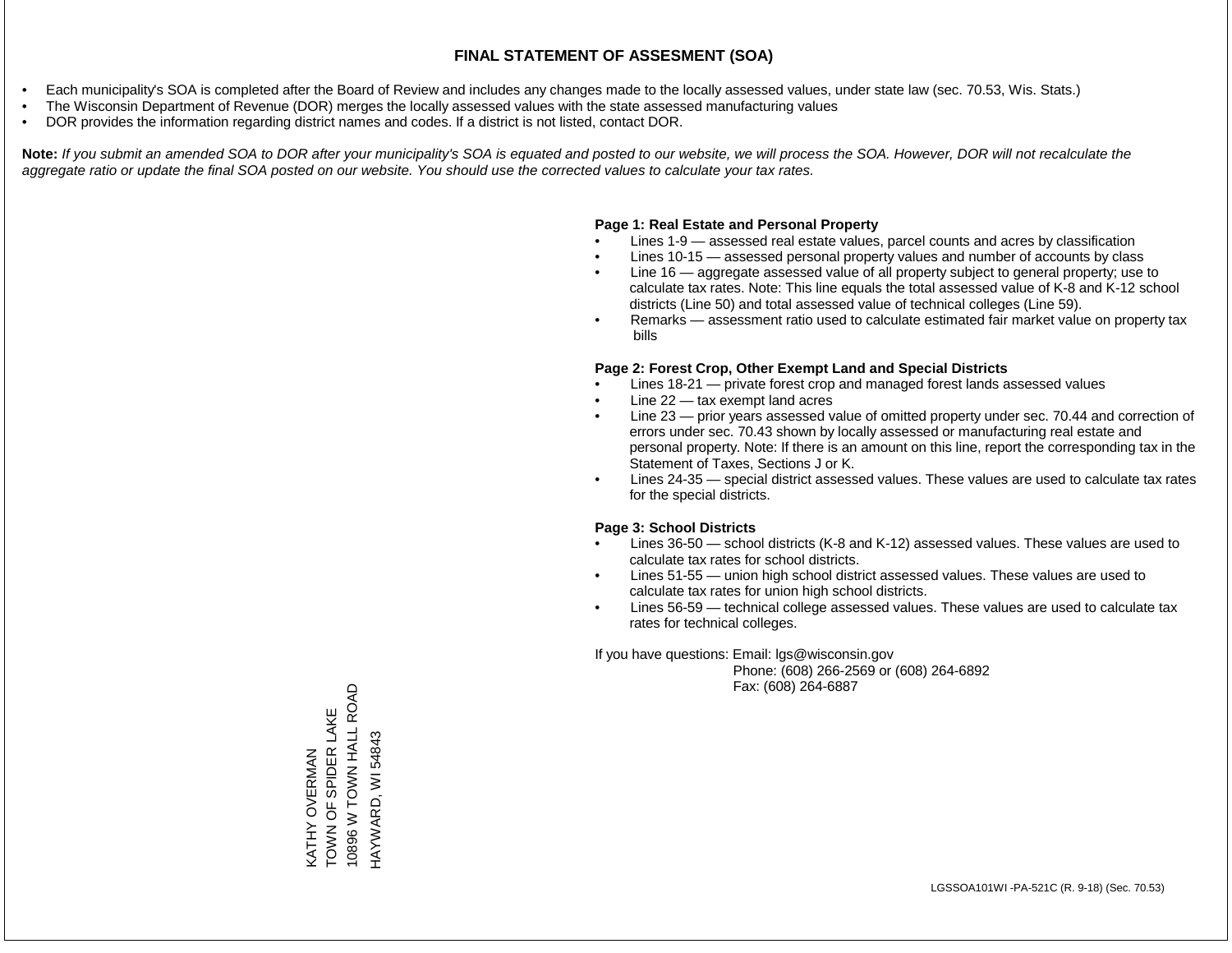|                | <b>FINAL - EQUATED</b><br><b>STATEMENT OF ASSESSMENT FOR 2021</b>                                                                                                                            |    |                                            |              | 57          | 030                                 | 1550                    |                      |             | Page 1<br>This is an Amended Return |
|----------------|----------------------------------------------------------------------------------------------------------------------------------------------------------------------------------------------|----|--------------------------------------------|--------------|-------------|-------------------------------------|-------------------------|----------------------|-------------|-------------------------------------|
|                |                                                                                                                                                                                              |    |                                            |              | CO          | <b>MUN</b>                          | ACCT NO                 |                      |             |                                     |
|                |                                                                                                                                                                                              |    |                                            |              |             |                                     |                         |                      |             |                                     |
|                | <b>FOR</b><br><b>TOWN OF</b><br>Town - Village - City                                                                                                                                        | OF | <b>WEIRGOR</b><br><b>Municipality Name</b> |              |             | SAWYER COUNTY<br><b>County Name</b> |                         |                      |             |                                     |
|                |                                                                                                                                                                                              |    |                                            |              |             |                                     |                         |                      |             |                                     |
|                | <b>REAL ESTATE</b>                                                                                                                                                                           |    |                                            | PARCEL COUNT |             | NO. OF ACRES<br><b>WHOLE</b>        | <b>VALUE OF</b>         | <b>VALUE OF</b>      |             | TOTAL VALUE OF LAND                 |
| Line<br>No.    | (See Lines 18 - 22 for<br>other Real Estate)                                                                                                                                                 |    | TOTAL LAND   IMPROVEMENTS                  |              |             | NUMBERS ONLY                        | LAND                    | <b>IMPROVEMENTS</b>  |             | AND IMPROVEMENTS                    |
|                |                                                                                                                                                                                              |    | (Col. A)                                   | (Col. B)     |             | (Col. C)                            | (Col. D)                | (Col. E)             |             | (Col. F)                            |
| $\mathbf{1}$   | <b>RESIDENTIAL - Class 1</b>                                                                                                                                                                 |    | 383                                        |              | 262         | 766                                 | 8,668,200               |                      | 19,461,200  | 28,129,400                          |
| $\overline{2}$ | <b>COMMERCIAL - Class 2</b>                                                                                                                                                                  |    | 13                                         |              | 6           | 89                                  | 270,700                 |                      | 333,700     | 604,400                             |
| 3              | MANUFACTURING - Class 3                                                                                                                                                                      |    | $\Omega$                                   |              | $\mathbf 0$ | $\mathbf 0$                         | 0                       |                      | 0           | 0                                   |
| 4              | <b>AGRICULTURAL - Class 4</b>                                                                                                                                                                |    | 252                                        |              |             | 5,508                               | 773,500                 |                      |             | 773,500                             |
| 5              | UNDEVELOPED - Class 5                                                                                                                                                                        |    | 173                                        |              |             | 1,409                               | 422,400                 |                      |             | 422,400                             |
| 6              | <b>AGRICULTURAL FOREST - Class 5m</b>                                                                                                                                                        |    | 82                                         |              |             | 1,806                               | 1,030,400               |                      |             | 1,030,400                           |
| $\overline{7}$ | <b>FOREST LANDS - Class 6</b>                                                                                                                                                                |    | 346                                        |              |             | 7,648                               | 9,635,700               |                      |             | 9,635,700                           |
| 8              | OTHER - Class 7                                                                                                                                                                              |    | 38                                         |              | 35          | 80                                  | 252,100                 |                      | 2,051,000   | 2,303,100                           |
| 9              | <b>TOTAL - ALL COLUMNS</b>                                                                                                                                                                   |    | 1,287                                      |              | 303         | 17,306                              | 21,053,000              |                      | 21,845,900  | 42,898,900                          |
| 10             | NUMBER OF PERSONAL PROPERTY ACCOUNTS IN ROLL                                                                                                                                                 |    |                                            |              |             | 15                                  | <b>LOCALLY ASSESSED</b> | <b>MANUFACTURING</b> |             | <b>MERGED</b>                       |
| 11             | BOATS AND OTHER WATERCRAFT NOT EXEMPT - Code 1                                                                                                                                               |    |                                            |              |             |                                     | $\Omega$                |                      | 0           | 0                                   |
| 12             | MACHINERY, TOOLS AND PATTERNS - Code 2                                                                                                                                                       |    |                                            |              |             |                                     |                         |                      | 0           | $\mathbf 0$                         |
| 13             | FURNITURE, FIXTURES AND EQUIPMENT - Code 3                                                                                                                                                   |    |                                            |              |             |                                     | 6,000                   |                      | 0           | 6,000                               |
| 14             | ALL OTHER PERSONAL PROPERTY NOT EXEMPT - Codes 4A, 4B, 4C                                                                                                                                    |    |                                            |              |             |                                     | 35,400                  |                      | 0           | 35,400                              |
| 15             | TOTAL OF PERSONAL PROPERTY NOT EXEMPT (Total of Lines 11-14)                                                                                                                                 |    |                                            | 41,400       |             | 0                                   | 41,400                  |                      |             |                                     |
| 16             | AGGREGATE ASSESSED VALUE OF ALL PROPERTY SUBJECT TO THE GENERAL PROPERTY TAX (Total of Lines 9F and 15F)<br>MUST EQUAL TOTAL VALUE OF THE SCHOOL DISTRICTS (K-12 PLUS K-8) - Line 50, Col. F |    |                                            |              |             |                                     |                         |                      |             | 42,940,300                          |
| 17             | Name of Assessor<br><b>BOARD OF REVIEW</b><br>DATE OF FINAL ADJOURNMENT<br>05/25/2021<br>STEVE KUESTER/KUESTER ASSESSMENT SERVICE                                                            |    |                                            |              |             |                                     |                         |                      | Telephone # | (715) 379-3453                      |

The Assessment Ratio to be used in calculating the estimated Fair Market Value on tax bills for this tax district is .931280078

This ratio should be used to convert assessed values to "Calculate Equalized Values" in Step 1 of the Lottery and Gaming Credit Calculations.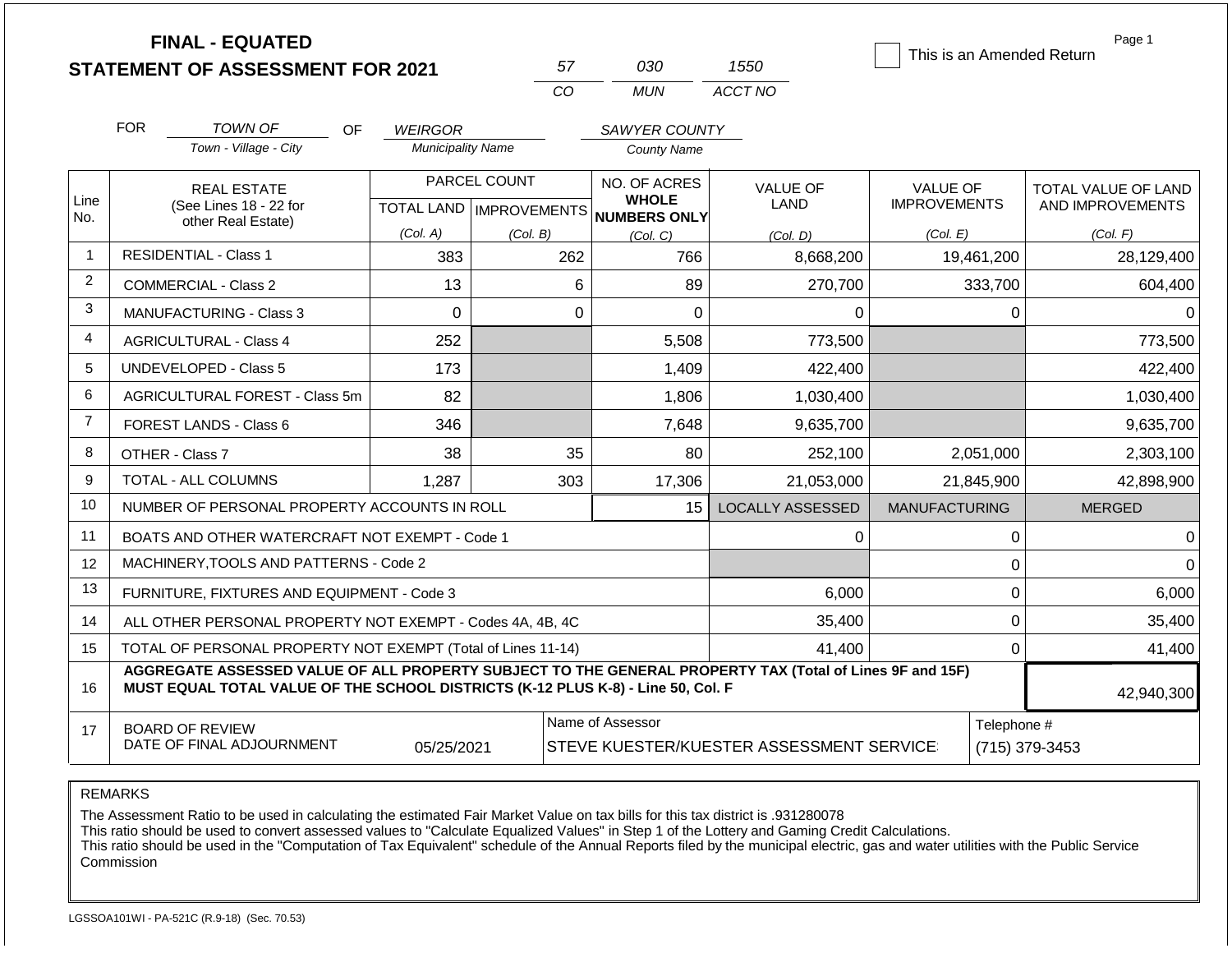2021 57 030 1550

FOREST LANDS (Line 7) and FOREST CROPS (in this section) - are **NOT** the same *YEAR CO MUN ACCT NO*

|    |                                                            |                 | Private Forest Crop - Reg Class @ 10¢ per acre                                  |                                                                                | Private Forest Crop - Reg Class @ \$2.52 per acre |                          |                 |                                                                    |                    |                                                                              |
|----|------------------------------------------------------------|-----------------|---------------------------------------------------------------------------------|--------------------------------------------------------------------------------|---------------------------------------------------|--------------------------|-----------------|--------------------------------------------------------------------|--------------------|------------------------------------------------------------------------------|
|    | (a) PARCELS                                                | (b) ACRES       |                                                                                 | (c) ASSESSED VALUE                                                             |                                                   | (d) PARCELS              |                 | (e) ACRES                                                          |                    | (f) ASSESSED VALUE                                                           |
| 18 |                                                            |                 |                                                                                 |                                                                                |                                                   |                          |                 | 39.83                                                              |                    | 70,000                                                                       |
|    |                                                            |                 |                                                                                 | Private Forest Crop - Special Class @ 20¢ per acre                             |                                                   |                          |                 |                                                                    |                    | Entered Before 2005 Managed Forest - Ferrous Mining CLOSED @ \$7.87 per acre |
| 19 | (a) PARCELS                                                | (b) ACRES       |                                                                                 | (c) ASSESSED VALUE                                                             |                                                   | (d) PARCELS              |                 | (e) ACRES                                                          |                    | (f) ASSESSED VALUE                                                           |
|    |                                                            |                 |                                                                                 |                                                                                |                                                   |                          |                 |                                                                    |                    |                                                                              |
|    |                                                            |                 |                                                                                 |                                                                                | Entered Before 2005 Managed Forest - CLOSED @     |                          | \$1.75 per acre |                                                                    |                    |                                                                              |
| 20 | (a) PARCELS                                                | (b) ACRES       | Entered Before 2005 Managed Forest - OPEN @ 74 ¢ per acre<br>(c) ASSESSED VALUE |                                                                                | (d) PARCELS                                       |                          | (e) ACRES       |                                                                    | (f) ASSESSED VALUE |                                                                              |
|    | 8                                                          | 219.02          |                                                                                 | 434,900                                                                        | 50                                                |                          | 1,814.8         | 2,293,700                                                          |                    |                                                                              |
|    | Entered After 2004 Managed Forest - OPEN @ \$2.04 per acre |                 |                                                                                 |                                                                                |                                                   |                          |                 | Entered After 2004 Managed Forest - CLOSED @                       |                    | \$10,20 per acre                                                             |
| 21 | (a) PARCELS                                                | (b) ACRES       |                                                                                 | (c) ASSESSED VALUE                                                             |                                                   | (d) PARCELS<br>(e) ACRES |                 | (f) ASSESSED VALUE                                                 |                    |                                                                              |
|    |                                                            |                 |                                                                                 |                                                                                |                                                   |                          |                 |                                                                    |                    |                                                                              |
|    | 8                                                          | 212.75          |                                                                                 |                                                                                | 218,700                                           |                          |                 | 196.1                                                              |                    | 387,000                                                                      |
| 22 | (a) County Forest Cropland Acres                           |                 |                                                                                 | (b) Federal Acres                                                              | (c) State Acres                                   |                          |                 | (d) County (NOT FOREST CROP) Acres                                 |                    | (e) Other Acres                                                              |
|    |                                                            |                 |                                                                                 |                                                                                |                                                   | 1,762.17                 |                 | 33.09                                                              |                    | 103.54                                                                       |
|    |                                                            |                 |                                                                                 | Assessed Value of Omitted Property From Prior Years (Sec. 70.44)               |                                                   |                          |                 | Assessed Value of Sec. 70.43 Corrections of Errors by Assessors    |                    |                                                                              |
|    |                                                            | (a) REAL ESTATE |                                                                                 | (b) PERSONAL                                                                   |                                                   |                          |                 | (c1) REAL ESTATE                                                   |                    | (c2) PERSONAL                                                                |
| 23 |                                                            |                 |                                                                                 |                                                                                |                                                   |                          |                 |                                                                    |                    |                                                                              |
|    |                                                            |                 |                                                                                 | Manufacturing Equated Value of Omitted Property From Prior Years (Sec. 70.995) |                                                   |                          |                 | Mfg. Equated Value of Sec.70.43 Corrections of Errors by Assessors |                    |                                                                              |
|    | (d) REAL ESTATE                                            |                 |                                                                                 | (e) PERSONAL                                                                   |                                                   |                          |                 | (f1) REAL ESTATE                                                   | (f2) PERSONAL      |                                                                              |
|    |                                                            |                 |                                                                                 |                                                                                |                                                   |                          |                 |                                                                    |                    |                                                                              |
|    |                                                            |                 |                                                                                 |                                                                                |                                                   |                          |                 |                                                                    |                    |                                                                              |

## **SPECIAL DISTRICTS**

| Line<br>No. | Enter 6-digit<br>Special District<br>Code (Col. A) | <b>Account</b><br><b>Number</b><br>(Col. B) | <b>Special District Name</b><br>(Col. C) | <b>Locally Assessed Value</b><br>of Real Estate and<br>Personal Property (Col. D) | Mfg Value of Real Estate<br>and Personal Property<br>(Col. E) | <b>Merged Value of</b><br><b>Real Estate and</b><br>Personal Property (Col. F) |
|-------------|----------------------------------------------------|---------------------------------------------|------------------------------------------|-----------------------------------------------------------------------------------|---------------------------------------------------------------|--------------------------------------------------------------------------------|
| 24          |                                                    |                                             |                                          |                                                                                   |                                                               |                                                                                |
| 25          |                                                    |                                             |                                          |                                                                                   |                                                               |                                                                                |
| 26          |                                                    |                                             |                                          |                                                                                   |                                                               |                                                                                |
| 27          |                                                    |                                             |                                          |                                                                                   |                                                               |                                                                                |
| 28          |                                                    |                                             |                                          |                                                                                   |                                                               |                                                                                |
| 29          |                                                    |                                             |                                          |                                                                                   |                                                               |                                                                                |
| 30          |                                                    |                                             |                                          |                                                                                   |                                                               |                                                                                |
| 31          |                                                    |                                             |                                          |                                                                                   |                                                               |                                                                                |
| 32          |                                                    |                                             |                                          |                                                                                   |                                                               |                                                                                |
| 33          |                                                    |                                             |                                          |                                                                                   |                                                               |                                                                                |
| 34          |                                                    |                                             |                                          |                                                                                   |                                                               |                                                                                |
| 35          |                                                    |                                             |                                          |                                                                                   |                                                               |                                                                                |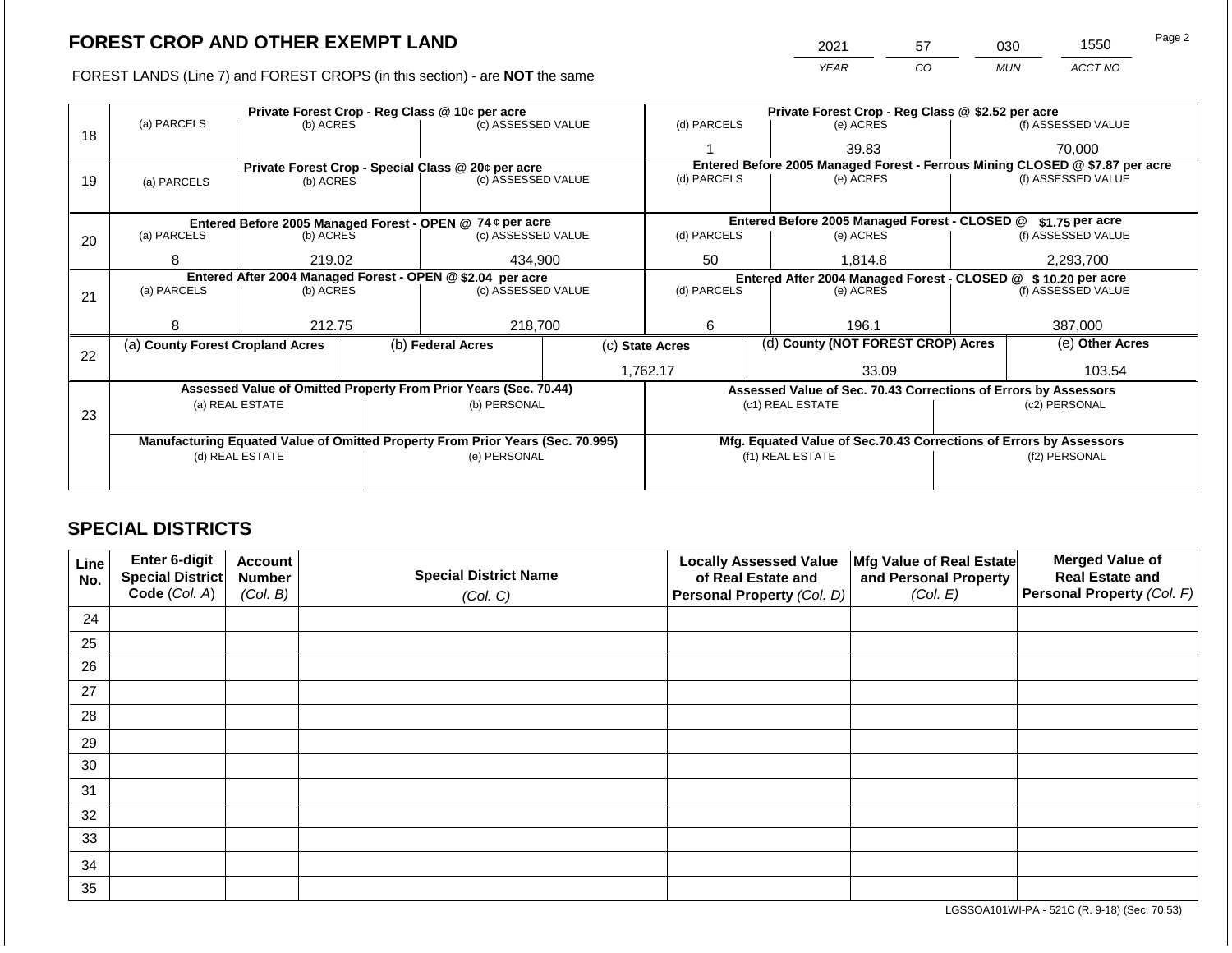|             | <b>SCHOOL DISTRICTS</b>                                  |                                             |                                                         | 2021                                                                              | 57                                                            | 030<br>1550                                                                    |
|-------------|----------------------------------------------------------|---------------------------------------------|---------------------------------------------------------|-----------------------------------------------------------------------------------|---------------------------------------------------------------|--------------------------------------------------------------------------------|
|             |                                                          |                                             |                                                         | <b>YEAR</b>                                                                       | CO                                                            | ACCT NO<br><b>MUN</b>                                                          |
| Line<br>No. | Enter 6-digit<br><b>School District</b><br>Code (Col. A) | <b>Account</b><br><b>Number</b><br>(Col. B) | <b>School District Name</b><br>(Col. C)                 | <b>Locally Assessed Value</b><br>of Real Estate and<br>Personal Property (Col. D) | Mfg Value of Real Estate<br>and Personal Property<br>(Col. E) | <b>Merged Value of</b><br><b>Real Estate and</b><br>Personal Property (Col. F) |
|             | А.                                                       |                                             | <b>SCHOOL DISTRICTS (K-8 and K-12)</b>                  |                                                                                   |                                                               |                                                                                |
| 36          | 540735                                                   | 0323                                        | SCH D OF BRUCE                                          | 42,940,300                                                                        |                                                               | 42,940,300                                                                     |
| 37          |                                                          |                                             |                                                         |                                                                                   |                                                               |                                                                                |
| 38          |                                                          |                                             |                                                         |                                                                                   |                                                               |                                                                                |
| 39          |                                                          |                                             |                                                         |                                                                                   |                                                               |                                                                                |
| 40          |                                                          |                                             |                                                         |                                                                                   |                                                               |                                                                                |
| 41          |                                                          |                                             |                                                         |                                                                                   |                                                               |                                                                                |
| 42          |                                                          |                                             |                                                         |                                                                                   |                                                               |                                                                                |
| 43          |                                                          |                                             |                                                         |                                                                                   |                                                               |                                                                                |
| 44<br>45    |                                                          |                                             |                                                         |                                                                                   |                                                               |                                                                                |
| 46          |                                                          |                                             |                                                         |                                                                                   |                                                               |                                                                                |
| 47          |                                                          |                                             |                                                         |                                                                                   |                                                               |                                                                                |
| 48          |                                                          |                                             |                                                         |                                                                                   |                                                               |                                                                                |
| 49          |                                                          |                                             |                                                         |                                                                                   |                                                               |                                                                                |
| 50          |                                                          |                                             | TOTAL ASSESSED VALUE OF SCHOOL DISTRICTS (K-8 and K-12) | 42,940,300                                                                        |                                                               | 42,940,300                                                                     |
|             | <b>B.</b><br><b>UNION HIGH SCHOOL DISTRICTS</b>          |                                             |                                                         |                                                                                   |                                                               |                                                                                |
| 51          |                                                          |                                             |                                                         |                                                                                   |                                                               |                                                                                |
| 52          |                                                          |                                             |                                                         |                                                                                   |                                                               |                                                                                |
| 53          |                                                          |                                             |                                                         |                                                                                   |                                                               |                                                                                |
| 54          |                                                          |                                             |                                                         |                                                                                   |                                                               |                                                                                |
| 55          |                                                          |                                             | TOTAL ASSESSED VALUE OF UNION HIGH SCHOOLS              |                                                                                   |                                                               |                                                                                |
|             | <b>TECHNICAL COLLEGE DISTRICTS</b><br>C.                 |                                             |                                                         |                                                                                   |                                                               |                                                                                |
| 56          | 001700                                                   | 0016                                        | NORTHWOOD TECHNICAL COLLEGE                             | 42,940,300                                                                        |                                                               | 42,940,300                                                                     |
| 57          |                                                          |                                             |                                                         |                                                                                   |                                                               |                                                                                |
| 58          |                                                          |                                             | TOTAL ASSESSED VALUE OF TECHNICAL COLLEGES              |                                                                                   |                                                               |                                                                                |
| 59          |                                                          |                                             |                                                         | 42,940,300                                                                        |                                                               | 42,940,300                                                                     |

 *I hereby certify, to the best of my knowledge and belief, this form is complete and correct.*

| Name               |                                     | Title | Submission date  |  |  |
|--------------------|-------------------------------------|-------|------------------|--|--|
| RACHEL D THOMPSON  |                                     |       | 09<br>2021<br>06 |  |  |
| Phone              | Email address                       |       |                  |  |  |
| 715<br>638<br>3275 | RACHEL.THOMPSON@SAWYERCOUNTYGOV.ORG |       |                  |  |  |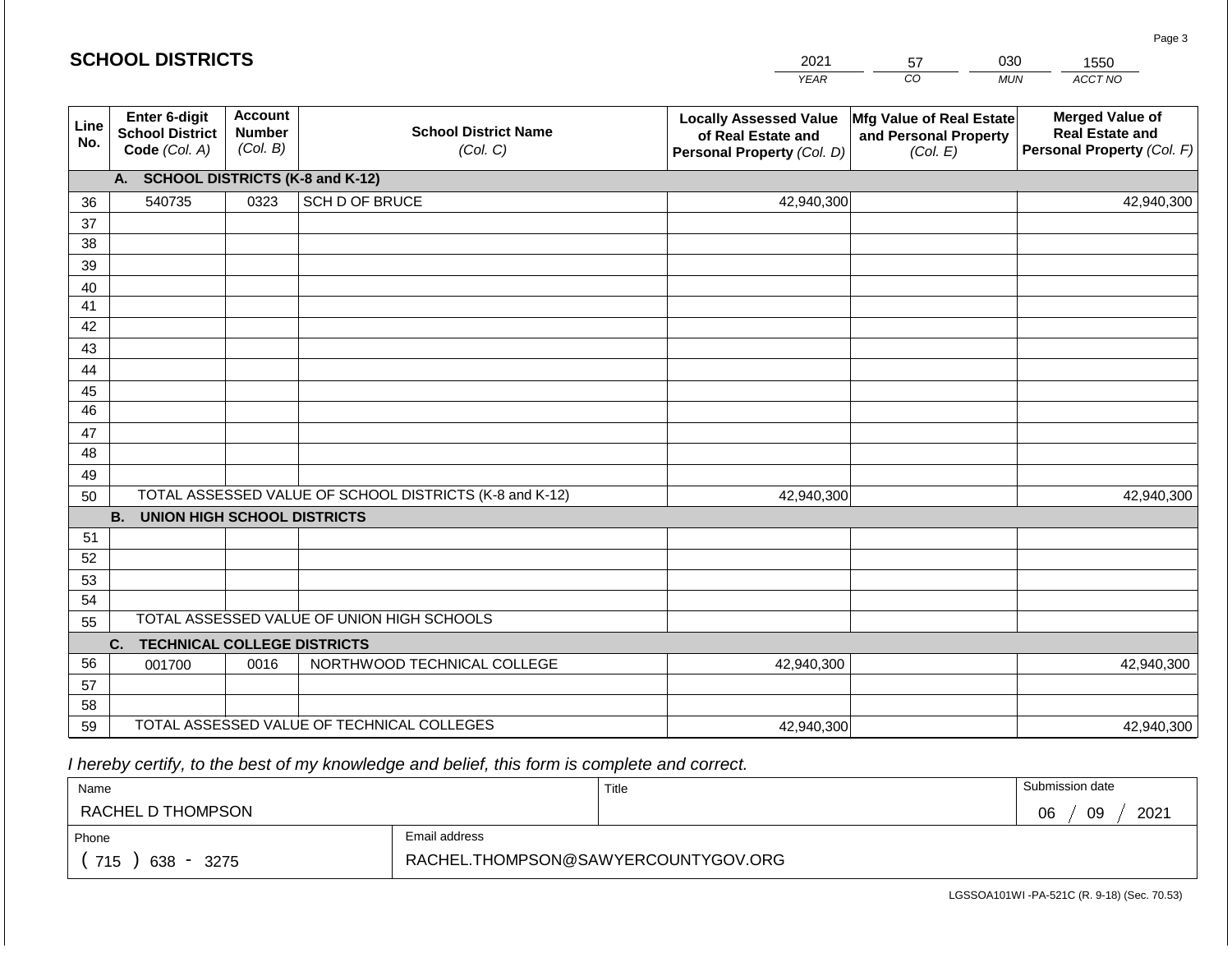- Each municipality's SOA is completed after the Board of Review and includes any changes made to the locally assessed values, under state law (sec. 70.53, Wis. Stats.)
- The Wisconsin Department of Revenue (DOR) merges the locally assessed values with the state assessed manufacturing values
- DOR provides the information regarding district names and codes. If a district is not listed, contact DOR.

Note: If you submit an amended SOA to DOR after your municipality's SOA is equated and posted to our website, we will process the SOA. However, DOR will not recalculate the *aggregate ratio or update the final SOA posted on our website. You should use the corrected values to calculate your tax rates.*

## **Page 1: Real Estate and Personal Property**

- Lines 1-9 assessed real estate values, parcel counts and acres by classification
- Lines 10-15 assessed personal property values and number of accounts by class
- Line 16 aggregate assessed value of all property subject to general property; use to calculate tax rates. Note: This line equals the total assessed value of K-8 and K-12 school districts (Line 50) and total assessed value of technical colleges (Line 59).
- Remarks assessment ratio used to calculate estimated fair market value on property tax bills

## **Page 2: Forest Crop, Other Exempt Land and Special Districts**

- Lines 18-21 private forest crop and managed forest lands assessed values
- Line  $22 -$  tax exempt land acres
- Line 23 prior years assessed value of omitted property under sec. 70.44 and correction of errors under sec. 70.43 shown by locally assessed or manufacturing real estate and personal property. Note: If there is an amount on this line, report the corresponding tax in the Statement of Taxes, Sections J or K.
- Lines 24-35 special district assessed values. These values are used to calculate tax rates for the special districts.

## **Page 3: School Districts**

- Lines 36-50 school districts (K-8 and K-12) assessed values. These values are used to calculate tax rates for school districts.
- Lines 51-55 union high school district assessed values. These values are used to calculate tax rates for union high school districts.
- Lines 56-59 technical college assessed values. These values are used to calculate tax rates for technical colleges.

If you have questions: Email: lgs@wisconsin.gov

 Phone: (608) 266-2569 or (608) 264-6892 Fax: (608) 264-6887

TOWN OF WEIRGOR<br>PO BOX 2, 11039 W 3RD ST. PO BOX 2, 11039 W 3RD ST. EXELAND, WI 54835 - 0002 EXELAND, WI 54835 - 0002TOWN OF WEIRGOR **VICHELE MEYERS** MICHELE MEYERS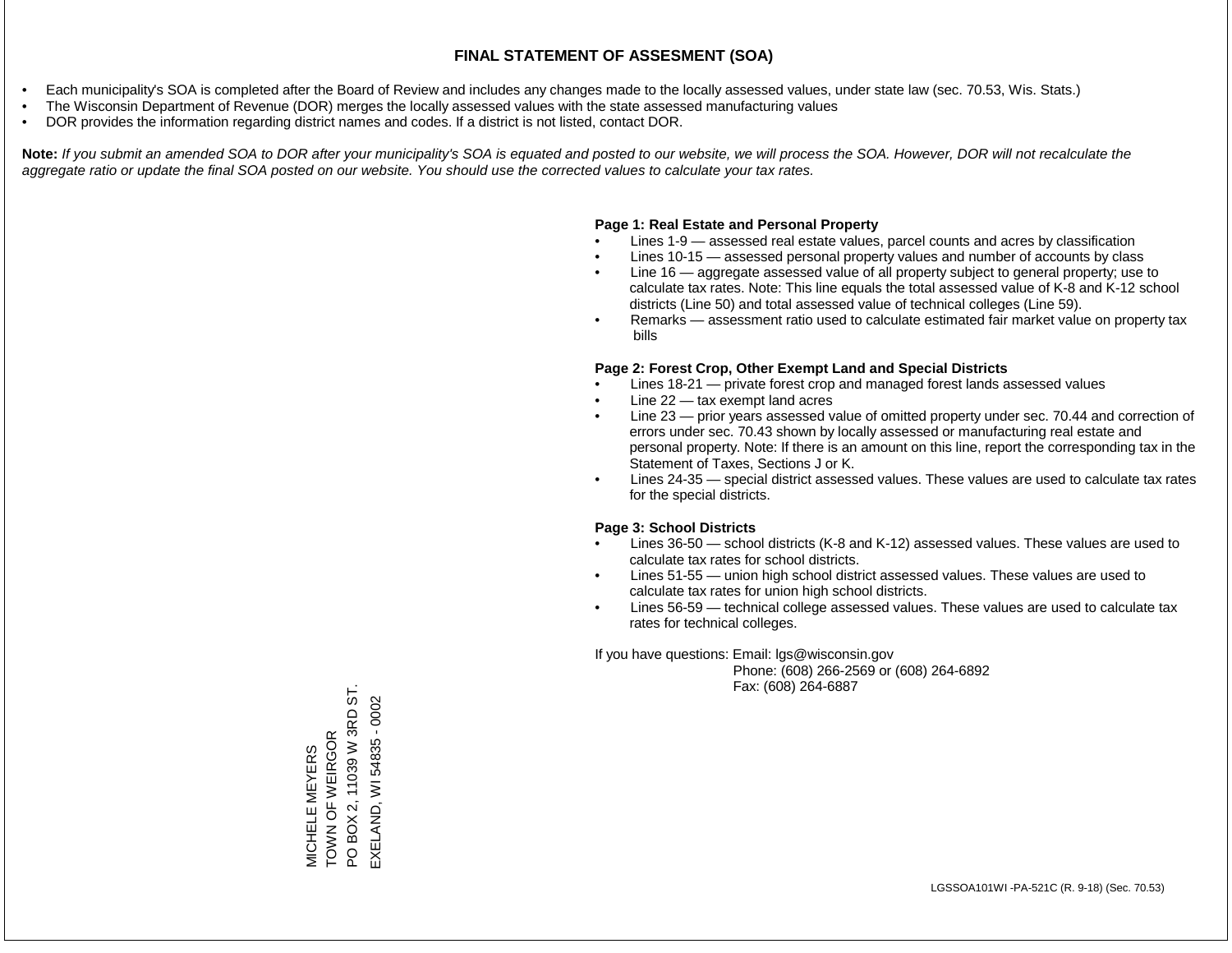**STATEMENT OF ASSESSMENT FOR 2021**

| 57 | 7132  | 1551    |
|----|-------|---------|
| m  | MI IN | ACCT NO |

**FINAL - EQUATED**<br>  $\overline{X}$  This is an Amended Return

Page 1

|                | <b>FOR</b>                                                                                                                                                                                   | <b>TOWN OF</b><br>OF                                         | <b>WINTER</b>            |              | <b>SAWYER COUNTY</b>                                |                         |                      |                        |
|----------------|----------------------------------------------------------------------------------------------------------------------------------------------------------------------------------------------|--------------------------------------------------------------|--------------------------|--------------|-----------------------------------------------------|-------------------------|----------------------|------------------------|
|                |                                                                                                                                                                                              | Town - Village - City                                        | <b>Municipality Name</b> |              | <b>County Name</b>                                  |                         |                      |                        |
|                |                                                                                                                                                                                              | <b>REAL ESTATE</b>                                           |                          | PARCEL COUNT | NO. OF ACRES                                        | <b>VALUE OF</b>         | <b>VALUE OF</b>      | TOTAL VALUE OF LAND    |
| Line<br>No.    |                                                                                                                                                                                              | (See Lines 18 - 22 for<br>other Real Estate)                 |                          |              | <b>WHOLE</b><br>TOTAL LAND MPROVEMENTS NUMBERS ONLY | <b>LAND</b>             | <b>IMPROVEMENTS</b>  | AND IMPROVEMENTS       |
|                |                                                                                                                                                                                              |                                                              | (Col. A)                 | (Col. B)     | (Col. C)                                            | (Col. D)                | (Col. E)             | (Col. F)               |
| $\mathbf{1}$   |                                                                                                                                                                                              | <b>RESIDENTIAL - Class 1</b>                                 | 1,979                    | 1,384        | 4,666                                               | 70,910,800              | 107,800,500          | 178,711,300            |
| $\overline{2}$ |                                                                                                                                                                                              | <b>COMMERCIAL - Class 2</b>                                  | 35                       | 31           | 169                                                 | 2,444,100               | 5,498,100            | 7,942,200              |
| 3              |                                                                                                                                                                                              | <b>MANUFACTURING - Class 3</b>                               | $\Omega$                 | $\Omega$     | 0                                                   | 0                       |                      | $\Omega$               |
| 4              |                                                                                                                                                                                              | <b>AGRICULTURAL - Class 4</b>                                | 179                      |              | 3,308                                               | 349,200                 |                      | 349,200                |
| 5              |                                                                                                                                                                                              | <b>UNDEVELOPED - Class 5</b>                                 | 382                      |              | 4,991                                               | 1,224,200               |                      | 1,224,200              |
| 6              |                                                                                                                                                                                              | AGRICULTURAL FOREST - Class 5m                               | 85                       |              | 1,828                                               | 994,100                 |                      | 994,100                |
| $\overline{7}$ |                                                                                                                                                                                              | FOREST LANDS - Class 6                                       | 985                      |              | 20,525                                              | 26,018,700              |                      | 26,018,700             |
| 8              |                                                                                                                                                                                              | OTHER - Class 7                                              | 33                       | 33           | 49                                                  | 173,300                 | 2,251,400            | 2,424,700              |
| 9              |                                                                                                                                                                                              | TOTAL - ALL COLUMNS                                          | 3,678                    | 1,448        | 35,536                                              | 102,114,400             | 115,550,000          | 217,664,400            |
| 10             |                                                                                                                                                                                              | NUMBER OF PERSONAL PROPERTY ACCOUNTS IN ROLL                 |                          |              | 78                                                  | <b>LOCALLY ASSESSED</b> | <b>MANUFACTURING</b> | <b>MERGED</b>          |
| 11             |                                                                                                                                                                                              | BOATS AND OTHER WATERCRAFT NOT EXEMPT - Code 1               |                          |              |                                                     | 4,300                   |                      | 4,300<br>0             |
| 12             |                                                                                                                                                                                              | MACHINERY, TOOLS AND PATTERNS - Code 2                       |                          |              |                                                     |                         |                      | 0                      |
| 13             |                                                                                                                                                                                              | FURNITURE, FIXTURES AND EQUIPMENT - Code 3                   |                          |              |                                                     | 309,500                 |                      | 0<br>309,500           |
| 14             |                                                                                                                                                                                              | ALL OTHER PERSONAL PROPERTY NOT EXEMPT - Codes 4A, 4B, 4C    |                          |              |                                                     | 822,300                 |                      | $\mathbf 0$<br>822,300 |
| 15             |                                                                                                                                                                                              | TOTAL OF PERSONAL PROPERTY NOT EXEMPT (Total of Lines 11-14) |                          |              |                                                     | 1,136,100               |                      | 0<br>1,136,100         |
| 16             | AGGREGATE ASSESSED VALUE OF ALL PROPERTY SUBJECT TO THE GENERAL PROPERTY TAX (Total of Lines 9F and 15F)<br>MUST EQUAL TOTAL VALUE OF THE SCHOOL DISTRICTS (K-12 PLUS K-8) - Line 50, Col. F |                                                              |                          |              |                                                     |                         |                      |                        |
| 17             |                                                                                                                                                                                              | <b>BOARD OF REVIEW</b>                                       |                          |              | Name of Assessor                                    |                         | Telephone #          |                        |
|                | DATE OF FINAL ADJOURNMENT<br>06/21/2021<br><b>BOWMAR APPRAISAL</b>                                                                                                                           |                                                              |                          |              |                                                     |                         | $(715)$ 577-1875     |                        |

REMARKS

The Assessment Ratio to be used in calculating the estimated Fair Market Value on tax bills for this tax district is .920588098

This ratio should be used to convert assessed values to "Calculate Equalized Values" in Step 1 of the Lottery and Gaming Credit Calculations.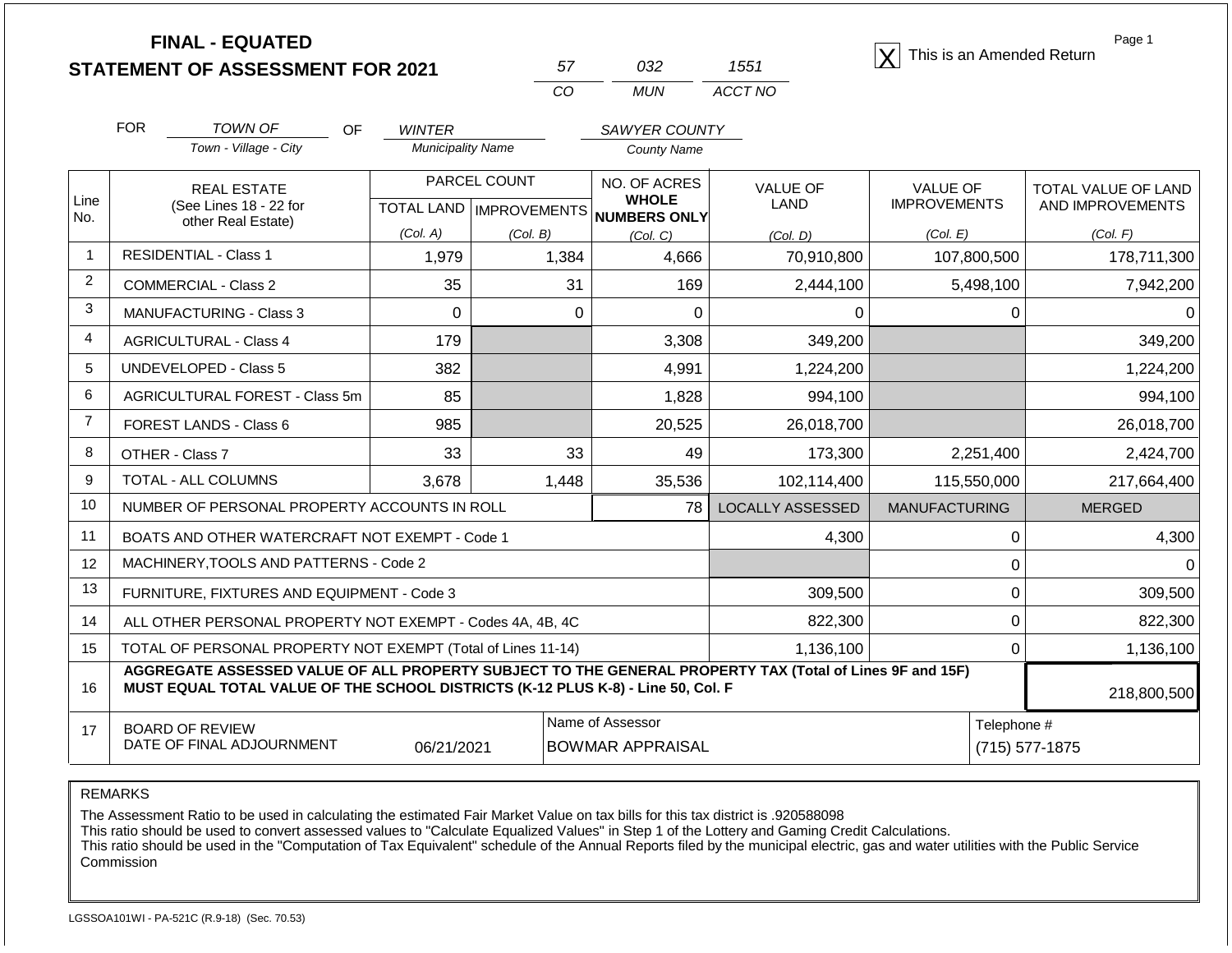FOREST LANDS (Line 7) and FOREST CROPS (in this section) - are **NOT** the same

| Page 2 | 1551    | 032        | 57 | 2021 |
|--------|---------|------------|----|------|
|        | ACCT NO | <b>MUN</b> | CO | YEAR |
|        |         |            |    |      |

|    |                                                                                |                                |  | Private Forest Crop - Reg Class @ 10¢ per acre                   |                                                                    | Private Forest Crop - Reg Class @ \$2.52 per acre     |                                                               |                                                                              |                 |                    |  |
|----|--------------------------------------------------------------------------------|--------------------------------|--|------------------------------------------------------------------|--------------------------------------------------------------------|-------------------------------------------------------|---------------------------------------------------------------|------------------------------------------------------------------------------|-----------------|--------------------|--|
|    | (a) PARCELS                                                                    | (b) ACRES                      |  | (c) ASSESSED VALUE                                               |                                                                    | (d) PARCELS                                           |                                                               | (e) ACRES                                                                    |                 | (f) ASSESSED VALUE |  |
| 18 |                                                                                |                                |  |                                                                  |                                                                    |                                                       |                                                               | 249.47                                                                       |                 | 299,600            |  |
|    |                                                                                |                                |  | Private Forest Crop - Special Class @ 20¢ per acre               |                                                                    |                                                       |                                                               | Entered Before 2005 Managed Forest - Ferrous Mining CLOSED @ \$7.87 per acre |                 |                    |  |
| 19 | (a) PARCELS                                                                    | (b) ACRES                      |  | (c) ASSESSED VALUE                                               |                                                                    | (d) PARCELS                                           |                                                               | (e) ACRES                                                                    |                 | (f) ASSESSED VALUE |  |
|    |                                                                                |                                |  |                                                                  |                                                                    |                                                       |                                                               |                                                                              |                 |                    |  |
|    | Entered Before 2005 Managed Forest - OPEN @ 74 ¢ per acre                      |                                |  |                                                                  | Entered Before 2005 Managed Forest - CLOSED @                      |                                                       | \$1.75 per acre                                               |                                                                              |                 |                    |  |
| 20 | (a) PARCELS                                                                    | (b) ACRES                      |  | (c) ASSESSED VALUE                                               |                                                                    | (d) PARCELS                                           |                                                               | (e) ACRES                                                                    |                 | (f) ASSESSED VALUE |  |
|    |                                                                                |                                |  |                                                                  |                                                                    |                                                       |                                                               |                                                                              |                 |                    |  |
|    |                                                                                | 22,613,400<br>689<br>27.152.22 |  |                                                                  | 103                                                                |                                                       | 3.642.75                                                      |                                                                              | 4,269,400       |                    |  |
|    | Entered After 2004 Managed Forest - OPEN @ \$2.04 per acre                     |                                |  |                                                                  |                                                                    |                                                       | Entered After 2004 Managed Forest - CLOSED @ \$10.20 per acre |                                                                              |                 |                    |  |
| 21 | (a) PARCELS                                                                    | (b) ACRES                      |  | (c) ASSESSED VALUE                                               |                                                                    | (d) PARCELS                                           |                                                               | (e) ACRES                                                                    |                 | (f) ASSESSED VALUE |  |
|    |                                                                                |                                |  |                                                                  |                                                                    |                                                       |                                                               |                                                                              |                 |                    |  |
|    | 44                                                                             | 1,591.59                       |  | 1,775,400                                                        |                                                                    | 62<br>1,913.99                                        |                                                               | 2,481,100                                                                    |                 |                    |  |
| 22 | (a) County Forest Cropland Acres                                               |                                |  | (b) Federal Acres                                                |                                                                    | (d) County (NOT FOREST CROP) Acres<br>(c) State Acres |                                                               |                                                                              | (e) Other Acres |                    |  |
|    | 43,873.82                                                                      |                                |  | 12,177.79                                                        |                                                                    | 52,100.53                                             |                                                               | 172.67                                                                       |                 | 396.12             |  |
|    |                                                                                |                                |  | Assessed Value of Omitted Property From Prior Years (Sec. 70.44) |                                                                    |                                                       |                                                               | Assessed Value of Sec. 70.43 Corrections of Errors by Assessors              |                 |                    |  |
|    |                                                                                | (a) REAL ESTATE                |  | (b) PERSONAL                                                     |                                                                    |                                                       |                                                               | (c1) REAL ESTATE                                                             |                 | (c2) PERSONAL      |  |
| 23 |                                                                                |                                |  |                                                                  |                                                                    |                                                       |                                                               |                                                                              |                 |                    |  |
|    | Manufacturing Equated Value of Omitted Property From Prior Years (Sec. 70.995) |                                |  |                                                                  | Mfg. Equated Value of Sec.70.43 Corrections of Errors by Assessors |                                                       |                                                               |                                                                              |                 |                    |  |
|    |                                                                                | (d) REAL ESTATE                |  | (e) PERSONAL                                                     |                                                                    |                                                       |                                                               | (f1) REAL ESTATE                                                             |                 | (f2) PERSONAL      |  |
|    |                                                                                |                                |  |                                                                  |                                                                    |                                                       |                                                               |                                                                              |                 |                    |  |
|    |                                                                                |                                |  |                                                                  |                                                                    |                                                       |                                                               |                                                                              |                 |                    |  |

## **SPECIAL DISTRICTS**

| Line<br>No. | Enter 6-digit<br>Special District | <b>Account</b><br><b>Number</b> | <b>Special District Name</b> | <b>Locally Assessed Value</b><br>of Real Estate and | Mfg Value of Real Estate<br>and Personal Property | <b>Merged Value of</b><br><b>Real Estate and</b> |
|-------------|-----------------------------------|---------------------------------|------------------------------|-----------------------------------------------------|---------------------------------------------------|--------------------------------------------------|
|             | Code (Col. A)                     | (Col. B)                        | (Col. C)                     | <b>Personal Property (Col. D)</b>                   | (Col. E)                                          | Personal Property (Col. F)                       |
| 24          |                                   |                                 |                              |                                                     |                                                   |                                                  |
| 25          |                                   |                                 |                              |                                                     |                                                   |                                                  |
| 26          |                                   |                                 |                              |                                                     |                                                   |                                                  |
| 27          |                                   |                                 |                              |                                                     |                                                   |                                                  |
| 28          |                                   |                                 |                              |                                                     |                                                   |                                                  |
| 29          |                                   |                                 |                              |                                                     |                                                   |                                                  |
| 30          |                                   |                                 |                              |                                                     |                                                   |                                                  |
| 31          |                                   |                                 |                              |                                                     |                                                   |                                                  |
| 32          |                                   |                                 |                              |                                                     |                                                   |                                                  |
| 33          |                                   |                                 |                              |                                                     |                                                   |                                                  |
| 34          |                                   |                                 |                              |                                                     |                                                   |                                                  |
| 35          |                                   |                                 |                              |                                                     |                                                   |                                                  |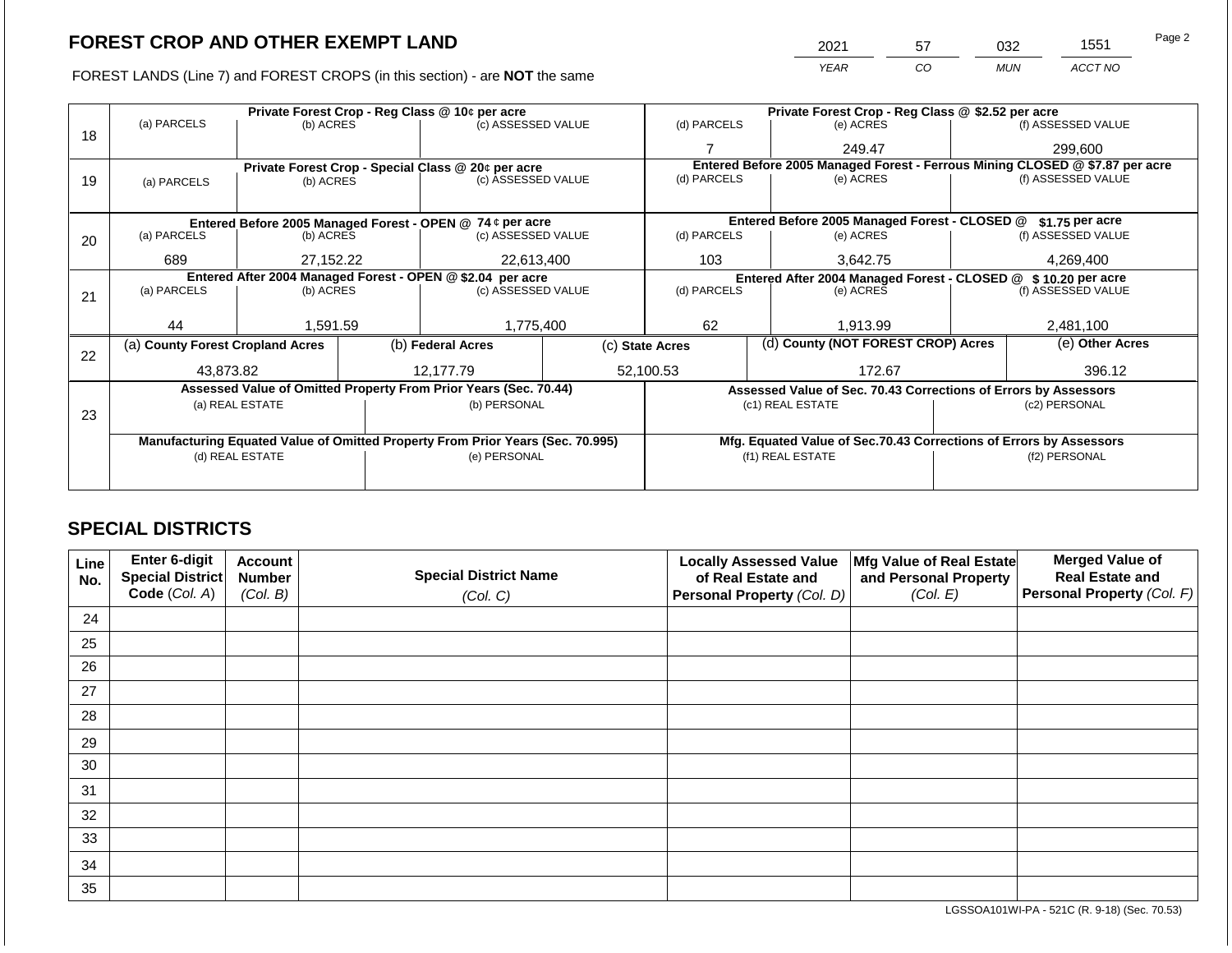|             | <b>SCHOOL DISTRICTS</b>                                  |                                             |                                                         | 2021                                                                              | 57                                                            | 032<br>1551                                                                    |  |  |  |  |  |
|-------------|----------------------------------------------------------|---------------------------------------------|---------------------------------------------------------|-----------------------------------------------------------------------------------|---------------------------------------------------------------|--------------------------------------------------------------------------------|--|--|--|--|--|
|             |                                                          |                                             |                                                         | <b>YEAR</b>                                                                       | CO                                                            | ACCT NO<br><b>MUN</b>                                                          |  |  |  |  |  |
| Line<br>No. | Enter 6-digit<br><b>School District</b><br>Code (Col. A) | <b>Account</b><br><b>Number</b><br>(Col. B) | <b>School District Name</b><br>(Col. C)                 | <b>Locally Assessed Value</b><br>of Real Estate and<br>Personal Property (Col. D) | Mfg Value of Real Estate<br>and Personal Property<br>(Col. E) | <b>Merged Value of</b><br><b>Real Estate and</b><br>Personal Property (Col. F) |  |  |  |  |  |
|             | <b>SCHOOL DISTRICTS (K-8 and K-12)</b><br>A.             |                                             |                                                         |                                                                                   |                                                               |                                                                                |  |  |  |  |  |
| 36          | 576615                                                   | 0340                                        | SCH D OF WINTER                                         | 218,800,500                                                                       |                                                               | 218,800,500                                                                    |  |  |  |  |  |
| 37          |                                                          |                                             |                                                         |                                                                                   |                                                               |                                                                                |  |  |  |  |  |
| 38          |                                                          |                                             |                                                         |                                                                                   |                                                               |                                                                                |  |  |  |  |  |
| 39          |                                                          |                                             |                                                         |                                                                                   |                                                               |                                                                                |  |  |  |  |  |
| 40          |                                                          |                                             |                                                         |                                                                                   |                                                               |                                                                                |  |  |  |  |  |
| 41          |                                                          |                                             |                                                         |                                                                                   |                                                               |                                                                                |  |  |  |  |  |
| 42          |                                                          |                                             |                                                         |                                                                                   |                                                               |                                                                                |  |  |  |  |  |
| 43<br>44    |                                                          |                                             |                                                         |                                                                                   |                                                               |                                                                                |  |  |  |  |  |
| 45          |                                                          |                                             |                                                         |                                                                                   |                                                               |                                                                                |  |  |  |  |  |
| 46          |                                                          |                                             |                                                         |                                                                                   |                                                               |                                                                                |  |  |  |  |  |
| 47          |                                                          |                                             |                                                         |                                                                                   |                                                               |                                                                                |  |  |  |  |  |
| 48          |                                                          |                                             |                                                         |                                                                                   |                                                               |                                                                                |  |  |  |  |  |
| 49          |                                                          |                                             |                                                         |                                                                                   |                                                               |                                                                                |  |  |  |  |  |
| 50          |                                                          |                                             | TOTAL ASSESSED VALUE OF SCHOOL DISTRICTS (K-8 and K-12) | 218,800,500                                                                       |                                                               | 218,800,500                                                                    |  |  |  |  |  |
|             | <b>B.</b><br><b>UNION HIGH SCHOOL DISTRICTS</b>          |                                             |                                                         |                                                                                   |                                                               |                                                                                |  |  |  |  |  |
| 51          |                                                          |                                             |                                                         |                                                                                   |                                                               |                                                                                |  |  |  |  |  |
| 52          |                                                          |                                             |                                                         |                                                                                   |                                                               |                                                                                |  |  |  |  |  |
| 53          |                                                          |                                             |                                                         |                                                                                   |                                                               |                                                                                |  |  |  |  |  |
| 54          |                                                          |                                             |                                                         |                                                                                   |                                                               |                                                                                |  |  |  |  |  |
| 55          |                                                          |                                             | TOTAL ASSESSED VALUE OF UNION HIGH SCHOOLS              |                                                                                   |                                                               |                                                                                |  |  |  |  |  |
|             | <b>TECHNICAL COLLEGE DISTRICTS</b><br>C.                 |                                             |                                                         |                                                                                   |                                                               |                                                                                |  |  |  |  |  |
| 56          | 001700                                                   | 0016                                        | NORTHWOOD TECHNICAL COLLEGE                             | 218,800,500                                                                       |                                                               | 218,800,500                                                                    |  |  |  |  |  |
| 57<br>58    |                                                          |                                             |                                                         |                                                                                   |                                                               |                                                                                |  |  |  |  |  |
| 59          |                                                          |                                             | TOTAL ASSESSED VALUE OF TECHNICAL COLLEGES              |                                                                                   |                                                               |                                                                                |  |  |  |  |  |
|             |                                                          |                                             |                                                         | 218,800,500                                                                       |                                                               | 218,800,500                                                                    |  |  |  |  |  |

 *I hereby certify, to the best of my knowledge and belief, this form is complete and correct.*

| Name                                           |                                     | Title | Submission date         |
|------------------------------------------------|-------------------------------------|-------|-------------------------|
| RACHEL D THOMPSON                              |                                     |       | 2021<br><b>01</b><br>10 |
| Phone                                          | Email address                       |       |                         |
| 715<br>638<br>3275<br>$\overline{\phantom{a}}$ | RACHEL.THOMPSON@SAWYERCOUNTYGOV.ORG |       |                         |

Page 3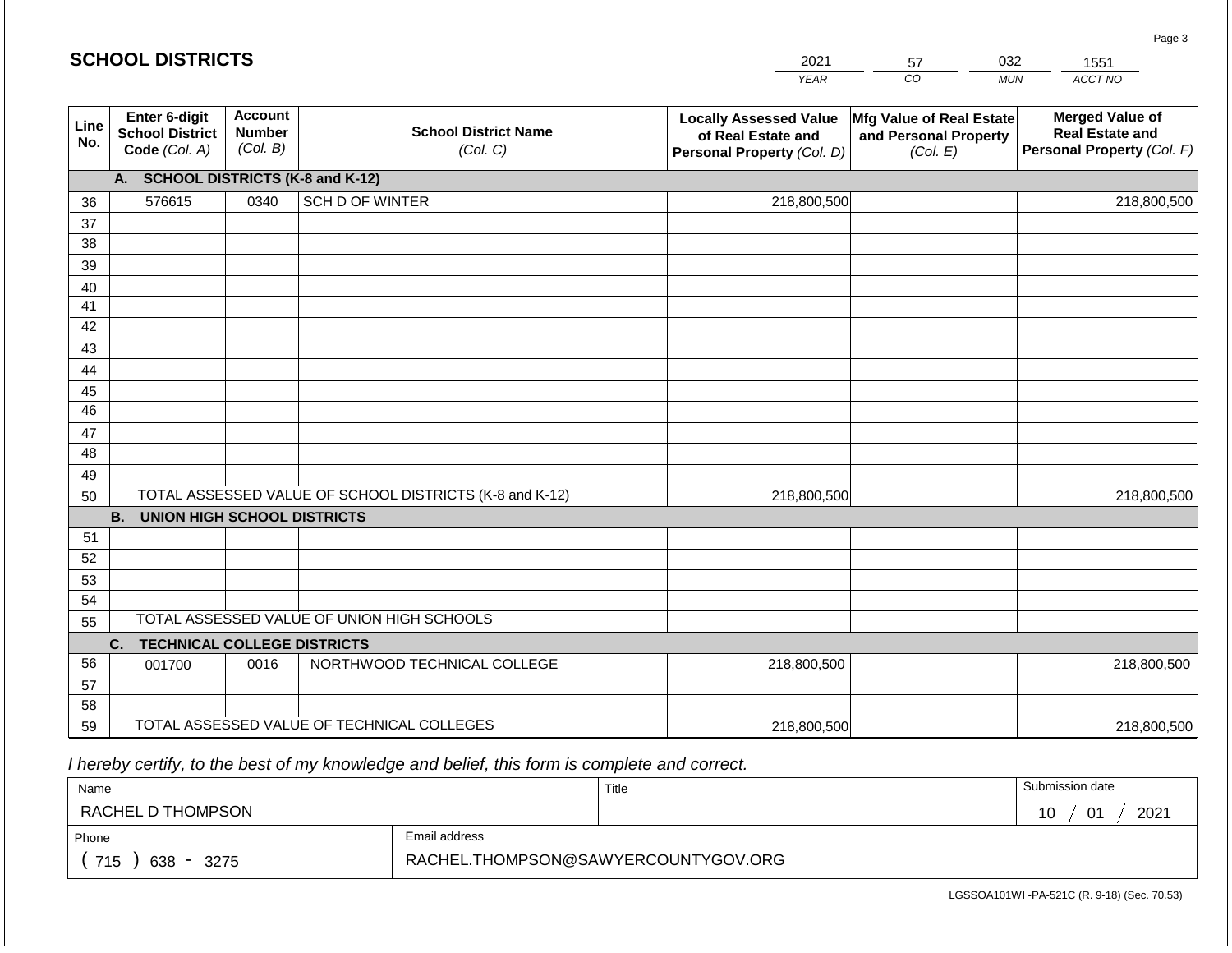- Each municipality's SOA is completed after the Board of Review and includes any changes made to the locally assessed values, under state law (sec. 70.53, Wis. Stats.)
- The Wisconsin Department of Revenue (DOR) merges the locally assessed values with the state assessed manufacturing values
- DOR provides the information regarding district names and codes. If a district is not listed, contact DOR.

Note: If you submit an amended SOA to DOR after your municipality's SOA is equated and posted to our website, we will process the SOA. However, DOR will not recalculate the *aggregate ratio or update the final SOA posted on our website. You should use the corrected values to calculate your tax rates.*

## **Page 1: Real Estate and Personal Property**

- Lines 1-9 assessed real estate values, parcel counts and acres by classification
- Lines 10-15 assessed personal property values and number of accounts by class
- Line 16 aggregate assessed value of all property subject to general property; use to calculate tax rates. Note: This line equals the total assessed value of K-8 and K-12 school districts (Line 50) and total assessed value of technical colleges (Line 59).
- Remarks assessment ratio used to calculate estimated fair market value on property tax bills

## **Page 2: Forest Crop, Other Exempt Land and Special Districts**

- Lines 18-21 private forest crop and managed forest lands assessed values
- Line  $22 -$  tax exempt land acres
- Line 23 prior years assessed value of omitted property under sec. 70.44 and correction of errors under sec. 70.43 shown by locally assessed or manufacturing real estate and personal property. Note: If there is an amount on this line, report the corresponding tax in the Statement of Taxes, Sections J or K.
- Lines 24-35 special district assessed values. These values are used to calculate tax rates for the special districts.

## **Page 3: School Districts**

- Lines 36-50 school districts (K-8 and K-12) assessed values. These values are used to calculate tax rates for school districts.
- Lines 51-55 union high school district assessed values. These values are used to calculate tax rates for union high school districts.
- Lines 56-59 technical college assessed values. These values are used to calculate tax rates for technical colleges.

If you have questions: Email: lgs@wisconsin.gov

 Phone: (608) 266-2569 or (608) 264-6892 Fax: (608) 264-6887

**NINTER, WI 54896 - 0129** WINTER, WI 54896 - 0129TOWN OF WINTER LORI VAN WINKLE<br>TOWN OF WINTER LORI VAN WINKLE PO BOX 129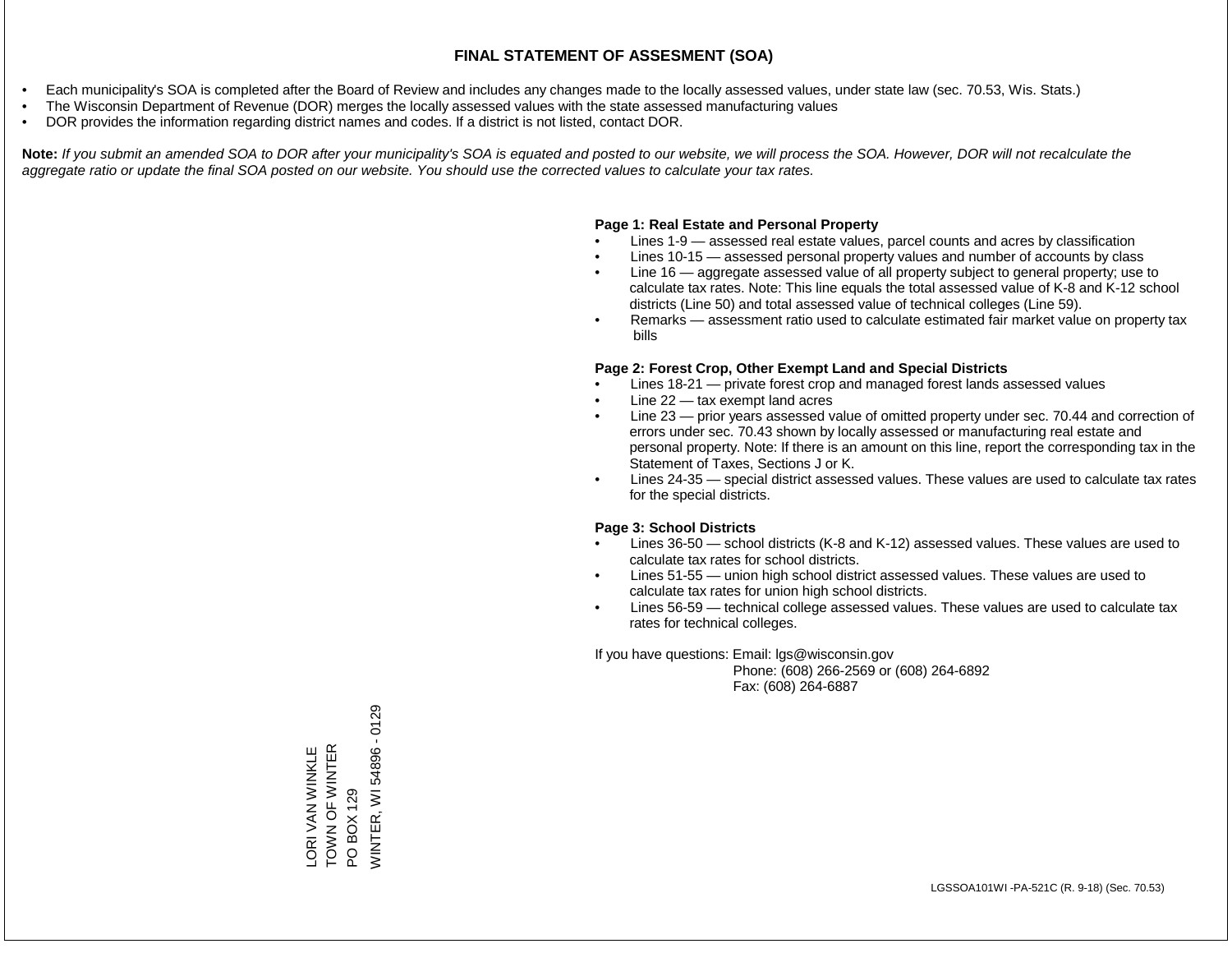|                | <b>FINAL - EQUATED</b>                                                                                                                                                                       |                               |                           |                              |                                | This is an Amended Return              | Page 1                                  |
|----------------|----------------------------------------------------------------------------------------------------------------------------------------------------------------------------------------------|-------------------------------|---------------------------|------------------------------|--------------------------------|----------------------------------------|-----------------------------------------|
|                | <b>STATEMENT OF ASSESSMENT FOR 2021</b>                                                                                                                                                      |                               | 57                        | 111                          | 1552                           |                                        |                                         |
|                |                                                                                                                                                                                              |                               | CO                        | <b>MUN</b>                   | ACCT NO                        |                                        |                                         |
|                | <b>FOR</b><br><b>VILLAGE OF</b><br><b>OF</b>                                                                                                                                                 | <b>COUDERAY</b>               |                           | SAWYER COUNTY                |                                |                                        |                                         |
|                | Town - Village - City                                                                                                                                                                        | <b>Municipality Name</b>      |                           | <b>County Name</b>           |                                |                                        |                                         |
| Line           | <b>REAL ESTATE</b><br>(See Lines 18 - 22 for                                                                                                                                                 |                               | PARCEL COUNT              | NO. OF ACRES<br><b>WHOLE</b> | <b>VALUE OF</b><br><b>LAND</b> | <b>VALUE OF</b><br><b>IMPROVEMENTS</b> | TOTAL VALUE OF LAND<br>AND IMPROVEMENTS |
| No.            | other Real Estate)                                                                                                                                                                           | (Col. A)                      | TOTAL LAND   IMPROVEMENTS | NUMBERS ONLY                 |                                |                                        |                                         |
| $\overline{1}$ | <b>RESIDENTIAL - Class 1</b>                                                                                                                                                                 | 60                            | (Col. B)                  | (Col. C)<br>58<br>75         | (Col, D)<br>359,100            | (Col. E)<br>2,794,100                  | (Col. F)<br>3,153,200                   |
| 2              | <b>COMMERCIAL - Class 2</b>                                                                                                                                                                  | 15                            |                           | 12<br>10                     | 50,700                         | 230,900                                | 281,600                                 |
| 3              | MANUFACTURING - Class 3                                                                                                                                                                      | $\Omega$                      |                           | $\overline{0}$<br>$\Omega$   | 0                              | 0                                      | 0                                       |
| 4              | <b>AGRICULTURAL - Class 4</b><br>16                                                                                                                                                          |                               |                           | 186                          | 28,500                         |                                        | 28,500                                  |
| 5              | <b>UNDEVELOPED - Class 5</b>                                                                                                                                                                 | 16                            |                           | 74                           | 22,500                         |                                        | 22,500                                  |
| 6              | AGRICULTURAL FOREST - Class 5m                                                                                                                                                               | $\mathbf 0$                   |                           | 0                            | 0                              |                                        | 0                                       |
| $\overline{7}$ | <b>FOREST LANDS - Class 6</b>                                                                                                                                                                | 10                            |                           | 88                           | 106,200                        |                                        | 106,200                                 |
| 8              | OTHER - Class 7                                                                                                                                                                              | $\Omega$                      |                           | $\mathbf 0$<br>$\Omega$      | $\Omega$                       | $\Omega$                               | $\Omega$                                |
| 9              | <b>TOTAL - ALL COLUMNS</b>                                                                                                                                                                   | 117                           |                           | 433<br>70                    | 567,000                        | 3,025,000                              | 3,592,000                               |
| 10             | NUMBER OF PERSONAL PROPERTY ACCOUNTS IN ROLL                                                                                                                                                 |                               |                           | 6                            | <b>LOCALLY ASSESSED</b>        | <b>MANUFACTURING</b>                   | <b>MERGED</b>                           |
| 11             | BOATS AND OTHER WATERCRAFT NOT EXEMPT - Code 1                                                                                                                                               |                               |                           |                              | 0                              | 0                                      | 0                                       |
| 12             | MACHINERY, TOOLS AND PATTERNS - Code 2                                                                                                                                                       |                               |                           |                              |                                | $\mathbf 0$                            | $\Omega$                                |
| 13             | FURNITURE, FIXTURES AND EQUIPMENT - Code 3                                                                                                                                                   |                               |                           |                              | 2,400                          | $\mathbf{0}$                           | 2,400                                   |
| 14             | ALL OTHER PERSONAL PROPERTY NOT EXEMPT - Codes 4A, 4B, 4C                                                                                                                                    |                               |                           |                              | 200                            | $\mathbf 0$                            | 200                                     |
| 15             | TOTAL OF PERSONAL PROPERTY NOT EXEMPT (Total of Lines 11-14)                                                                                                                                 |                               |                           |                              | 2,600                          | $\mathbf{0}$                           | 2,600                                   |
| 16             | AGGREGATE ASSESSED VALUE OF ALL PROPERTY SUBJECT TO THE GENERAL PROPERTY TAX (Total of Lines 9F and 15F)<br>MUST EQUAL TOTAL VALUE OF THE SCHOOL DISTRICTS (K-12 PLUS K-8) - Line 50, Col. F |                               |                           |                              |                                |                                        | 3,594,600                               |
| 17             | <b>BOARD OF REVIEW</b><br>DATE OF FINAL ADJOURNMENT                                                                                                                                          | Telephone #<br>(715) 379-3453 |                           |                              |                                |                                        |                                         |

The Assessment Ratio to be used in calculating the estimated Fair Market Value on tax bills for this tax district is .879498911

This ratio should be used to convert assessed values to "Calculate Equalized Values" in Step 1 of the Lottery and Gaming Credit Calculations.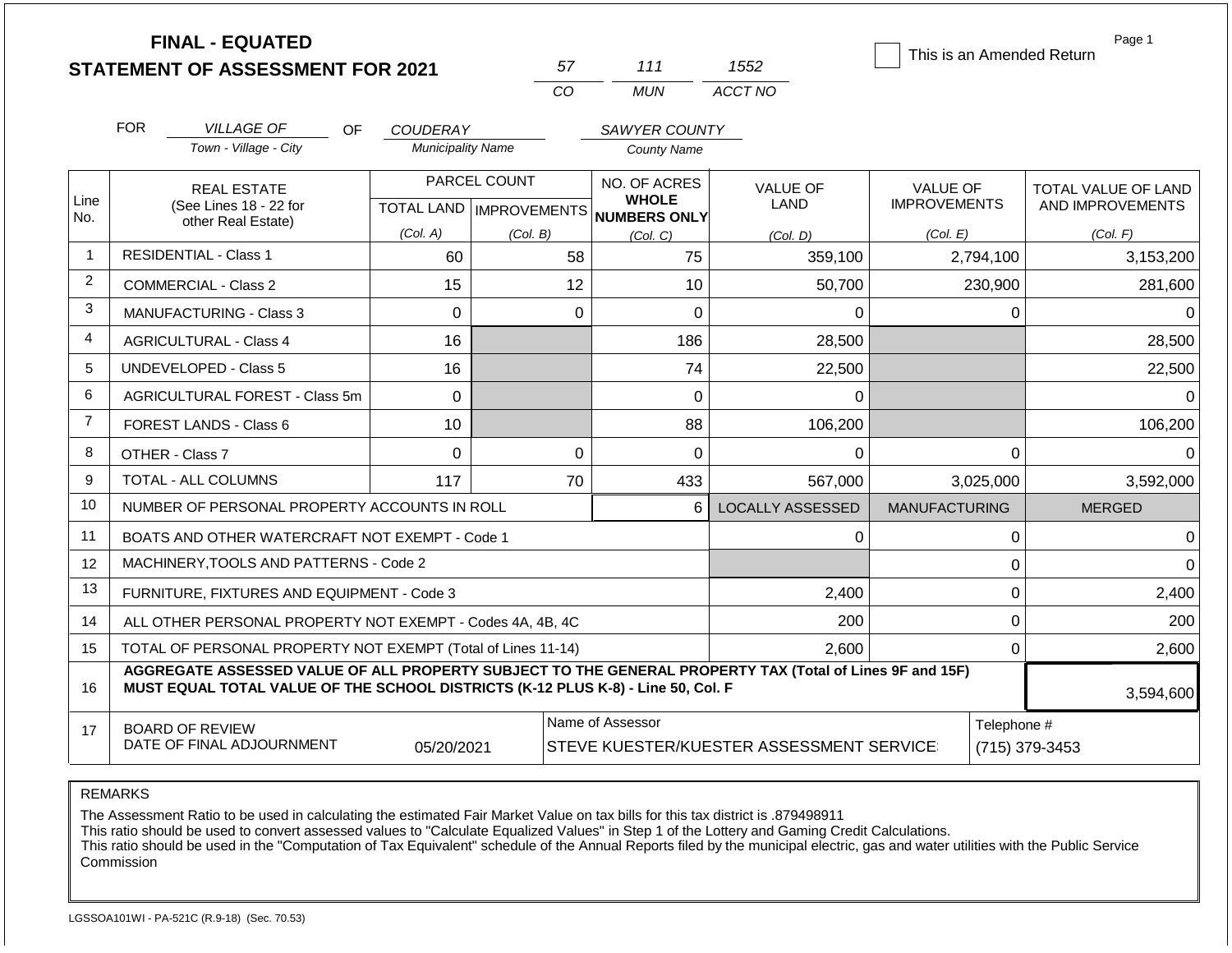2021 57 111 1552

FOREST LANDS (Line 7) and FOREST CROPS (in this section) - are **NOT** the same *YEAR CO MUN ACCT NO*

|    |                                  |                 |  | Private Forest Crop - Reg Class @ 10¢ per acre                                 |  | Private Forest Crop - Reg Class @ \$2.52 per acre |                                                                              |                                                                    |  |                    |
|----|----------------------------------|-----------------|--|--------------------------------------------------------------------------------|--|---------------------------------------------------|------------------------------------------------------------------------------|--------------------------------------------------------------------|--|--------------------|
| 18 | (a) PARCELS                      | (b) ACRES       |  | (c) ASSESSED VALUE                                                             |  | (d) PARCELS                                       |                                                                              | (e) ACRES                                                          |  | (f) ASSESSED VALUE |
|    |                                  |                 |  |                                                                                |  |                                                   |                                                                              |                                                                    |  |                    |
|    |                                  |                 |  | Private Forest Crop - Special Class @ 20¢ per acre                             |  |                                                   | Entered Before 2005 Managed Forest - Ferrous Mining CLOSED @ \$7.87 per acre |                                                                    |  |                    |
| 19 | (a) PARCELS                      | (b) ACRES       |  | (c) ASSESSED VALUE                                                             |  |                                                   | (d) PARCELS<br>(e) ACRES                                                     |                                                                    |  | (f) ASSESSED VALUE |
|    |                                  |                 |  |                                                                                |  |                                                   |                                                                              |                                                                    |  |                    |
|    |                                  |                 |  | Entered Before 2005 Managed Forest - OPEN @ 74 ¢ per acre                      |  |                                                   |                                                                              | Entered Before 2005 Managed Forest - CLOSED @                      |  | $$1.75$ per acre   |
| 20 | (a) PARCELS                      | (b) ACRES       |  | (c) ASSESSED VALUE                                                             |  | (d) PARCELS                                       |                                                                              | (e) ACRES                                                          |  | (f) ASSESSED VALUE |
|    | 37,500<br>2<br>30                |                 |  |                                                                                |  |                                                   |                                                                              |                                                                    |  |                    |
|    |                                  |                 |  | Entered After 2004 Managed Forest - OPEN @ \$2.04 per acre                     |  |                                                   |                                                                              | Entered After 2004 Managed Forest - CLOSED @ \$10.20 per acre      |  |                    |
| 21 | (a) PARCELS                      | (b) ACRES       |  | (c) ASSESSED VALUE                                                             |  | (d) PARCELS                                       |                                                                              | (e) ACRES                                                          |  | (f) ASSESSED VALUE |
|    |                                  |                 |  |                                                                                |  |                                                   |                                                                              |                                                                    |  |                    |
|    |                                  |                 |  |                                                                                |  |                                                   |                                                                              |                                                                    |  |                    |
| 22 | (a) County Forest Cropland Acres |                 |  | (b) Federal Acres                                                              |  | (c) State Acres                                   |                                                                              | (d) County (NOT FOREST CROP) Acres                                 |  | (e) Other Acres    |
|    |                                  |                 |  |                                                                                |  | 85.24                                             |                                                                              |                                                                    |  | 66.24              |
|    |                                  |                 |  | Assessed Value of Omitted Property From Prior Years (Sec. 70.44)               |  |                                                   |                                                                              | Assessed Value of Sec. 70.43 Corrections of Errors by Assessors    |  |                    |
|    |                                  | (a) REAL ESTATE |  | (b) PERSONAL                                                                   |  |                                                   |                                                                              | (c1) REAL ESTATE                                                   |  | (c2) PERSONAL      |
| 23 |                                  |                 |  |                                                                                |  |                                                   |                                                                              |                                                                    |  |                    |
|    |                                  |                 |  |                                                                                |  |                                                   |                                                                              |                                                                    |  |                    |
|    |                                  |                 |  | Manufacturing Equated Value of Omitted Property From Prior Years (Sec. 70.995) |  |                                                   |                                                                              | Mfg. Equated Value of Sec.70.43 Corrections of Errors by Assessors |  |                    |
|    |                                  | (d) REAL ESTATE |  | (e) PERSONAL                                                                   |  |                                                   |                                                                              | (f1) REAL ESTATE                                                   |  | (f2) PERSONAL      |
|    |                                  |                 |  |                                                                                |  |                                                   |                                                                              |                                                                    |  |                    |

## **SPECIAL DISTRICTS**

| Line<br>No. | Enter 6-digit<br>Special District<br>Code (Col. A) | <b>Account</b><br><b>Number</b><br>(Col. B) | <b>Special District Name</b><br>(Col. C) | <b>Locally Assessed Value</b><br>of Real Estate and<br><b>Personal Property (Col. D)</b> | Mfg Value of Real Estate<br>and Personal Property<br>(Col. E) | <b>Merged Value of</b><br><b>Real Estate and</b><br>Personal Property (Col. F) |
|-------------|----------------------------------------------------|---------------------------------------------|------------------------------------------|------------------------------------------------------------------------------------------|---------------------------------------------------------------|--------------------------------------------------------------------------------|
| 24          |                                                    |                                             |                                          |                                                                                          |                                                               |                                                                                |
| 25          |                                                    |                                             |                                          |                                                                                          |                                                               |                                                                                |
| 26          |                                                    |                                             |                                          |                                                                                          |                                                               |                                                                                |
| 27          |                                                    |                                             |                                          |                                                                                          |                                                               |                                                                                |
| 28          |                                                    |                                             |                                          |                                                                                          |                                                               |                                                                                |
| 29          |                                                    |                                             |                                          |                                                                                          |                                                               |                                                                                |
| 30          |                                                    |                                             |                                          |                                                                                          |                                                               |                                                                                |
| 31          |                                                    |                                             |                                          |                                                                                          |                                                               |                                                                                |
| 32          |                                                    |                                             |                                          |                                                                                          |                                                               |                                                                                |
| 33          |                                                    |                                             |                                          |                                                                                          |                                                               |                                                                                |
| 34          |                                                    |                                             |                                          |                                                                                          |                                                               |                                                                                |
| 35          |                                                    |                                             |                                          |                                                                                          |                                                               |                                                                                |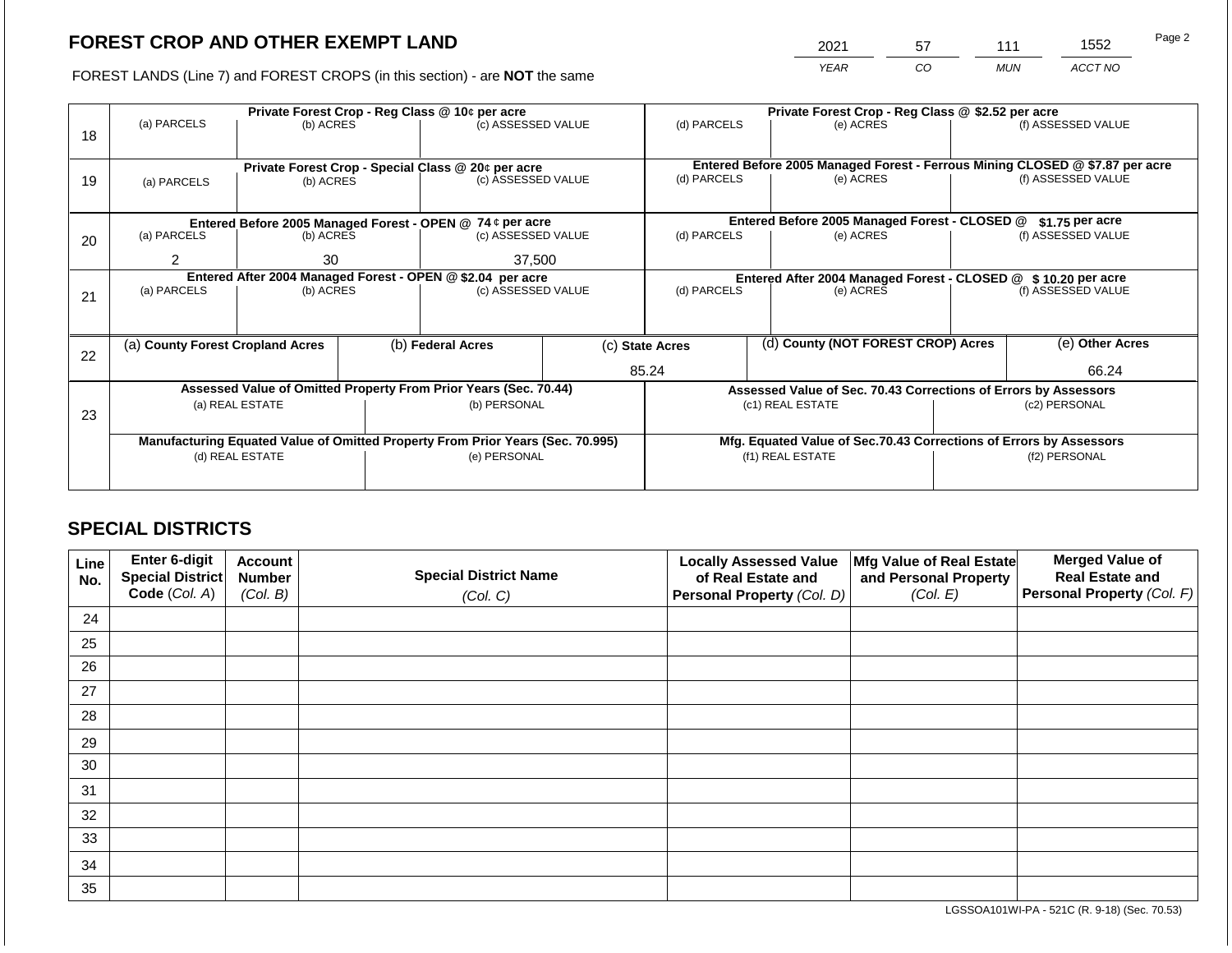|             | <b>SCHOOL DISTRICTS</b>                                  |                                             |                                                         | 2021                                                                              | 57                                                            | 111        | 1552                                                                           |
|-------------|----------------------------------------------------------|---------------------------------------------|---------------------------------------------------------|-----------------------------------------------------------------------------------|---------------------------------------------------------------|------------|--------------------------------------------------------------------------------|
|             |                                                          |                                             |                                                         | <b>YEAR</b>                                                                       | CO <sub>.</sub>                                               | <b>MUN</b> | ACCT NO                                                                        |
| Line<br>No. | Enter 6-digit<br><b>School District</b><br>Code (Col. A) | <b>Account</b><br><b>Number</b><br>(Col. B) | <b>School District Name</b><br>(Col. C)                 | <b>Locally Assessed Value</b><br>of Real Estate and<br>Personal Property (Col. D) | Mfg Value of Real Estate<br>and Personal Property<br>(Col. E) |            | <b>Merged Value of</b><br><b>Real Estate and</b><br>Personal Property (Col. F) |
|             | A. SCHOOL DISTRICTS (K-8 and K-12)                       |                                             |                                                         |                                                                                   |                                                               |            |                                                                                |
| 36          | 576615                                                   | 0340                                        | SCH D OF WINTER                                         | 3,594,600                                                                         |                                                               |            | 3,594,600                                                                      |
| 37          |                                                          |                                             |                                                         |                                                                                   |                                                               |            |                                                                                |
| 38          |                                                          |                                             |                                                         |                                                                                   |                                                               |            |                                                                                |
| 39          |                                                          |                                             |                                                         |                                                                                   |                                                               |            |                                                                                |
| 40          |                                                          |                                             |                                                         |                                                                                   |                                                               |            |                                                                                |
| 41<br>42    |                                                          |                                             |                                                         |                                                                                   |                                                               |            |                                                                                |
| 43          |                                                          |                                             |                                                         |                                                                                   |                                                               |            |                                                                                |
| 44          |                                                          |                                             |                                                         |                                                                                   |                                                               |            |                                                                                |
| 45          |                                                          |                                             |                                                         |                                                                                   |                                                               |            |                                                                                |
| 46          |                                                          |                                             |                                                         |                                                                                   |                                                               |            |                                                                                |
| 47          |                                                          |                                             |                                                         |                                                                                   |                                                               |            |                                                                                |
| 48          |                                                          |                                             |                                                         |                                                                                   |                                                               |            |                                                                                |
| 49          |                                                          |                                             |                                                         |                                                                                   |                                                               |            |                                                                                |
| 50          |                                                          |                                             | TOTAL ASSESSED VALUE OF SCHOOL DISTRICTS (K-8 and K-12) | 3,594,600                                                                         |                                                               |            | 3,594,600                                                                      |
|             | <b>B. UNION HIGH SCHOOL DISTRICTS</b>                    |                                             |                                                         |                                                                                   |                                                               |            |                                                                                |
| 51          |                                                          |                                             |                                                         |                                                                                   |                                                               |            |                                                                                |
| 52          |                                                          |                                             |                                                         |                                                                                   |                                                               |            |                                                                                |
| 53          |                                                          |                                             |                                                         |                                                                                   |                                                               |            |                                                                                |
| 54<br>55    |                                                          |                                             | TOTAL ASSESSED VALUE OF UNION HIGH SCHOOLS              |                                                                                   |                                                               |            |                                                                                |
|             | <b>TECHNICAL COLLEGE DISTRICTS</b><br>C.                 |                                             |                                                         |                                                                                   |                                                               |            |                                                                                |
| 56          | 001700                                                   | 0016                                        | NORTHWOOD TECHNICAL COLLEGE                             | 3,594,600                                                                         |                                                               |            | 3,594,600                                                                      |
| 57          |                                                          |                                             |                                                         |                                                                                   |                                                               |            |                                                                                |
| 58          |                                                          |                                             |                                                         |                                                                                   |                                                               |            |                                                                                |
| 59          |                                                          |                                             | TOTAL ASSESSED VALUE OF TECHNICAL COLLEGES              | 3,594,600                                                                         |                                                               |            | 3,594,600                                                                      |

 *I hereby certify, to the best of my knowledge and belief, this form is complete and correct.*

| Name                                           |                                     | Title | Submission date  |
|------------------------------------------------|-------------------------------------|-------|------------------|
| RACHEL D THOMPSON                              |                                     |       | 2021<br>28<br>05 |
| Phone                                          | Email address                       |       |                  |
| 715<br>638<br>3275<br>$\overline{\phantom{0}}$ | RACHEL.THOMPSON@SAWYERCOUNTYGOV.ORG |       |                  |

Page 3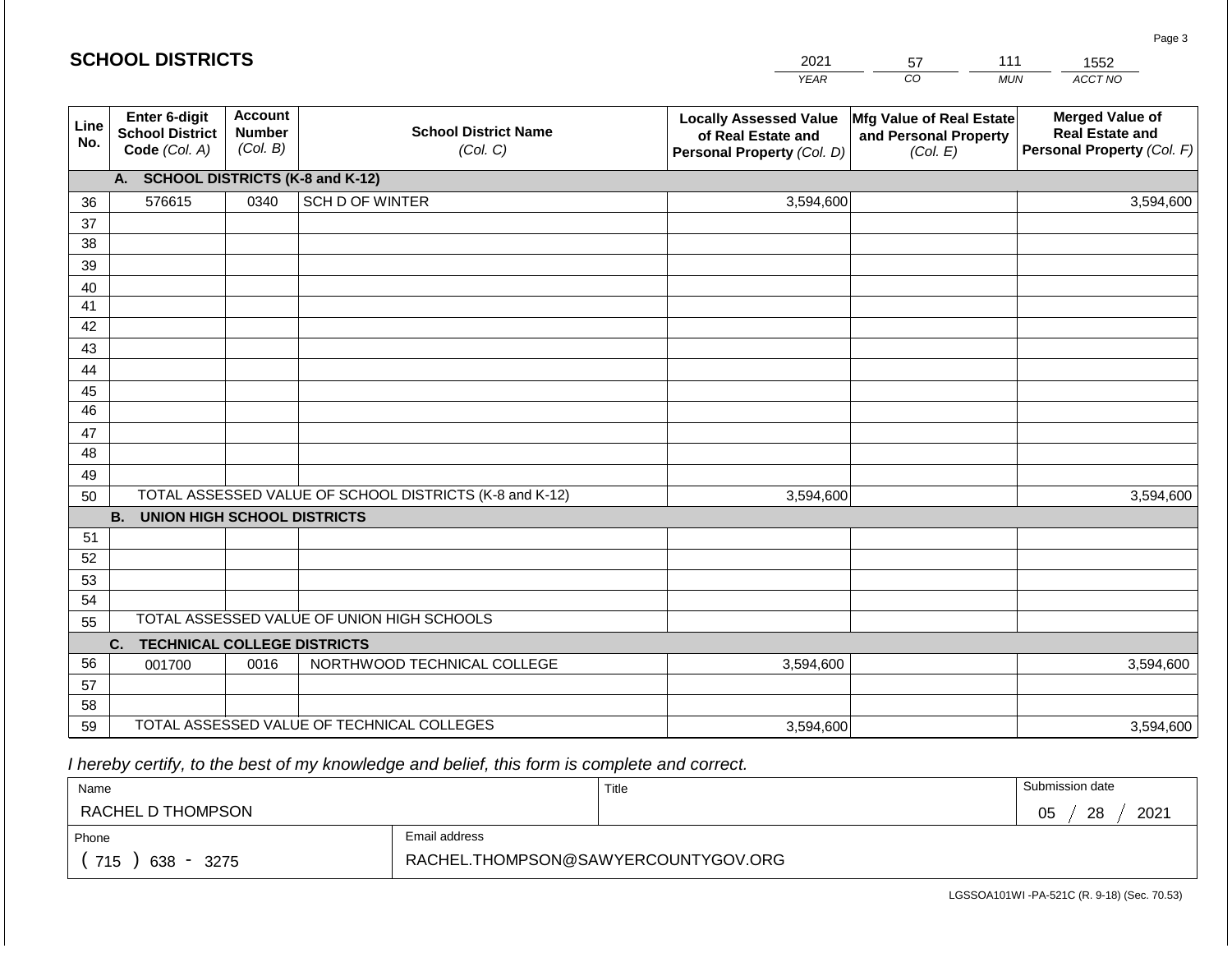- Each municipality's SOA is completed after the Board of Review and includes any changes made to the locally assessed values, under state law (sec. 70.53, Wis. Stats.)
- The Wisconsin Department of Revenue (DOR) merges the locally assessed values with the state assessed manufacturing values
- DOR provides the information regarding district names and codes. If a district is not listed, contact DOR.

Note: If you submit an amended SOA to DOR after your municipality's SOA is equated and posted to our website, we will process the SOA. However, DOR will not recalculate the *aggregate ratio or update the final SOA posted on our website. You should use the corrected values to calculate your tax rates.*

## **Page 1: Real Estate and Personal Property**

- Lines 1-9 assessed real estate values, parcel counts and acres by classification
- Lines 10-15 assessed personal property values and number of accounts by class
- Line 16 aggregate assessed value of all property subject to general property; use to calculate tax rates. Note: This line equals the total assessed value of K-8 and K-12 school districts (Line 50) and total assessed value of technical colleges (Line 59).
- Remarks assessment ratio used to calculate estimated fair market value on property tax bills

## **Page 2: Forest Crop, Other Exempt Land and Special Districts**

- Lines 18-21 private forest crop and managed forest lands assessed values
- Line  $22 -$  tax exempt land acres
- Line 23 prior years assessed value of omitted property under sec. 70.44 and correction of errors under sec. 70.43 shown by locally assessed or manufacturing real estate and personal property. Note: If there is an amount on this line, report the corresponding tax in the Statement of Taxes, Sections J or K.
- Lines 24-35 special district assessed values. These values are used to calculate tax rates for the special districts.

## **Page 3: School Districts**

- Lines 36-50 school districts (K-8 and K-12) assessed values. These values are used to calculate tax rates for school districts.
- Lines 51-55 union high school district assessed values. These values are used to calculate tax rates for union high school districts.
- Lines 56-59 technical college assessed values. These values are used to calculate tax rates for technical colleges.

If you have questions: Email: lgs@wisconsin.gov

 Phone: (608) 266-2569 or (608) 264-6892 Fax: (608) 264-6887

COUDERAY, WI 54828 - 0041 COUDERAY, WI 54828 - 0041VILLAGE OF COUDERAY CLERK/TREASURER<br>VILLAGE OF COUDERAY CLERK/TREASURER PO BOX 41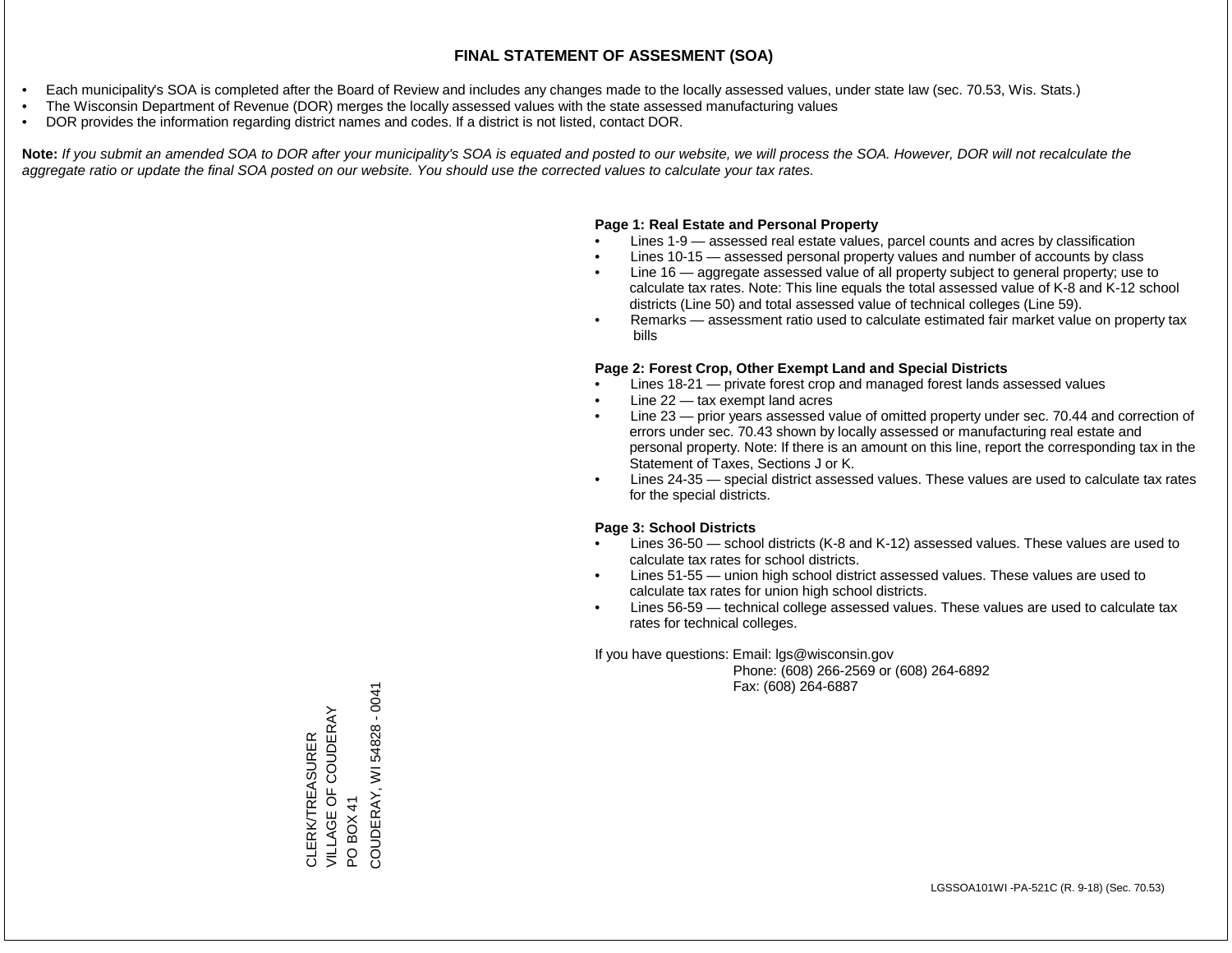|                | <b>FINAL - EQUATED</b>                                                                                                                                                                                    |                               |                           |                              |                         | This is an Amended Return | Page 1                     |  |  |  |
|----------------|-----------------------------------------------------------------------------------------------------------------------------------------------------------------------------------------------------------|-------------------------------|---------------------------|------------------------------|-------------------------|---------------------------|----------------------------|--|--|--|
|                | <b>STATEMENT OF ASSESSMENT FOR 2021</b>                                                                                                                                                                   |                               | 57                        | 121                          | 1553                    |                           |                            |  |  |  |
|                | <b>CO</b><br>ACCT NO<br><b>MUN</b>                                                                                                                                                                        |                               |                           |                              |                         |                           |                            |  |  |  |
|                | <b>FOR</b><br><b>VILLAGE OF</b><br>OF.                                                                                                                                                                    | <b>EXELAND</b>                |                           | SAWYER COUNTY                |                         |                           |                            |  |  |  |
|                | Town - Village - City                                                                                                                                                                                     | <b>Municipality Name</b>      |                           | <b>County Name</b>           |                         |                           |                            |  |  |  |
| Line           | <b>REAL ESTATE</b>                                                                                                                                                                                        | PARCEL COUNT                  |                           | NO. OF ACRES<br><b>WHOLE</b> | VALUE OF                | <b>VALUE OF</b>           | <b>TOTAL VALUE OF LAND</b> |  |  |  |
| No.            | (See Lines 18 - 22 for<br>other Real Estate)                                                                                                                                                              |                               | TOTAL LAND   IMPROVEMENTS | NUMBERS ONLY                 | <b>LAND</b>             | <b>IMPROVEMENTS</b>       | AND IMPROVEMENTS           |  |  |  |
|                |                                                                                                                                                                                                           | (Col. A)                      | (Col. B)                  | (Col, C)                     | (Col. D)                | (Col. E)                  | (Col. F)                   |  |  |  |
| $\mathbf{1}$   | <b>RESIDENTIAL - Class 1</b>                                                                                                                                                                              | 152                           |                           | 95<br>143                    | 856,900                 | 4,652,400                 | 5,509,300                  |  |  |  |
| $\overline{2}$ | COMMERCIAL - Class 2                                                                                                                                                                                      | 35                            |                           | 13<br>14                     | 181,100                 | 576,600                   | 757,700                    |  |  |  |
| 3              | <b>MANUFACTURING - Class 3</b>                                                                                                                                                                            | 3                             |                           | 2<br>$\mathbf 1$             | 17,300                  | 154,500                   | 171,800                    |  |  |  |
| $\overline{4}$ | <b>AGRICULTURAL - Class 4</b>                                                                                                                                                                             | $\overline{7}$                |                           | 109                          | 15,500                  |                           | 15,500                     |  |  |  |
| 5              | <b>UNDEVELOPED - Class 5</b>                                                                                                                                                                              | 3                             |                           | 29                           | 5,600                   |                           | 5,600                      |  |  |  |
| 6              | AGRICULTURAL FOREST - Class 5m                                                                                                                                                                            | 0                             |                           | 0                            | 0                       |                           | $\Omega$                   |  |  |  |
| $\overline{7}$ | FOREST LANDS - Class 6                                                                                                                                                                                    | 17                            |                           | 281                          | 322,000                 |                           | 322,000                    |  |  |  |
| 8              | OTHER - Class 7                                                                                                                                                                                           | $\mathbf 0$                   |                           | $\Omega$<br>0                | $\Omega$                | $\Omega$                  | $\Omega$                   |  |  |  |
| 9              | <b>TOTAL - ALL COLUMNS</b>                                                                                                                                                                                | 217                           | 110                       | 577                          | 1,398,400               | 5,383,500                 | 6,781,900                  |  |  |  |
| 10             | NUMBER OF PERSONAL PROPERTY ACCOUNTS IN ROLL                                                                                                                                                              |                               |                           | 15                           | <b>LOCALLY ASSESSED</b> | <b>MANUFACTURING</b>      | <b>MERGED</b>              |  |  |  |
| 11             | BOATS AND OTHER WATERCRAFT NOT EXEMPT - Code 1                                                                                                                                                            |                               |                           |                              | 0                       | $\mathbf 0$               | $\Omega$                   |  |  |  |
| 12             | MACHINERY, TOOLS AND PATTERNS - Code 2                                                                                                                                                                    |                               |                           |                              | 43,300                  | 43,300                    |                            |  |  |  |
| 13             | FURNITURE, FIXTURES AND EQUIPMENT - Code 3                                                                                                                                                                |                               |                           | 32,300                       | 600                     |                           |                            |  |  |  |
| 14             | ALL OTHER PERSONAL PROPERTY NOT EXEMPT - Codes 4A, 4B, 4C                                                                                                                                                 |                               |                           | 186,700                      | 400                     | 187,100                   |                            |  |  |  |
| 15             | TOTAL OF PERSONAL PROPERTY NOT EXEMPT (Total of Lines 11-14)                                                                                                                                              |                               |                           | 219,000                      | 44,300<br>263,300       |                           |                            |  |  |  |
| 16             | AGGREGATE ASSESSED VALUE OF ALL PROPERTY SUBJECT TO THE GENERAL PROPERTY TAX (Total of Lines 9F and 15F)<br>MUST EQUAL TOTAL VALUE OF THE SCHOOL DISTRICTS (K-12 PLUS K-8) - Line 50, Col. F<br>7,045,200 |                               |                           |                              |                         |                           |                            |  |  |  |
| 17             | <b>BOARD OF REVIEW</b><br>DATE OF FINAL ADJOURNMENT                                                                                                                                                       | Telephone #<br>(715) 934-2902 |                           |                              |                         |                           |                            |  |  |  |

The Assessment Ratio to be used in calculating the estimated Fair Market Value on tax bills for this tax district is .917100881

This ratio should be used to convert assessed values to "Calculate Equalized Values" in Step 1 of the Lottery and Gaming Credit Calculations.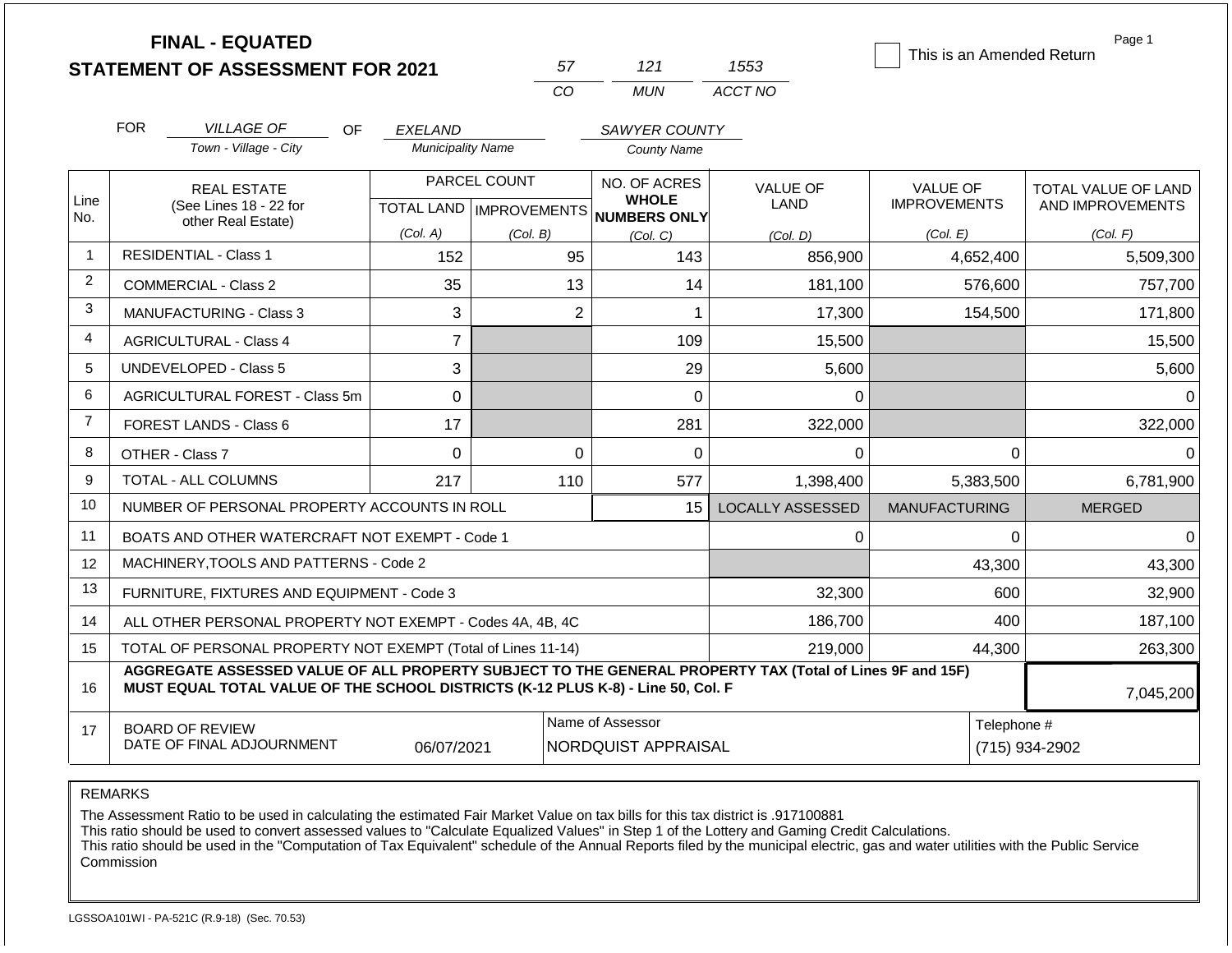2021 57 121 1553

FOREST LANDS (Line 7) and FOREST CROPS (in this section) - are **NOT** the same *YEAR CO MUN ACCT NO*

|    | Private Forest Crop - Reg Class @ 10¢ per acre                                 |                                                                 |                                                                    |                                                           |                                   | Private Forest Crop - Reg Class @ \$2.52 per acre                 |           |                                                                              |                    |                    |  |
|----|--------------------------------------------------------------------------------|-----------------------------------------------------------------|--------------------------------------------------------------------|-----------------------------------------------------------|-----------------------------------|-------------------------------------------------------------------|-----------|------------------------------------------------------------------------------|--------------------|--------------------|--|
| 18 | (a) PARCELS                                                                    | (b) ACRES                                                       |                                                                    | (c) ASSESSED VALUE                                        |                                   | (d) PARCELS                                                       |           | (e) ACRES                                                                    |                    | (f) ASSESSED VALUE |  |
|    |                                                                                |                                                                 |                                                                    |                                                           |                                   |                                                                   |           | Entered Before 2005 Managed Forest - Ferrous Mining CLOSED @ \$7.87 per acre |                    |                    |  |
| 19 | (a) PARCELS                                                                    | Private Forest Crop - Special Class @ 20¢ per acre<br>(b) ACRES |                                                                    |                                                           | (d) PARCELS<br>(c) ASSESSED VALUE |                                                                   | (e) ACRES |                                                                              | (f) ASSESSED VALUE |                    |  |
|    |                                                                                |                                                                 |                                                                    |                                                           |                                   |                                                                   |           |                                                                              |                    |                    |  |
|    |                                                                                |                                                                 |                                                                    | Entered Before 2005 Managed Forest - OPEN @ 74 ¢ per acre |                                   | Entered Before 2005 Managed Forest - CLOSED @<br>$$1.75$ per acre |           |                                                                              |                    |                    |  |
| 20 | (a) PARCELS                                                                    | (b) ACRES                                                       |                                                                    | (c) ASSESSED VALUE                                        |                                   | (d) PARCELS                                                       |           | (e) ACRES                                                                    |                    | (f) ASSESSED VALUE |  |
|    |                                                                                |                                                                 |                                                                    |                                                           |                                   |                                                                   |           |                                                                              |                    |                    |  |
|    | Entered After 2004 Managed Forest - OPEN @ \$2.04 per acre                     |                                                                 |                                                                    |                                                           |                                   | Entered After 2004 Managed Forest - CLOSED @ \$10.20 per acre     |           |                                                                              |                    |                    |  |
| 21 | (a) PARCELS                                                                    | (c) ASSESSED VALUE<br>(b) ACRES                                 |                                                                    | (d) PARCELS                                               |                                   |                                                                   | (e) ACRES |                                                                              | (f) ASSESSED VALUE |                    |  |
|    |                                                                                |                                                                 |                                                                    |                                                           |                                   |                                                                   |           |                                                                              |                    |                    |  |
| 22 | (a) County Forest Cropland Acres                                               |                                                                 |                                                                    | (b) Federal Acres                                         |                                   | (c) State Acres                                                   |           | (d) County (NOT FOREST CROP) Acres                                           | (e) Other Acres    |                    |  |
|    |                                                                                |                                                                 |                                                                    |                                                           |                                   | 42.1                                                              |           | 2.98                                                                         |                    | 141.54             |  |
|    | Assessed Value of Omitted Property From Prior Years (Sec. 70.44)               |                                                                 | Assessed Value of Sec. 70.43 Corrections of Errors by Assessors    |                                                           |                                   |                                                                   |           |                                                                              |                    |                    |  |
| 23 | (a) REAL ESTATE                                                                |                                                                 |                                                                    | (b) PERSONAL                                              |                                   | (c1) REAL ESTATE                                                  |           | (c2) PERSONAL                                                                |                    |                    |  |
|    |                                                                                |                                                                 |                                                                    |                                                           |                                   |                                                                   |           |                                                                              |                    |                    |  |
|    | Manufacturing Equated Value of Omitted Property From Prior Years (Sec. 70.995) |                                                                 | Mfg. Equated Value of Sec.70.43 Corrections of Errors by Assessors |                                                           |                                   |                                                                   |           |                                                                              |                    |                    |  |
|    | (d) REAL ESTATE                                                                |                                                                 |                                                                    | (e) PERSONAL                                              |                                   | (f1) REAL ESTATE                                                  |           | (f2) PERSONAL                                                                |                    |                    |  |
|    |                                                                                |                                                                 |                                                                    |                                                           |                                   |                                                                   |           |                                                                              |                    |                    |  |

## **SPECIAL DISTRICTS**

| Line<br>No. | Enter 6-digit<br>Special District<br>Code (Col. A) | <b>Account</b><br><b>Number</b><br>(Col. B) | <b>Special District Name</b><br>(Col. C) | <b>Locally Assessed Value</b><br>of Real Estate and<br><b>Personal Property (Col. D)</b> | Mfg Value of Real Estate<br>and Personal Property<br>(Col. E) | <b>Merged Value of</b><br><b>Real Estate and</b><br>Personal Property (Col. F) |
|-------------|----------------------------------------------------|---------------------------------------------|------------------------------------------|------------------------------------------------------------------------------------------|---------------------------------------------------------------|--------------------------------------------------------------------------------|
| 24          |                                                    |                                             |                                          |                                                                                          |                                                               |                                                                                |
| 25          |                                                    |                                             |                                          |                                                                                          |                                                               |                                                                                |
| 26          |                                                    |                                             |                                          |                                                                                          |                                                               |                                                                                |
| 27          |                                                    |                                             |                                          |                                                                                          |                                                               |                                                                                |
| 28          |                                                    |                                             |                                          |                                                                                          |                                                               |                                                                                |
| 29          |                                                    |                                             |                                          |                                                                                          |                                                               |                                                                                |
| 30          |                                                    |                                             |                                          |                                                                                          |                                                               |                                                                                |
| 31          |                                                    |                                             |                                          |                                                                                          |                                                               |                                                                                |
| 32          |                                                    |                                             |                                          |                                                                                          |                                                               |                                                                                |
| 33          |                                                    |                                             |                                          |                                                                                          |                                                               |                                                                                |
| 34          |                                                    |                                             |                                          |                                                                                          |                                                               |                                                                                |
| 35          |                                                    |                                             |                                          |                                                                                          |                                                               |                                                                                |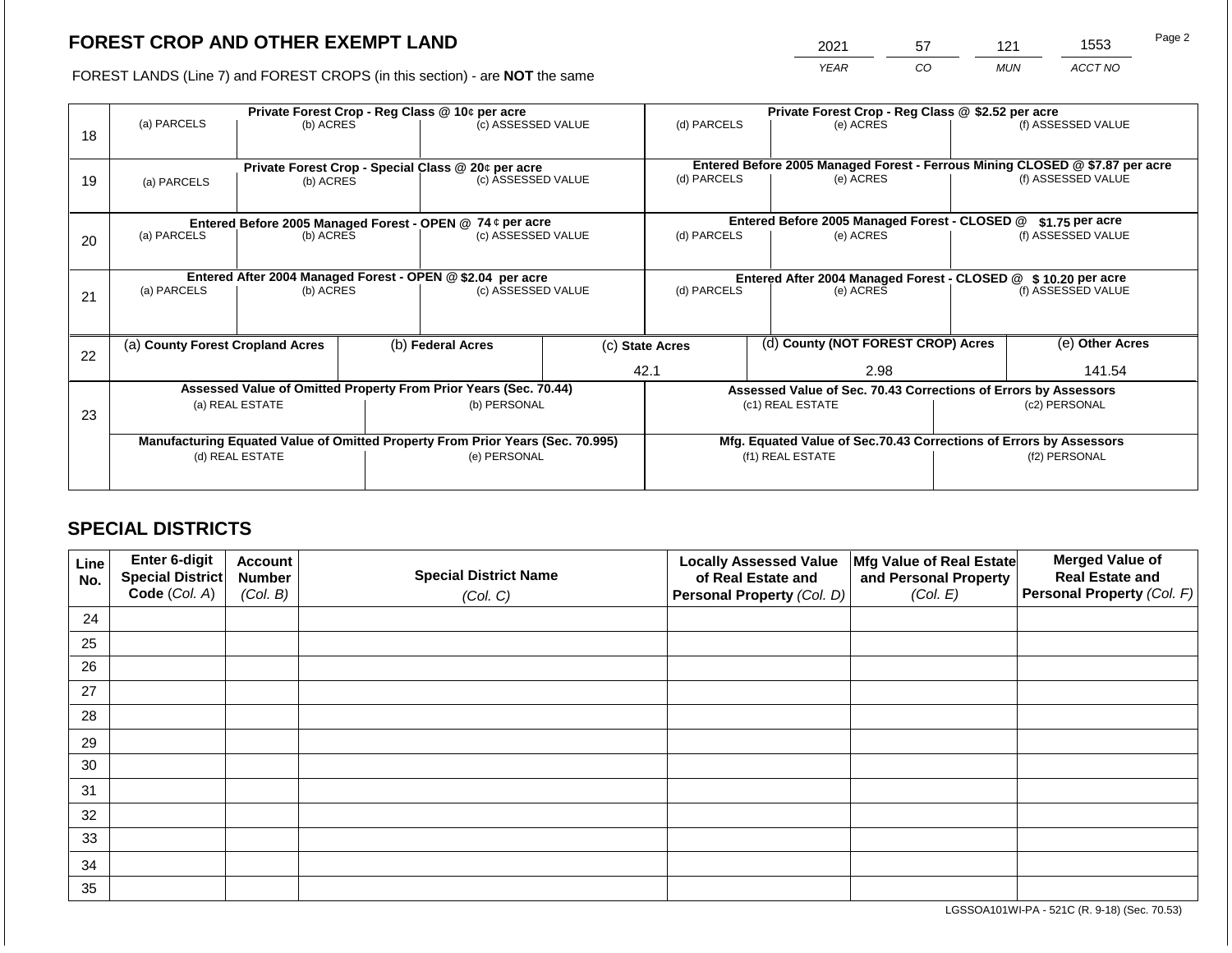#### *YEAR*  2021  $\overline{co}$ 57 *MUN ACCT NO*  1553 **Line No. Enter 6-digit School District Code** *(Col. A)* **Account Number** *(Col. B)* **School District Name** *(Col. C)* **Locally Assessed Value of Real Estate and Personal Property** *(Col. D)* **Mfg Value of Real Estate and Personal Property** *(Col. E)* **Merged Value of Real Estate and Personal Property** *(Col. F)* **A. SCHOOL DISTRICTS (K-8 and K-12)** 36 37 38 39 40 41 42 43 44 45 46 47 48 49 50 TOTAL ASSESSED VALUE OF SCHOOL DISTRICTS (K-8 and K-12) **B. UNION HIGH SCHOOL DISTRICTS** 51 52 53 54 55 **C. TECHNICAL COLLEGE DISTRICTS** 56 57 58 59 TOTAL ASSESSED VALUE OF TECHNICAL COLLEGES TOTAL ASSESSED VALUE OF UNION HIGH SCHOOLS 540735 0323 SCH D OF BRUCE 6,829,100 6,829,100 001700 | 0016 | NORTHWOOD TECHNICAL COLLEGE 6,829,100 216,100 7,045,200 216,100 7,045,200 216,100 7,045,200 6,829,100 216,100 7,045,200

 *I hereby certify, to the best of my knowledge and belief, this form is complete and correct.*

| Name                                                      |               | Title | Submission date  |
|-----------------------------------------------------------|---------------|-------|------------------|
| RACHEL D THOMPSON                                         |               |       | 2021<br>06<br>44 |
| Phone                                                     | Email address |       |                  |
| RACHEL.THOMPSON@SAWYERCOUNTYGOV.ORG<br>715<br>638<br>3275 |               |       |                  |

LGSSOA101WI -PA-521C (R. 9-18) (Sec. 70.53)

Page 3

| <b>SCHOOL DISTRICTS</b> |  |  |  |  |  |  |  |  |
|-------------------------|--|--|--|--|--|--|--|--|
|-------------------------|--|--|--|--|--|--|--|--|

121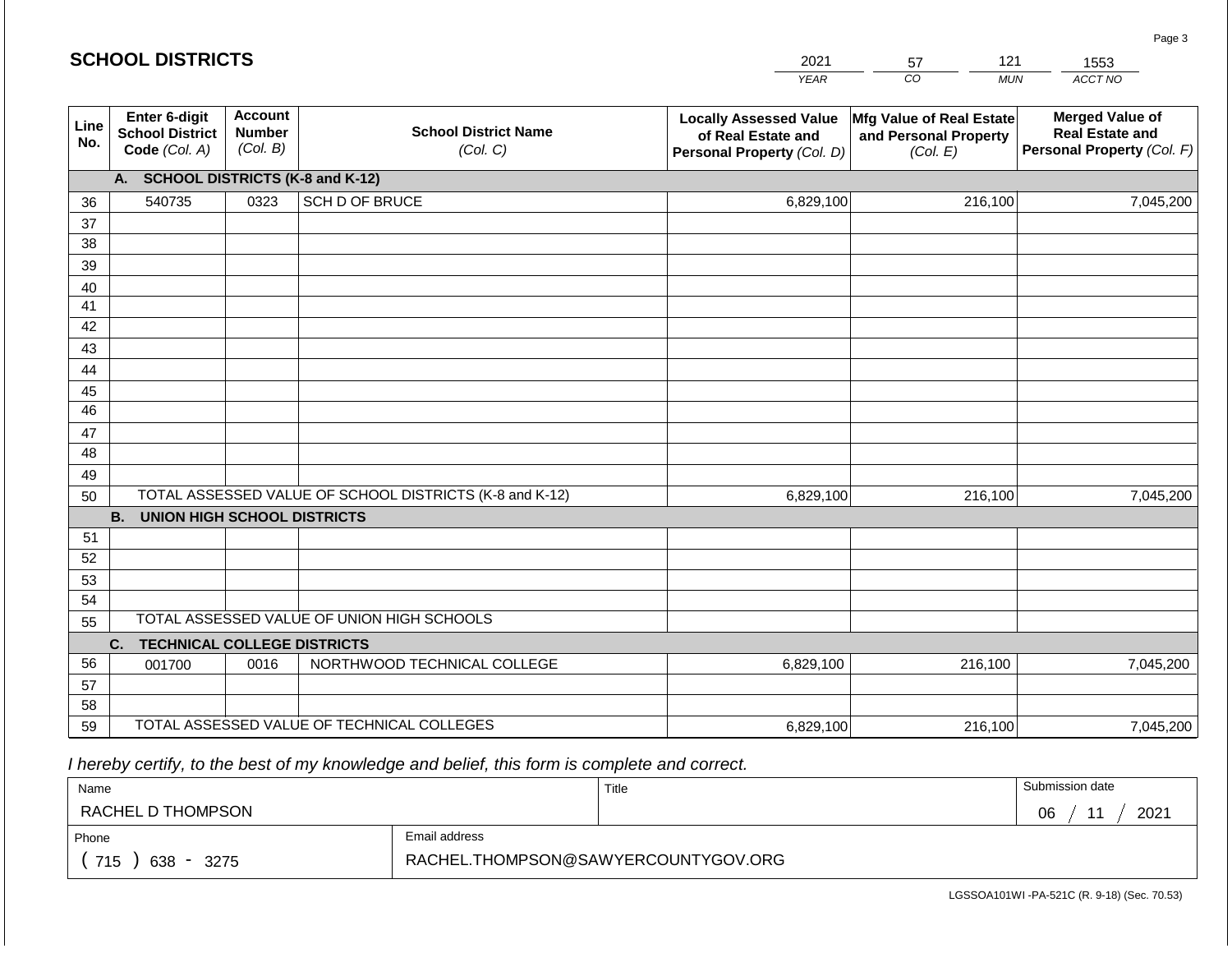- Each municipality's SOA is completed after the Board of Review and includes any changes made to the locally assessed values, under state law (sec. 70.53, Wis. Stats.)
- The Wisconsin Department of Revenue (DOR) merges the locally assessed values with the state assessed manufacturing values
- DOR provides the information regarding district names and codes. If a district is not listed, contact DOR.

Note: If you submit an amended SOA to DOR after your municipality's SOA is equated and posted to our website, we will process the SOA. However, DOR will not recalculate the *aggregate ratio or update the final SOA posted on our website. You should use the corrected values to calculate your tax rates.*

#### **Page 1: Real Estate and Personal Property**

- Lines 1-9 assessed real estate values, parcel counts and acres by classification
- Lines 10-15 assessed personal property values and number of accounts by class
- Line 16 aggregate assessed value of all property subject to general property; use to calculate tax rates. Note: This line equals the total assessed value of K-8 and K-12 school districts (Line 50) and total assessed value of technical colleges (Line 59).
- Remarks assessment ratio used to calculate estimated fair market value on property tax bills

#### **Page 2: Forest Crop, Other Exempt Land and Special Districts**

- Lines 18-21 private forest crop and managed forest lands assessed values
- Line  $22 -$  tax exempt land acres
- Line 23 prior years assessed value of omitted property under sec. 70.44 and correction of errors under sec. 70.43 shown by locally assessed or manufacturing real estate and personal property. Note: If there is an amount on this line, report the corresponding tax in the Statement of Taxes, Sections J or K.
- Lines 24-35 special district assessed values. These values are used to calculate tax rates for the special districts.

#### **Page 3: School Districts**

- Lines 36-50 school districts (K-8 and K-12) assessed values. These values are used to calculate tax rates for school districts.
- Lines 51-55 union high school district assessed values. These values are used to calculate tax rates for union high school districts.
- Lines 56-59 technical college assessed values. These values are used to calculate tax rates for technical colleges.

If you have questions: Email: lgs@wisconsin.gov

 Phone: (608) 266-2569 or (608) 264-6892 Fax: (608) 264-6887

EXELAND, WI 54835 - 2164 EXELAND, WI 54835 - 2164VILLAGE OF EXELAND CYNTHIA VENESS<br>VILLAGE OF EXELAND CYNTHIA VENESS 5TH ST 11045 W 5TH ST 11045W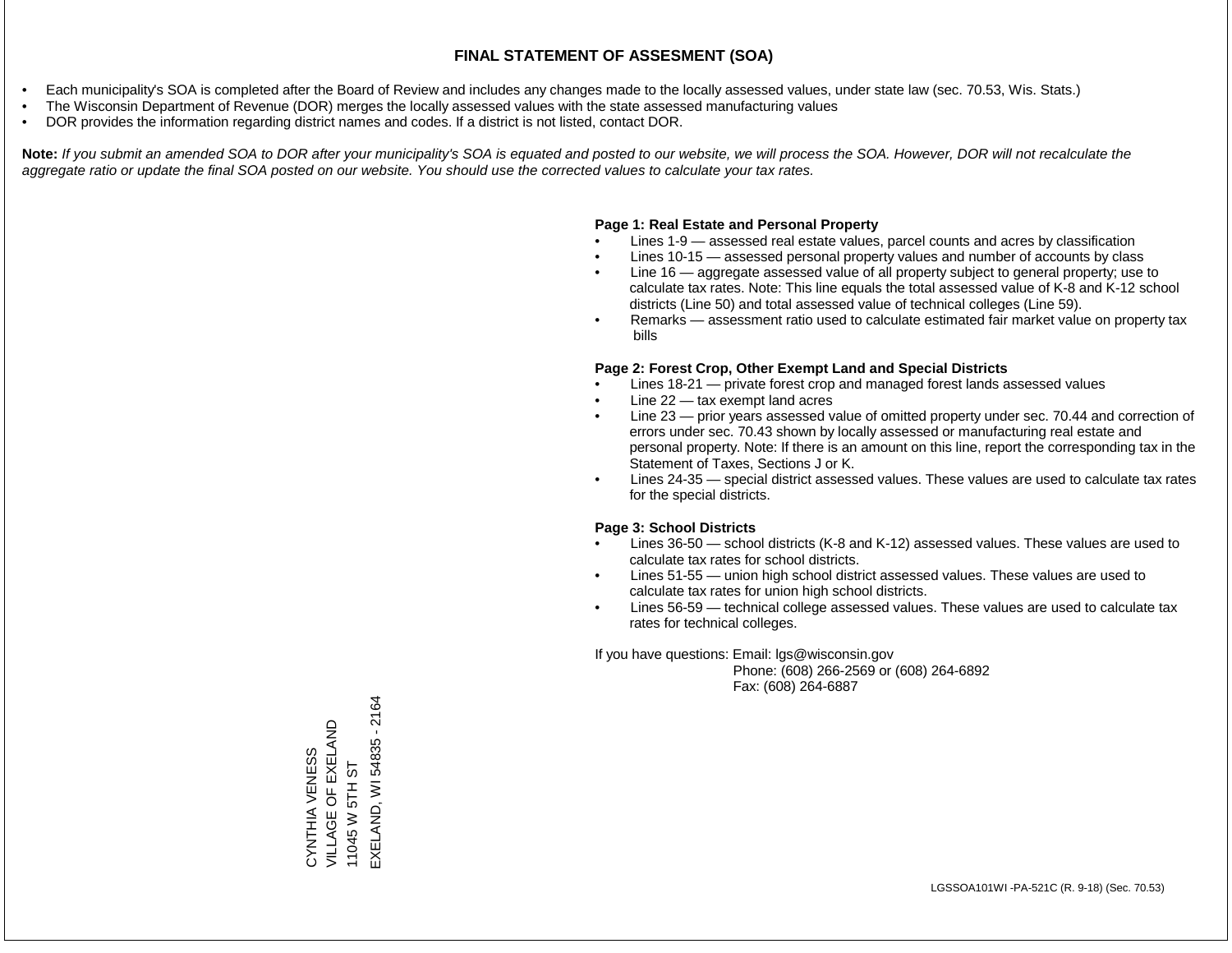|                | <b>FINAL - EQUATED</b>                                                                                                                                                                       |                                                                                               |              |                                                                     |                                | This is an Amended Return              | Page 1                                  |  |  |
|----------------|----------------------------------------------------------------------------------------------------------------------------------------------------------------------------------------------|-----------------------------------------------------------------------------------------------|--------------|---------------------------------------------------------------------|--------------------------------|----------------------------------------|-----------------------------------------|--|--|
|                | <b>STATEMENT OF ASSESSMENT FOR 2021</b>                                                                                                                                                      |                                                                                               | 57           | 176                                                                 | 1554                           |                                        |                                         |  |  |
|                |                                                                                                                                                                                              |                                                                                               | CO           | <b>MUN</b>                                                          | ACCT NO                        |                                        |                                         |  |  |
|                | <b>FOR</b><br><b>VILLAGE OF</b><br>OF.                                                                                                                                                       | <b>RADISSON</b>                                                                               |              | SAWYER COUNTY                                                       |                                |                                        |                                         |  |  |
|                | Town - Village - City                                                                                                                                                                        | <b>Municipality Name</b>                                                                      |              | <b>County Name</b>                                                  |                                |                                        |                                         |  |  |
| Line           | <b>REAL ESTATE</b><br>(See Lines 18 - 22 for                                                                                                                                                 |                                                                                               | PARCEL COUNT | NO. OF ACRES<br><b>WHOLE</b><br>TOTAL LAND MPROVEMENTS NUMBERS ONLY | <b>VALUE OF</b><br><b>LAND</b> | <b>VALUE OF</b><br><b>IMPROVEMENTS</b> | TOTAL VALUE OF LAND<br>AND IMPROVEMENTS |  |  |
| No.            | other Real Estate)                                                                                                                                                                           | (Col. A)                                                                                      | (Col. B)     | (Col, C)                                                            | (Col, D)                       | (Col. E)                               | (Col. F)                                |  |  |
| 1              | <b>RESIDENTIAL - Class 1</b>                                                                                                                                                                 | 172                                                                                           | 118          | 77                                                                  | 739,600                        | 4,571,600                              | 5,311,200                               |  |  |
| $\overline{2}$ | <b>COMMERCIAL - Class 2</b>                                                                                                                                                                  | 39                                                                                            | 27           | 23                                                                  | 220,700                        | 1,830,400                              | 2,051,100                               |  |  |
| 3              | <b>MANUFACTURING - Class 3</b>                                                                                                                                                               | $\mathbf{1}$                                                                                  |              | 35<br>$\mathbf 1$                                                   | 68,000                         | 170,900                                | 238,900                                 |  |  |
| 4              | <b>AGRICULTURAL - Class 4</b>                                                                                                                                                                | $\overline{2}$                                                                                |              | 8                                                                   | 400                            |                                        | 400                                     |  |  |
| 5              | <b>UNDEVELOPED - Class 5</b>                                                                                                                                                                 | $\overline{2}$                                                                                |              | $\overline{2}$                                                      | 300                            |                                        | 300                                     |  |  |
| 6              | AGRICULTURAL FOREST - Class 5m                                                                                                                                                               | 0                                                                                             |              | 0                                                                   | $\Omega$                       |                                        | $\Omega$                                |  |  |
| $\overline{7}$ | FOREST LANDS - Class 6                                                                                                                                                                       | 3                                                                                             |              | 5                                                                   | 7,900                          |                                        | 7,900                                   |  |  |
| 8              | OTHER - Class 7                                                                                                                                                                              | $\mathbf 0$                                                                                   |              | 0<br>$\mathbf 0$                                                    | $\Omega$                       | 0                                      | $\Omega$                                |  |  |
| 9              | <b>TOTAL - ALL COLUMNS</b>                                                                                                                                                                   | 219                                                                                           | 146          | 150                                                                 | 1,036,900                      | 6,572,900                              | 7,609,800                               |  |  |
| 10             | NUMBER OF PERSONAL PROPERTY ACCOUNTS IN ROLL                                                                                                                                                 |                                                                                               |              | 13                                                                  | <b>LOCALLY ASSESSED</b>        | <b>MANUFACTURING</b>                   | <b>MERGED</b>                           |  |  |
| 11             | BOATS AND OTHER WATERCRAFT NOT EXEMPT - Code 1                                                                                                                                               |                                                                                               |              |                                                                     | 0                              | 0                                      | $\Omega$                                |  |  |
| 12             | MACHINERY, TOOLS AND PATTERNS - Code 2                                                                                                                                                       |                                                                                               |              |                                                                     |                                | 30,800                                 | 30,800                                  |  |  |
| 13             | FURNITURE, FIXTURES AND EQUIPMENT - Code 3                                                                                                                                                   |                                                                                               |              |                                                                     | 78,900                         | 300                                    | 79,200                                  |  |  |
| 14             | ALL OTHER PERSONAL PROPERTY NOT EXEMPT - Codes 4A, 4B, 4C                                                                                                                                    |                                                                                               |              |                                                                     | 41,200                         | 500                                    | 41,700                                  |  |  |
| 15             | TOTAL OF PERSONAL PROPERTY NOT EXEMPT (Total of Lines 11-14)                                                                                                                                 |                                                                                               |              | 120,100                                                             | 31,600                         | 151,700                                |                                         |  |  |
| 16             | AGGREGATE ASSESSED VALUE OF ALL PROPERTY SUBJECT TO THE GENERAL PROPERTY TAX (Total of Lines 9F and 15F)<br>MUST EQUAL TOTAL VALUE OF THE SCHOOL DISTRICTS (K-12 PLUS K-8) - Line 50, Col. F |                                                                                               |              |                                                                     |                                |                                        | 7,761,500                               |  |  |
| 17             | <b>BOARD OF REVIEW</b><br>DATE OF FINAL ADJOURNMENT                                                                                                                                          | Name of Assessor<br>Telephone #<br>06/07/2021<br><b>NORDQUIST APPRAISAL</b><br>(715) 634-2283 |              |                                                                     |                                |                                        |                                         |  |  |

REMARKS

The Assessment Ratio to be used in calculating the estimated Fair Market Value on tax bills for this tax district is .785565972

This ratio should be used to convert assessed values to "Calculate Equalized Values" in Step 1 of the Lottery and Gaming Credit Calculations.

 This ratio should be used in the "Computation of Tax Equivalent" schedule of the Annual Reports filed by the municipal electric, gas and water utilities with the Public Service Commission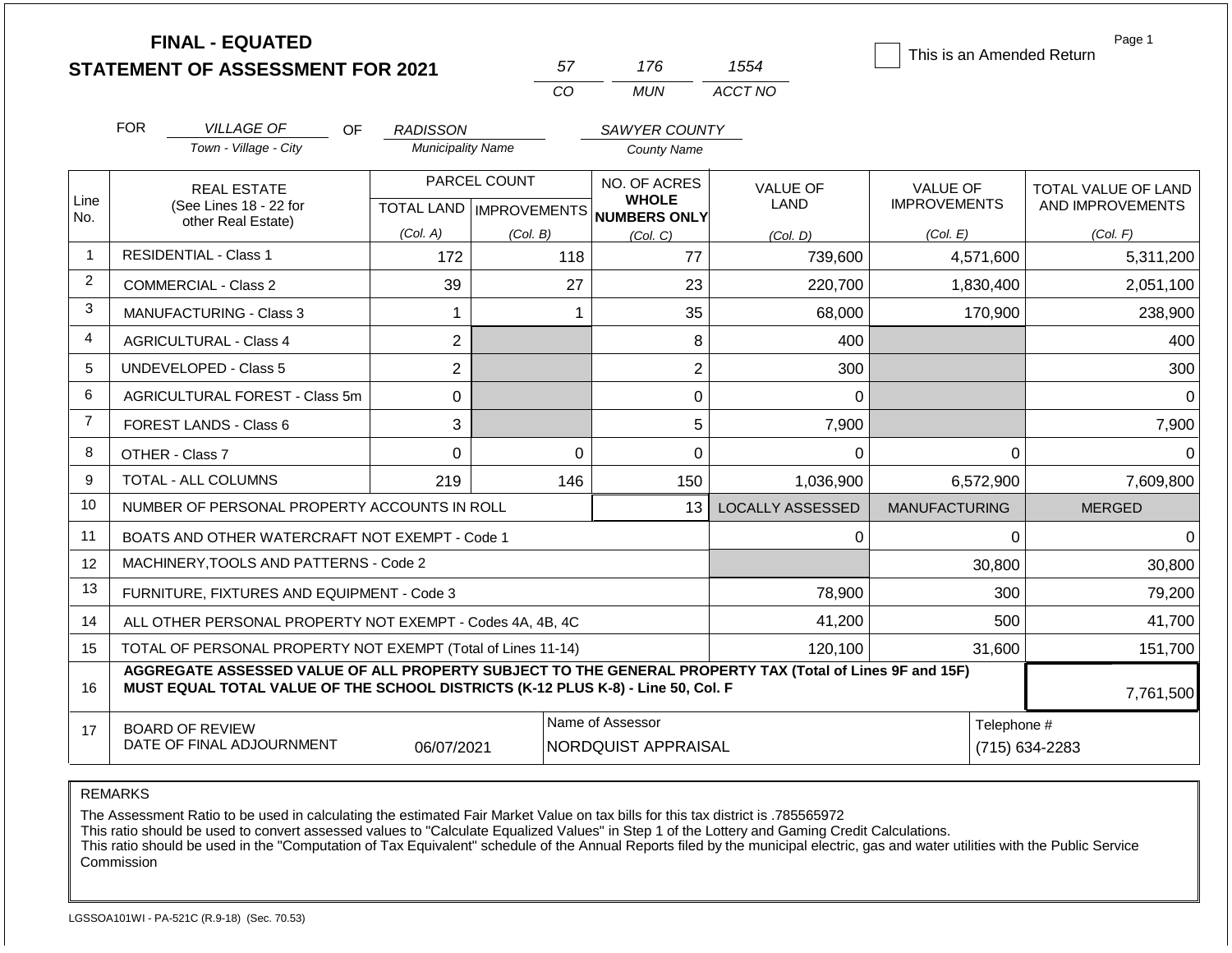# **FOREST CROP AND OTHER EXEMPT LAND**

2021 57 176 1554

FOREST LANDS (Line 7) and FOREST CROPS (in this section) - are **NOT** the same *YEAR CO MUN ACCT NO*

|    |                                  |                 |  | Private Forest Crop - Reg Class @ 10¢ per acre                                 |  | Private Forest Crop - Reg Class @ \$2.52 per acre |  |                                                                              |  |                    |
|----|----------------------------------|-----------------|--|--------------------------------------------------------------------------------|--|---------------------------------------------------|--|------------------------------------------------------------------------------|--|--------------------|
| 18 | (a) PARCELS                      | (b) ACRES       |  | (c) ASSESSED VALUE                                                             |  | (d) PARCELS                                       |  | (e) ACRES                                                                    |  | (f) ASSESSED VALUE |
|    |                                  |                 |  | Private Forest Crop - Special Class @ 20¢ per acre                             |  |                                                   |  | Entered Before 2005 Managed Forest - Ferrous Mining CLOSED @ \$7.87 per acre |  |                    |
| 19 | (a) PARCELS                      | (b) ACRES       |  | (c) ASSESSED VALUE                                                             |  | (d) PARCELS                                       |  | (e) ACRES                                                                    |  | (f) ASSESSED VALUE |
|    |                                  |                 |  |                                                                                |  |                                                   |  |                                                                              |  |                    |
|    |                                  |                 |  | Entered Before 2005 Managed Forest - OPEN @ 74 ¢ per acre                      |  |                                                   |  | Entered Before 2005 Managed Forest - CLOSED @                                |  | $$1.75$ per acre   |
| 20 | (a) PARCELS                      | (b) ACRES       |  | (c) ASSESSED VALUE                                                             |  | (d) PARCELS                                       |  | (e) ACRES                                                                    |  | (f) ASSESSED VALUE |
|    |                                  |                 |  |                                                                                |  |                                                   |  |                                                                              |  |                    |
|    |                                  |                 |  | Entered After 2004 Managed Forest - OPEN @ \$2.04 per acre                     |  |                                                   |  | Entered After 2004 Managed Forest - CLOSED @ \$10.20 per acre                |  |                    |
| 21 | (a) PARCELS                      | (b) ACRES       |  | (c) ASSESSED VALUE                                                             |  | (d) PARCELS<br>(e) ACRES                          |  |                                                                              |  | (f) ASSESSED VALUE |
|    |                                  |                 |  |                                                                                |  |                                                   |  |                                                                              |  |                    |
|    | (a) County Forest Cropland Acres |                 |  | (b) Federal Acres                                                              |  | (c) State Acres                                   |  | (d) County (NOT FOREST CROP) Acres                                           |  | (e) Other Acres    |
| 22 |                                  |                 |  |                                                                                |  |                                                   |  |                                                                              |  |                    |
|    |                                  |                 |  |                                                                                |  | 12.13                                             |  | 1.02                                                                         |  | 35.6               |
|    |                                  |                 |  | Assessed Value of Omitted Property From Prior Years (Sec. 70.44)               |  |                                                   |  | Assessed Value of Sec. 70.43 Corrections of Errors by Assessors              |  |                    |
| 23 |                                  | (a) REAL ESTATE |  | (b) PERSONAL                                                                   |  |                                                   |  | (c1) REAL ESTATE                                                             |  | (c2) PERSONAL      |
|    |                                  |                 |  |                                                                                |  |                                                   |  |                                                                              |  |                    |
|    |                                  |                 |  | Manufacturing Equated Value of Omitted Property From Prior Years (Sec. 70.995) |  |                                                   |  | Mfg. Equated Value of Sec.70.43 Corrections of Errors by Assessors           |  |                    |
|    |                                  | (d) REAL ESTATE |  | (e) PERSONAL                                                                   |  |                                                   |  | (f1) REAL ESTATE                                                             |  | (f2) PERSONAL      |
|    |                                  |                 |  |                                                                                |  |                                                   |  |                                                                              |  |                    |
|    |                                  |                 |  |                                                                                |  |                                                   |  |                                                                              |  |                    |

# **SPECIAL DISTRICTS**

| Line<br>No. | Enter 6-digit<br>Special District | <b>Account</b><br><b>Number</b> | <b>Special District Name</b> | <b>Locally Assessed Value</b><br>of Real Estate and | Mfg Value of Real Estate<br>and Personal Property | <b>Merged Value of</b><br><b>Real Estate and</b> |
|-------------|-----------------------------------|---------------------------------|------------------------------|-----------------------------------------------------|---------------------------------------------------|--------------------------------------------------|
|             | Code (Col. A)                     | (Col. B)                        | (Col. C)                     | Personal Property (Col. D)                          | (Col. E)                                          | Personal Property (Col. F)                       |
| 24          |                                   |                                 |                              |                                                     |                                                   |                                                  |
| 25          |                                   |                                 |                              |                                                     |                                                   |                                                  |
| 26          |                                   |                                 |                              |                                                     |                                                   |                                                  |
| 27          |                                   |                                 |                              |                                                     |                                                   |                                                  |
| 28          |                                   |                                 |                              |                                                     |                                                   |                                                  |
| 29          |                                   |                                 |                              |                                                     |                                                   |                                                  |
| 30          |                                   |                                 |                              |                                                     |                                                   |                                                  |
| 31          |                                   |                                 |                              |                                                     |                                                   |                                                  |
| 32          |                                   |                                 |                              |                                                     |                                                   |                                                  |
| 33          |                                   |                                 |                              |                                                     |                                                   |                                                  |
| 34          |                                   |                                 |                              |                                                     |                                                   |                                                  |
| 35          |                                   |                                 |                              |                                                     |                                                   |                                                  |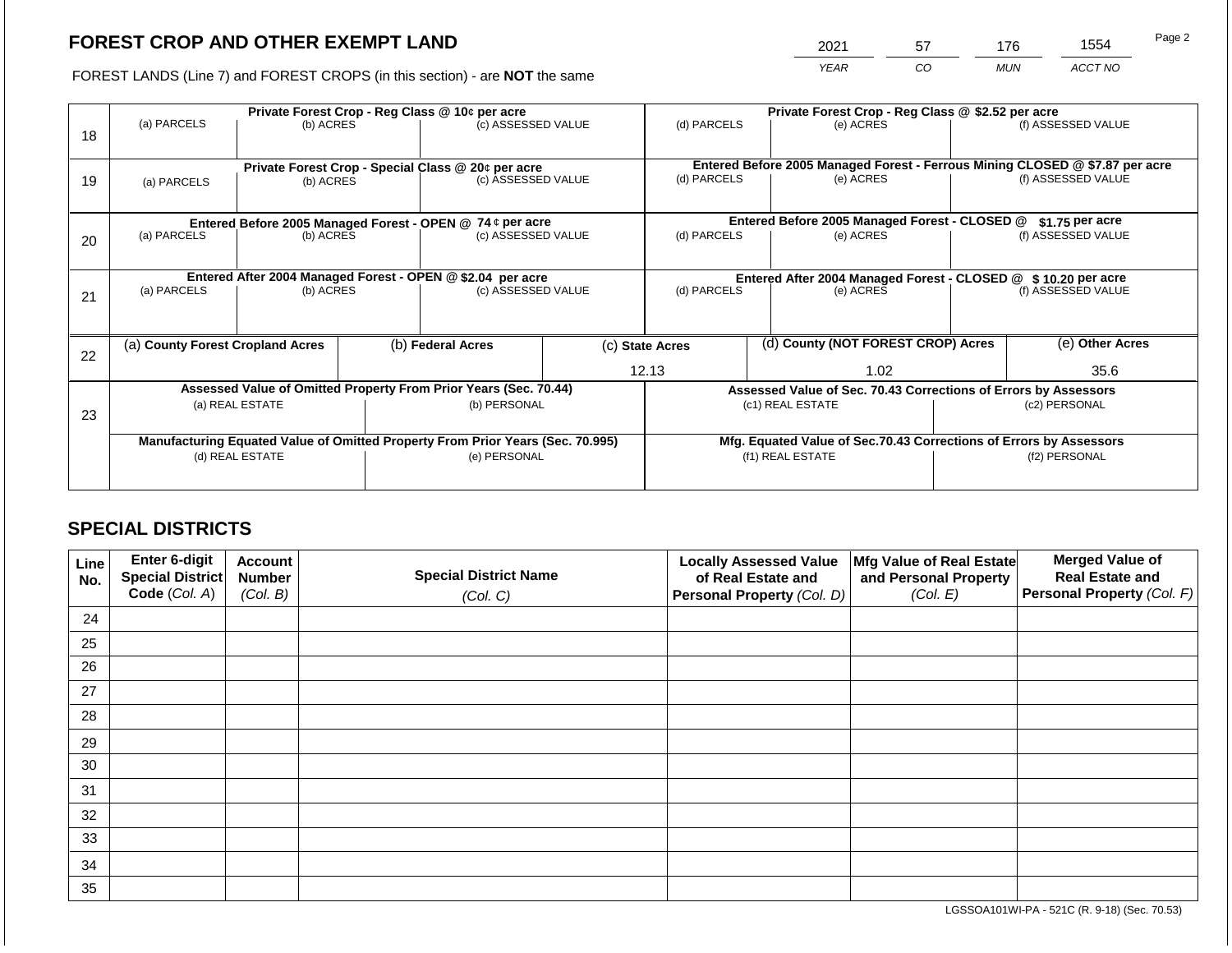|             | <b>SCHOOL DISTRICTS</b>                                  |                                             |                                                         | 2021                                                                              | 176<br>57                                                     | 1554                                                                           |
|-------------|----------------------------------------------------------|---------------------------------------------|---------------------------------------------------------|-----------------------------------------------------------------------------------|---------------------------------------------------------------|--------------------------------------------------------------------------------|
|             |                                                          |                                             |                                                         | <b>YEAR</b>                                                                       | CO<br><b>MUN</b>                                              | ACCT NO                                                                        |
| Line<br>No. | Enter 6-digit<br><b>School District</b><br>Code (Col. A) | <b>Account</b><br><b>Number</b><br>(Col. B) | <b>School District Name</b><br>(Col. C)                 | <b>Locally Assessed Value</b><br>of Real Estate and<br>Personal Property (Col. D) | Mfg Value of Real Estate<br>and Personal Property<br>(Col. E) | <b>Merged Value of</b><br><b>Real Estate and</b><br>Personal Property (Col. F) |
|             | <b>SCHOOL DISTRICTS (K-8 and K-12)</b><br>А.             |                                             |                                                         |                                                                                   |                                                               |                                                                                |
| 36          | 576615                                                   | 0340                                        | <b>SCH D OF WINTER</b>                                  | 7,491,000                                                                         | 270,500                                                       | 7,761,500                                                                      |
| 37          |                                                          |                                             |                                                         |                                                                                   |                                                               |                                                                                |
| 38          |                                                          |                                             |                                                         |                                                                                   |                                                               |                                                                                |
| 39          |                                                          |                                             |                                                         |                                                                                   |                                                               |                                                                                |
| 40          |                                                          |                                             |                                                         |                                                                                   |                                                               |                                                                                |
| 41<br>42    |                                                          |                                             |                                                         |                                                                                   |                                                               |                                                                                |
| 43          |                                                          |                                             |                                                         |                                                                                   |                                                               |                                                                                |
| 44          |                                                          |                                             |                                                         |                                                                                   |                                                               |                                                                                |
| 45          |                                                          |                                             |                                                         |                                                                                   |                                                               |                                                                                |
| 46          |                                                          |                                             |                                                         |                                                                                   |                                                               |                                                                                |
| 47          |                                                          |                                             |                                                         |                                                                                   |                                                               |                                                                                |
| 48          |                                                          |                                             |                                                         |                                                                                   |                                                               |                                                                                |
| 49          |                                                          |                                             |                                                         |                                                                                   |                                                               |                                                                                |
| 50          |                                                          |                                             | TOTAL ASSESSED VALUE OF SCHOOL DISTRICTS (K-8 and K-12) | 7,491,000                                                                         | 270,500                                                       | 7,761,500                                                                      |
|             | <b>B.</b><br><b>UNION HIGH SCHOOL DISTRICTS</b>          |                                             |                                                         |                                                                                   |                                                               |                                                                                |
| 51          |                                                          |                                             |                                                         |                                                                                   |                                                               |                                                                                |
| 52          |                                                          |                                             |                                                         |                                                                                   |                                                               |                                                                                |
| 53          |                                                          |                                             |                                                         |                                                                                   |                                                               |                                                                                |
| 54<br>55    |                                                          |                                             | TOTAL ASSESSED VALUE OF UNION HIGH SCHOOLS              |                                                                                   |                                                               |                                                                                |
|             |                                                          |                                             |                                                         |                                                                                   |                                                               |                                                                                |
| 56          | <b>TECHNICAL COLLEGE DISTRICTS</b><br>C.<br>001700       | 0016                                        | NORTHWOOD TECHNICAL COLLEGE                             | 7,491,000                                                                         | 270,500                                                       | 7,761,500                                                                      |
| 57          |                                                          |                                             |                                                         |                                                                                   |                                                               |                                                                                |
| 58          |                                                          |                                             |                                                         |                                                                                   |                                                               |                                                                                |
| 59          |                                                          |                                             | TOTAL ASSESSED VALUE OF TECHNICAL COLLEGES              | 7,491,000                                                                         | 270,500                                                       | 7,761,500                                                                      |

 *I hereby certify, to the best of my knowledge and belief, this form is complete and correct.*

| Name                                           |                                     | Title | Submission date              |
|------------------------------------------------|-------------------------------------|-------|------------------------------|
| RACHEL D THOMPSON                              |                                     |       | 2021<br>06<br>4 <sub>4</sub> |
| Phone                                          | Email address                       |       |                              |
| 715<br>638<br>3275<br>$\overline{\phantom{0}}$ | RACHEL.THOMPSON@SAWYERCOUNTYGOV.ORG |       |                              |

LGSSOA101WI -PA-521C (R. 9-18) (Sec. 70.53)

Page 3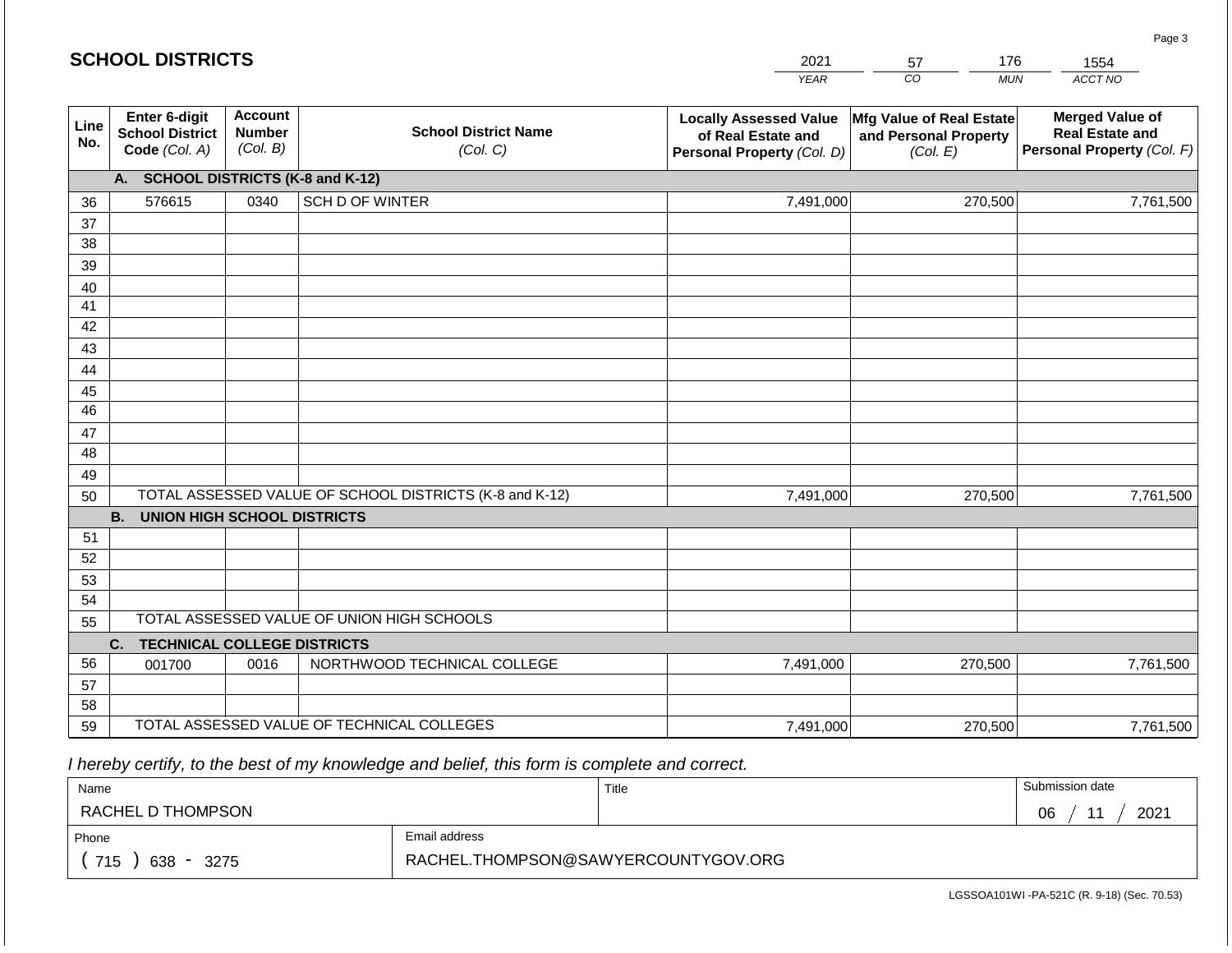### **FINAL STATEMENT OF ASSESMENT (SOA)**

- Each municipality's SOA is completed after the Board of Review and includes any changes made to the locally assessed values, under state law (sec. 70.53, Wis. Stats.)
- The Wisconsin Department of Revenue (DOR) merges the locally assessed values with the state assessed manufacturing values
- DOR provides the information regarding district names and codes. If a district is not listed, contact DOR.

Note: If you submit an amended SOA to DOR after your municipality's SOA is equated and posted to our website, we will process the SOA. However, DOR will not recalculate the *aggregate ratio or update the final SOA posted on our website. You should use the corrected values to calculate your tax rates.*

## **Page 1: Real Estate and Personal Property**

- Lines 1-9 assessed real estate values, parcel counts and acres by classification
- Lines 10-15 assessed personal property values and number of accounts by class
- Line 16 aggregate assessed value of all property subject to general property; use to calculate tax rates. Note: This line equals the total assessed value of K-8 and K-12 school districts (Line 50) and total assessed value of technical colleges (Line 59).
- Remarks assessment ratio used to calculate estimated fair market value on property tax bills

### **Page 2: Forest Crop, Other Exempt Land and Special Districts**

- Lines 18-21 private forest crop and managed forest lands assessed values
- Line  $22 -$  tax exempt land acres
- Line 23 prior years assessed value of omitted property under sec. 70.44 and correction of errors under sec. 70.43 shown by locally assessed or manufacturing real estate and personal property. Note: If there is an amount on this line, report the corresponding tax in the Statement of Taxes, Sections J or K.
- Lines 24-35 special district assessed values. These values are used to calculate tax rates for the special districts.

### **Page 3: School Districts**

- Lines 36-50 school districts (K-8 and K-12) assessed values. These values are used to calculate tax rates for school districts.
- Lines 51-55 union high school district assessed values. These values are used to calculate tax rates for union high school districts.
- Lines 56-59 technical college assessed values. These values are used to calculate tax rates for technical colleges.

If you have questions: Email: lgs@wisconsin.gov

 Phone: (608) 266-2569 or (608) 264-6892 Fax: (608) 264-6887

VILLAGE OF RADISSON GWEN GENARI<br>VILLAGE OF RADISSON PO BOX 127<br>RADISSON, WI 54867 RADISSON, WI 54867GWEN GENARI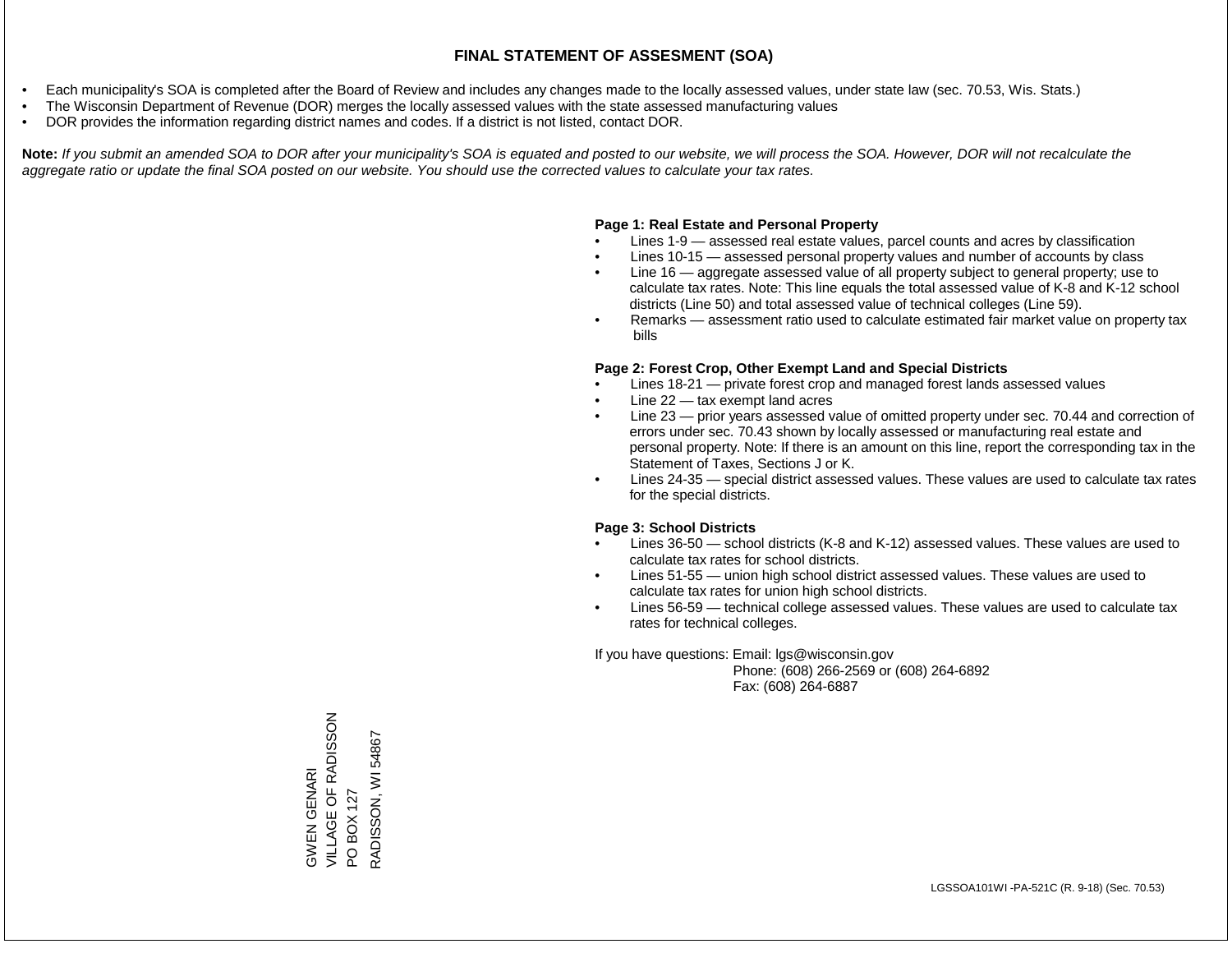|                | <b>FINAL - EQUATED</b>                                                                                                                                                                       |                                           | 57                        | 190                                                   | 1555                    | This is an Amended Return | Page 1              |
|----------------|----------------------------------------------------------------------------------------------------------------------------------------------------------------------------------------------|-------------------------------------------|---------------------------|-------------------------------------------------------|-------------------------|---------------------------|---------------------|
|                | <b>STATEMENT OF ASSESSMENT FOR 2021</b>                                                                                                                                                      |                                           | CO                        | <b>MUN</b>                                            | ACCT NO                 |                           |                     |
|                |                                                                                                                                                                                              |                                           |                           |                                                       |                         |                           |                     |
|                | <b>FOR</b><br><b>VILLAGE OF</b><br>OF.<br>Town - Village - City                                                                                                                              | <b>WINTER</b><br><b>Municipality Name</b> |                           | SAWYER COUNTY<br><b>County Name</b>                   |                         |                           |                     |
|                |                                                                                                                                                                                              |                                           |                           |                                                       |                         |                           |                     |
| Line           | <b>REAL ESTATE</b>                                                                                                                                                                           |                                           | PARCEL COUNT              | NO. OF ACRES<br><b>WHOLE</b>                          | <b>VALUE OF</b>         | <b>VALUE OF</b>           | TOTAL VALUE OF LAND |
| No.            | (See Lines 18 - 22 for<br>other Real Estate)                                                                                                                                                 |                                           | TOTAL LAND   IMPROVEMENTS | <b>NUMBERS ONLY</b>                                   | <b>LAND</b>             | <b>IMPROVEMENTS</b>       | AND IMPROVEMENTS    |
|                |                                                                                                                                                                                              | (Col. A)                                  | (Col. B)                  | (Col, C)                                              | (Col. D)                | (Col. E)                  | (Col. F)            |
| 1              | <b>RESIDENTIAL - Class 1</b>                                                                                                                                                                 | 153                                       | 124                       | 128                                                   | 1,475,400               | 5,495,200                 | 6,970,600           |
| $\overline{2}$ | <b>COMMERCIAL - Class 2</b>                                                                                                                                                                  | 68                                        | 47                        | 97                                                    | 869,300                 | 5,375,400                 | 6,244,700           |
| 3              | <b>MANUFACTURING - Class 3</b>                                                                                                                                                               | 1                                         |                           | $\mathbf 1$<br>-1                                     | 4,900                   | 79,000                    | 83,900              |
| 4              | <b>AGRICULTURAL - Class 4</b>                                                                                                                                                                | 1                                         |                           | 30                                                    | 5,300                   |                           | 5,300               |
| 5              | <b>UNDEVELOPED - Class 5</b>                                                                                                                                                                 | 6                                         |                           | 99                                                    | 43,400                  |                           | 43,400              |
| 6              | AGRICULTURAL FOREST - Class 5m                                                                                                                                                               | 0                                         |                           | $\mathbf 0$                                           | 0                       |                           | 0                   |
| $\overline{7}$ | FOREST LANDS - Class 6                                                                                                                                                                       | 0                                         |                           | 0                                                     | $\mathbf 0$             |                           | 0                   |
| 8              | OTHER - Class 7                                                                                                                                                                              | $\overline{0}$                            |                           | 0<br>$\Omega$                                         | $\mathbf 0$             | $\mathbf 0$               | $\Omega$            |
| 9              | <b>TOTAL - ALL COLUMNS</b>                                                                                                                                                                   | 229                                       | 172                       | 355                                                   | 2,398,300               | 10,949,600                | 13,347,900          |
| 10             | NUMBER OF PERSONAL PROPERTY ACCOUNTS IN ROLL                                                                                                                                                 |                                           |                           | 29                                                    | <b>LOCALLY ASSESSED</b> | <b>MANUFACTURING</b>      | <b>MERGED</b>       |
| 11             | BOATS AND OTHER WATERCRAFT NOT EXEMPT - Code 1                                                                                                                                               |                                           |                           |                                                       | $\Omega$                | $\Omega$                  | $\Omega$            |
| 12             | MACHINERY, TOOLS AND PATTERNS - Code 2                                                                                                                                                       |                                           |                           |                                                       |                         | 300                       | 300                 |
| 13             | FURNITURE, FIXTURES AND EQUIPMENT - Code 3                                                                                                                                                   |                                           |                           |                                                       | 104,900                 | 100                       | 105,000             |
| 14             | ALL OTHER PERSONAL PROPERTY NOT EXEMPT - Codes 4A, 4B, 4C                                                                                                                                    |                                           |                           |                                                       | 40,800                  | 100                       | 40,900              |
| 15             | TOTAL OF PERSONAL PROPERTY NOT EXEMPT (Total of Lines 11-14)                                                                                                                                 |                                           | 145,700                   | 500                                                   | 146,200                 |                           |                     |
| 16             | AGGREGATE ASSESSED VALUE OF ALL PROPERTY SUBJECT TO THE GENERAL PROPERTY TAX (Total of Lines 9F and 15F)<br>MUST EQUAL TOTAL VALUE OF THE SCHOOL DISTRICTS (K-12 PLUS K-8) - Line 50, Col. F |                                           |                           |                                                       |                         |                           | 13,494,100          |
| 17             | <b>BOARD OF REVIEW</b><br>DATE OF FINAL ADJOURNMENT                                                                                                                                          | 05/28/2021                                |                           | Name of Assessor<br><b>RIGLEMON APPRAISAL SERVICE</b> |                         | Telephone #               | (608) 378-3003      |

REMARKS

The Assessment Ratio to be used in calculating the estimated Fair Market Value on tax bills for this tax district is .923526697

This ratio should be used to convert assessed values to "Calculate Equalized Values" in Step 1 of the Lottery and Gaming Credit Calculations.

 This ratio should be used in the "Computation of Tax Equivalent" schedule of the Annual Reports filed by the municipal electric, gas and water utilities with the Public Service Commission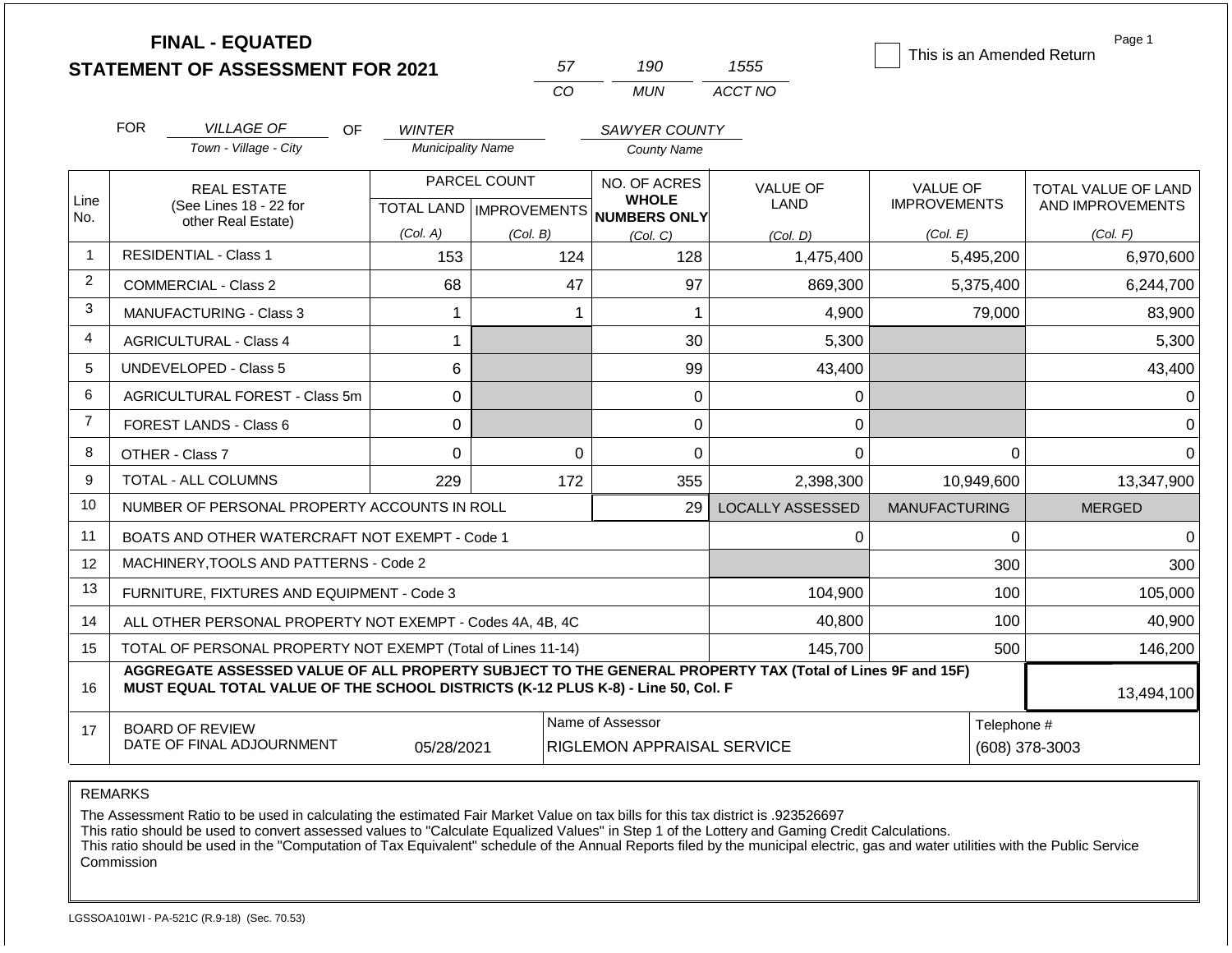# **FOREST CROP AND OTHER EXEMPT LAND**

2021 57 190 1555

FOREST LANDS (Line 7) and FOREST CROPS (in this section) - are **NOT** the same *YEAR CO MUN ACCT NO*

|    |                                                                                                                                                                                          |           |  | Private Forest Crop - Reg Class @ 10¢ per acre             |  | Private Forest Crop - Reg Class @ \$2.52 per acre              |  |                                                                              |       |                    |  |
|----|------------------------------------------------------------------------------------------------------------------------------------------------------------------------------------------|-----------|--|------------------------------------------------------------|--|----------------------------------------------------------------|--|------------------------------------------------------------------------------|-------|--------------------|--|
| 18 | (a) PARCELS                                                                                                                                                                              | (b) ACRES |  | (c) ASSESSED VALUE                                         |  | (d) PARCELS                                                    |  | (e) ACRES                                                                    |       | (f) ASSESSED VALUE |  |
|    |                                                                                                                                                                                          |           |  | Private Forest Crop - Special Class @ 20¢ per acre         |  |                                                                |  | Entered Before 2005 Managed Forest - Ferrous Mining CLOSED @ \$7.87 per acre |       |                    |  |
| 19 | (a) PARCELS                                                                                                                                                                              | (b) ACRES |  | (c) ASSESSED VALUE                                         |  | (d) PARCELS                                                    |  | (e) ACRES                                                                    |       | (f) ASSESSED VALUE |  |
|    |                                                                                                                                                                                          |           |  |                                                            |  |                                                                |  |                                                                              |       |                    |  |
|    |                                                                                                                                                                                          |           |  | Entered Before 2005 Managed Forest - OPEN @ 74 ¢ per acre  |  |                                                                |  | Entered Before 2005 Managed Forest - CLOSED @                                |       | $$1.75$ per acre   |  |
| 20 | (a) PARCELS                                                                                                                                                                              | (b) ACRES |  | (c) ASSESSED VALUE                                         |  | (d) PARCELS                                                    |  | (e) ACRES                                                                    |       | (f) ASSESSED VALUE |  |
|    |                                                                                                                                                                                          |           |  |                                                            |  |                                                                |  |                                                                              |       |                    |  |
|    |                                                                                                                                                                                          |           |  | Entered After 2004 Managed Forest - OPEN @ \$2.04 per acre |  | Entered After 2004 Managed Forest - CLOSED @ \$ 10.20 per acre |  |                                                                              |       |                    |  |
| 21 | (a) PARCELS                                                                                                                                                                              | (b) ACRES |  | (c) ASSESSED VALUE                                         |  | (d) PARCELS<br>(e) ACRES                                       |  | (f) ASSESSED VALUE                                                           |       |                    |  |
|    |                                                                                                                                                                                          |           |  |                                                            |  |                                                                |  |                                                                              |       |                    |  |
| 22 | (a) County Forest Cropland Acres                                                                                                                                                         |           |  | (b) Federal Acres                                          |  | (c) State Acres                                                |  | (d) County (NOT FOREST CROP) Acres                                           |       | (e) Other Acres    |  |
|    |                                                                                                                                                                                          |           |  |                                                            |  | 27.19<br>13.16                                                 |  |                                                                              | 92.02 |                    |  |
|    |                                                                                                                                                                                          |           |  |                                                            |  |                                                                |  | Assessed Value of Sec. 70.43 Corrections of Errors by Assessors              |       |                    |  |
|    |                                                                                                                                                                                          |           |  | (b) PERSONAL                                               |  |                                                                |  | (c1) REAL ESTATE                                                             |       | (c2) PERSONAL      |  |
|    |                                                                                                                                                                                          |           |  |                                                            |  |                                                                |  |                                                                              |       |                    |  |
|    |                                                                                                                                                                                          |           |  |                                                            |  |                                                                |  | Mfg. Equated Value of Sec.70.43 Corrections of Errors by Assessors           |       |                    |  |
|    |                                                                                                                                                                                          |           |  | (e) PERSONAL                                               |  |                                                                |  | (f1) REAL ESTATE                                                             |       | (f2) PERSONAL      |  |
|    |                                                                                                                                                                                          |           |  |                                                            |  |                                                                |  |                                                                              |       |                    |  |
| 23 | Assessed Value of Omitted Property From Prior Years (Sec. 70.44)<br>(a) REAL ESTATE<br>Manufacturing Equated Value of Omitted Property From Prior Years (Sec. 70.995)<br>(d) REAL ESTATE |           |  |                                                            |  |                                                                |  |                                                                              |       |                    |  |

# **SPECIAL DISTRICTS**

| Line<br>No. | Enter 6-digit<br>Special District<br>Code (Col. A) | <b>Account</b><br><b>Number</b><br>(Col. B) | <b>Special District Name</b><br>(Col. C) | <b>Locally Assessed Value</b><br>of Real Estate and<br><b>Personal Property (Col. D)</b> | Mfg Value of Real Estate<br>and Personal Property<br>(Col. E) | <b>Merged Value of</b><br><b>Real Estate and</b><br>Personal Property (Col. F) |
|-------------|----------------------------------------------------|---------------------------------------------|------------------------------------------|------------------------------------------------------------------------------------------|---------------------------------------------------------------|--------------------------------------------------------------------------------|
| 24          |                                                    |                                             |                                          |                                                                                          |                                                               |                                                                                |
| 25          |                                                    |                                             |                                          |                                                                                          |                                                               |                                                                                |
| 26          |                                                    |                                             |                                          |                                                                                          |                                                               |                                                                                |
| 27          |                                                    |                                             |                                          |                                                                                          |                                                               |                                                                                |
| 28          |                                                    |                                             |                                          |                                                                                          |                                                               |                                                                                |
| 29          |                                                    |                                             |                                          |                                                                                          |                                                               |                                                                                |
| 30          |                                                    |                                             |                                          |                                                                                          |                                                               |                                                                                |
| 31          |                                                    |                                             |                                          |                                                                                          |                                                               |                                                                                |
| 32          |                                                    |                                             |                                          |                                                                                          |                                                               |                                                                                |
| 33          |                                                    |                                             |                                          |                                                                                          |                                                               |                                                                                |
| 34          |                                                    |                                             |                                          |                                                                                          |                                                               |                                                                                |
| 35          |                                                    |                                             |                                          |                                                                                          |                                                               |                                                                                |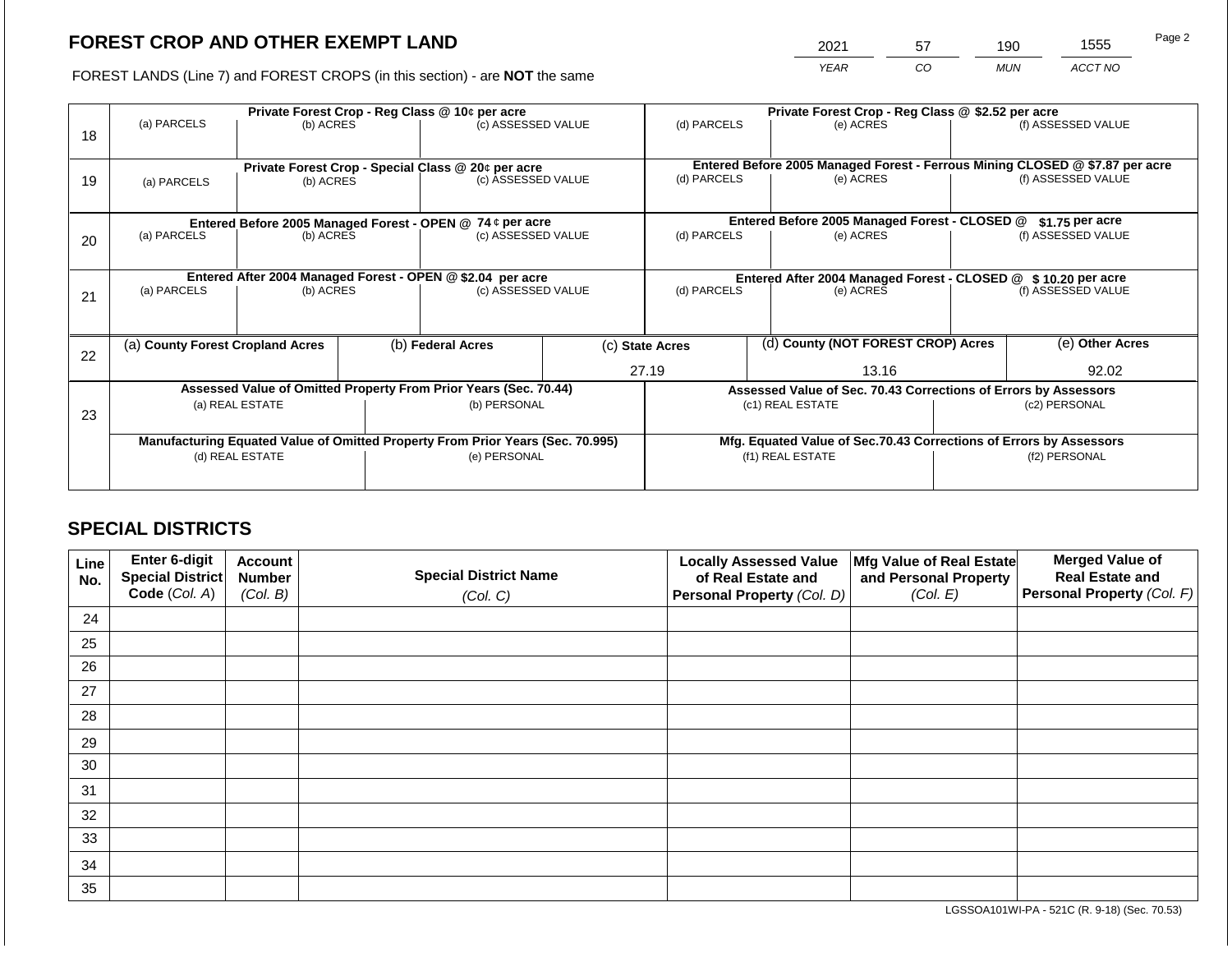|             | <b>SCHOOL DISTRICTS</b>                                  |                                             |                                                         | 2021                                                                              | 190<br>57                                                     | 1555                                                                           |  |
|-------------|----------------------------------------------------------|---------------------------------------------|---------------------------------------------------------|-----------------------------------------------------------------------------------|---------------------------------------------------------------|--------------------------------------------------------------------------------|--|
|             |                                                          |                                             |                                                         | <b>YEAR</b>                                                                       | CO<br><b>MUN</b>                                              | ACCT NO                                                                        |  |
| Line<br>No. | Enter 6-digit<br><b>School District</b><br>Code (Col. A) | <b>Account</b><br><b>Number</b><br>(Col. B) | <b>School District Name</b><br>(Col. C)                 | <b>Locally Assessed Value</b><br>of Real Estate and<br>Personal Property (Col. D) | Mfg Value of Real Estate<br>and Personal Property<br>(Col. E) | <b>Merged Value of</b><br><b>Real Estate and</b><br>Personal Property (Col. F) |  |
|             | A. SCHOOL DISTRICTS (K-8 and K-12)                       |                                             |                                                         |                                                                                   |                                                               |                                                                                |  |
| 36          | 576615                                                   | 0340                                        | SCH D OF WINTER                                         | 13,409,700                                                                        | 84,400                                                        | 13,494,100                                                                     |  |
| 37          |                                                          |                                             |                                                         |                                                                                   |                                                               |                                                                                |  |
| 38          |                                                          |                                             |                                                         |                                                                                   |                                                               |                                                                                |  |
| 39          |                                                          |                                             |                                                         |                                                                                   |                                                               |                                                                                |  |
| 40          |                                                          |                                             |                                                         |                                                                                   |                                                               |                                                                                |  |
| 41          |                                                          |                                             |                                                         |                                                                                   |                                                               |                                                                                |  |
| 42<br>43    |                                                          |                                             |                                                         |                                                                                   |                                                               |                                                                                |  |
| 44          |                                                          |                                             |                                                         |                                                                                   |                                                               |                                                                                |  |
| 45          |                                                          |                                             |                                                         |                                                                                   |                                                               |                                                                                |  |
| 46          |                                                          |                                             |                                                         |                                                                                   |                                                               |                                                                                |  |
| 47          |                                                          |                                             |                                                         |                                                                                   |                                                               |                                                                                |  |
| 48          |                                                          |                                             |                                                         |                                                                                   |                                                               |                                                                                |  |
| 49          |                                                          |                                             |                                                         |                                                                                   |                                                               |                                                                                |  |
| 50          |                                                          |                                             | TOTAL ASSESSED VALUE OF SCHOOL DISTRICTS (K-8 and K-12) | 13,409,700                                                                        | 84,400                                                        | 13,494,100                                                                     |  |
|             | <b>B.</b><br><b>UNION HIGH SCHOOL DISTRICTS</b>          |                                             |                                                         |                                                                                   |                                                               |                                                                                |  |
| 51          |                                                          |                                             |                                                         |                                                                                   |                                                               |                                                                                |  |
| 52          |                                                          |                                             |                                                         |                                                                                   |                                                               |                                                                                |  |
| 53          |                                                          |                                             |                                                         |                                                                                   |                                                               |                                                                                |  |
| 54          |                                                          |                                             | TOTAL ASSESSED VALUE OF UNION HIGH SCHOOLS              |                                                                                   |                                                               |                                                                                |  |
| 55          |                                                          |                                             |                                                         |                                                                                   |                                                               |                                                                                |  |
|             | <b>TECHNICAL COLLEGE DISTRICTS</b><br>C.                 |                                             |                                                         |                                                                                   |                                                               |                                                                                |  |
| 56          | 001700                                                   | 0016                                        | NORTHWOOD TECHNICAL COLLEGE                             | 13,409,700                                                                        | 84,400                                                        | 13,494,100                                                                     |  |
| 57<br>58    |                                                          |                                             |                                                         |                                                                                   |                                                               |                                                                                |  |
| 59          |                                                          |                                             | TOTAL ASSESSED VALUE OF TECHNICAL COLLEGES              | 13,409,700                                                                        | 84,400                                                        | 13,494,100                                                                     |  |

 *I hereby certify, to the best of my knowledge and belief, this form is complete and correct.*

**SCHOOL DISTRICTS**

| Name               |                                     | Title | Submission date  |
|--------------------|-------------------------------------|-------|------------------|
| RACHEL D THOMPSON  |                                     |       | 09<br>2021<br>06 |
| Phone              | Email address                       |       |                  |
| 715<br>638<br>3275 | RACHEL.THOMPSON@SAWYERCOUNTYGOV.ORG |       |                  |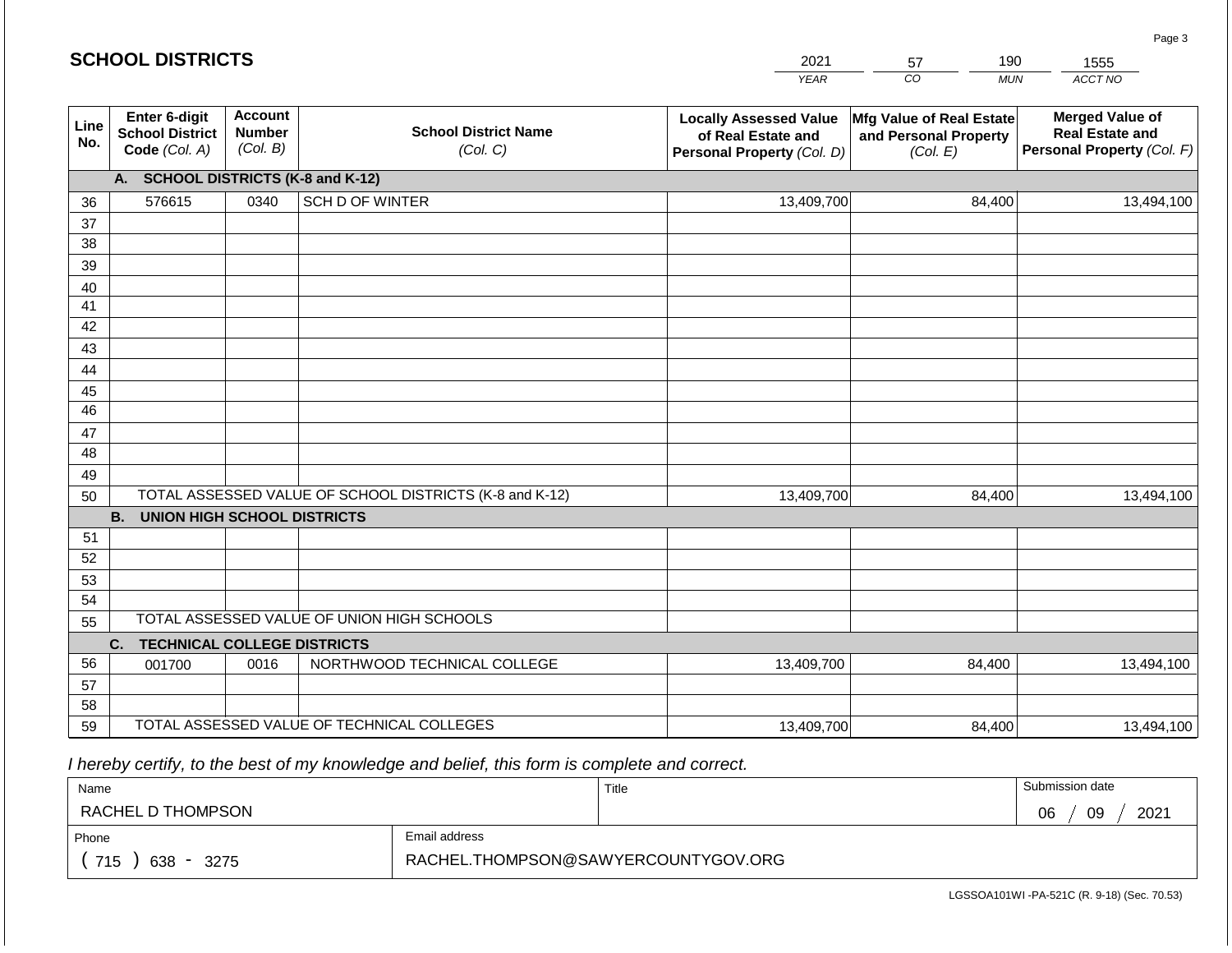### **FINAL STATEMENT OF ASSESMENT (SOA)**

- Each municipality's SOA is completed after the Board of Review and includes any changes made to the locally assessed values, under state law (sec. 70.53, Wis. Stats.)
- The Wisconsin Department of Revenue (DOR) merges the locally assessed values with the state assessed manufacturing values
- DOR provides the information regarding district names and codes. If a district is not listed, contact DOR.

Note: If you submit an amended SOA to DOR after your municipality's SOA is equated and posted to our website, we will process the SOA. However, DOR will not recalculate the *aggregate ratio or update the final SOA posted on our website. You should use the corrected values to calculate your tax rates.*

### **Page 1: Real Estate and Personal Property**

- Lines 1-9 assessed real estate values, parcel counts and acres by classification
- Lines 10-15 assessed personal property values and number of accounts by class
- Line 16 aggregate assessed value of all property subject to general property; use to calculate tax rates. Note: This line equals the total assessed value of K-8 and K-12 school districts (Line 50) and total assessed value of technical colleges (Line 59).
- Remarks assessment ratio used to calculate estimated fair market value on property tax bills

#### **Page 2: Forest Crop, Other Exempt Land and Special Districts**

- Lines 18-21 private forest crop and managed forest lands assessed values
- Line  $22 -$  tax exempt land acres
- Line 23 prior years assessed value of omitted property under sec. 70.44 and correction of errors under sec. 70.43 shown by locally assessed or manufacturing real estate and personal property. Note: If there is an amount on this line, report the corresponding tax in the Statement of Taxes, Sections J or K.
- Lines 24-35 special district assessed values. These values are used to calculate tax rates for the special districts.

#### **Page 3: School Districts**

- Lines 36-50 school districts (K-8 and K-12) assessed values. These values are used to calculate tax rates for school districts.
- Lines 51-55 union high school district assessed values. These values are used to calculate tax rates for union high school districts.
- Lines 56-59 technical college assessed values. These values are used to calculate tax rates for technical colleges.

If you have questions: Email: lgs@wisconsin.gov

 Phone: (608) 266-2569 or (608) 264-6892 Fax: (608) 264-6887

**NINTER, WI 54896 - 0277** WINTER, WI 54896 - 0277VILLAGE OF WINTER **KATHLEEN BALCITIS<br>VILLAGE OF WINTER** KATHLEEN BALCITIS PO BOX 277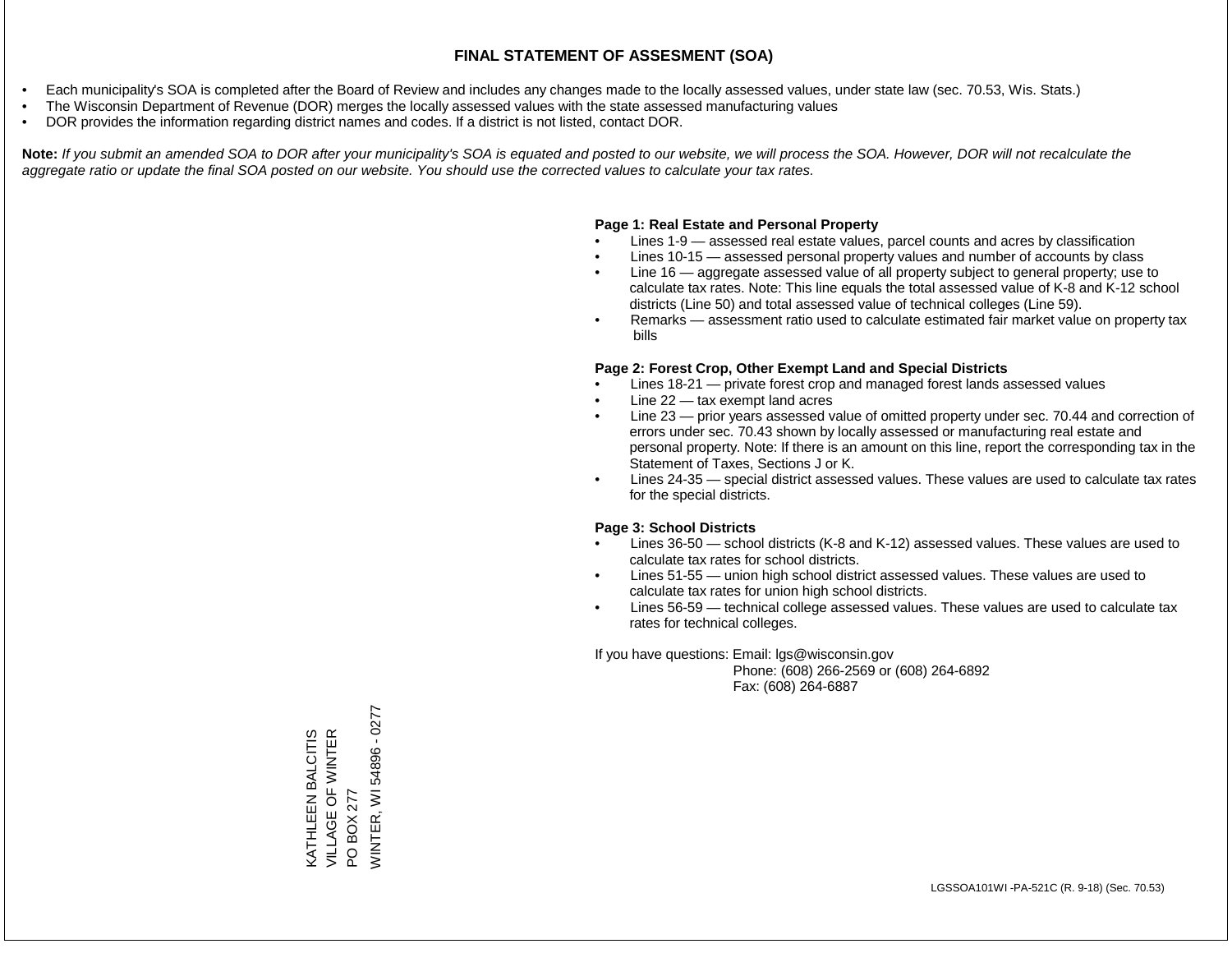|                | <b>FINAL - EQUATED</b><br><b>STATEMENT OF ASSESSMENT FOR 2021</b>                                                                                                                            |                          | 57                                        | 236                                          | 1556                            | This is an Amended Return       | Page 1                                  |
|----------------|----------------------------------------------------------------------------------------------------------------------------------------------------------------------------------------------|--------------------------|-------------------------------------------|----------------------------------------------|---------------------------------|---------------------------------|-----------------------------------------|
|                |                                                                                                                                                                                              |                          | <b>CO</b>                                 | <b>MUN</b>                                   | ACCT NO                         |                                 |                                         |
|                | <b>FOR</b><br>CITY OF<br>OF.                                                                                                                                                                 | HAYWARD                  |                                           | <b>SAWYER COUNTY</b>                         |                                 |                                 |                                         |
|                | Town - Village - City                                                                                                                                                                        | <b>Municipality Name</b> |                                           | <b>County Name</b>                           |                                 |                                 |                                         |
| Line<br>No.    | <b>REAL ESTATE</b><br>(See Lines 18 - 22 for                                                                                                                                                 |                          | PARCEL COUNT<br>TOTAL LAND   IMPROVEMENTS | NO. OF ACRES<br><b>WHOLE</b><br>NUMBERS ONLY | <b>VALUE OF</b><br>LAND         | VALUE OF<br><b>IMPROVEMENTS</b> | TOTAL VALUE OF LAND<br>AND IMPROVEMENTS |
|                | other Real Estate)                                                                                                                                                                           | (Col. A)                 | (Col. B)                                  | (Col, C)                                     | (Col, D)                        | (Col. E)                        | (Col. F)                                |
| 1              | <b>RESIDENTIAL - Class 1</b>                                                                                                                                                                 | 954                      | 839                                       | 546                                          | 19,424,500                      | 78,663,300                      | 98,087,800                              |
| 2              | <b>COMMERCIAL - Class 2</b>                                                                                                                                                                  | 406                      | 294                                       | 483                                          | 32,250,200                      | 83,647,700                      | 115,897,900                             |
| 3              | <b>MANUFACTURING - Class 3</b>                                                                                                                                                               | 5                        |                                           | 5<br>21                                      | 357,500                         | 3,472,200                       | 3,829,700                               |
| 4              | <b>AGRICULTURAL - Class 4</b>                                                                                                                                                                | 0                        |                                           | $\mathbf 0$                                  | $\Omega$                        |                                 | $\Omega$                                |
| 5              | <b>UNDEVELOPED - Class 5</b>                                                                                                                                                                 | 6                        |                                           | 174                                          | 96,800                          |                                 | 96,800                                  |
| 6              | AGRICULTURAL FOREST - Class 5m                                                                                                                                                               | 0                        |                                           | $\mathsf 0$                                  | 0                               |                                 | $\Omega$                                |
| $\overline{7}$ | FOREST LANDS - Class 6                                                                                                                                                                       | $\Omega$                 |                                           | $\Omega$                                     | 0                               |                                 | $\Omega$                                |
| 8              | OTHER - Class 7                                                                                                                                                                              | 0                        |                                           | $\mathbf 0$<br>$\Omega$                      | $\mathbf 0$                     | 0                               | $\mathbf 0$                             |
| 9              | <b>TOTAL - ALL COLUMNS</b>                                                                                                                                                                   | 1,371                    | 1,138                                     | 1,224                                        | 52,129,000                      | 165,783,200                     | 217,912,200                             |
| 10             | NUMBER OF PERSONAL PROPERTY ACCOUNTS IN ROLL                                                                                                                                                 |                          |                                           | 201                                          | <b>LOCALLY ASSESSED</b>         | <b>MANUFACTURING</b>            | <b>MERGED</b>                           |
| 11             | BOATS AND OTHER WATERCRAFT NOT EXEMPT - Code 1                                                                                                                                               |                          |                                           |                                              | 5,300                           | 0                               | 5,300                                   |
| 12             | MACHINERY, TOOLS AND PATTERNS - Code 2                                                                                                                                                       |                          |                                           |                                              |                                 | 523,400                         | 523,400                                 |
| 13             | FURNITURE, FIXTURES AND EQUIPMENT - Code 3                                                                                                                                                   |                          |                                           |                                              | 4,910,200                       | 75,600                          | 4,985,800                               |
| 14             | ALL OTHER PERSONAL PROPERTY NOT EXEMPT - Codes 4A, 4B, 4C                                                                                                                                    |                          |                                           |                                              | 695,100                         | 43,900                          | 739,000                                 |
| 15             | TOTAL OF PERSONAL PROPERTY NOT EXEMPT (Total of Lines 11-14)                                                                                                                                 |                          |                                           |                                              | 5,610,600                       | 642,900                         | 6,253,500                               |
| 16             | AGGREGATE ASSESSED VALUE OF ALL PROPERTY SUBJECT TO THE GENERAL PROPERTY TAX (Total of Lines 9F and 15F)<br>MUST EQUAL TOTAL VALUE OF THE SCHOOL DISTRICTS (K-12 PLUS K-8) - Line 50, Col. F |                          |                                           |                                              |                                 |                                 | 224,165,700                             |
| 17             | <b>BOARD OF REVIEW</b><br>DATE OF FINAL ADJOURNMENT                                                                                                                                          | 05/17/2021               |                                           | Name of Assessor                             | ASSOCIATED APPRAISAL CONSULTANT | Telephone #                     | (920) 749-1995                          |

REMARKS

The Assessment Ratio to be used in calculating the estimated Fair Market Value on tax bills for this tax district is .9481431

This ratio should be used to convert assessed values to "Calculate Equalized Values" in Step 1 of the Lottery and Gaming Credit Calculations.

 This ratio should be used in the "Computation of Tax Equivalent" schedule of the Annual Reports filed by the municipal electric, gas and water utilities with the Public Service Commission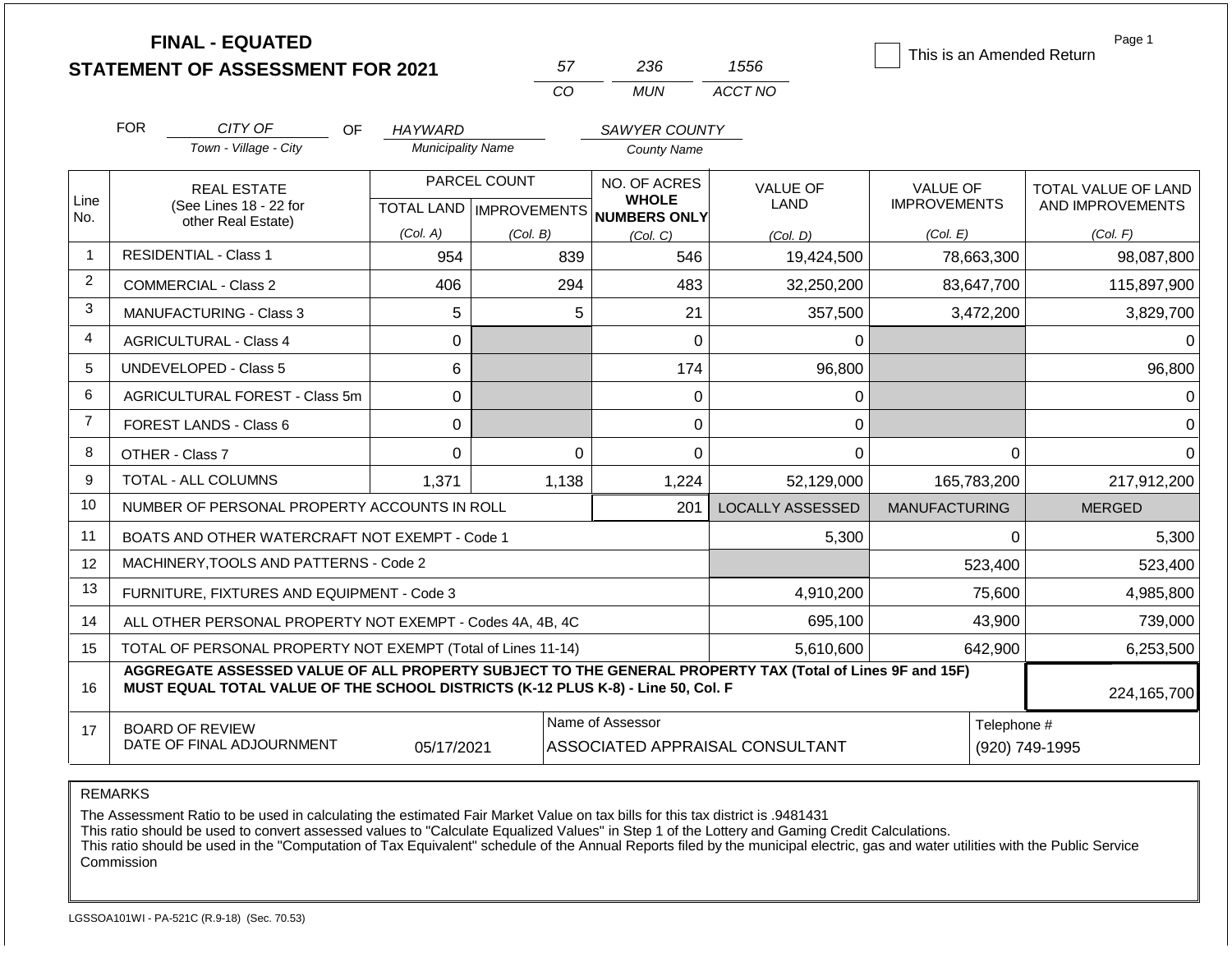# **FOREST CROP AND OTHER EXEMPT LAND**

2021 57 236 1556

FOREST LANDS (Line 7) and FOREST CROPS (in this section) - are **NOT** the same *YEAR CO MUN ACCT NO*

|    | Private Forest Crop - Reg Class @ 10¢ per acre                                 |                 |                                                                 |                    |  |                                                                              | Private Forest Crop - Reg Class @ \$2.52 per acre                  |                    |                    |                    |  |
|----|--------------------------------------------------------------------------------|-----------------|-----------------------------------------------------------------|--------------------|--|------------------------------------------------------------------------------|--------------------------------------------------------------------|--------------------|--------------------|--------------------|--|
| 18 | (a) PARCELS                                                                    | (b) ACRES       |                                                                 | (c) ASSESSED VALUE |  | (d) PARCELS                                                                  |                                                                    | (e) ACRES          |                    | (f) ASSESSED VALUE |  |
|    |                                                                                |                 |                                                                 |                    |  |                                                                              |                                                                    |                    |                    |                    |  |
|    | Private Forest Crop - Special Class @ 20¢ per acre                             |                 |                                                                 |                    |  | Entered Before 2005 Managed Forest - Ferrous Mining CLOSED @ \$7.87 per acre |                                                                    |                    |                    |                    |  |
| 19 | (a) PARCELS                                                                    | (b) ACRES       | (c) ASSESSED VALUE                                              |                    |  | (d) PARCELS                                                                  |                                                                    | (e) ACRES          |                    | (f) ASSESSED VALUE |  |
|    |                                                                                |                 |                                                                 |                    |  |                                                                              |                                                                    |                    |                    |                    |  |
|    | Entered Before 2005 Managed Forest - OPEN @ 74 ¢ per acre                      |                 |                                                                 |                    |  | Entered Before 2005 Managed Forest - CLOSED @<br>$$1.75$ per acre            |                                                                    |                    |                    |                    |  |
| 20 | (a) PARCELS<br>(b) ACRES                                                       |                 | (c) ASSESSED VALUE                                              |                    |  | (d) PARCELS                                                                  |                                                                    | (e) ACRES          | (f) ASSESSED VALUE |                    |  |
|    |                                                                                |                 |                                                                 |                    |  |                                                                              |                                                                    |                    |                    |                    |  |
|    | Entered After 2004 Managed Forest - OPEN @ \$2.04 per acre                     |                 |                                                                 |                    |  | Entered After 2004 Managed Forest - CLOSED @ \$10.20 per acre                |                                                                    |                    |                    |                    |  |
| 21 | (a) PARCELS<br>(b) ACRES                                                       |                 |                                                                 | (c) ASSESSED VALUE |  | (d) PARCELS<br>(e) ACRES                                                     |                                                                    | (f) ASSESSED VALUE |                    |                    |  |
|    |                                                                                |                 |                                                                 |                    |  |                                                                              |                                                                    |                    |                    |                    |  |
|    | (a) County Forest Cropland Acres                                               |                 |                                                                 |                    |  | (d) County (NOT FOREST CROP) Acres                                           |                                                                    | (e) Other Acres    |                    |                    |  |
| 22 |                                                                                |                 |                                                                 | (b) Federal Acres  |  | (c) State Acres                                                              |                                                                    |                    |                    |                    |  |
|    |                                                                                |                 |                                                                 | 15.38              |  | 55.29<br>40.06                                                               |                                                                    |                    | 892.87             |                    |  |
|    | Assessed Value of Omitted Property From Prior Years (Sec. 70.44)               |                 | Assessed Value of Sec. 70.43 Corrections of Errors by Assessors |                    |  |                                                                              |                                                                    |                    |                    |                    |  |
| 23 | (a) REAL ESTATE                                                                |                 |                                                                 | (b) PERSONAL       |  | (c1) REAL ESTATE                                                             |                                                                    | (c2) PERSONAL      |                    |                    |  |
|    |                                                                                |                 |                                                                 |                    |  |                                                                              |                                                                    |                    |                    |                    |  |
|    | Manufacturing Equated Value of Omitted Property From Prior Years (Sec. 70.995) |                 |                                                                 |                    |  |                                                                              | Mfg. Equated Value of Sec.70.43 Corrections of Errors by Assessors |                    |                    |                    |  |
|    |                                                                                | (d) REAL ESTATE |                                                                 | (e) PERSONAL       |  |                                                                              | (f1) REAL ESTATE                                                   |                    |                    | (f2) PERSONAL      |  |
|    |                                                                                |                 |                                                                 |                    |  |                                                                              |                                                                    |                    |                    |                    |  |

# **SPECIAL DISTRICTS**

| Line<br>No. | <b>Enter 6-digit</b><br>Special District | <b>Account</b><br><b>Number</b> | <b>Special District Name</b> | <b>Locally Assessed Value</b><br>of Real Estate and | Mfg Value of Real Estate<br>and Personal Property | <b>Merged Value of</b><br><b>Real Estate and</b> |
|-------------|------------------------------------------|---------------------------------|------------------------------|-----------------------------------------------------|---------------------------------------------------|--------------------------------------------------|
|             | Code (Col. A)                            | (Col. B)                        | (Col. C)                     | Personal Property (Col. D)                          | (Col. E)                                          | Personal Property (Col. F)                       |
| 24          |                                          |                                 |                              |                                                     |                                                   |                                                  |
| 25          |                                          |                                 |                              |                                                     |                                                   |                                                  |
| 26          |                                          |                                 |                              |                                                     |                                                   |                                                  |
| 27          |                                          |                                 |                              |                                                     |                                                   |                                                  |
| 28          |                                          |                                 |                              |                                                     |                                                   |                                                  |
| 29          |                                          |                                 |                              |                                                     |                                                   |                                                  |
| 30          |                                          |                                 |                              |                                                     |                                                   |                                                  |
| 31          |                                          |                                 |                              |                                                     |                                                   |                                                  |
| 32          |                                          |                                 |                              |                                                     |                                                   |                                                  |
| 33          |                                          |                                 |                              |                                                     |                                                   |                                                  |
| 34          |                                          |                                 |                              |                                                     |                                                   |                                                  |
| 35          |                                          |                                 |                              |                                                     |                                                   |                                                  |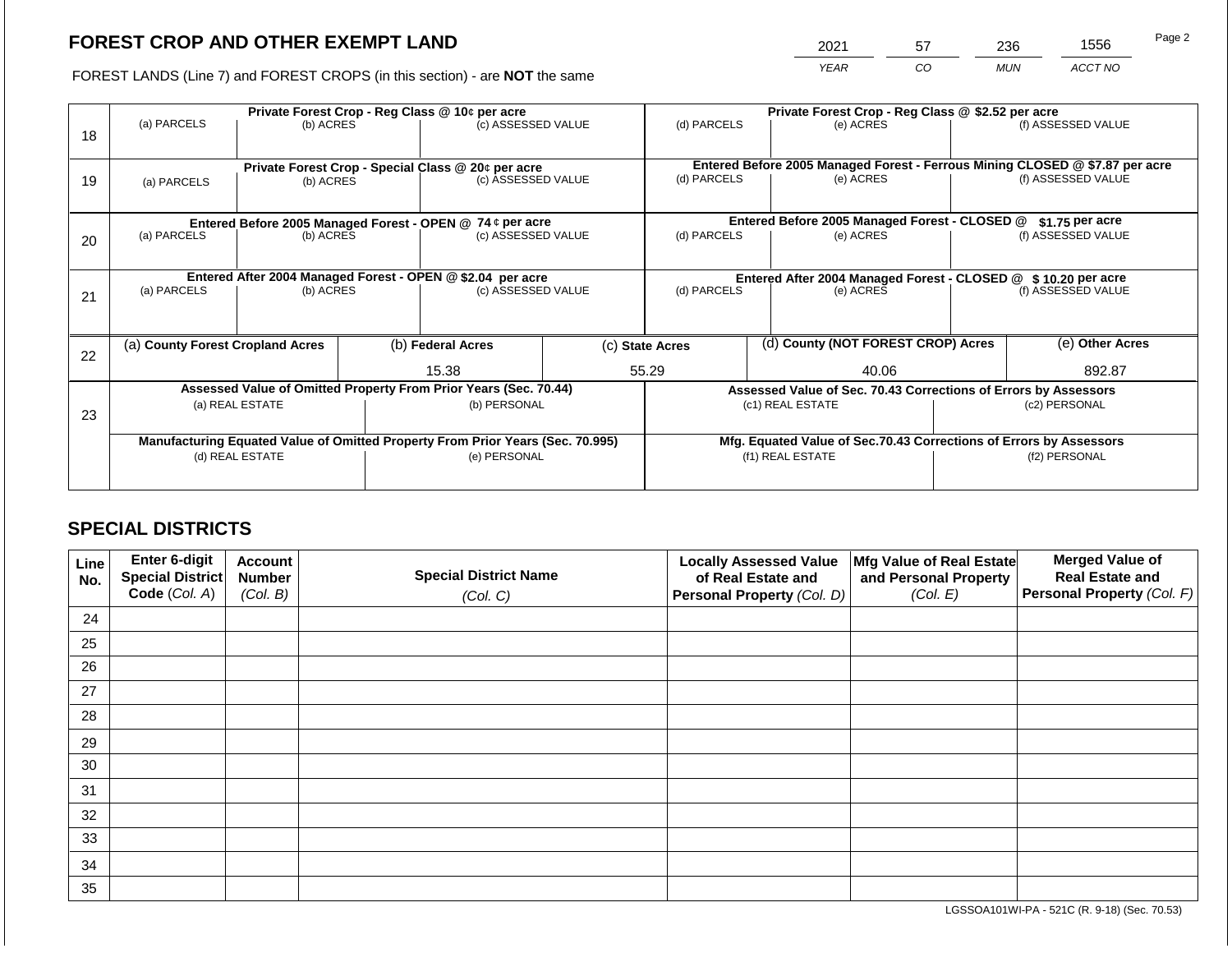#### *YEAR*  2021  $\overline{co}$ 57 *MUN*  236 *ACCT NO*  1556 **Line No. Enter 6-digit School District Code** *(Col. A)* **Account Number** *(Col. B)* **School District Name** *(Col. C)* **Locally Assessed Value of Real Estate and Personal Property** *(Col. D)* **Mfg Value of Real Estate and Personal Property** *(Col. E)* **Merged Value of Real Estate and Personal Property** *(Col. F)* **A. SCHOOL DISTRICTS (K-8 and K-12)** 36 37 38 39 40 41 42 43 44 45 46 47 48 49 50 TOTAL ASSESSED VALUE OF SCHOOL DISTRICTS (K-8 and K-12) **B. UNION HIGH SCHOOL DISTRICTS** 51 52 53 54 55 **C. TECHNICAL COLLEGE DISTRICTS** 56 57 58 59 TOTAL ASSESSED VALUE OF TECHNICAL COLLEGES TOTAL ASSESSED VALUE OF UNION HIGH SCHOOLS 572478 | 0339 | SCH D OF HAYWARD COMMUNITY | | 219,693,100 219,693,100 001700 | 0016 | NORTHWOOD TECHNICAL COLLEGE 219,693,100 4,472,600 224,165,700 4,472,600 224,165,700 4,472,600 224,165,700 219,693,100 4,472,600 224,165,700

 *I hereby certify, to the best of my knowledge and belief, this form is complete and correct.*

**SCHOOL DISTRICTS**

| Name                                           |                                     | Title | Submission date  |  |  |  |
|------------------------------------------------|-------------------------------------|-------|------------------|--|--|--|
| RACHEL D THOMPSON                              |                                     |       | 28<br>2021<br>05 |  |  |  |
| Email address<br>Phone                         |                                     |       |                  |  |  |  |
| 715<br>638<br>3275<br>$\overline{\phantom{0}}$ | RACHEL.THOMPSON@SAWYERCOUNTYGOV.ORG |       |                  |  |  |  |

LGSSOA101WI -PA-521C (R. 9-18) (Sec. 70.53)

Page 3